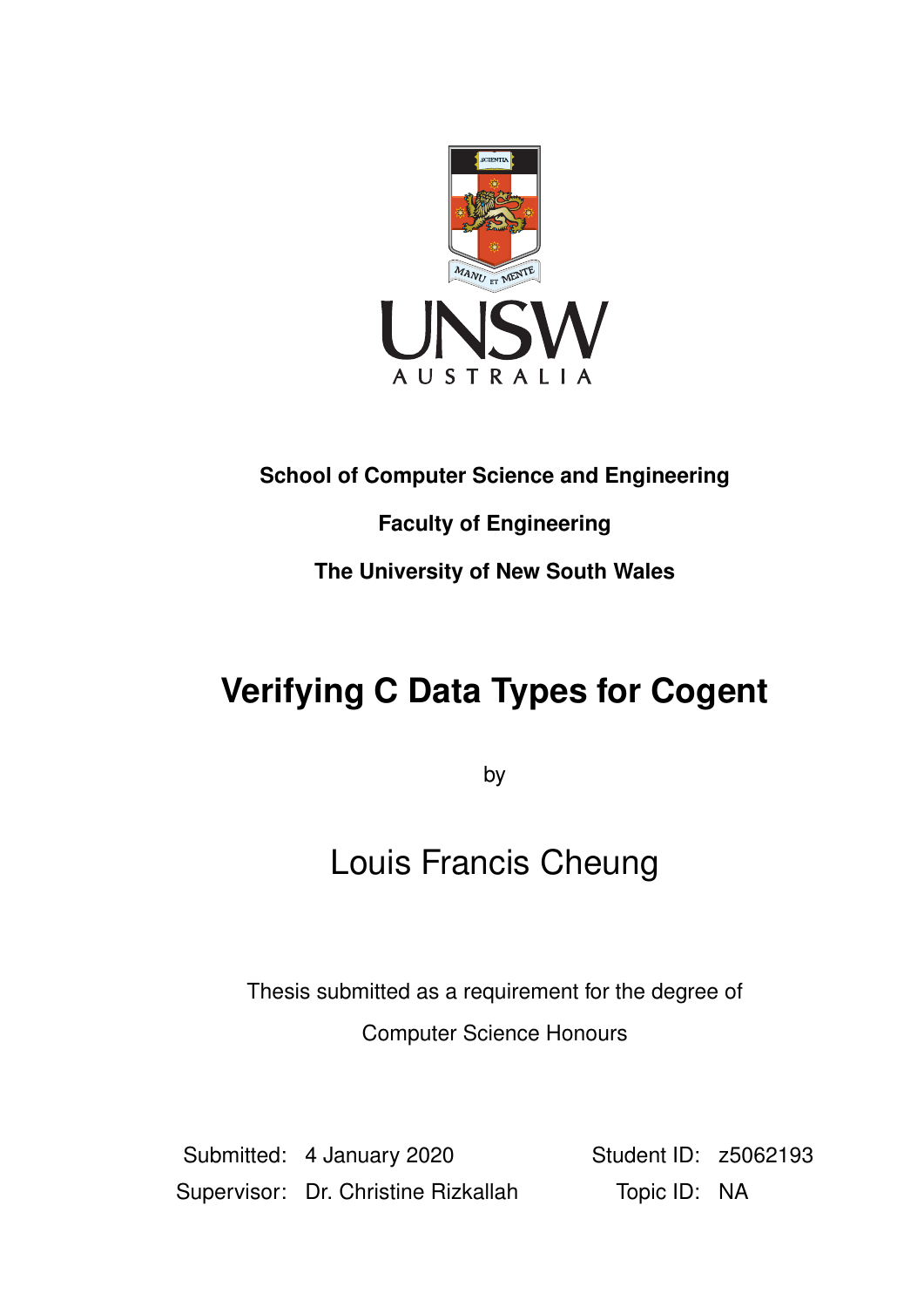# <span id="page-1-0"></span>Abstract

Cogent is a restricted, pure, polymorphic functional programming language with uniqueness types and does not require a trusted runtime or garbage collector. It has a certifying compiler which produces an Isabelle/HOL shallow embedding of the given Cogent program, a C program and an Isabelle/HOL proof that the C program is a refinement of the shallow embedding. Cogent was designed to be used to implement trustworthy and efficient systems code. Cogent currently does not support recursion, instead recursion and other forms of iteration are defined in C functions and these can be called from Cogent using its foreign function interface (FFI).

The main task of this thesis is to verify the functional correctness of Cogent's 32-bit word array data type which is implemented in C. In addition, we investigate what steps would be required to allow us to prove functional correctness of word arrays with standard word sizes. Word arrays are a commonly used data structure, especially in low level systems. By providing a verified implementation of word arrays, we would reduce the cost of verification of any project that requires word arrays. This thesis is the first step towards attaining a verified library of commonly used ADTs, which cannot be implemented in Cogent natively.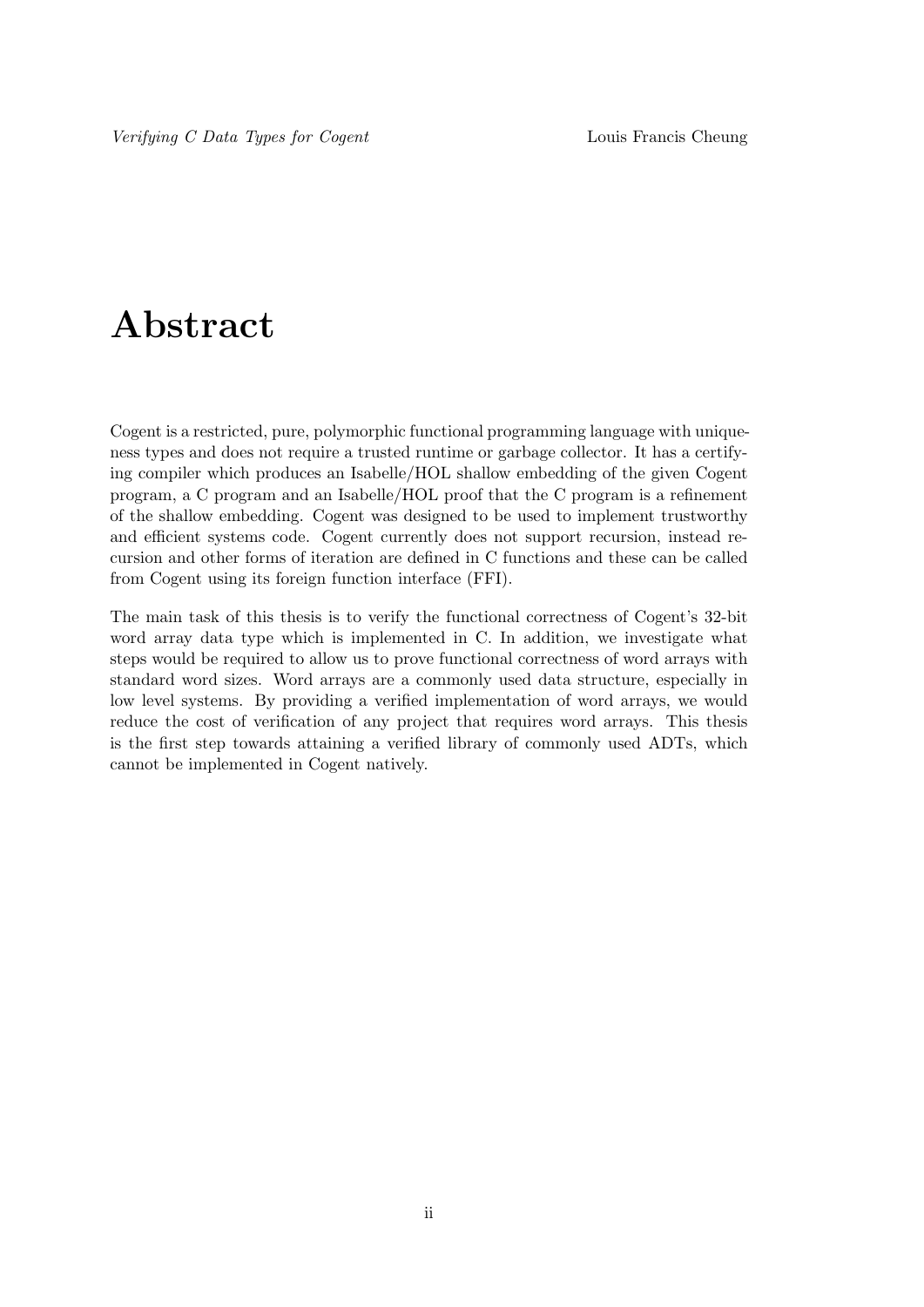# Acknowledgements

I would like to acknowledge my supervisor Dr Christine Rizkallah and my assessor Aprof. June Andronick for their guidance and support throughout my thesis. I would also like to thank Liam O'Connor-Davis, Zilin Chen, Amos Robinson and Vincent Jackson for all the help they have provided during this thesis. I would like to thank my family friends for their continued support throughout the years.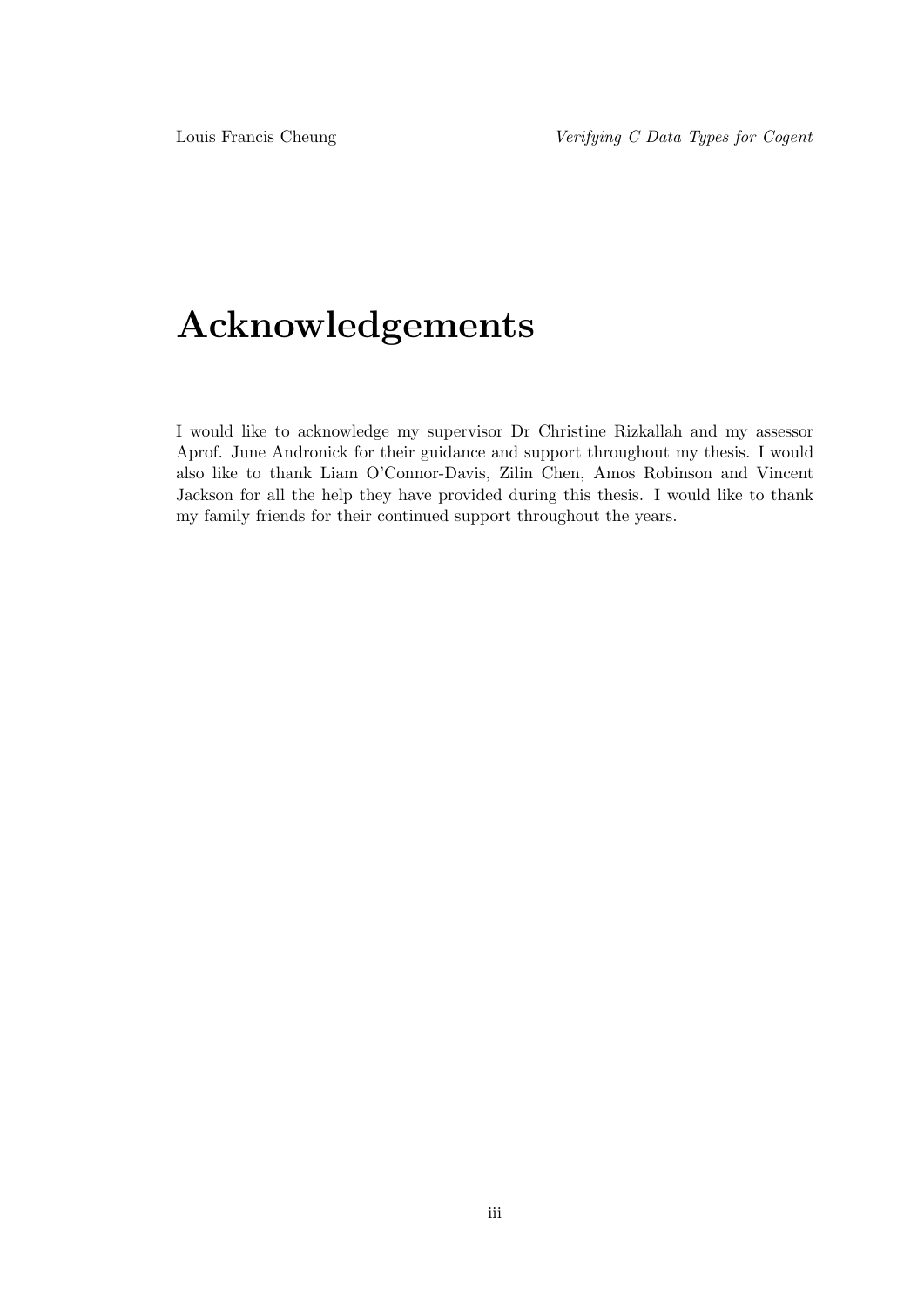# **Contents**

| Abstract                                               |             |              |                                            |                |  |
|--------------------------------------------------------|-------------|--------------|--------------------------------------------|----------------|--|
| 1                                                      |             | Introduction |                                            |                |  |
| <b>Background and Related Work</b><br>$\boldsymbol{2}$ |             |              |                                            | 4              |  |
|                                                        | 2.1         |              |                                            | $\overline{4}$ |  |
|                                                        |             | 2.1.1        | Functional Correctness Specifications      | $\overline{4}$ |  |
|                                                        |             | 2.1.2        |                                            | 6              |  |
|                                                        |             | 2.1.3        | Verification Tools and Proof Validation    | 9              |  |
|                                                        | 2.2         |              |                                            | 14             |  |
|                                                        |             | 2.2.1        |                                            | 15             |  |
|                                                        |             | 2.2.2        |                                            | 16             |  |
|                                                        | 2.3         |              |                                            |                |  |
|                                                        |             | 2.3.1        |                                            | 20             |  |
| 3                                                      | Methodology |              |                                            | 21             |  |
|                                                        | 3.1         |              |                                            |                |  |
|                                                        |             | 3.1.1        |                                            | 22             |  |
|                                                        |             | 3.1.2        | List Counterparts for Word Array Functions | 23             |  |
|                                                        | 3.2         |              |                                            | 25             |  |
|                                                        | 3.3         |              | Proving Frame Constraint Satisfiability    | 26             |  |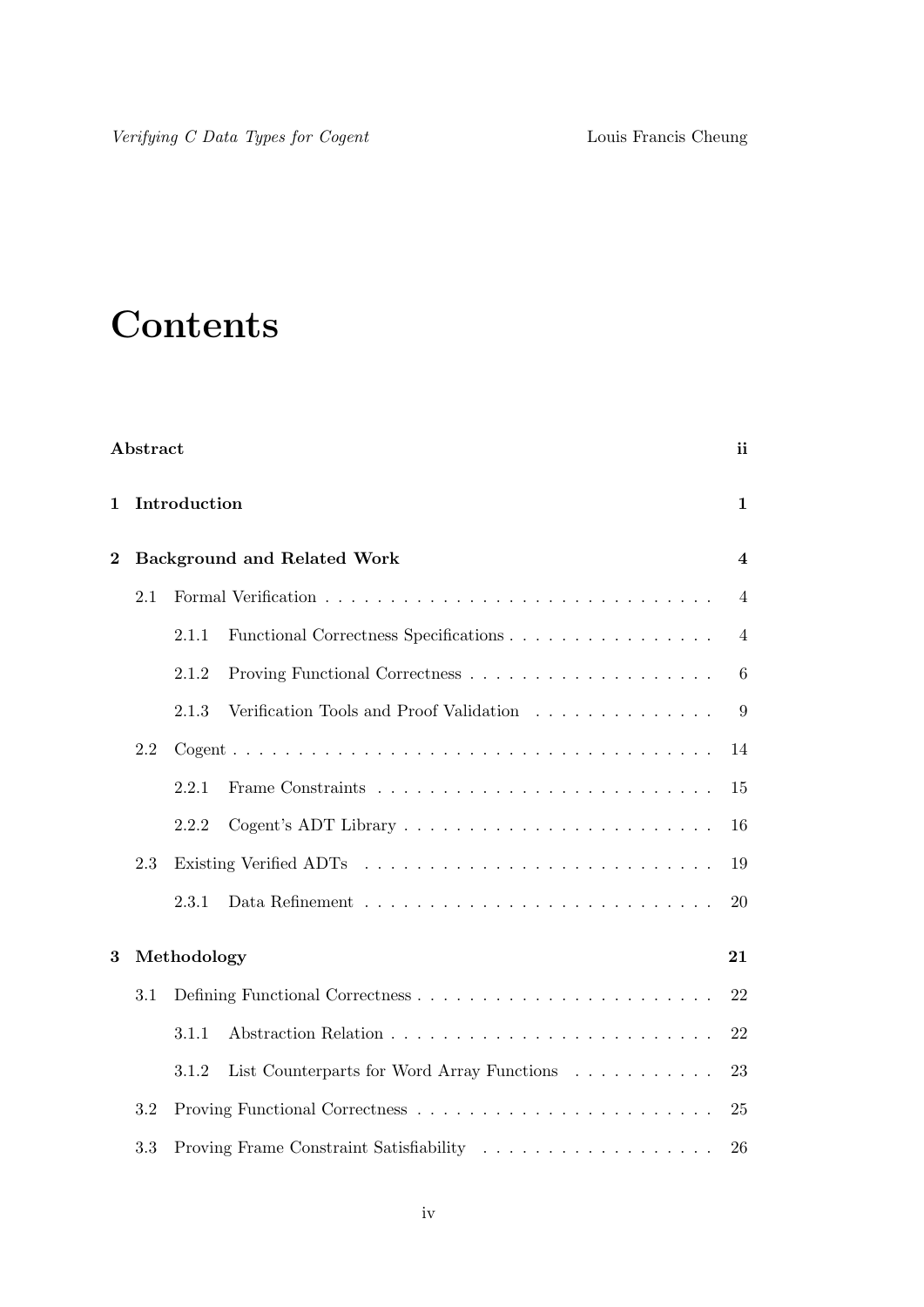|                | 3.4                       |                                                                            | 28 |  |  |  |
|----------------|---------------------------|----------------------------------------------------------------------------|----|--|--|--|
| 4              |                           | <b>Results and Discussion</b><br>29                                        |    |  |  |  |
|                | 4.1                       | Word Array to List of Words Abstraction Relation                           | 29 |  |  |  |
|                | 4.2                       | Word Array Functional Correctness Specification                            | 31 |  |  |  |
|                | 4.3                       | Refinement and Frame Constraint Satisfiability Proofs                      | 31 |  |  |  |
|                |                           | 4.3.1                                                                      | 32 |  |  |  |
|                |                           | 4.3.2                                                                      | 37 |  |  |  |
|                | 4.4                       |                                                                            | 40 |  |  |  |
|                | 4.5                       | Observations on Frame Constraint Satisfiability                            | 40 |  |  |  |
| 5              |                           | <b>Future Work</b>                                                         | 42 |  |  |  |
| 6              |                           | Conclusion                                                                 |    |  |  |  |
|                | <b>Bibliography</b><br>46 |                                                                            |    |  |  |  |
| Appendix<br>50 |                           |                                                                            |    |  |  |  |
|                | A.1                       | Antiquoted C Implementation for Word Arrays                                | 50 |  |  |  |
|                | A.2                       |                                                                            | 54 |  |  |  |
|                | A.3                       | Generated C Program From the Trivial Cogent Program                        | 55 |  |  |  |
|                |                           | A.4 32-bit Word Array Functional Correctness Specification                 | 65 |  |  |  |
|                | A.5                       | 32-bit Word Array Refinement and Frame Constraint Satisfiability Proofs 74 |    |  |  |  |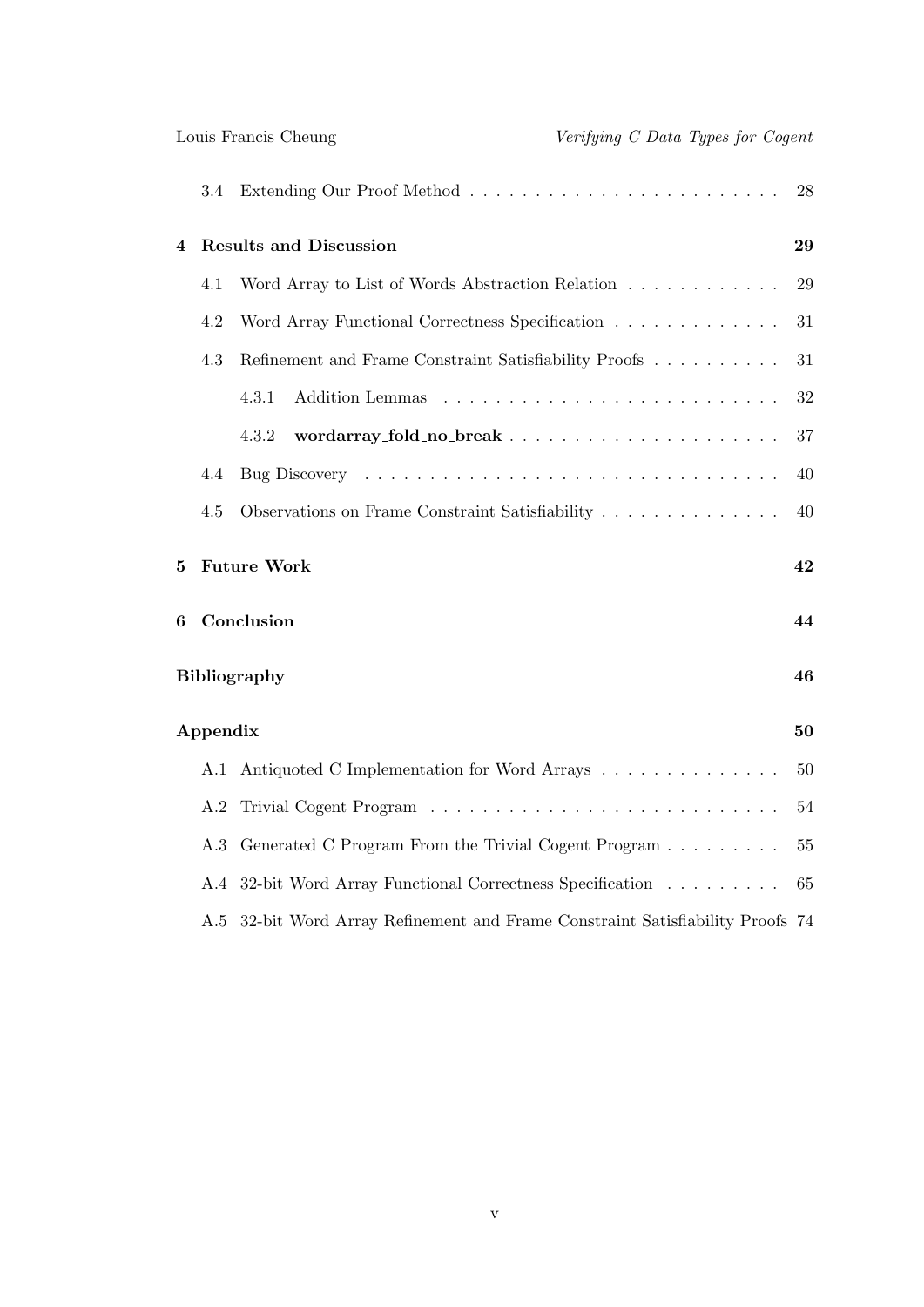Verifying C Data Types for Cogent Louis Francis Cheung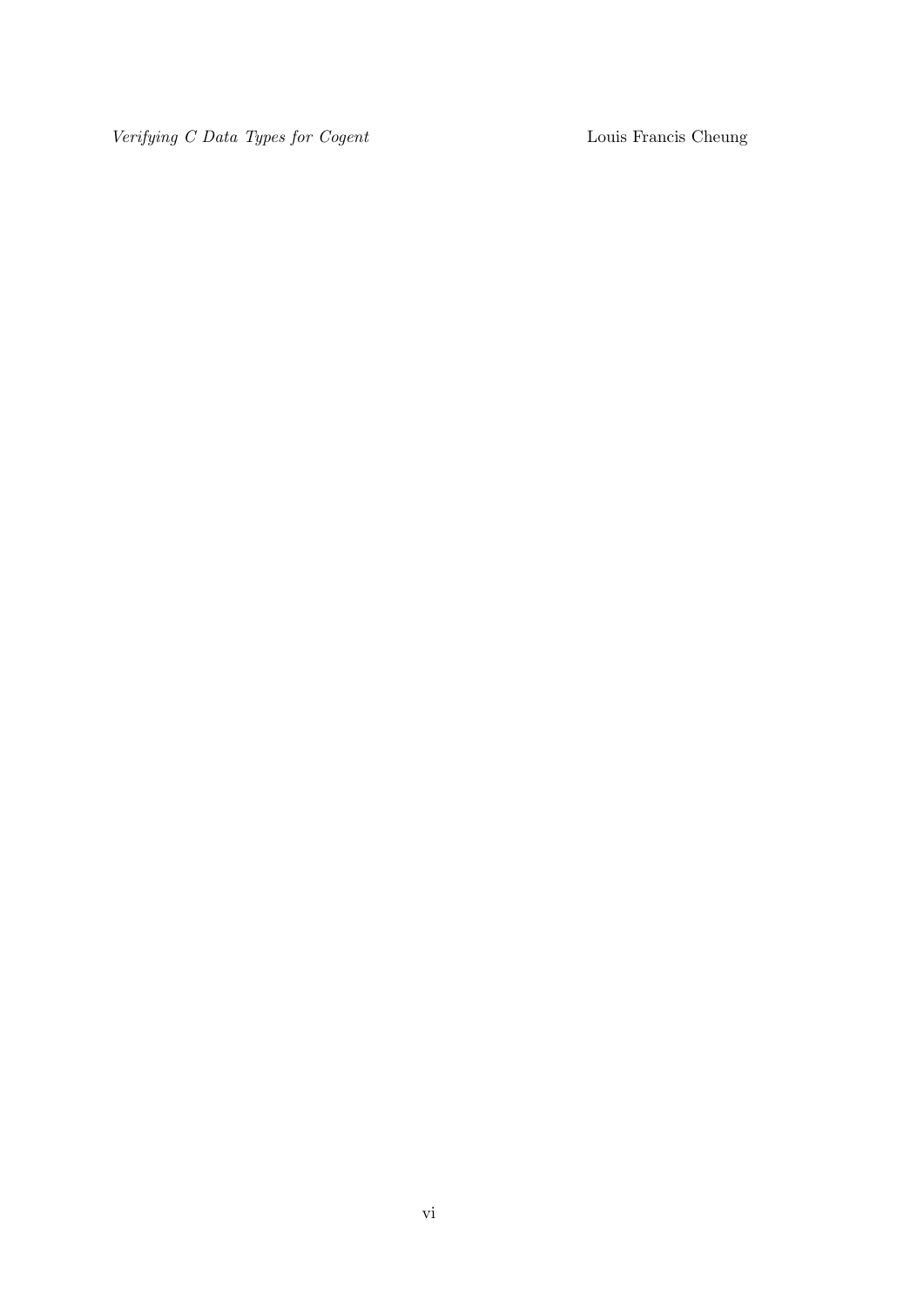## <span id="page-6-0"></span>Chapter 1

# Introduction

A program should always realise the intentions of its users. This is especially true for high critical systems where failure can have disastrous consequences. Typically, programmers use tests to determine if their programs are correct. However, tests cannot prove that a program is free from unwanted behaviours, i.e. bugs, unless it exhaustively tests all possible inputs. This approach is infeasible if the set of possible inputs is large. The solution to this is formal verification. With formal verification, we can prove that program is correct with respect to its functional correctness specification, which is the formalisation of the program's intended behaviours. The feasibility of formal verification is not affected by the size of the input set.

Typically, ease of formal verification comes at the cost of a decrease in performance for the program. With a decrease in performance, a program will still work "correctly", however, the program may become slower or require more resources which limits where these programs can be used. In low level systems code, resources are limited and timing may be critical to its usability. For example, if it takes 10 seconds for an OS to register a key press, no one would be willing to use it on a daily basis even it is the most secure and reliable OS in the world.

Cogent [\[28\]](#page-54-0) is a programming language designed to make formal verification easier for low level systems code, such as device drivers and file systems, without reducing perfor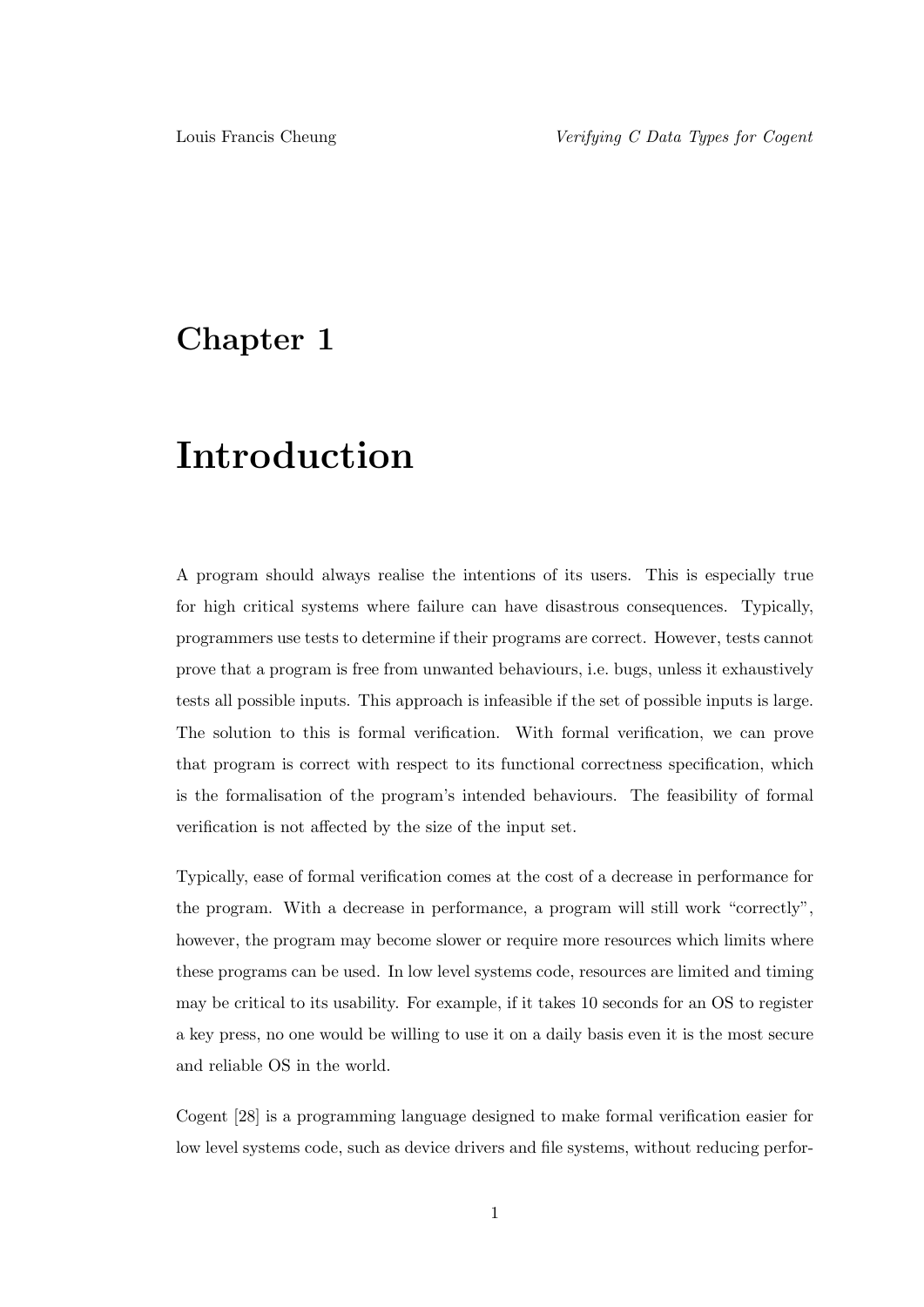mance significantly. It is a purely functional, high level language with uniqueness types. It has a certifying compiler which produces an Isabelle/HOL [\[25\]](#page-53-0) shallow embedding of the program, a C program, and an Isabelle/HOL proof that the generated C program is a correct refinement of the Isabelle/HOL shallow embedding. The Isabelle/HOL shallow embedding is a representation of the Cogent program's semantics using equivalent expressions in Isabelle/HOL. High performance low level systems are typically written in C because is fast and does not require many resources. Since Cogent programs compile to C programs, their performance should be similar to the performance of written C programs.

For most high level languages, a garbage collector is required for memory management, and thus memory safety. Cogent doesn't require a garbage collector because it uses uniqueness types for heap objects. Uniqueness types allow efficient and destructive updates, and static memory allocation. Uniquely typed object must be used exactly once, so Cogent heap object must eventually be freed and once it has been freed it cannot be used ever again. Therefore, memory safety is guaranteed by Cogent's type system. When compared to other high level languages, Cogent has a much smaller trusted computing base (TCB) since it does not require a garbage collector and its language runtime environment, which is the same as C's, is very small.

Cogent makes verification easier because it does not have mutable state and can be easily shallowly embedded into Isabelle/HOL. Shallow embeddings are easier to reason about because it is easier to apply equational reasoning Myreen [\[24\]](#page-53-1), and since there is no mutable state, reasoning becomes as simple as reasoning about mathematical functions. In formal verification, we typically want to be able to substitute equivalent expressions or terms in our proofs, and this is exactly what equational reasoning allows us to do.

Recursion is not natively available in Cogent. This design choice was made so that certifying compilation could be implemented more easily. This is due to Isabelle/HOL requiring that all functions need to be total, i.e terminating and well-defined, in proofs for total correctness. Recursion can still be used in Cogent by defining the recursion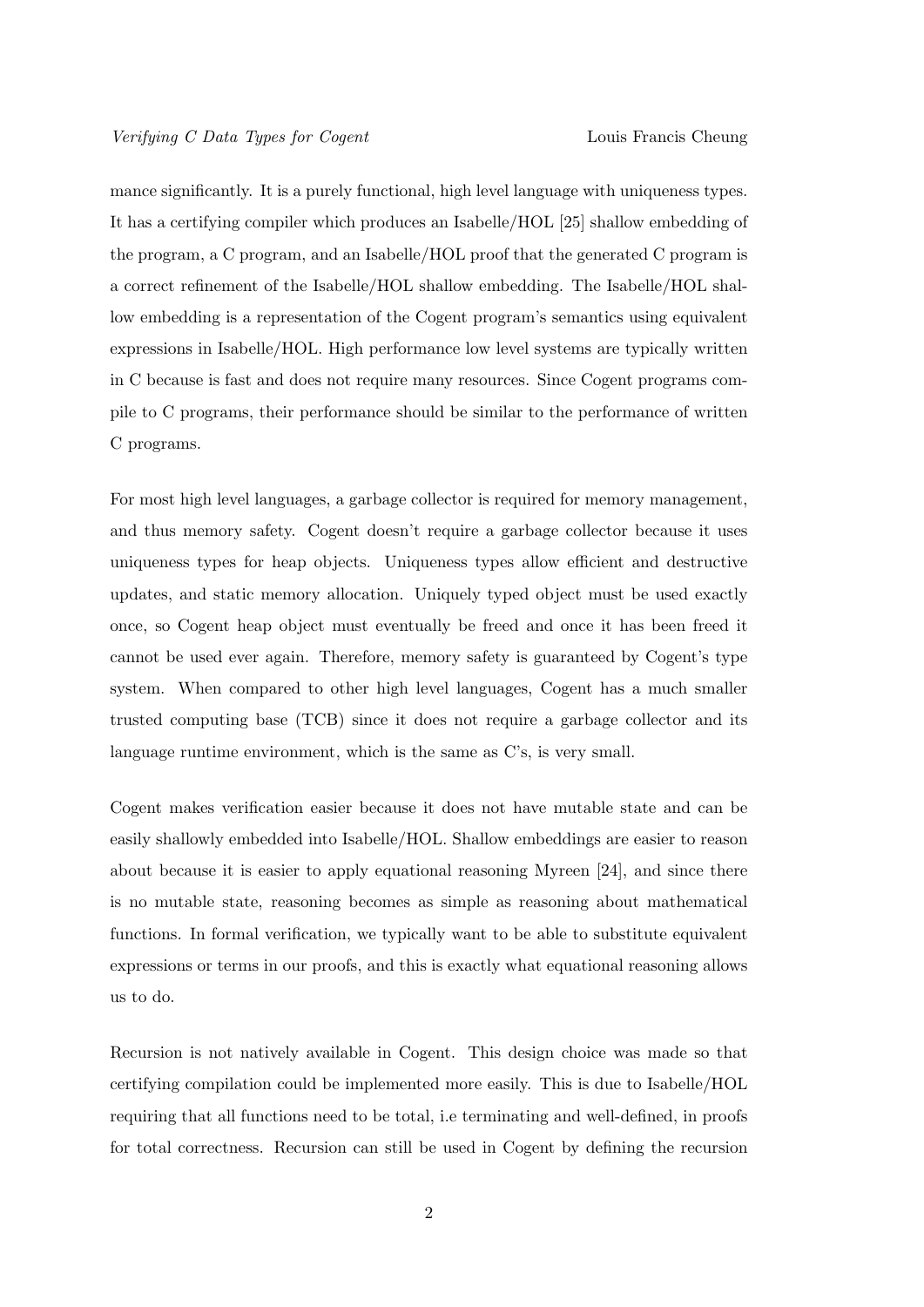in C functions and calling these C functions through Cogent's FFI. However, these C functions need to be verified manually. For Cogent' use cases, recursion is only required when iterating over some abstract data types (ADT), such as arrays and lists. ADTs are designed to be reused in multiple programs, so if an ADT implementation is verified, its cost is amortized.

Despite these restrictions, Cogent is not a toy language. It has been successfully used to build a log structured file system called BilbyFS [\[1\]](#page-51-0) as well as Linux's ext2 file system Amani et al. [\[2\]](#page-51-1). The file system operations sync and iget have partial correctness proofs. The proofs assume the correctness of several ADTs and Linux's unsorted block image (UBI) erase block management layer. To have proof of total correctness, both Linux's UBI layer and Cogent's ADT library would need to be verified.

It is believed that verifying Cogent's ADTs should be an easy task. As of yet, no work on this has been done. This thesis aims at to take the first step towards attaining a verified library of commonly used ADTs, which can be used in Cogent programs. This is achieved by verifying the correctness of Cogent's 32-bit word array ADT. In addition we investigate how we could extend these proofs for word arrays of standard word sizes, where possible. Besides verifying correctness of the standalone 32-bit word array ADT, we also need to ensure that the current implementation is compatible with Cogent's type system. These constraints for compatibility are defined in Cogent's frame constraints. To do we show that the current implementation of 32-bit word arrays respects Cogent's frame constraints. We chose 32-bit word arrays to be the first ADT to be verified because they are a commonly used ADT. They are also one of the ADTs used in BilbyFS, so by verifying 32-bit word arrays, we also increase the trustworthiness of the partial proofs of correctness for BilbyFS.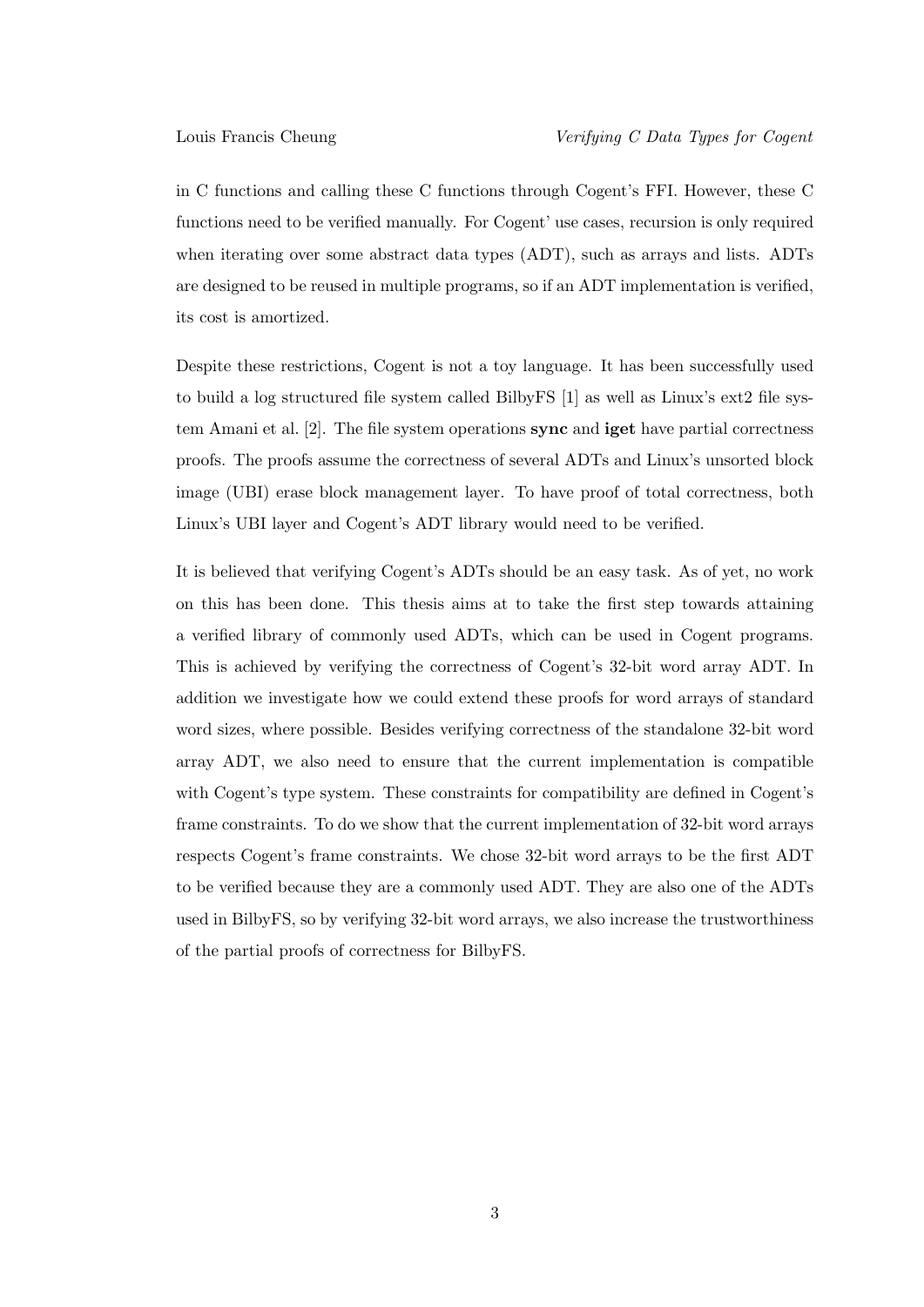## <span id="page-9-0"></span>Chapter 2

# Background and Related Work

We begin our investigation with an overview of formal verification, Cogent and its C ADT library, and existing verified ADTs in other languages.

### <span id="page-9-1"></span>2.1 Formal Verification

Formal verification has three main components, these are: defining a functional correctness specification, proving functional correctness, and validating that the proofs are correct. Each component is crucial, since if one is lacking or non-existent, the overall verification result either loses usefulness or credibility. In addition, each of these components can be quite difficult tasks, as it depends on the complexity of the functional correctness specification, level of proof infrastructure available, and the availability of verification tools.

#### <span id="page-9-2"></span>2.1.1 Functional Correctness Specifications

The functional correctness specification is probably the most important component. This is because the functional correctness specification contains the intended behaviour of the program we want to verify, i.e. it is our definition of correctness. If it is lacking,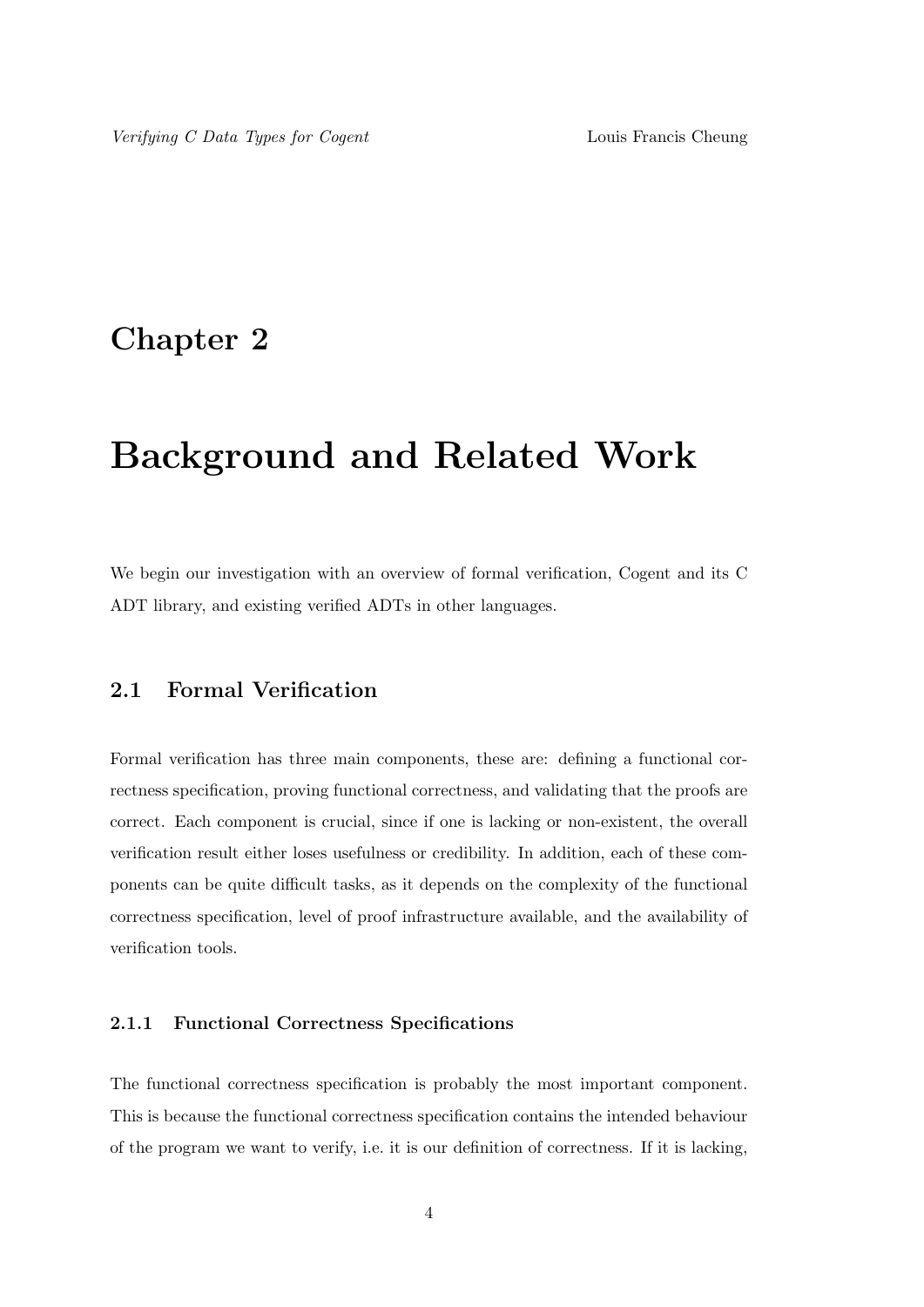i.e. does not encapsulate the intended behaviours of the program we want verify or possibly incorrect, then even if we are able to verify correctness, this correctness which we obtained may not be the actual correctness we want. For example, suppose we have program which takes two numbers as input and returns the addition of those two numbers, and we want to verify this program is correct. Suppose that our functional correctness specification for this program is that it returns a number. Even if we verify functional correctness with strong guarantees, this result is meaningless because we would not be able to determine whether or not the program we wrote actually returned the addition of the two numbers it received.

Functional correctness specifications should be rich, two-sided, formal and live [\[4\]](#page-51-2). A rich specification describes how a program should behave in full detail, i.e. without leaving out the especially complex behaviours. This would help to prevent unexpected new "features" from popping up that often occurs in software development. A twosided specification is a specification that actually matches how a user intends to use the proposed program and that the proposed program is actually implementable. This ensures that specification contains the intended behaviours of the program, i.e. we are building the correct program, and such a program can actually exist. Specifications should be written formally. This means that they are written in formal logic and their meanings are unambiguous. Using formal logic is important, since we need to be able to reason about the specification. This also makes it amenable to verification tools such as proof checkers. An ambiguous specification would hamper verification efforts as it would make it difficult to discern the correct behaviour from the specification. A specification is live if the specification is linked to an implementation of the program it specifies via machine-checkable proofs. This ensures that the specification is used to prove correctness about the implementation and the proofs are sound, assuming that the proof checker has strong guarantees of correctness. All of this ensures that if a program is verified with a functional correctness specification, which is rich, two-sided, formal and live, then we know, with strong guarantees, that the program is actually correct, and we know that we built the correct program.

The level of detail that is present in a functional correctness specifications can affect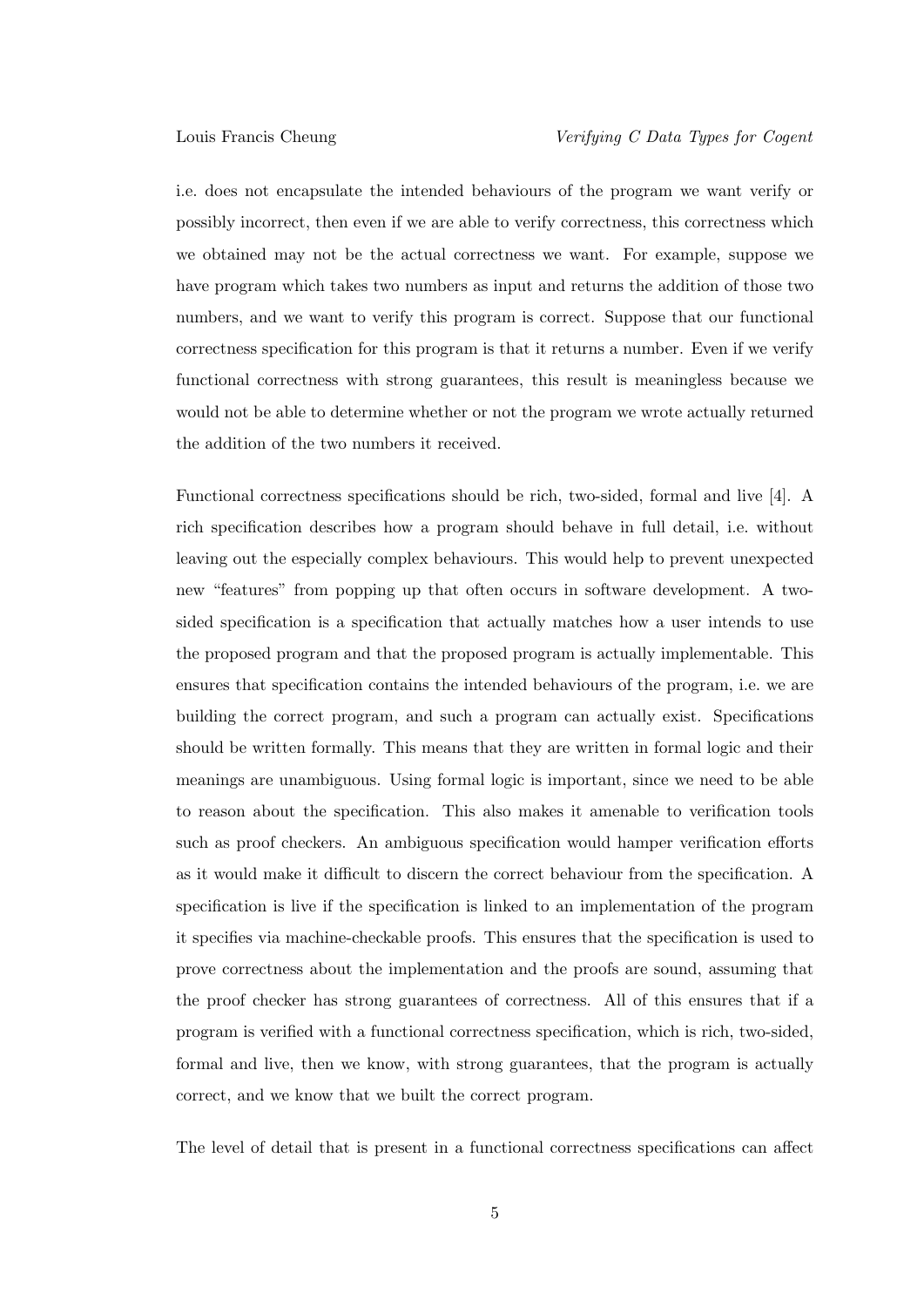the cost of verification. Specification with a low amount of detail can generally be written using logics with a low degree of expressiveness, such as propositional logic. Statements written in logics with low expressiveness are more amenable to automatic methods [\[19\]](#page-53-2). For example, propositional logic formulae can be transformed into a Boolean satisfiability (SAT) problems and solved using SAT solvers. These SAT solvers have become powerful enough to solve formulae with millions of variables [\[7\]](#page-51-3). Highly detailed specifications generally need to be written in logics which have a high degree of expressiveness, such as higher order logic, and proofs in these logics normally require more human guidance.

#### <span id="page-11-0"></span>2.1.2 Proving Functional Correctness

Once a functional correctness specification and the program has been implemented, we are then able to prove function correctness. The first step is to embed the program into the formal logic which we will use to verify correctness. A key requirement for this step is that the language used to implement the program must have a formal semantic, i.e. each syntactic construct is assigned a logical meaning. With a formalisation, we know what each statement of our program means, and hence, we are able to avoid situations where the meaning of some particular statement is ambiguous or undefined, and we can actually reason about our program. Not all languages have formalisations, so we cannot formally prove correctness for programs written in these languages. Other languages only have formalisations for a subset of the language, like C [\[26\]](#page-53-3). We can verify the correctness of programs written in these languages so long as it is only written using the formalised subset. Once we have embedded our program into formal logic, preferably the same logic that we defined our specification in, we can then prove correctness of the program by reasoning about the embedding and specification.

We can embed a program into a formal logic either as a deep embedding or a shallow embedding. In a deep embedding, the program is modelled as a data type in the formal logic. In a shallow embedding, the program is represented using equivalent expressions in the formal logic. Depending on the implementation language and the logic used,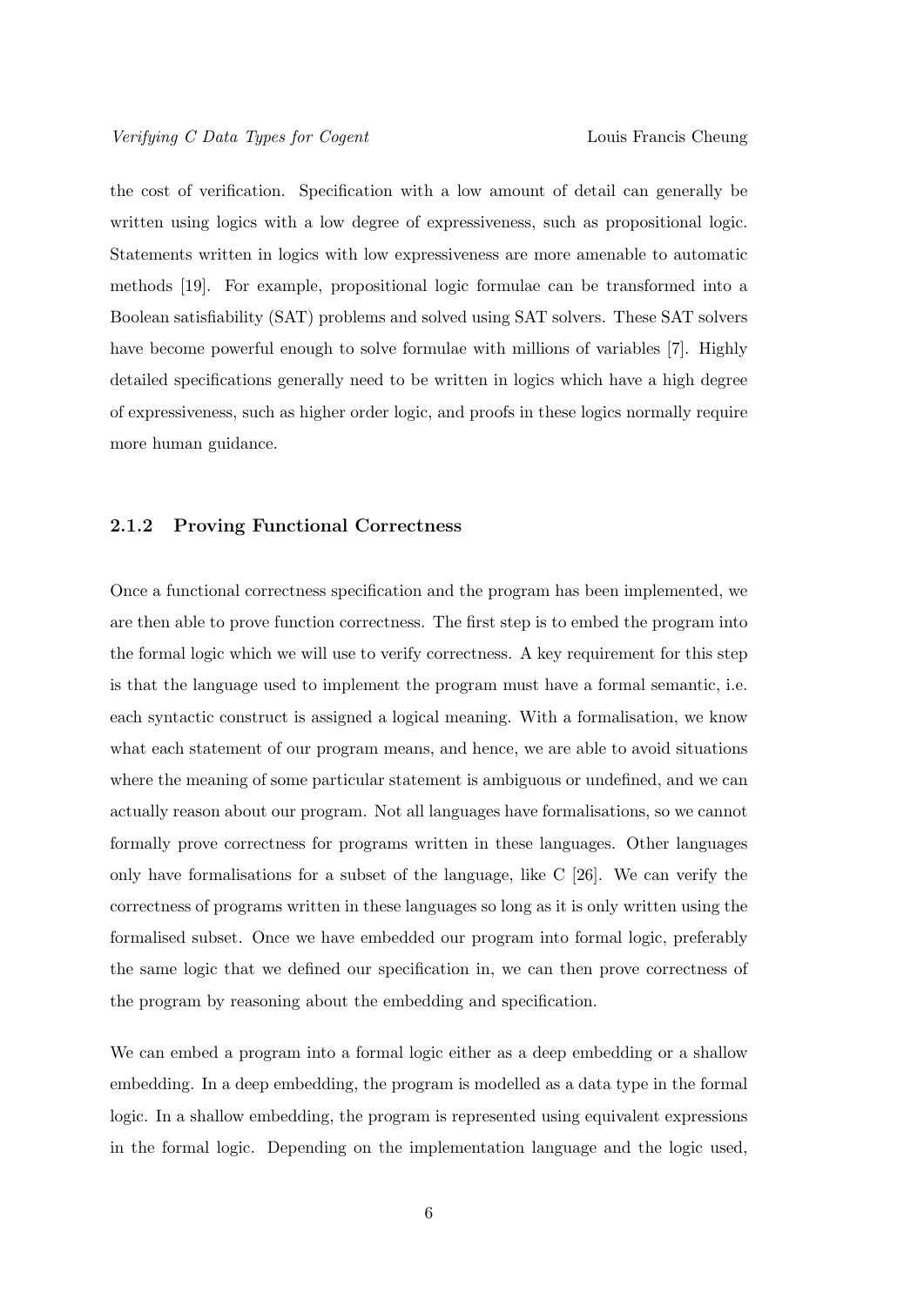one of these approaches may be easier to do. Typically, if the language and logic have similar paradigms, then generating a shallow embedding may be easier. On the other hand if the language and logic do not have similar paradigms, generating a deep embedding may be easier.

Deep embeddings and shallow embeddings have their pros and cons. Deep embeddings are useful if we want to prove properties which involve the structure of the language. Shallow embeddings are more suited to prove properties about the meanings of expressions in the shallow embedding. This difference can be seen in the following equation:

<span id="page-12-0"></span>
$$
3 + 4 = 7.\t(2.1)
$$

Using basic arithmetic, we know that the left hand side of equation [2.1](#page-12-0) is equal to the right hand side, i.e. the left hand side is semantically equivalent to the right hand side. We can also see that the left hand side is structurally different from the right hand side as two numbers and a plus sign are different to a single number. When we prove functional correctness of a program, we are mainly concerned with the semantics of the program. Thus, a shallow embedding is generally easier to use when proving correctness. The reason for this is that in a shallow embedding, it is much easier to show that two terms are semantically equivalent by applying equational reasoning [\[24\]](#page-53-1). Equational reasoning, is basically substitution of equivalent terms. This type of reasoning is quite easy to do as even high school children use this type of reasoning when doing algebra. To show that two expressions are semantically equivalent in a deep embedding, evaluation and substitution functions must be defined. These evaluation and substitution functions themselves need to be proven correct which becomes difficult to do when variables can be renamed [\[34\]](#page-54-1).

For programs written in a pure functional language, we can reason about them using standard mathematical techniques. For programs written in languages which have mutable state, such as C, we typically use program logics such as Floyd [\[12\]](#page-52-0) which was later improved by Hoare [\[17\]](#page-52-1). In Hoare logic, the key element is the Hoare triple which is of the form:

<span id="page-12-1"></span>
$$
\{P\} \ C \ \{Q\}.\tag{2.2}
$$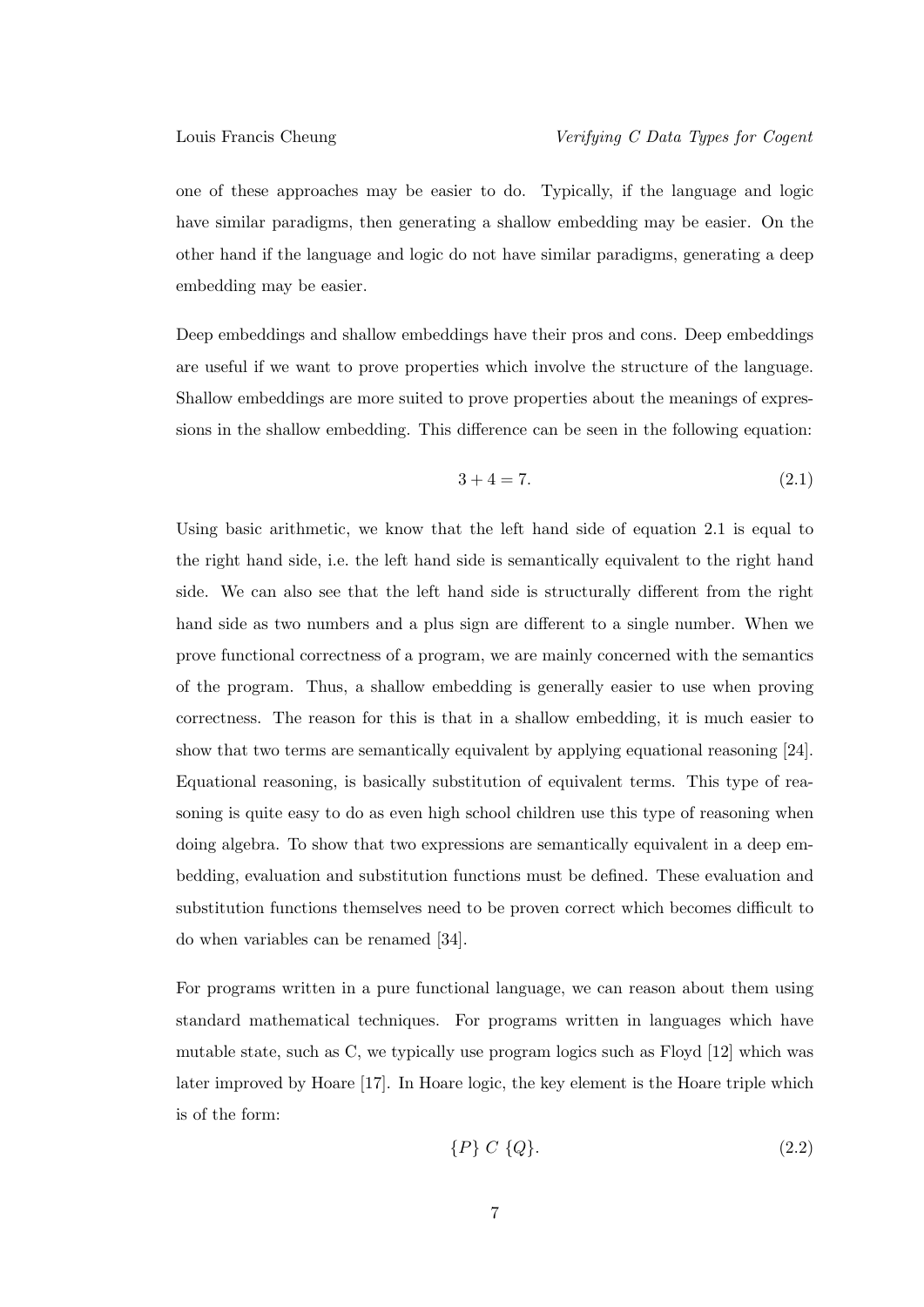This describes how the execution of the program code C changes the program state. In addition, if we have a valid Hoare triple, then if the precondition  $P$  holds before  $C$ is executed, then the postcondition  $Q$  is established after  $C$  is executed. For a simple imperative language, Hoare logic has several axioms and inference rules for the main constructs of the language, and from these rules, rules for other language constructs can be derived. The key axioms and rules are the following:

<span id="page-13-0"></span>
$$
\overline{\{P\}\text{ skip }\{P\}}\tag{2.3}
$$

<span id="page-13-1"></span>
$$
\overline{\{P[E/x]\}\ x := E\ \{P\}}\tag{2.4}
$$

<span id="page-13-2"></span>
$$
\frac{\{P\} S \{Q\}, \{Q\} T \{R\}}{\{P\} S; T\{R\}}
$$
\n(2.5)

<span id="page-13-3"></span>
$$
\frac{\{P \land B\} S \{Q\}, \{P \land \neg B\} T \{Q\}}{\{P\} \text{ if } B \text{ then } S \text{ else } T \text{ endif } \{Q\}}
$$
\n(2.6)

<span id="page-13-4"></span>
$$
\frac{P \longrightarrow P', \{P'\} \ C \{Q'\}, \ Q' \longrightarrow Q}{\{P\} \ C \{Q\}} \tag{2.7}
$$

<span id="page-13-5"></span>
$$
\frac{\{P \wedge B\} S \{P\}}{\{P\} \text{ while } B \text{ do } C \text{ endwhile } \{P \wedge \neg B\}}
$$
(2.8)

The Hoare axiom for the empty statement [2.3](#page-13-0) states, since the skip statement, which does nothing, does not change the state, then whatever assertion held before skip still holds afterwards. The assignment axiom [2.4](#page-13-1) states that if the assertion  $P$ , in which all occurrences of the free variable  $x$  have been replaced with the expression  $E$ , is true, then after the assignment  $x := E$ , P is true. The composition rule [2.5,](#page-13-2) states that for two programs  $S$  and  $T$ , if the postcondition of  $S$  is the precondition of  $T$ , then if the precondition of S is true, then after the program  $S$ ; T is executed, the postcondition of  $T$  is true. The conditional rule [2.6](#page-13-3) states that the postcondition  $Q$ , which is common to both branches of the condition statement, is established if the precondition  $P$  is true. The consequence rule [2.7](#page-13-4) allows the strengthening of the precondition and the weakening of the postcondition of a Hoare triple. The while rule [2.8](#page-13-5) states that if the assertion  $P$  is preserved by the execution of the program  $C$ , then even after repeated executions of  $C, P$  still holds assuming that P held initially. The assertion P is known as a loop invariant.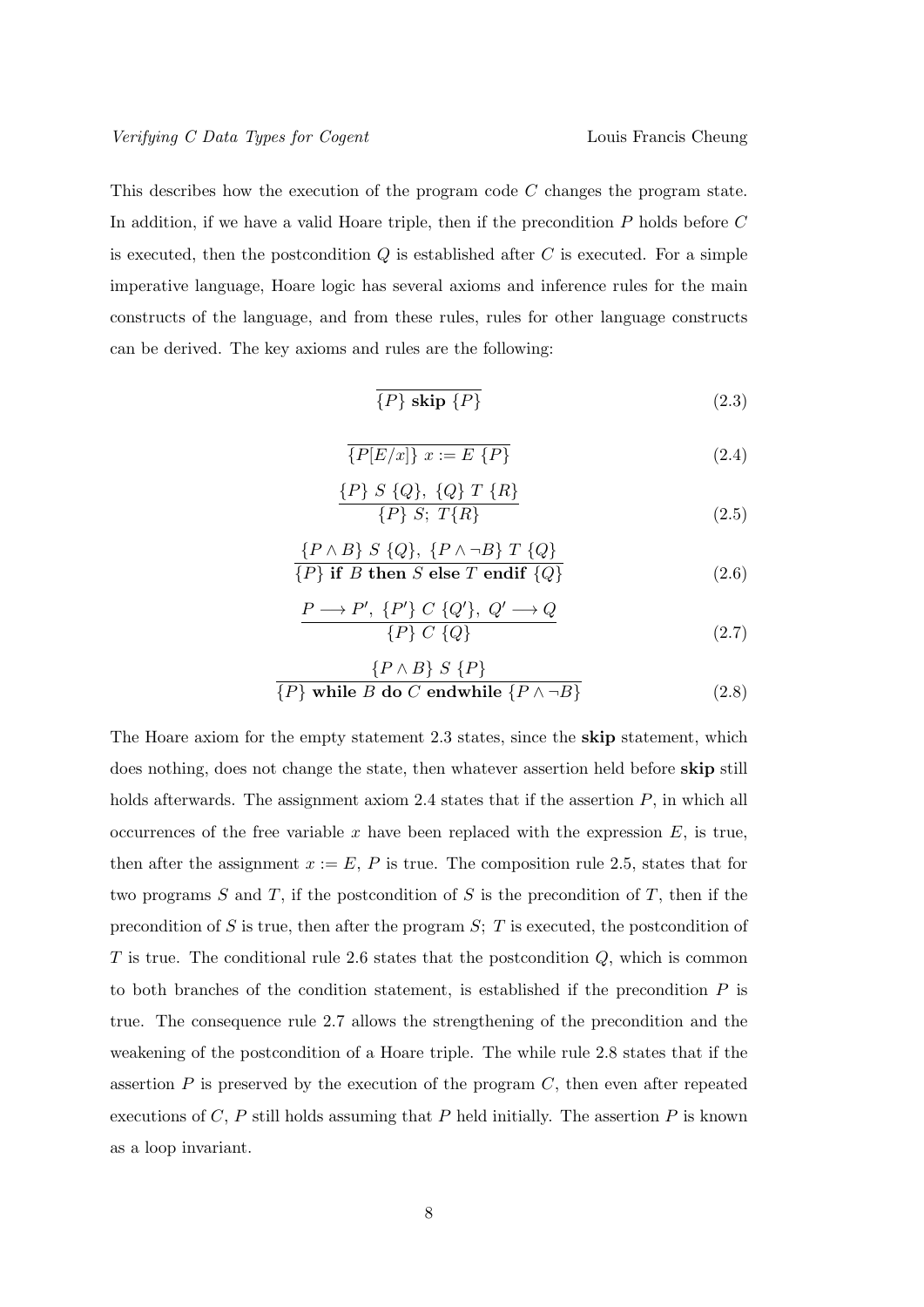With standard Hoare logic, only partial correctness can be proved, because in the Hoare triple [2.2,](#page-12-1) if  $C$  does not terminate then we can set the postcondition to be anything, since it will never be established. Often, the rules in Hoare logic are extended to include termination so that it can be used to prove total correctness, i.e. in the Hoare triple [2.2,](#page-12-1) the program C terminates and so the postcondition is guaranteed to be established.

#### <span id="page-14-0"></span>2.1.3 Verification Tools and Proof Validation

In formal verification, we not only need to generate proofs of correctness, we also need to convince others that these proofs themselves are correct. Clearly hand written proofs which are only checked by human eyes would be prone to errors and thus unconvincing. To solve this, we can use verification tools to validate and even generate the proofs for us. Even though these verification tools could also potentially produce errors, they are less likely to, however, if they do, they tend to fail to generate proofs rather than generate unsound proofs. We provide a description of a few of the wide range of verification tools which exist. We focus on verification tools which are designed to verify C programs, since the main tasks of this project is to verify the correctness of C data types.

There exist many highly automated verification tools. These tools make verification very easy because they basically only require a push of a button to work. An example of this kind verification tool is SLAM2 [\[5\]](#page-51-4). SLAM2 uses the counterexample-guided abstraction refinement (CEGAR) algorithm to test if a given property holds for a program. CEGAR works by first generating an abstraction of the given program as a boolean program with the information relating to the property that we want to prove. It then applies model checking to determine if the model satisfies the property by attempting to find counterexamples. If it finds a counterexample, it then checks whether or not this counterexample is also a counterexample for the original program. If it is, we then know that the program did not satisfy the given property. If the counterexample does not apply to the original, it then adds the new information it obtained from the counter example to the abstraction. It then repeats this process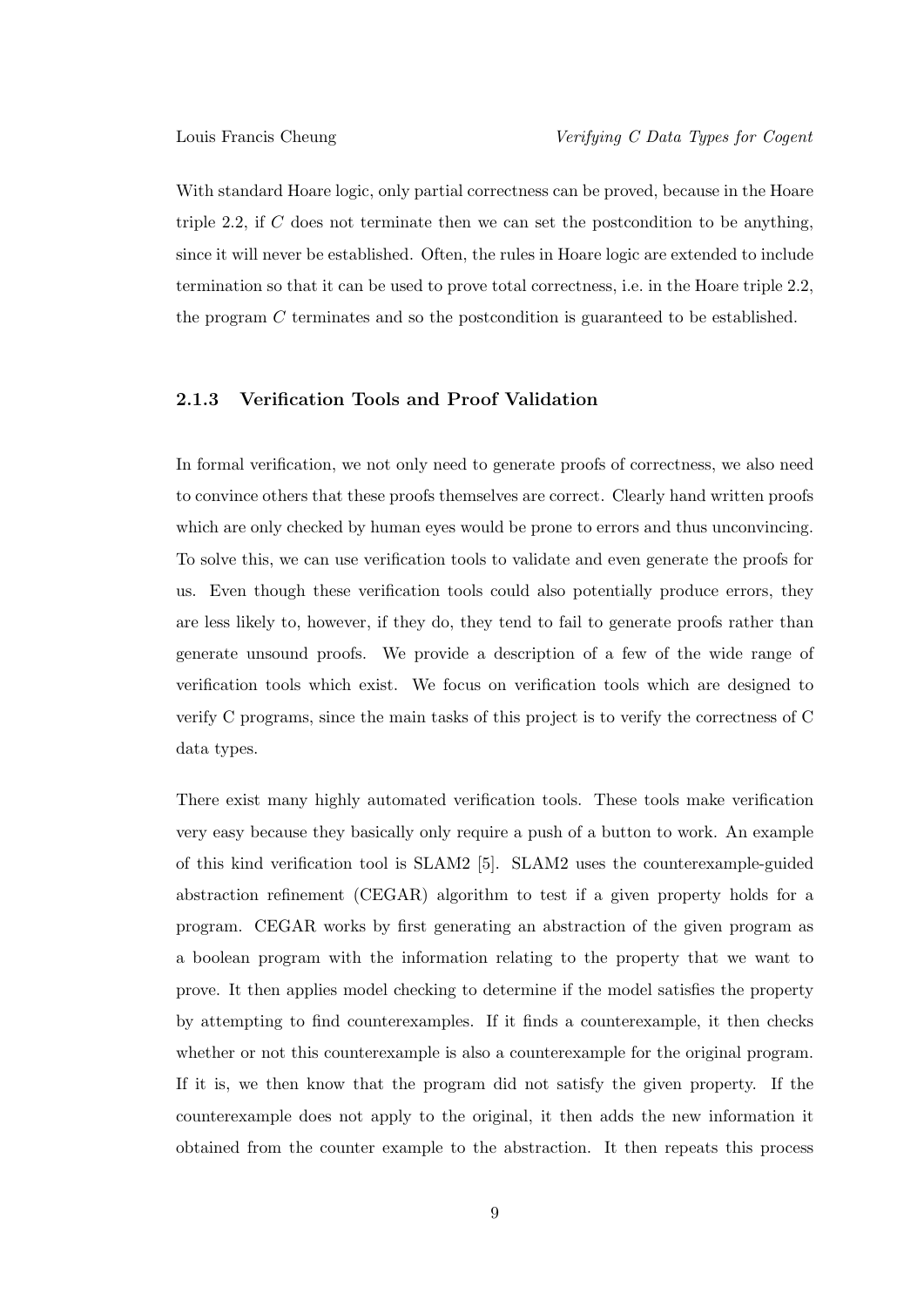until it finds an actual counterexample or until it cannot find any and times out. Tools like SLAM2 are easy to use but can fail to actually prove the properties requested and the properties they can prove are limited.

Other verification tools require us provide hints or annotations to the code to guide the verification. These tools are also quite convenient, although not to the extent of more highly automated tools. However, they can generally prove more properties than highly automated tools. One such verification tool is VCC [\[11\]](#page-52-2), which is an assertional, first order deductive code verifier for C programs. It uses ghost state and code in its reasoning, and requires the C code to be annotated with data invariants, loop invariants and function contracts. The majority of these annotations form the specification for the C code. Since the specification is mostly defined as assertions on the C code in first order logic, this still limits the scope of what can be proved.

Verification tools that require the most human interaction are interactive theorem provers. With these, we are able to verify programs with richer functional correctness specifications, such as the seL4 microkernel [\[20\]](#page-53-4) and the CompCert C compiler [\[23\]](#page-53-5). These were proved in the theorem provers Isabelle/HOL [\[25\]](#page-53-0) and Coq [\[6\]](#page-51-5) respectively. In addition, the families of theorem provers which these two tools belong to, are less likely to produce proofs which are unsound. For the theorem provers like Coq, whose logic is constructive, we can transform constructive proofs about formulae into algorithms to generate explicit values for these formulae. The theorem provers like Isabelle/HOL, which are LCF style theorem provers [\[13\]](#page-52-3), have a small kernel of functions. These functions, which correspond to the axioms and inference rules of the logic that is being implemented, can derive new theorems using only the inference rules and the axioms. Since all proof components are derived from the kernel, any unsoundness can only occur if the kernel itself is unsound. Since this is small, it is very unlikely.

In this thesis, we use Isabelle/HOL to verify correctness of Cogent's ADT library for the reasons that Cogent programs are shallowly embedded in Isabelle/HOL, which means that verification of Cogent programs will occur in Isabelle/HOL. This choice means that we do not have to later port different logics when verifying Cogent programs in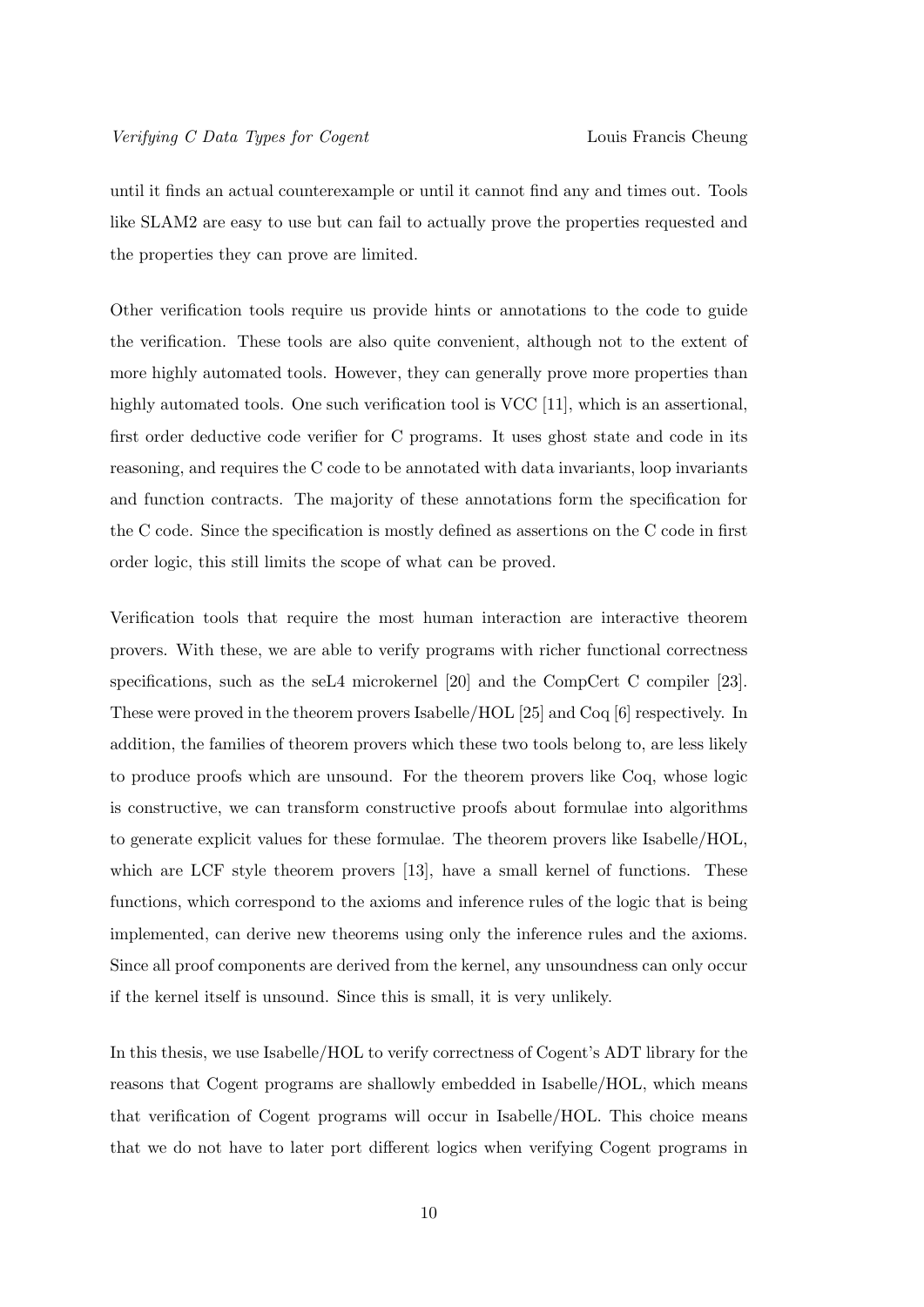their entirety, i.e. without assuming correctness of the ADT library. In addition, there exists other verification tools which plugin to Isabelle/HOL which make verification of C programs easier.

#### Isabelle/HOL and C Verification

Isabelle/HOL is an interactive theorem prover whose logic is instantiated to classical higher order logic. It contains a rich library of already formalised theories. Proofs in Isabelle/HOL can be written in backward and forward style. Backward style proofs are similar to "discovery" proofs which works backwards from the goal to the given facts. Forward style proofs are similar to proper mathematical proofs that start from the facts to arrive at the goal. The former is easier when trying to discover a proof, but the latter is more readable. Isabelle/HOL also contains many automated tools like its term rewriting engine and automatic proof methods, making verification easier.

Sequential imperative programming languages, like C can easily be modelled, in Isabelle/HOL using SIMPL [\[31\]](#page-54-2), which is a generic language model for sequential imperative languages. It is both deeply and shallowly embedded in Isabelle/HOL. Statements/commands in SIMPL are deeply embedded and basic operations and expressions, e.g.  $x + 1 < 3$ , can be shallowly embedded. SIMPL's core language constructs can be used to model variable assignment, branches, loops, sequential instructions, non-determinism, no operations, and exceptions. It can also model the following states of computation:

- 1. Normal s: The program is current executing normally with current state s, where s contains other state information.
- 2. *Abrupt s*: The program is currently propagating an exception.
- 3. Fault  $f$ : The program is in an irrecoverable state with fault  $f$ .
- 4. Stuck: The program is stuck, i.e. the execution cannot proceed any further.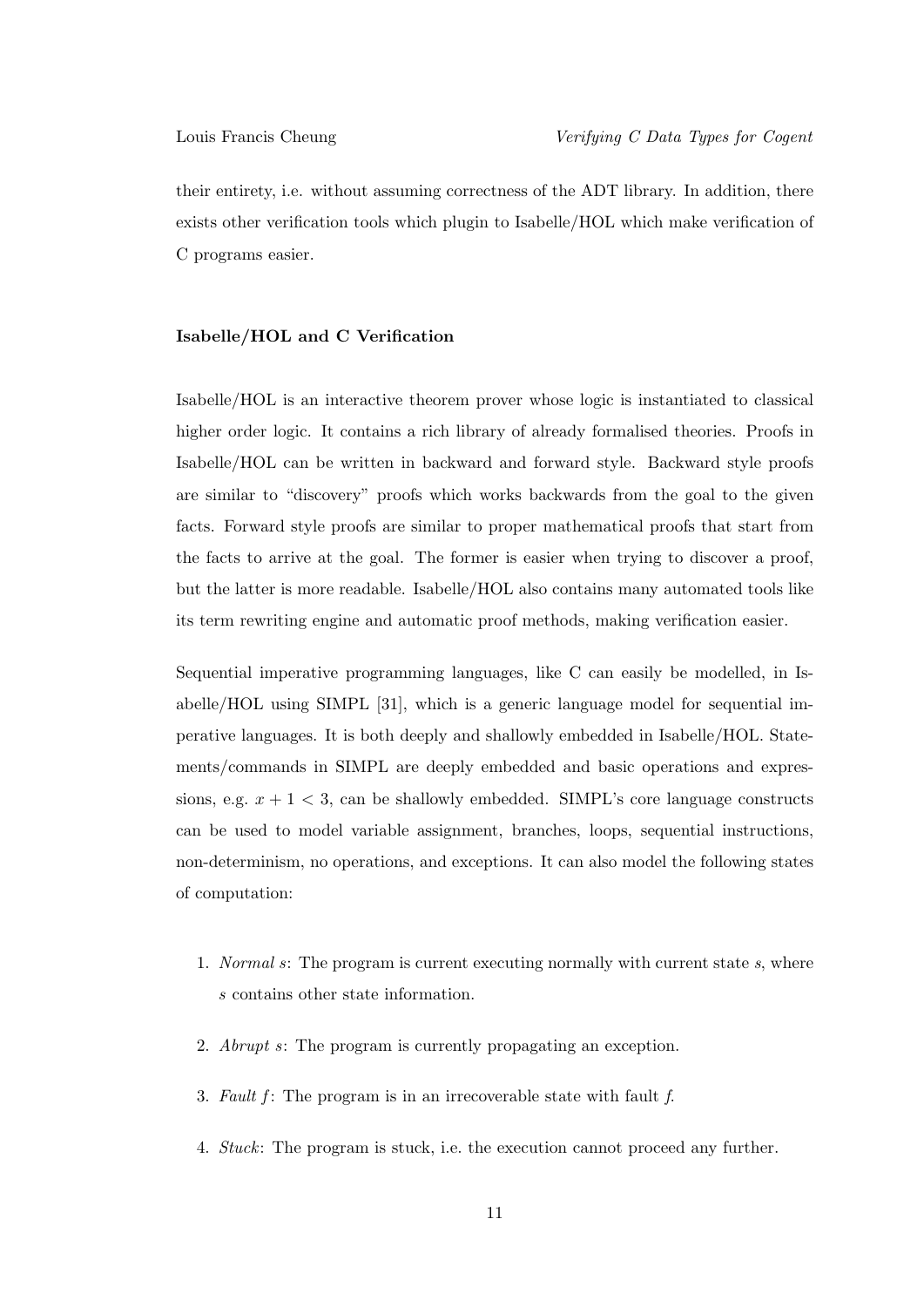There exists many theorems and lemmas proven about SIMPL. Hoare logic for both partial and total correctness has been developed for SIMPL as well as automatic methods such as a verification condition generator.

C programs can be embedded into Isabelle/HOL using the C-to-Isabelle parser [\[33\]](#page-54-3) tool. This is tool that translates a large subset of C99 into SIMPL. Although the translation is not proven to be correct, the C-to-Isabelle parser attempts to make the most literal translation from C to SIMPL. That way, the translation is more likely to be correct. C's abrupt terminations commands break and continue, can be modelled using SIMPL's exceptions. For example, for the following C program:

```
while (condition) {
    break;
}
```
would be modelled as the following:

```
TRY {
    WHILE (condition) {
        exception = 'break';
        THROW;
    }
} CATCH {
    IF (exception == 'break')
        SKIP;
    ELSE
        THROW;
```
}

For places where undefined behaviour could occur, SIMPL's guard command can be used like assertions. A correct C program will satisfy all of the guards, while an incorrect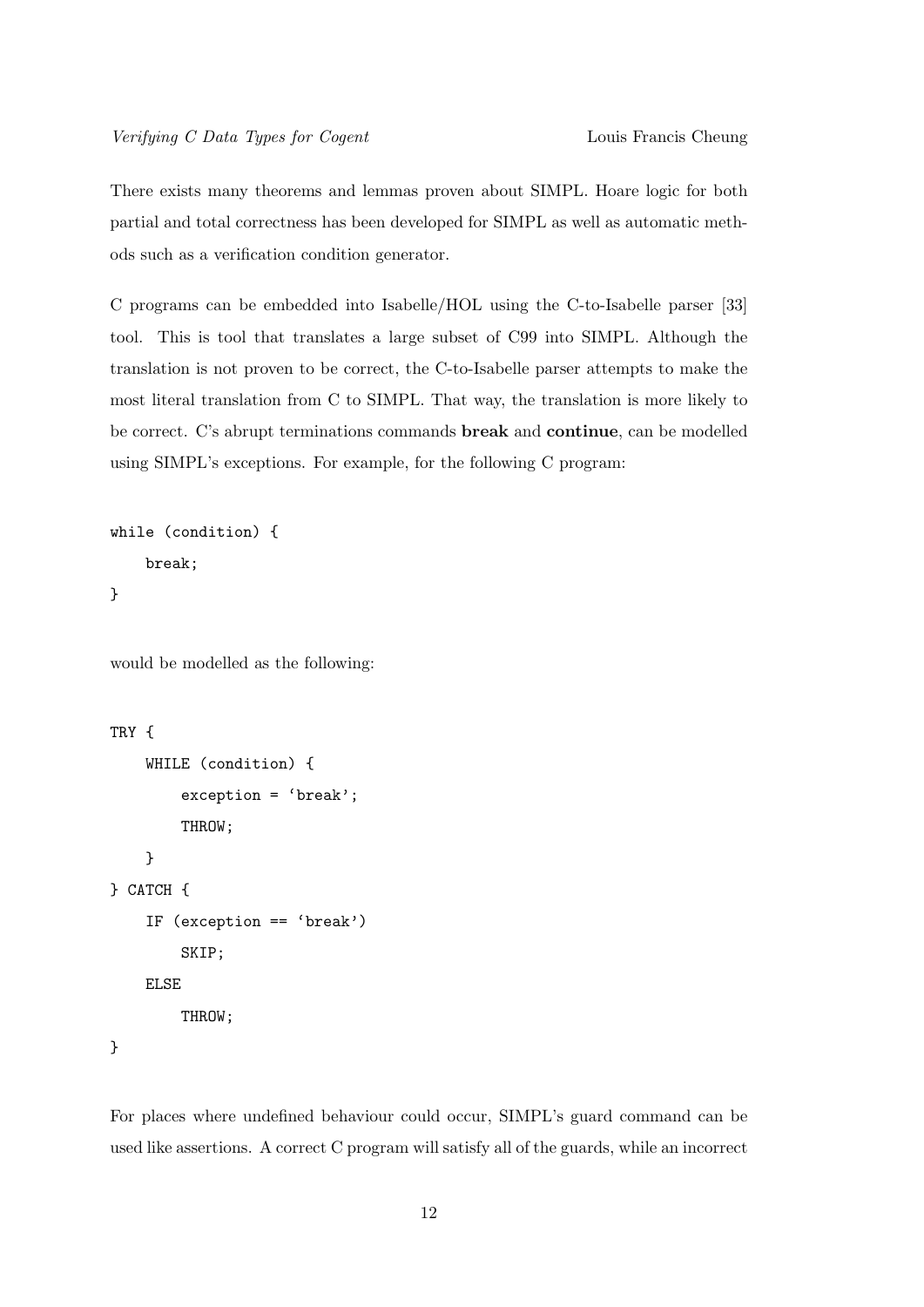C program may violate some of the guards. SIMPL's guard command has the following form :

#### GUARD f g c

In the guard expression, if the condition  $g$  is satisfied, then the SIMPL command  $c$ would be executed. If the condition g is not satisfied, the execution state is set to Fault f. An example where guards may be used are expression which contain the division operation. A guard is used to ensure no division by 0 occurs, since division by 0 is undefined in C.

The C SIMPL embedding produced by the C-to-Isabelle parser is not the easiest representation to reason about as it is designed to make the translation from C to SIMPL as literal as possible, and is partially deeply embedded. To make this more pleasant to reason about, we can use the tool AutoCorres [\[15,](#page-52-4) [16,](#page-52-5) [14\]](#page-52-6). AutoCorres takes the output of the C-to-Isabelle parser and transforms it into a monadic shallow embedding, where local variables are transformed into Isabelle/HOL bounded variables. Although AutoCorres is not verified, it produces a machine-checkable proof that its translation is correct. Thus, we do not need to trust its correctness. It uses a monad to represent the mutable state of the program. The monad that is used in the monadic shallow embedding is an exception monad $[10]$  which is a type of state monad. It is defined as follows:

$$
('s,'a,'e) monadE = 's \Rightarrow (('e + 'a) \times 's) set \times bool
$$

The monad takes a state of type  $'s$  and returns a tuple which contains a set of results of executions and a boolean flag which signals whether any of the executions failed. A result of an execution contains a return value and the resulting state. This return value can either be a normal return value of type  $'a$  or an exception of type  $'e$ . A set of these is returned to model non-determinism. To model sequential execution the monadic bind operator  $\gg_E$  is used. The state contains the heap which is modelled as a collection of heaps, one for each type, and a collection of valid pointer sets, one for each heap. AutoCorres comes with tactics like wp, which generates the weakest precondition of a Hoare triple.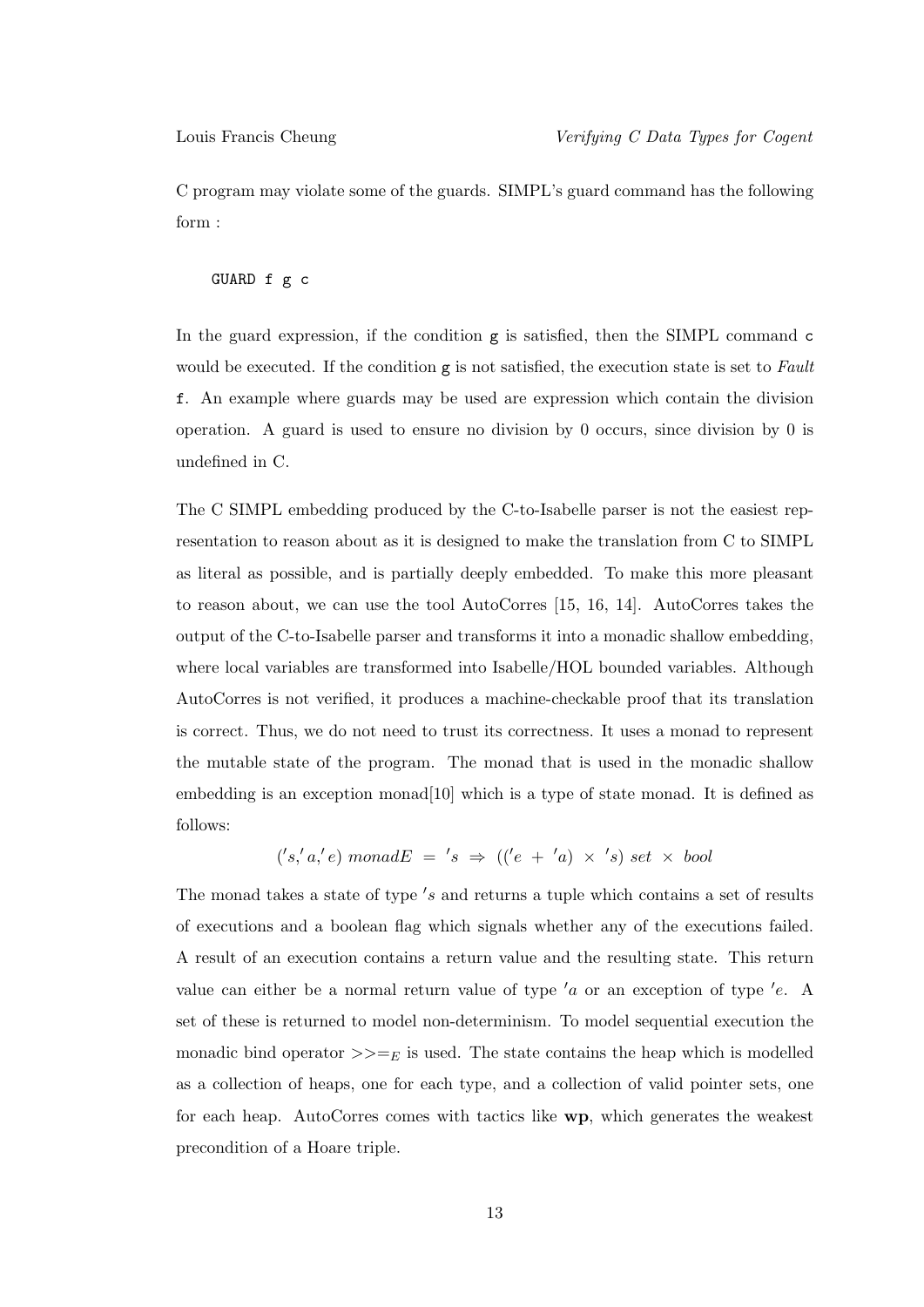### <span id="page-19-0"></span>2.2 Cogent

Cogent is a restricted, pure, polymorphic, functional language which is designed to be used to implement low-level systems without degrading performance or increasing the cost of verification significantly. The aim of this thesis is to make verification of Cogent programs even easier by taking the first step towards attaining a verified library of commonly used ADTs. This library of ADTs will consists of the data types which cannot be defined natively in Cogent. Before we describe Cogent's current ADT library, we describe how Cogent makes verification easier and why this lead to some data types not being implementable using only Cogent.

Currently, Cogent makes formal verification easier in several ways. Firstly, Cogent has certifying compiler which produces runnable C code, a shallow embedding in Isabelle/HOL, and a proof that the C code is a correct refinement of the Isabelle/HOL shallow embedding. This means that if we prove that the shallow embedding is correct then the C code is also correct so we don't have to directly reason about the C code. Secondly, since Cogent programs are shallowly embedded and Cogent is a purely functional language, and hence has no mutable state, we only need to apply basic mathematical techniques to prove correctness, and we do not encounter the problem of aliasing, since Cogent programs do not have mutable state. Thirdly, Cogent programs compile to C programs, and C programs do not require large language runtime environments typical of other high level languages so there TCB is smaller. This also means that Cogent programs should have similar performance to hand written C programs. Typically, low-level systems are written in C because it is fast and efficient with a small memory footprint. This makes Cogent an excellent choice for certain kinds of low-level systems, such file systems and device drivers. Finally, Cogent uses uniqueness types to handle safe and efficient memory management [\[29\]](#page-54-4). There are other languages, such as CakeML Kumar et al. [\[21\]](#page-53-6), which also make verification easier. However, such languages currently are not suitable for low-level systems or are inferior to Cogent in terms of ease of verification.

Many programs require, some sort of looping behaviour to repeat sets of instructions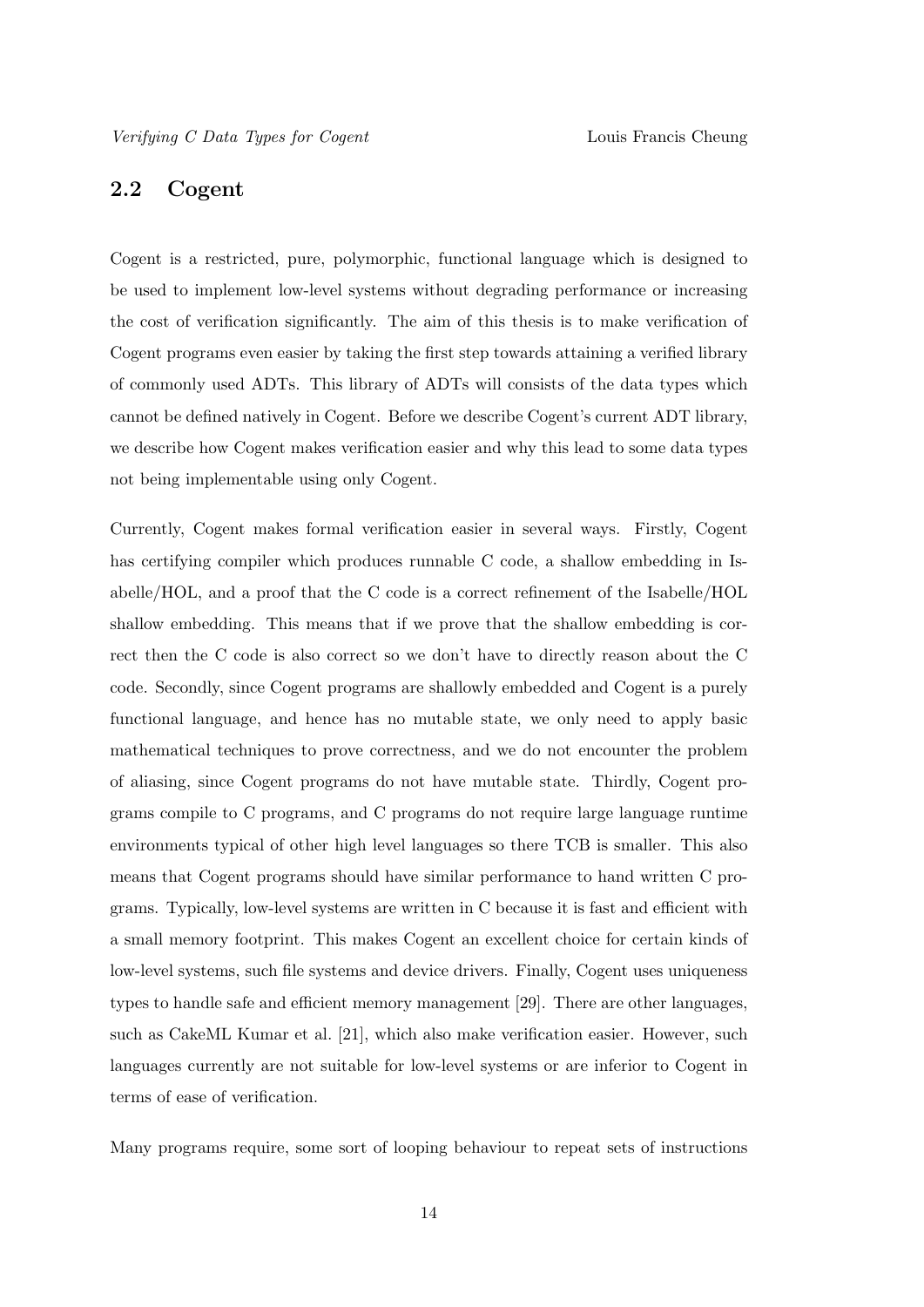until stopping conditions are established. In functional languages, this is achieved through recursion. Currently, Cogent does not support recursion natively in order to make certifying compilation easier. There are projects underway to introduce a limited form of recursion to Cogent, however, even with this, there would still be some recursive function which would be implementable using only Cogent. To solve this issue, Cogent has a FFI to C, so that any recursion or looping behaviour can be defined in C functions and then these can be called from Cogent. These C functions need to be verified just like Cogent programs. However, unlike Cogent functions which would have nice Isabelle/HOL shallowly embeddings with no mutable state, the C functions would generally have embeddings which have less abstraction and mutable state, and thus, overall harder to verify. For low-level system programs, which are part of the domain programs which Cogent is suitable for, the majority of these would only really require iteration over some ADT. Our aim of developing a verified library of commonly used ADTs would rectify this issue of no native recursion.

#### <span id="page-20-0"></span>2.2.1 Frame Constraints

All C functions that can be called from Cogent must respect Cogent's type system. To do this, the C functions must be well-typed and satisfy three frame constraints [\[28\]](#page-54-0) which are defined as follows:

**Inertia:** 
$$
p \notin w_i \land p \notin w_o \longrightarrow \mu_i(p) = \mu_o(p)
$$
 (2.9)

**Leak Freedom:** 
$$
p \in w_i \land p \notin w_o \longrightarrow \mu_o(p) = \bot
$$
 (2.10)

**Fresh Allocation:** 
$$
p \notin w_i \land p \in w_o \longrightarrow \mu_i(p) = \bot
$$
 (2.11)

where p is a Cogent pointer to a heap object,  $w_i$  and  $w_o$  are sets of pointers which are writeable, i.e. a set of pointers which we are allowed to modify or free or create, before and after a C function is called, and  $\mu_i$  and  $\mu_o$  are partial functions from Cogent pointers to their values, if the Cogent pointer is not valid, i.e. does not point to anything, then the result of applying these partial functions to these invalid pointers is  $\bot$ .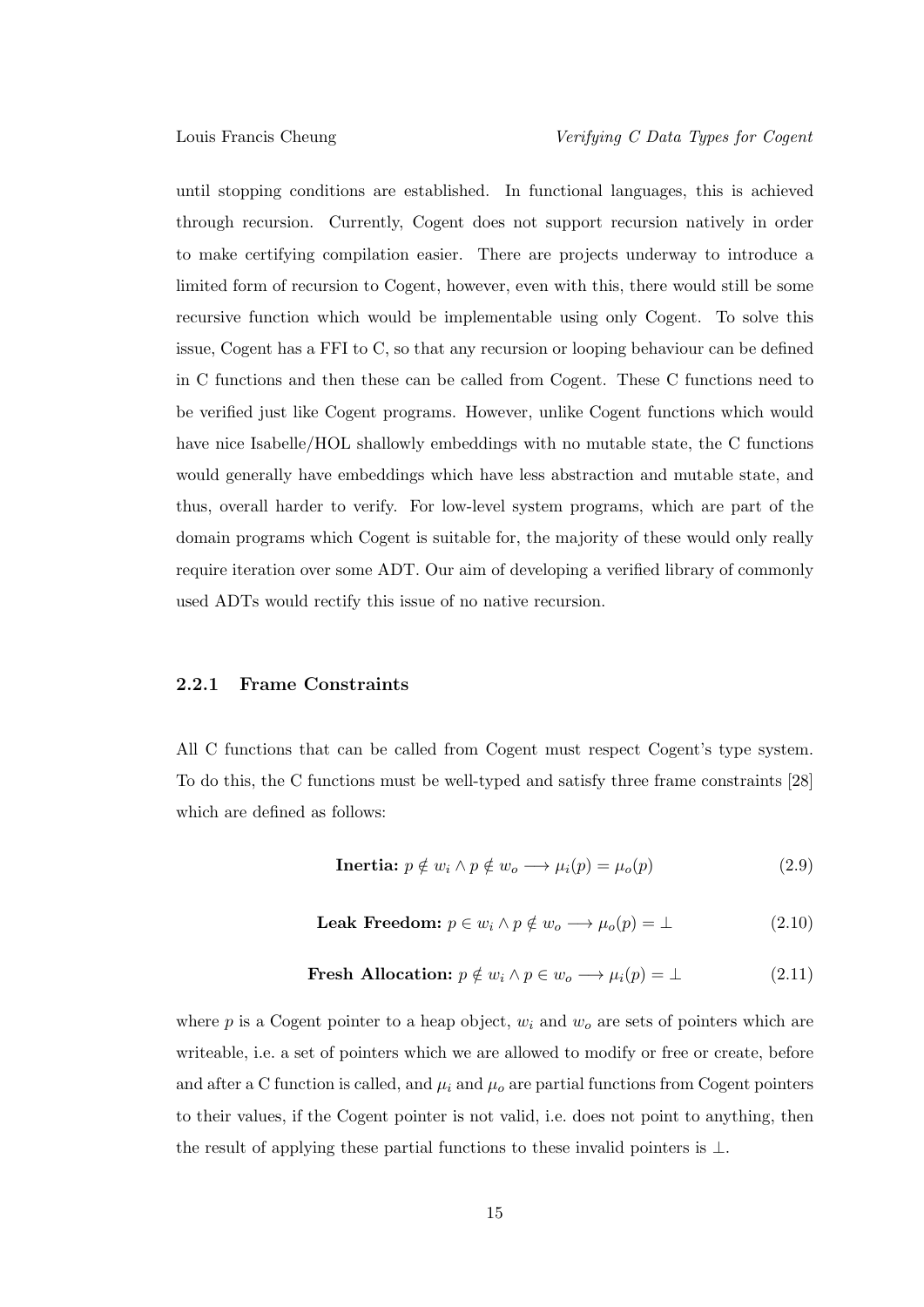By enforcing that C functions are well-typed, we ensure that the no internal aliasing occurs in the return value. If a C function satisfies the frame constraints, then we know that the C function does not modify any state other than the writeable values which are passed to it. The **Inertia** constraint ensures that values passed in to the C function, which are not writeable, still retain the same values after the C function has been executed. In addition, no new non-writeable objects are created. The Leak Freedom constraint ensures that heap objects are not leaked in the C function. The Fresh Allocation constraint ensures that if a heap object is created in the C function, no Cogent pointers were pointing to the address of the new heap object prior to its creation. All C functions must satisfy these constraints so that they do not disrupt Cogent uniqueness type system.

A straightforward approach to ensure that these constraints are satisfied, would be to treat all heap objects as linearly typed objects when writing our C functions. Hofmann [\[18\]](#page-53-7) outlines an approach to write C in a functional style where all heap objects are linearly typed. This approach would make it easier to show that the frame constraints are satisfied, however, it would be too restrictive and would not take advantage of C's speed and efficiency. Not all C pointers would need to satisfy the frame constraints. Internal C pointers which are not visible from Cogent are allowed to ignore these constraints [\[27\]](#page-53-8). Using recursive functions in C, especially in low level systems, is not advisable in general because loops are generally faster and there is a possibility of causing a stack overflow if the stack size is small and the recursion depth is deep with large stack frames. So in addition to proving functional correctness of C functions, we also need to prove that they satisfy the frame constraints.

#### <span id="page-21-0"></span>2.2.2 Cogent's ADT Library

Cogent has an ADT library, which is accessed via its FFI. The ADTs in the library have specifications, however, these have not been formally defined, and hence, their implementations have not been formally verified. The implementations of the ADTs are written using antiquoted C. To use them, they are compiled into C by Cogent's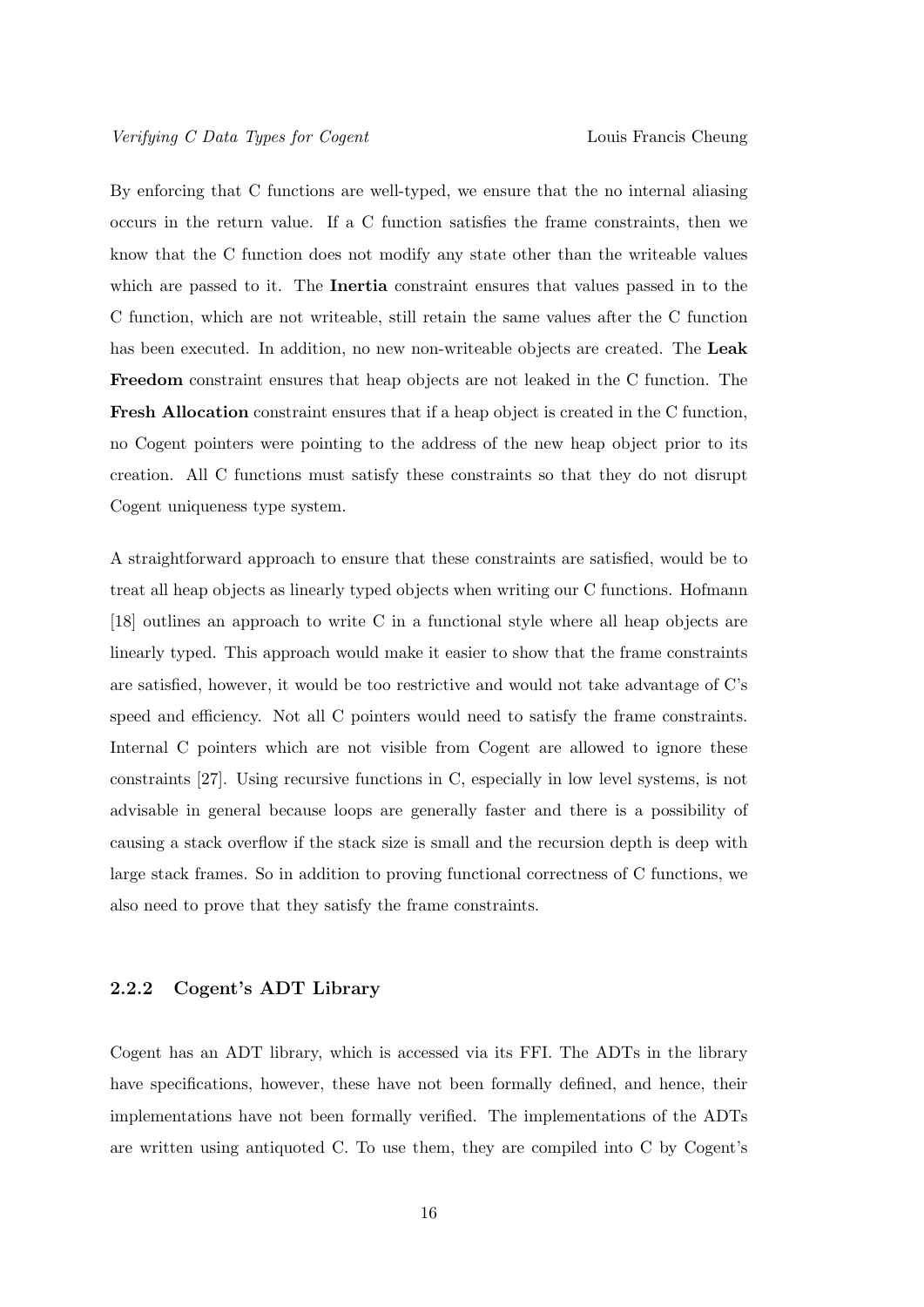compiler. An example of an antiquoted C function is the following:

```
\label{verb:anti}
$ty:a $id:wordarray_get($ty:(((WordArray a)!, WordArrayIndex)) args)
{
        if (\arg s.p2 \geq (\arg s.p1) - \lambda len) {
                 return 0;
        }
        return (args.p1)->values[args.p2];
}
```
This function is the wordarray get function from the word array ADT. This function returns the element at a given index if the index is valid. In this antiquoted function, we can see that types and the name of the function have been antiquoted. The reason that Cogent's ADT library is written in antiquoted C is that many of the ADTs which are commonly uses can be polymorphic and defining higher order functions in C would require parts of C which either have not been formalised or are not amenable to current verification tools.

Many ADTs, such as arrays, lists and trees, can be polymorphic. For example, we could have a array of 32-bit words, characters or any user defined type. In addition, most of their implementations in C would be similar with only minor differences due to the different types. So there would be a lot of unnecessary repetition. We could implement it in a single C data type, but this would involve nasty type coercions which would make verification difficult. In addition, it would not feasible to generate every possible instance, since programmers can define their own types. Antiquotation solves this as we can generate all the necessary data types at compilation.

Higher order functions are functions which take other functions as arguments. These higher order functions can also be polymorphic. For example, consider the function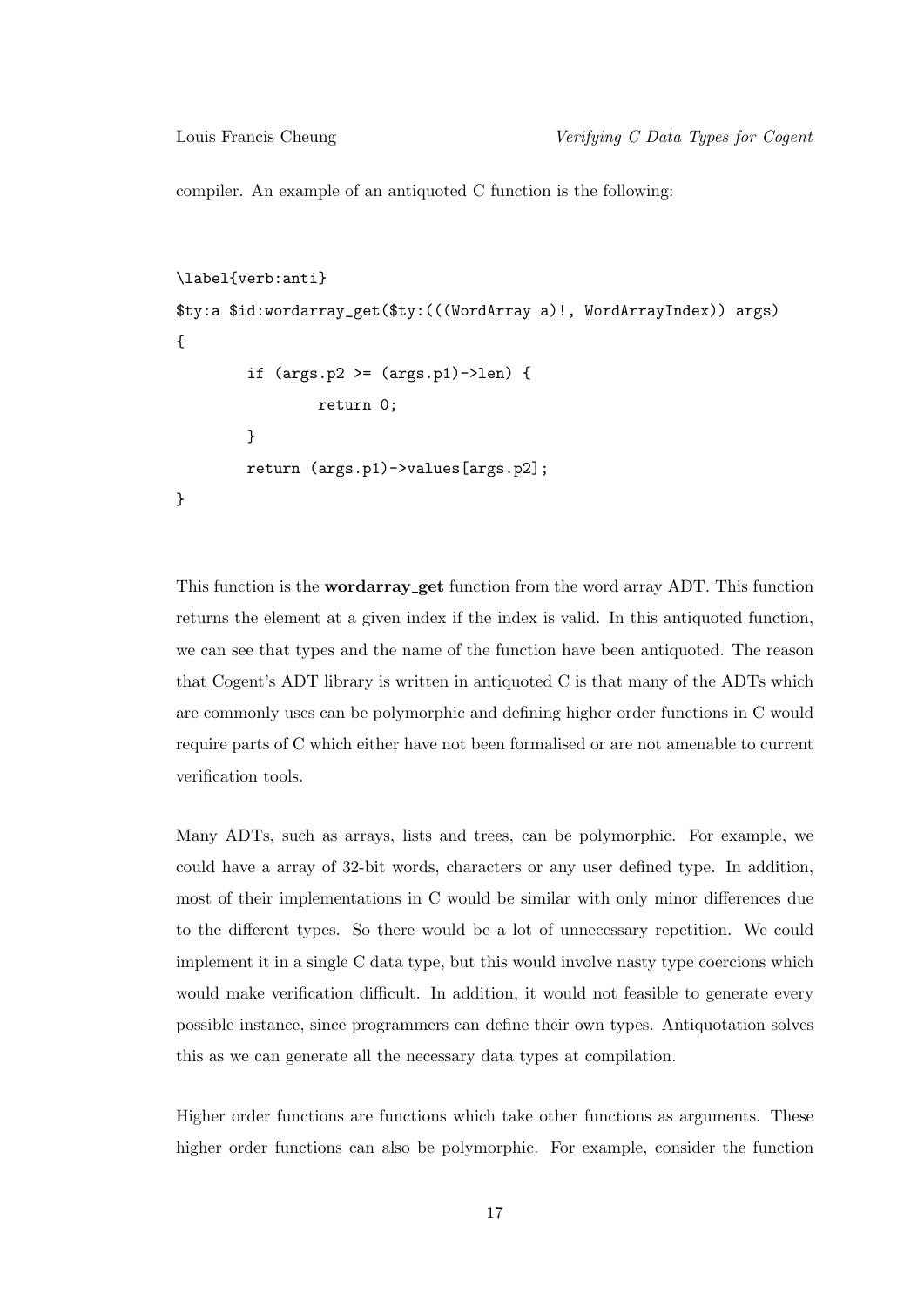map which is defined as follows, in a high level language similar to Haskell:

$$
\begin{aligned}\n\mathbf{map} &\ ::\ (a \to b) \to [a] \to [b] \\
\mathbf{map} &\ f \ [] = [] \ | \\
\mathbf{map} &\ f\ (x \# \ xs) = (f \ x) \# (\mathbf{map} \ f \ xs).\n\end{aligned} \tag{2.12}
$$

This function takes another function  $f$  and applies it to each element of a list. This function does not specify the exact type of the list or the function, however, there are constraints on the type of the function. In C, we would need to generate a map function for each combination of types  $a$  and  $b$ . Using antiquoted C, we can just define a single map function and only generate the map functions for the required types.

To actually write a higher order function in C for a concrete type, there are two approaches. These are taking a function pointer as an argument or taking a function ID as an argument. In the first method the function pointer is called just like a regular function in the body of the higher order function. In the second method, the higher order function calls a dispatch function which takes a function ID and the arguments to be passed to the relevant function. The dispatch function, which is basically a giant switch case statement, compares function IDs until it finds the relevant function. It then calls that function giving it the relevant arguments and then it returns the result to the higher order function. Cogent's ADT library is implemented using the second method because general function pointers are not supported in the verification tools which these ADT functions will be verified with. The dispatch functions are only generated at compile time because the set of functions that could be given to a higher order function is not known until compile time. So the call to the dispatch function in the higher order functions are also antiquoted.

To verify Cogent's ADT library implementations, we first need to compile all the antiquoted C to C, since antiquoted C does not have a formalism. To do this we need to instantiate all the types and instantiate the dispatch functions used in the higher order functions. This means that we need a proof for each type and dispatch function combination. In addition, the names of types and functions can change depending on the program being compiled. So in actual fact, we would need to generate a proof of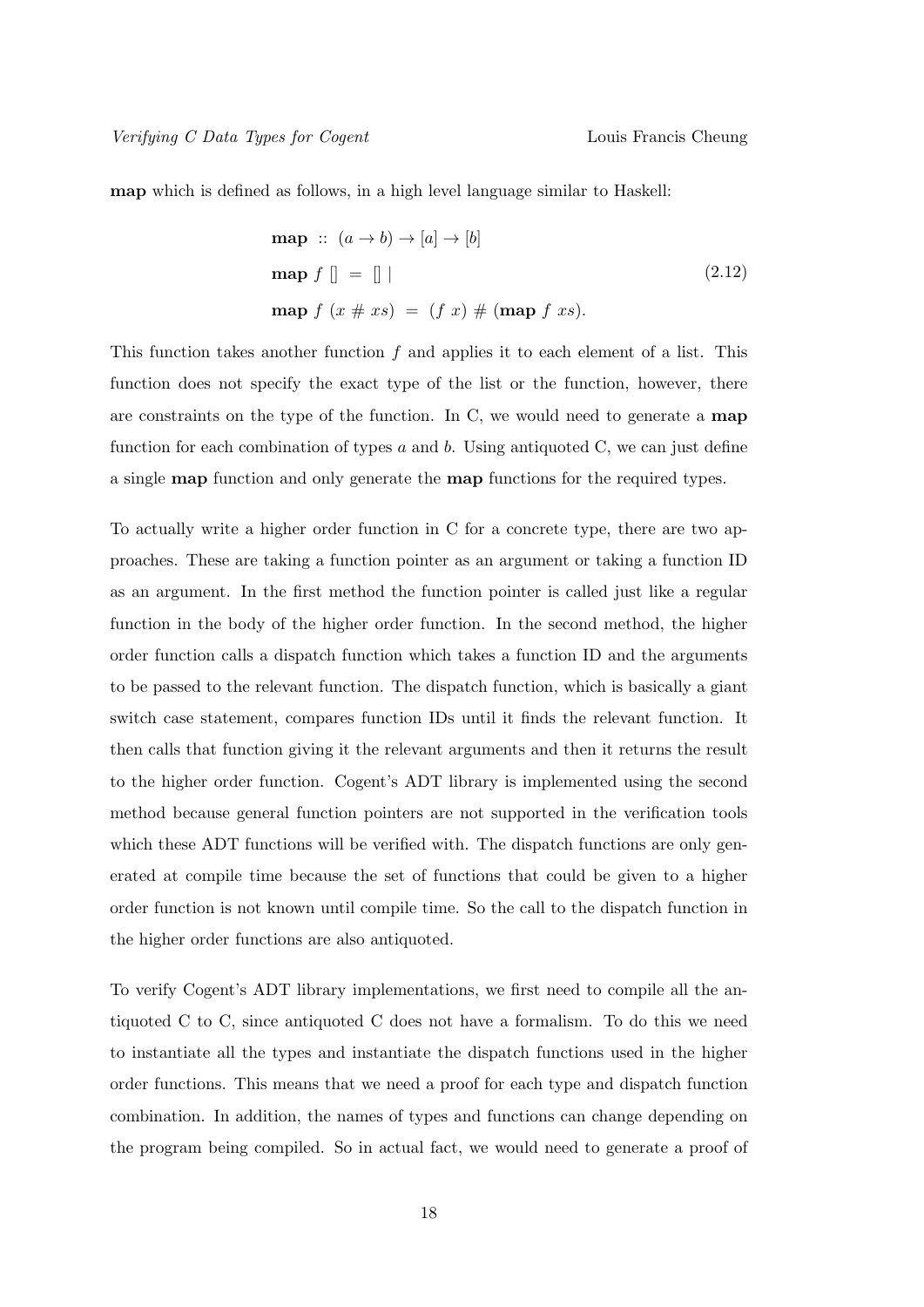correctness each time an ADT is compiled. This technique is called translation validation Pnueli et al. [\[30\]](#page-54-5). Translation validation is a widely used technique often used in certifying compilation such as Cogent's compiler. It has also been used to extend the proof of correctness for the seL4 microkernel to the binary level [\[32\]](#page-54-6) and in the verification tool AutoCorres to prove that the monadic shallow embedding it generates from a C SIMPL embedding is a correct refinement.

For Cogent's ADT library, the translation validation proofs should be almost as simple as replaying proofs. This is because the program logic basically remains the same regardless of the types and names of variables and functions. The only functions where differences would occur are the dispatch functions. Since the dispatch functions are just switch case statements, proving correctness should be straightforward. For the rest, changes to the names and a few minor changes due to the different types would be required. Proving functional correctness for a specific program should be enough to expose all the necessary proof tactics required to develop an automatic tactic to prove correctness, since the automatic tactic would basically replay the proofs with a few minor changes. The development of an automatic tactic is beyond the scope of this thesis but we found that it is important to keep in mind so that we could keep our proofs as generic as possible.

### <span id="page-24-0"></span>2.3 Existing Verified ADTs

In other programming languages, there exists many verified ADTs. Some examples of these are verified red black trees in Coq [\[3\]](#page-51-6), verified linked data structures in Java [\[35\]](#page-54-7), verified Haskell containers [\[8\]](#page-51-7), and Isabelle Collection Framework (ICF) [\[22\]](#page-53-9) which generates verified and efficient ADTs for Haskell and ML. Although the ADTs implementations differ, all of these examples use some form of data refinement to prove correctness. We use these examples as inspiration for our own verification task.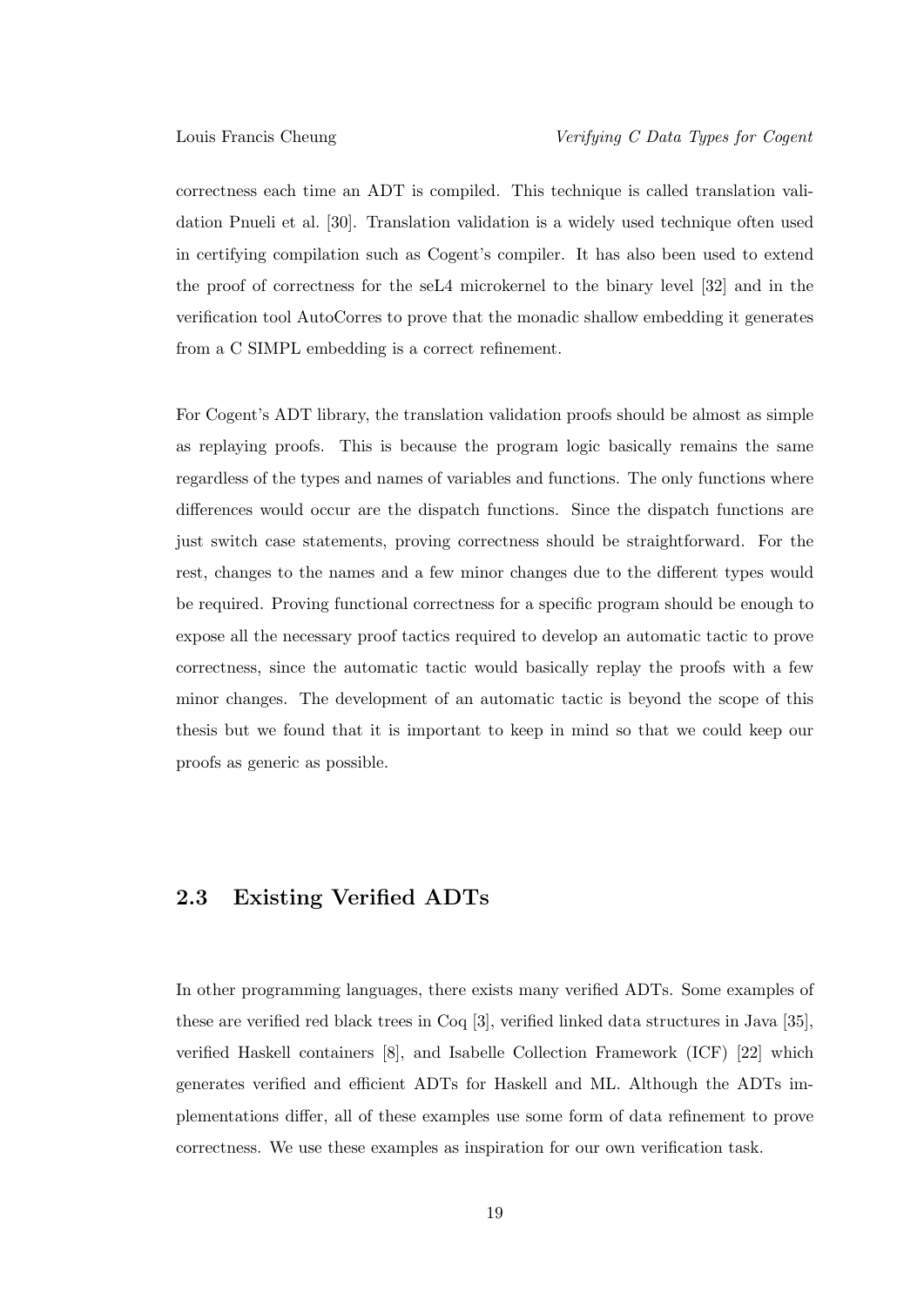#### <span id="page-25-0"></span>2.3.1 Data Refinement

Data refinement is the technique that defines a relation  $R$  which connects a concrete data type to an abstract data type. With this, we can then prove that the operations of the concreted data type are correct by showing that if the concrete and abstract data types are related, then both the concrete and abstract data types are still related after the concrete operations and its abstract counterparts are executed, and the results of the operations are equivalent.

As an example, suppose we implement a set with as a list and prove functional correctness of the insert operation. We can define the refinement relation between a list and set as follows:

$$
R l s \equiv \{x \mid \forall i < length l. x = l ! i\} = s \tag{2.13}
$$

In the refinement relation  $R$ , it extracts all elements from a list  $l$  into a set and compares it with the set  $s$ . We can then use  $R$  as an equivalence relation between a list and a set. The functional correctness specification for insert can be defined like the following:

$$
insert_s \ s \ x \ = \ s \cup \{x\} \tag{2.14}
$$

The implementation for insert can be defined as adding the new element to the front of the list:

$$
insert_c \; l \; x \; = \; x \; \# \; l \tag{2.15}
$$

To prove function correctness we then need to show the following:

$$
R l s \implies R \text{ (insert}_c l x) \text{ (insert}_s s x) \tag{2.16}
$$

We can then prove this is true by unfolding the definitions the refinement relation and the operations.

In this thesis, we take similar approach in our verification approach.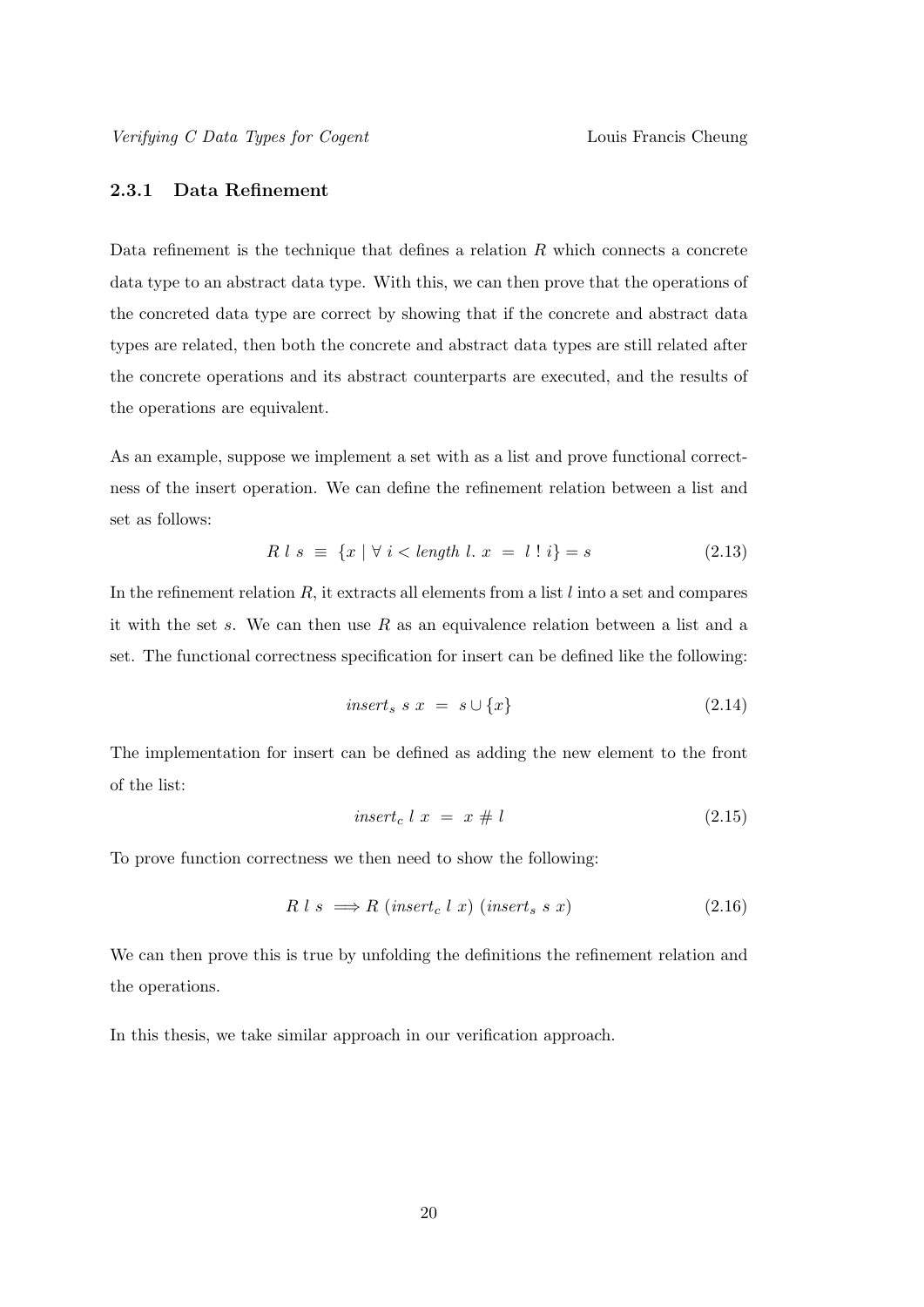## <span id="page-26-0"></span>Chapter 3

# Methodology

This section outlines the steps that were taken to prove both functional correctness and frame constraint satisfiability for 32-bit word arrays, and how these steps can be extended to other word arrays of standard word sized. The scope of this project was limited to only consider the core word array functions which are not platform specific and can be used to implement the other word array functions. These word array functions are:

- wordarray length: This function takes a word array as input and returns the length of that word array.
- wordarray get: This function takes a word array and an index as input and returns the element at the index if the index is in bounds, or it returns the value 0.
- wordarray\_put2: This function takes a word array, an index and a value as input and returns the word array the value inserted at the given index. Note that if the index given is not in bounds then the word array is returned unchanged.
- wordarray\_fold\_no\_break: This function takes a word array, a starting and ending index, a function, an accumulator and an observer as input and returns the result of applying the function to each element from the starting index up to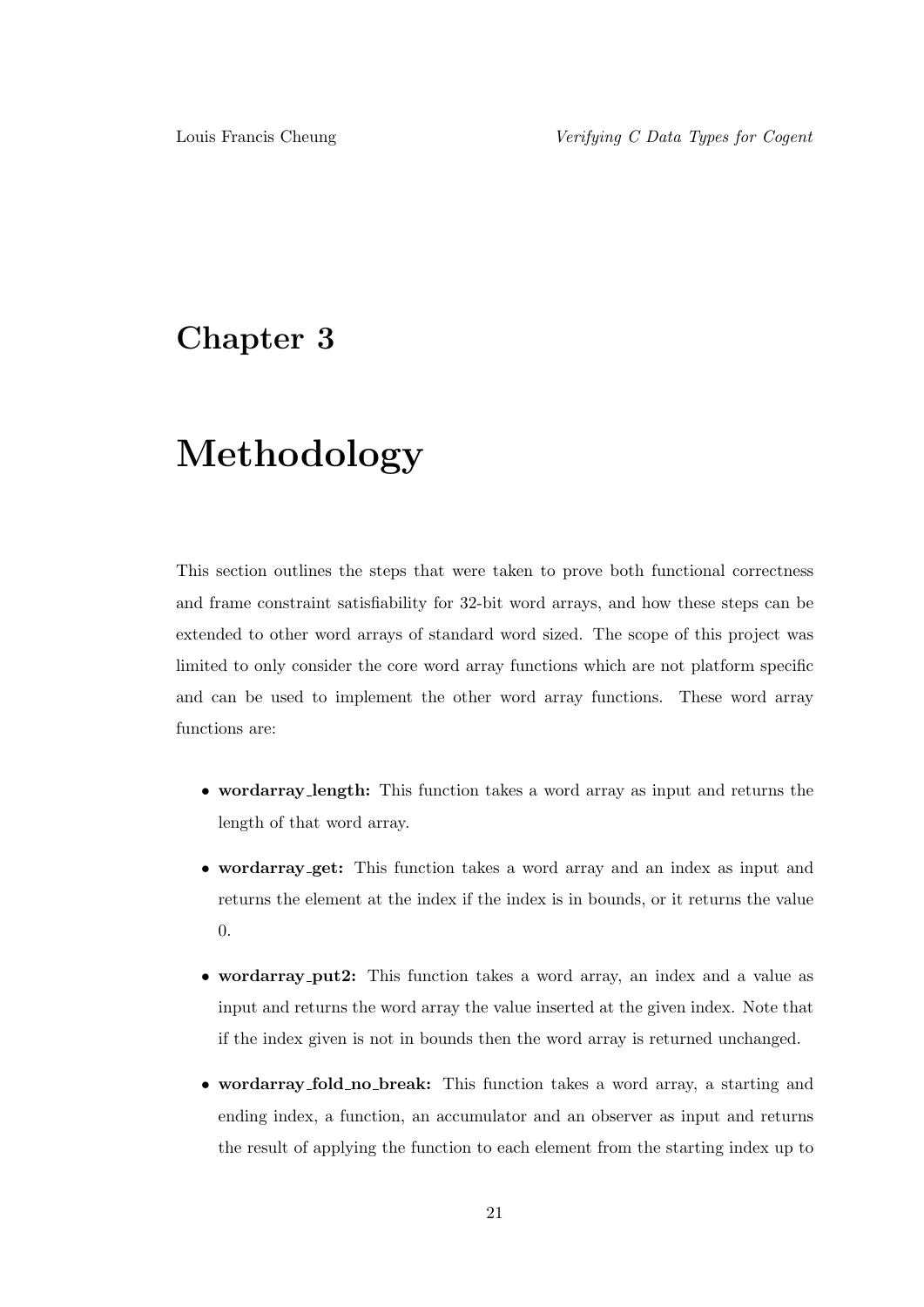but not including the ending index with the accumulator and the observer. Note that this function is the similar to the higher order fold function used on lists except it works on a slice and takes an extra observer argument.

To generate the C implementations of the 32-bit word array functions, a trivial Cogent program which simply calls the word array functions was written and compiled with the Cogent compiler (version 2.9.0.0-c58cbc0e2a). Isabelle/HOL (June 2019 version) and AutoCorres (version 1.6.1) was use to verify correctness of the C implementation of 32 bit word arrays. The machine architecture parameter which AutoCorres requires was set to ARM, i.e. 32-bit machine. The antiquoted word array implementation, trivial Cogent program and the generated C program are provided in [section A.1,](#page-55-1) [section A.2](#page-59-0) and [section A.3](#page-60-0) of the appendix.

### <span id="page-27-0"></span>3.1 Defining Functional Correctness

Word arrays are modelled as Isabelle/HOL's list of words, since both of these are finite sequences of words. In Isabelle/HOL, lists are the base type for finite sequences.

#### <span id="page-27-1"></span>3.1.1 Abstraction Relation

To model a 32-bit word array as a list of 32-bit words, an abstraction relation must be defined, which states how a word array and list of words are equivalent. This is quite straight forward since if both have the same sequence of words and their sequences are of the same length, then they should be equivalent. Since the 32-bit word array data structure contains pointers, checking pointer validity must also be included in the abstraction relation so that equivalence only occurs if the word array is valid. A pointer is valid if the area in memory it is pointing at has actually been allocated. This constraint is also necessary to prevent memory becoming corrupted from the word array functions. Another requirement is that the maximum length of the word array can only be at most a quarter of the maximum word value. This is because the heap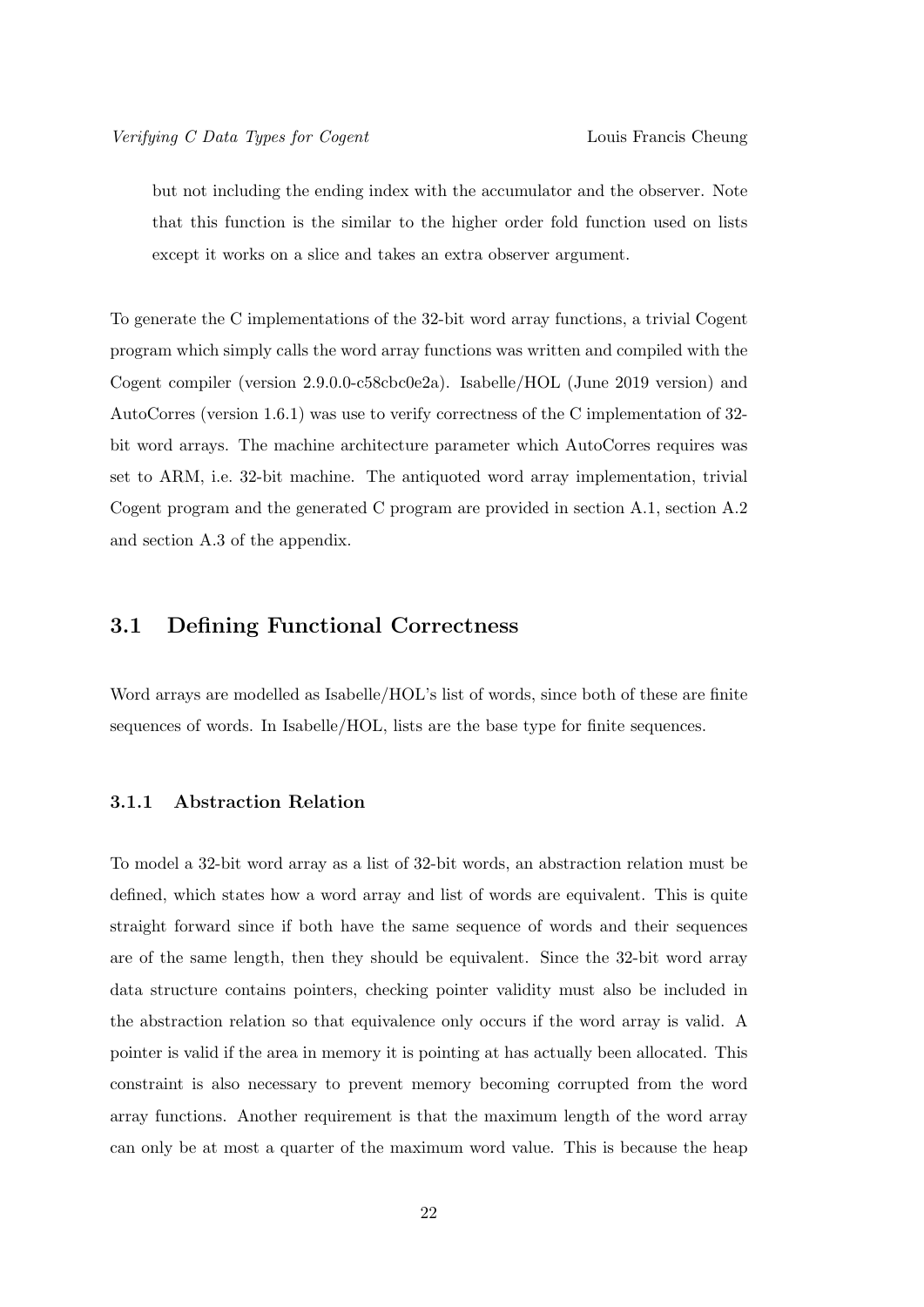size is bounded by the maximum word value, and each element in a 32-bit word array is 4 bytes in size. Note that if this abstract relation was defined for a 64-bit word array, the maximum length could only be at most an eighth of the maximum word value since a 64-bit word is 8 bytes in size. This constraint ensures that a word array that satisfies this constraint can actually exist. If a word array does not satisfy this constraint then it cannot possibly exist and hence is not valid.

#### <span id="page-28-0"></span>3.1.2 List Counterparts for Word Array Functions

The word array functions, which are considered, all have similar list counterparts in Isabelle/HOL. For wordarray length and wordarray put2, their list counterparts length and list update. The behaviours of the counterparts are exactly the same as the intended behaviours of the word array functions, so the functional correctness specification for these word array functions are their list counterparts with no modifications.

The Isabelle/HOL list function *nth* is almost an exact counterpart for **wordarray** get, however, in the case where the given index is out of range, *nth* raises and exception whereas wordarray\_get returns 0. Since Cogent programmers using wordarray\_get would expect to receive the value 0 when **wordarray get** is applied to an invalid index, the functional correctness specification for wordarray get should incorporate this behaviour. The specification then for **wordarray get** is simply and an if statement with the condition checking if the index is within range. If the index is within range then the result should be the same as the result from applying nth, otherwise the result should be 0.

For wordarray fold no break, its counterpart is the list fold function, however, there are some slight differences. The first difference is that wordarray fold no break can be applied to a slice of a word array by setting the starting and ending indices accordingly, whereas the list fold function operates on a whole list. This behaviour can easily be encoded by *fold* to the slice. To obtain the slice, the list functions take, which, given a natural number n, returns the first n elements in a list, and  $drop$ , which given a natural number  $n$ , returns the list with the first  $n$  elements removed, can be used. For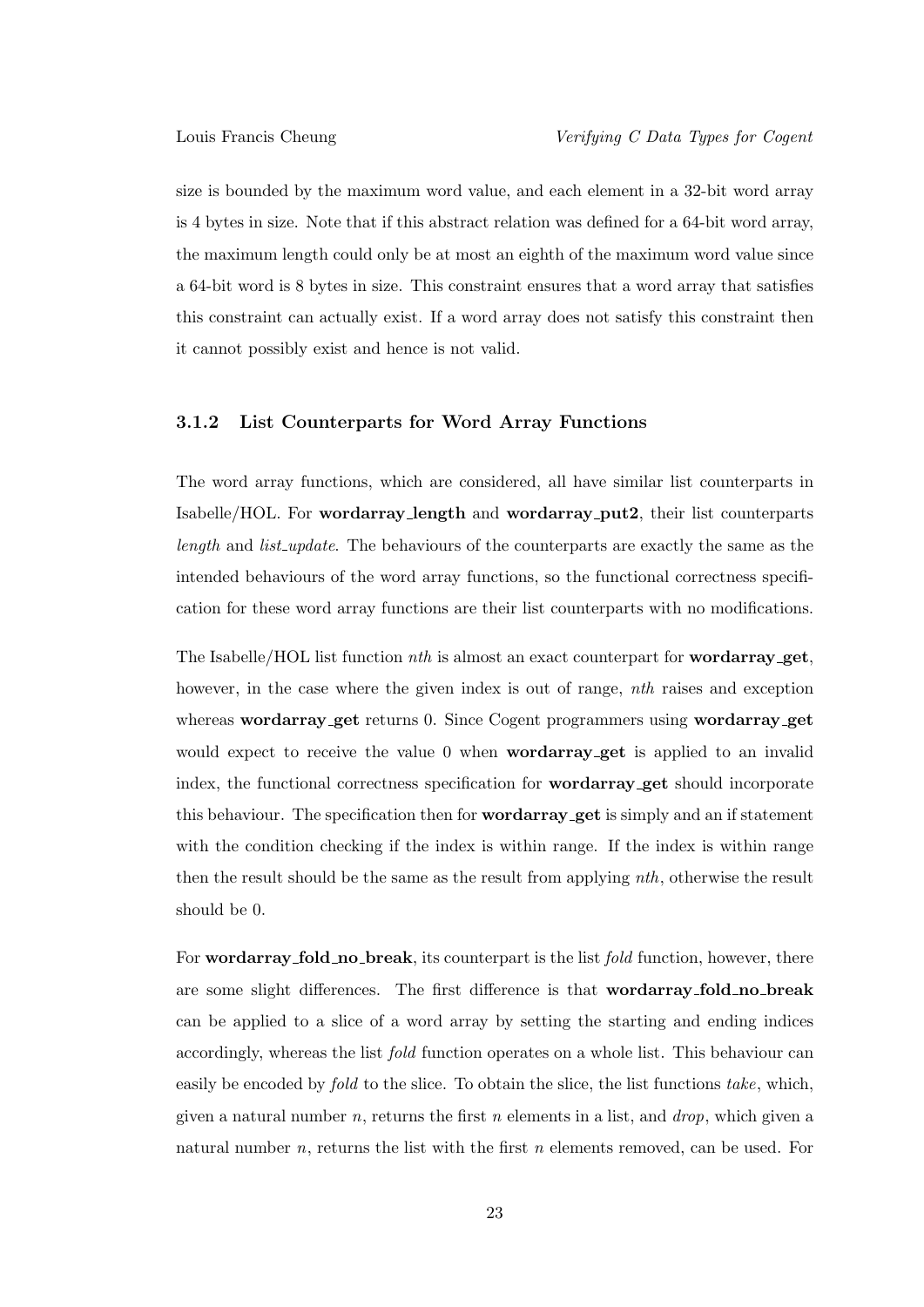the take and drop functions, they take a natural number as an argument. However, the requested slice range can be invalid and which would mean argument passed to take and drop would appear to be negative at first glance. Since the argument passed take and drop is a natural number, these negative numbers would become 0, and thus the slice returned would be empty, which is the intended behaviour for invalid slice ranges. In the functional correctness specification, invalid slices are handled explicitly so that it is clear to others what the intended behaviour should be.

Although wordarray fold no break is a higher order function, it doesn't actually take a function as an argument. Instead it takes a function ID as an argument and uses a dispatch function to call the relevant function for the reasons as described in [sub](#page-21-0)[section 2.2.2.](#page-21-0) The functional correctness specification for wordarray fold no break takes an actual function as an argument. However, a dispatch function, which has the same behaviours as the C dispatch function, is also defined. In the refinement and frame constraint satisfiability proofs, this dispatch function is the function argument to specification for wordarray\_fold\_no\_break.

Typically for higher order functions like fold, the function that it takes as an argument f only takes two arguments. One of these arguments corresponds to the accumulator value and the other corresponds to the current element which the function  $f$  is being applied to by *fold*. For **wordarray\_fold\_no\_break**, the function that it takes as an argument  $f'$  also takes an additional observer argument which remains unchanged throughout the operation of **wordarray fold no break**. Since the observer is also an argument of wordarray\_fold\_no\_break, the function  $f'$  can be transformed into a function like f by wrapping  $f'$  in another function  $f''$  which takes the same arguments as f and captures the observer argument in its internals like the following:

$$
f'' \; x \; acc = (\lambda x \; acc. \; f' \; x \; acc \; obsv) \tag{3.1}
$$

This is how it is defined in the functional correctness specification.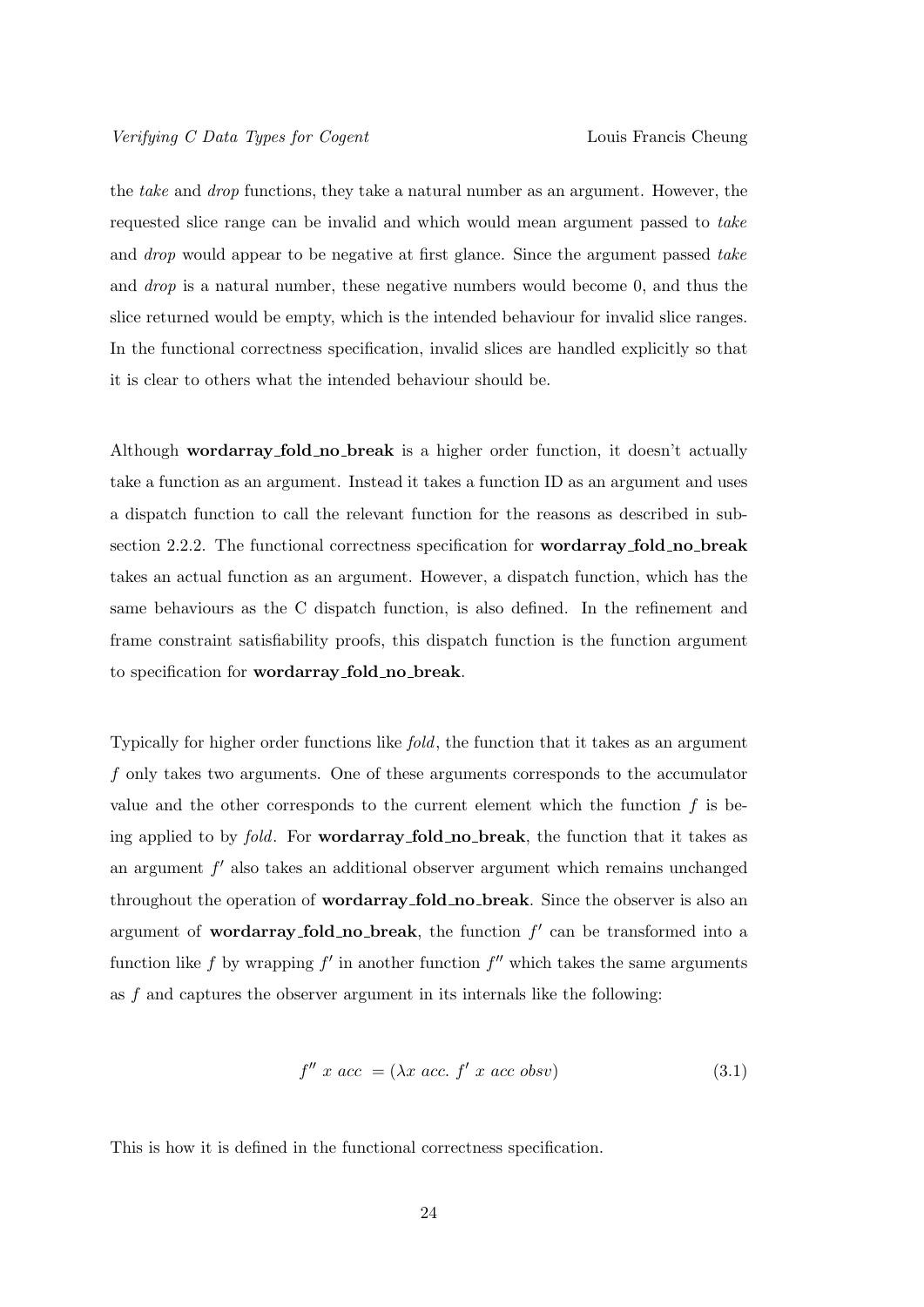### <span id="page-30-0"></span>3.2 Proving Functional Correctness

AutoCorres is used to embed the C implementation of 32-bit word arrays into Isabelle/HOL as a monadic shallow embedding with the mutable state represented as a non-deterministic state monad. Hoare logic is then used to show that the C word array functions are a refinement of the corresponding functional correctness specification. Note that all of these proofs are total correctness proofs, i.e. the word array functions terminate and return the same values as specified by the functional correctness specification. Since most of the functions do not contain loops, the termination proof is trivial. Only the function wordarray fold no break contains a loop. However, it is quite easy to prove termination because it has a loop counter which is incremented each iteration, and once this loop counter has exceeds its termination value, the loop terminates.

For the word array functions which do not modify the given word array, the Hoare triple is of the form:

$$
\{\lambda s. \ \alpha \ s \ xs \ w\} \ f_C \ args_C \ \{\lambda r \ s'. \ \alpha \ s' \ xs \ w \ \wedge \ r = f_S \ args_S \} \tag{3.2}
$$

In the Hoare triple,  $\alpha$  is the abstraction relation which takes a state, a list xs and a word array  $w$ . The states  $s$  and  $s'$  are the states before and after the operation  $f<sub>C</sub>$ . The operation  $f<sub>C</sub>$  is the word array function, whose specification is  $f<sub>S</sub>$ . The arguments to  $f_C$  are  $args_C$ , which contains w, and  $args_S$ , which contains xs, are the equivalent arguments. The meaning of this Hoare triple is that if a word array and list are equivalent then after applying the function  $f<sub>C</sub>$ , the word array and list are still equivalent and the result of  $f_C$  is the same as the result from  $f_S$  when applied to equivalent arguments. For word array functions which modify the given word array, the Hoare triple is of the form:

$$
\{\lambda s. \alpha s \; xs \; w\} \; fc \; args_C \; \{\lambda r \; s'. \; \alpha \; s' \; (fs \; args_S) \; r\} \tag{3.3}
$$

This Hoare triple means that if a list and word array are equivalent, then after applying  $f_C$  to modify the word array, the modified word array is equivalent to the list modified by the specification of  $f_C$  which is  $f_S$ .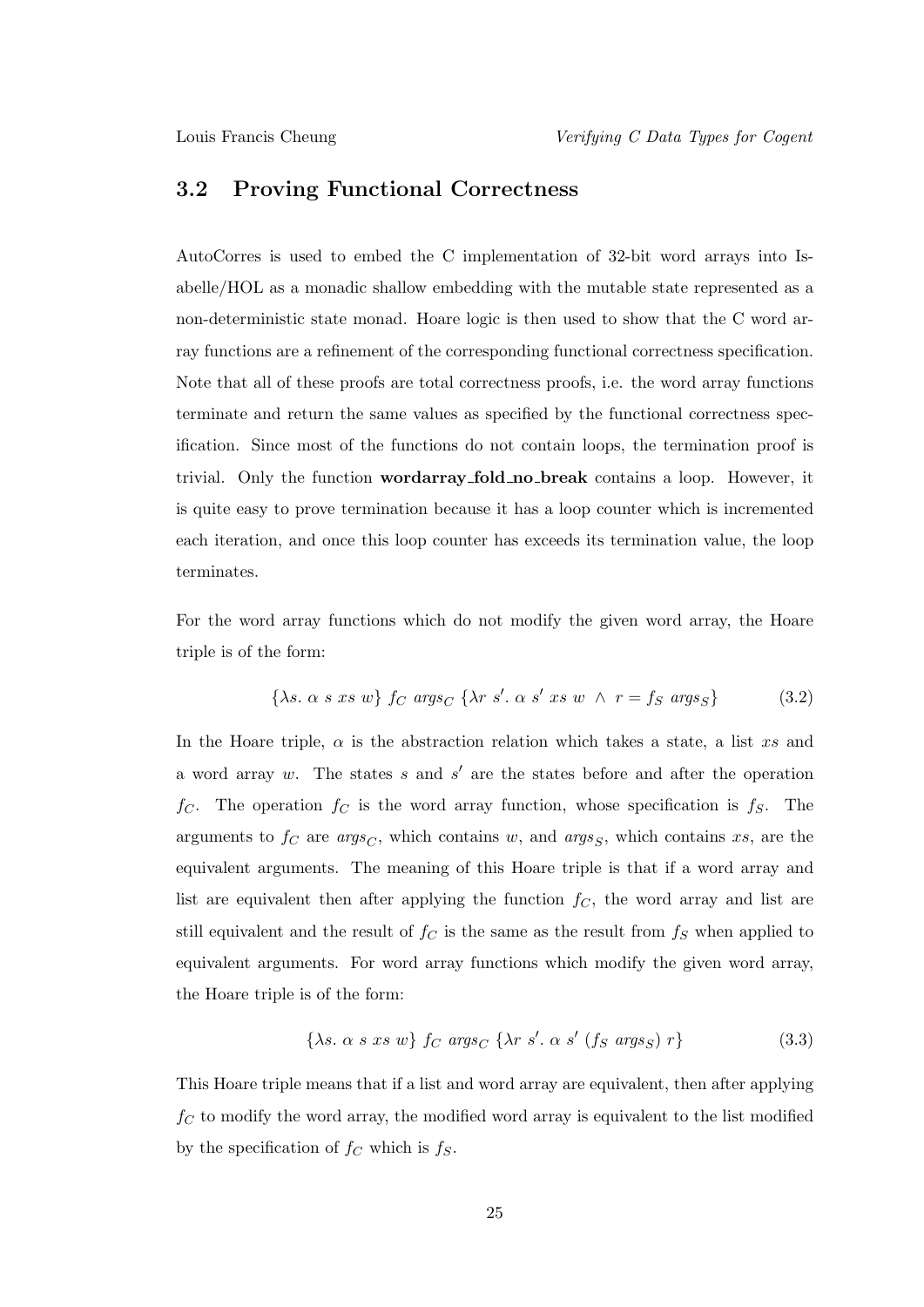### <span id="page-31-0"></span>3.3 Proving Frame Constraint Satisfiability

To prove frame constraint satisfiability, the frame constraints had to be transformed so that they would be applicable to C pointers. The frame constraints for C pointers were of the form

$$
frame \ s \ W_i \ s' \ W_o \ I \ \equiv \ (\forall p \ p \in W_i \land p \notin W_o \land p \notin I \longrightarrow v \ s' \ p)
$$
\n
$$
(\forall p \ p \notin W_i \land p \in W_o \land p \notin I \longrightarrow v \ s \ p)
$$
\n
$$
(\forall p \ p \notin W_i \land p \notin W_o \land p \notin I \longrightarrow v \ s \ p)
$$
\n
$$
(\forall p \ p \notin W_i \land p \notin W_o \land p \notin I \longrightarrow (h \ s \ p = h \ s' \ p)
$$
\n
$$
(3.4)
$$

where  $s$  and  $s'$  are the C states before and after an abstract function, such as a word array function, is called,  $W_i$  is the input set of writeable pointers and  $W_o$  is the output set of writeable pointers,  $I$  is the set of pointers which are allowed to ignore the frame constraints,  $v$  is the function that checks if a pointer is valid, and  $h$  is the function that maps pointers to their values. Since only C pointers which are visible from Cogent must satisfy the frame constraints, it was necessary to define an ignore set  $I$ . Cogent's heap representation is different to AutoCorres's heap representation. AutoCorres abstracts the C heap into multiple typed heaps, while the heap in Cogent is still represented as a single heap. This meant that the frame constraints had to be replicated for each different heap that exists for a given Cogent program.

Initially, the frame constraints were defined without ignore sets. This meant that all C pointers would need to satisfy the frame constraints. For the word array functions, having an ignore set is not necessary since all of the pointers they manipulate are visible from Cogent. In the general case, this is not true as some ADT implementations may require C pointers which do not satisfy the frame constraints but are not visible to Cogent.

The frame constraint satisfiability proofs is similar to the refinement proofs for functional correctness since Hoare logic is used. The Hoare triple used is of the form:

$$
\{\lambda s. \alpha s \, xs \, w\} \, f_C \, \, args_C \, \{\lambda r \, s'. \, frame_{\tau_1} \, s \, W_{\tau_1 i} \, s' \, W_{\tau_1 o} \, I_{\tau_1} \wedge frame_{\tau_2} \, s \, W_{\tau_2 i} \, s' \, W_{\tau_2 o} \, I_{\tau_2} \, \dots \}
$$
\n(3.5)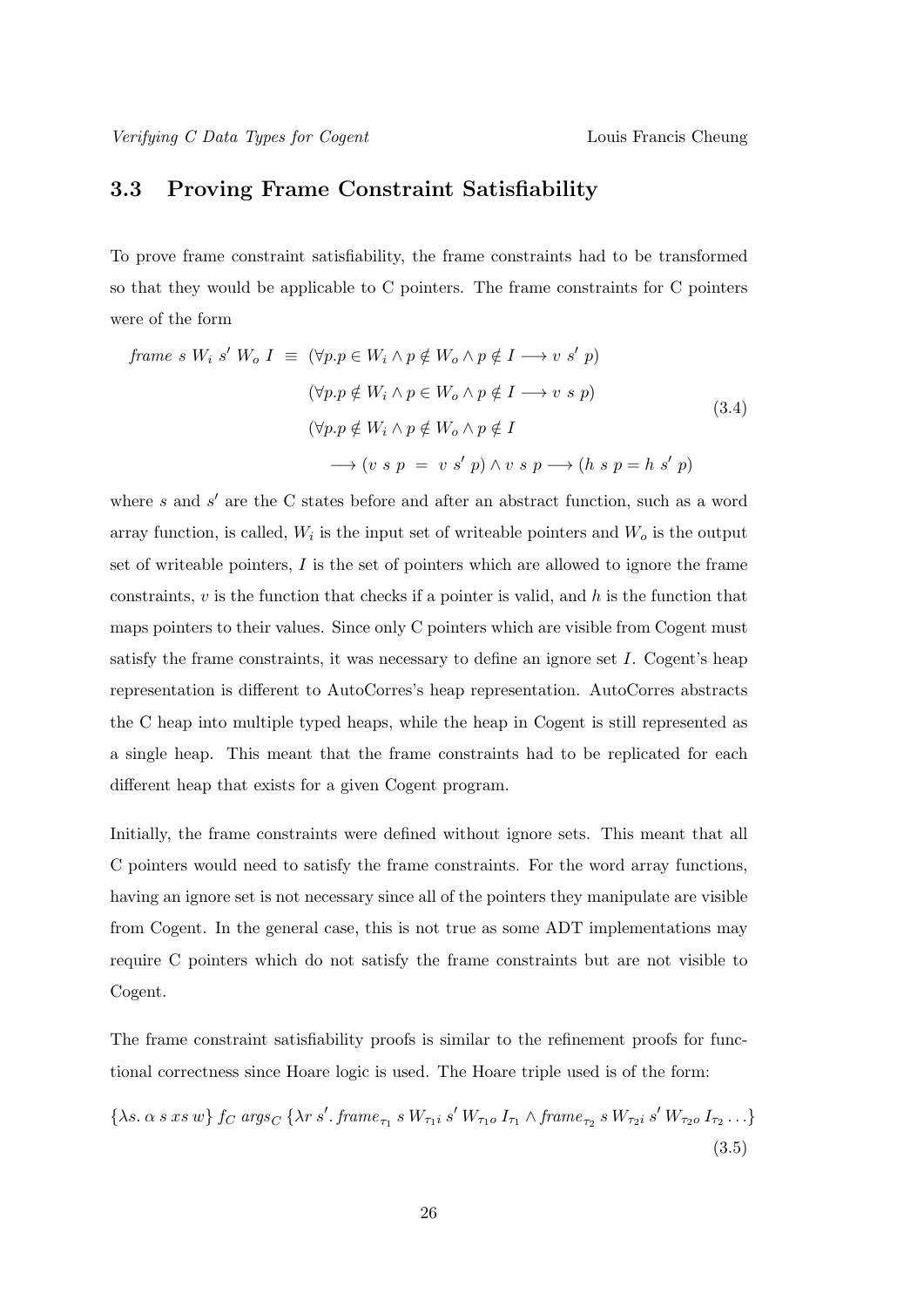where  $frame_{\tau_i}$  is the set of frame constraints for type  $\tau_i$ . Note that in order to show frame constraint satisfiability, the frame constraints for each type must hold. For the majority of the typed heaps, the input and output writeable pointer sets would be empty since the word array functions do not manipulate any pointer of that type. This makes proving frame constraints satisfiability for those typed heaps trivial as frame constraint satisfiability then follows from the definition of the frame constraints. For wordarray\_fold\_no\_break, the Hoare triple is slight different to cater for the possible functions it can take as arguments.

Since the ignore sets should only contain C pointers which are not visible from Cogent, the ignore sets for the functions wordarray length, wordarray get and wordarray put2 are empty. For all of these functions, the only pointers they have access to are the word array and its elements, and these are all visible from Cogent. Note that for wordarray\_get and wordarray\_length, the input and output writeable pointer sets are also empty because these are read-only functions. The input and output writeable pointer sets for **wordarray\_put2** contains the pointer to the element that is modified. For wordarray\_fold\_no\_break, the ignore sets are set to some arbitrary sets. This is because the functions that can be called from wordarray fold no break may modify data structures which may have internal C pointers which are not accessible from Cogent. To ensure that the pointers which the word array encompasses still satisfy the frame constraints, the Hoare triple for wordarray fold no break also includes in the precondition that the word array and all its elements are not in the ignore sets. The input and output writeable pointer sets are also empty for **wordarray\_fold\_no\_break** because it should not modify the word array or its elements and any pointers. Note that the function which **wordarray\_fold\_no\_break** takes as argument may manipulate pointers, however, wordarray\_fold\_no\_break itself does not do any pointer manipulation.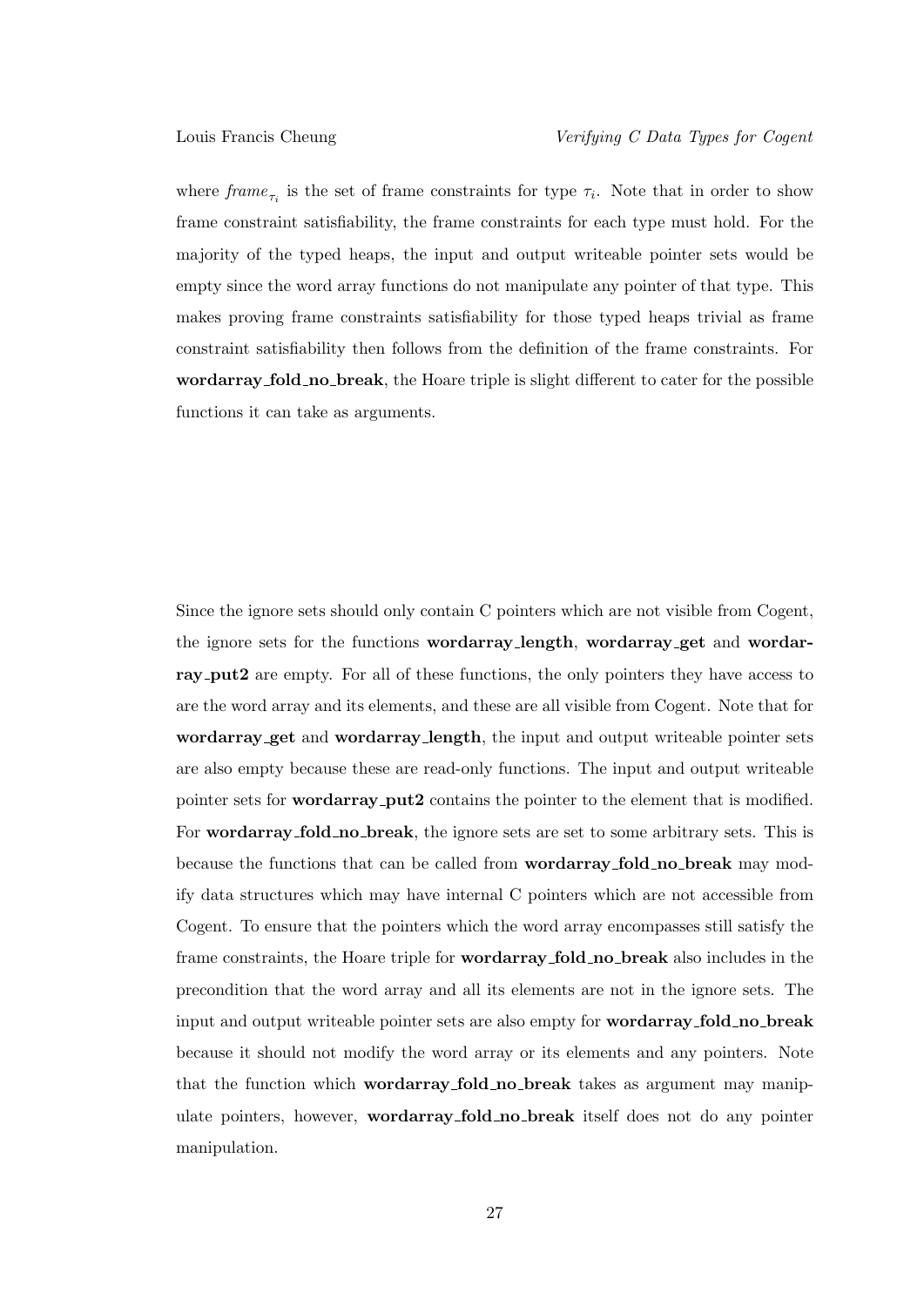### <span id="page-33-0"></span>3.4 Extending Our Proof Method

To extend the proof methods to word arrays with standard word sizes, it is sufficient to modify the functional correctness specification and proofs to reflect the change of the word size. For example, to change the specification for 32-bit word arrays so that it becomes a specification for 64-bit word arrays, the types used in the specification would from 32-bit words to 64-bit words. For the proofs, besides changing a few of the types like in the specification and altering the abstraction relation so that the length constraint properly reflects the change in word size, the pointer validity and heap functions, which are generated by AutoCorres, which are used in the abstraction relation and proofs would also need to be changed to the pointer validity and heap functions for the relevant pointers. For example, the function  $\mathbf{i} s$ -valid  $\mathbf{w}$  as used to check the validity of pointers to 32-bit words. This validity function would then become is valid w64, assuming that the pointer it was being applied to became a pointer to 64-bit words.

Since the C implementations for the word array functions are generated each time the compiler is run, each time the compiler is run, the new C implementation would need to be verified again and frame constraint satisfiability would also need to be proved again. However, the compiler generates the same C code each time modulo alpha conversion and minor changes for wordarray fold no break. For wordarray fold no break, changes can occur to the dispatch function which it calls due to functions being added an removed from the dispatch set. The parts of the proof not relating to the dispatch function would not be affected by these changes, and the proofs about the dispatch functions would only require slight modifications. So the current proofs, with slight modifications to rectify alpha conversion and the changes to the dispatch functions, can be re-applied each time the compiler is run to show functional correctness and frame constraint satisfiability.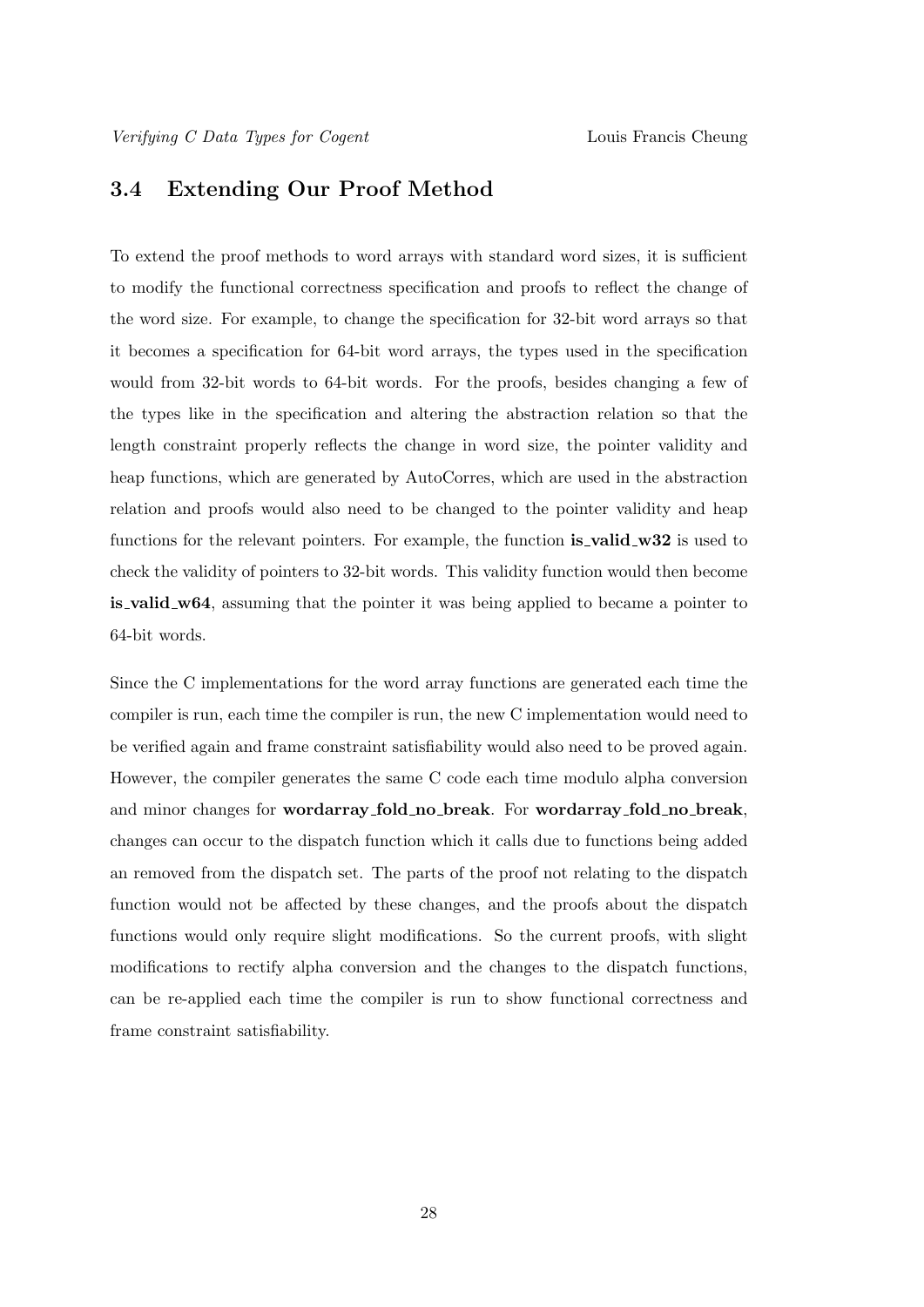## <span id="page-34-0"></span>Chapter 4

# Results and Discussion

We have defined a functional correctness specification for 32-bit word arrays which can be extended to other word arrays with standard word sizes. We have also proven functional correctness and frame constraint satisfiability for the functions wordarray\_length, wordarray\_get, wordarray\_put2 and wordarray\_fold\_no\_break. All of the specifications and proofs are provided in [section A.4](#page-70-0) and [section A.5](#page-79-0) in the appendix. These are also available on GitHub [\[9\]](#page-52-8).

### <span id="page-34-1"></span>4.1 Word Array to List of Words Abstraction Relation

As described in [subsection 3.1.1,](#page-27-1) we defined the abstraction relation  $\alpha$  as follows:

$$
\alpha \ s \ xs \ w \ \equiv \text{is\_valid\_WordArray\_u32\_C} \ s \ w \ \land
$$
\n
$$
(unat \ (\mathbf{w} \_1 \ s \ w)) \ = \ \text{length} \ xs \ \land
$$
\n
$$
4 \times \text{length} \ xs \ \le \ \text{unat} \ max \_\text{word} \ \land
$$
\n
$$
\mathbf{u32list} \ s \ xs \ (\mathbf{w} \_ \mathbf{p} \ s \ w).
$$
\n
$$
(4.1)
$$

This abstraction relation takes a non deterministic state monad s, which represents the state of a C program, a list of 32-bit words and a pointer to a 32-bit word array, and returns if the list and word array are equivalent at the given C state. It does this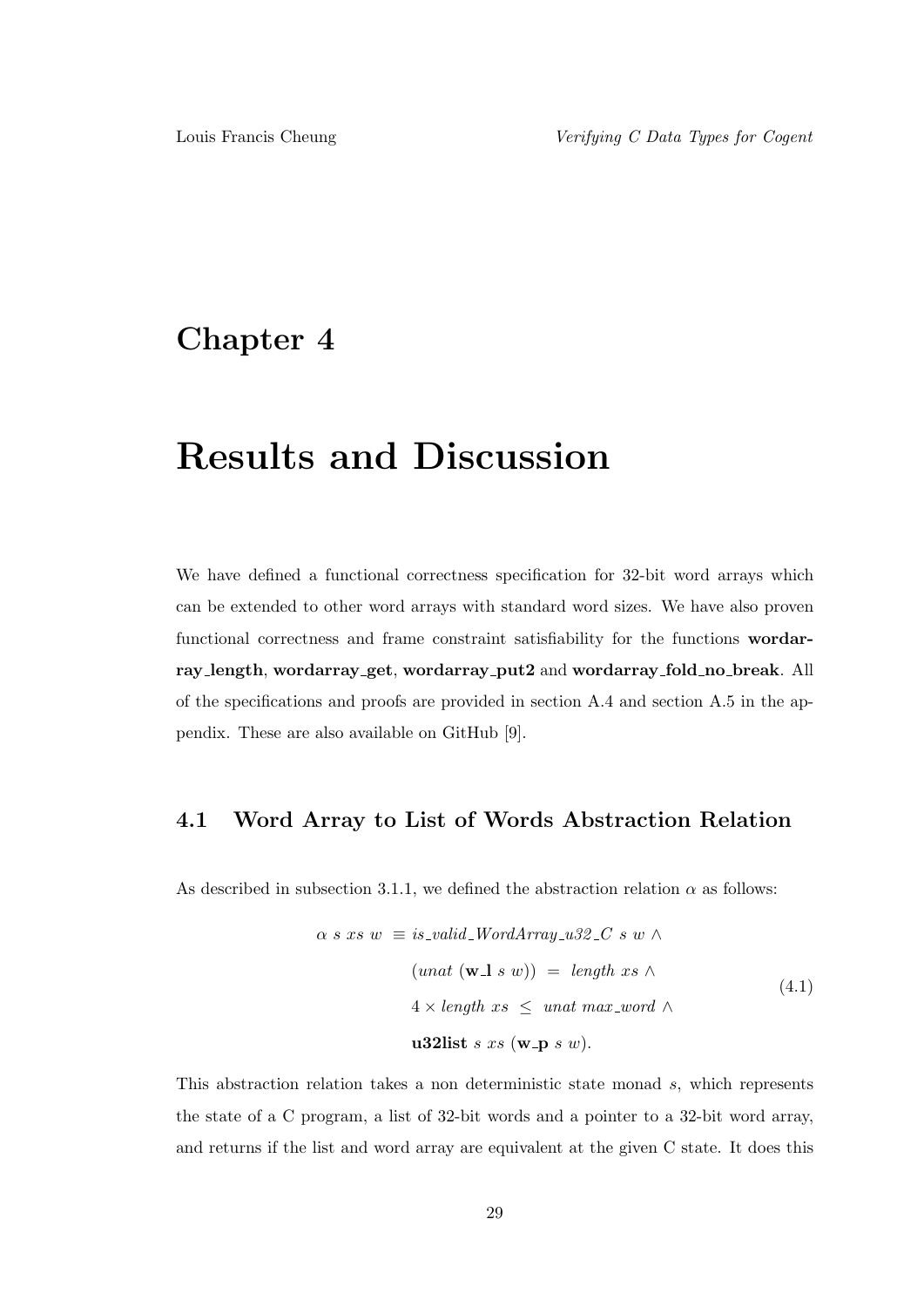by first checking if the pointer to the 32-bit word array is valid by using the function is valid WordArray  $u32$ , which is generated by AutoCorres. It then compares the length of the 32-bit word array with the length of the list. To do this it extracts the length field from the 32-bit word array pointer using the function  $\mathbf{w}$ . The lengths of the word array and list are then checked to make sure they have a valid size. The elements of the word array and the elements of the list are then compared using the function  $u32$ list. The function  $w_p$  is used to extract the start of the array of 32-bit words. The functions  $w_l$  and  $w_p$  are functions which we defined using functions generated by AutoCorres which map pointers to their values, and extract the length and array field from a word array struct. The functions *length* and *unat* are in-built Isabelle/HOL functions for determining the length of a list and for converting words to natural numbers. The term  $max\_word$  is the maximum possible word value. This is different depending on the architecture for the machine. For example, on a 32-bit machine, max\_word would be equal to  $2^{32} - 1$ .

The function u32list is the specialisation of the function arrlist for 32-bit words. The function arrlist is defined recursively as:

arrlist 
$$
h v \parallel p = \text{True}
$$
 |  
arrlist  $h v (x \# xs) p = v p \land h p = x \land \text{arrlist } h v xs (p +_p 1).$  (4.2)

arrlist takes a function h which returns the 32-bit word that a pointer is pointing to, a function  $v$  that checks the validity of a pointer, a list and pointer to a 32-bit word. Note that a pointer to a 32-bit word is the same as an array of 32-bit words, so the element with address  $p + p 1$  would be the second element of the array which starts at p. The function arrlist iterates over the list and compares each element of the list with each element of the array whilst also checking that the each element of the array is valid. If arrlist returns true, we know that the array and list are equivalent assuming that the array and list have the same length, otherwise the array and list are not equivalent. In our abstraction relation, we check that the lengths of the word array and list are equal, so this assumption is valid. Note that it could still be the case that the length of the word array as defined in the word array struct and the actual length are different, however, in the case that the actual length is shorter, **arrlist** would return false, and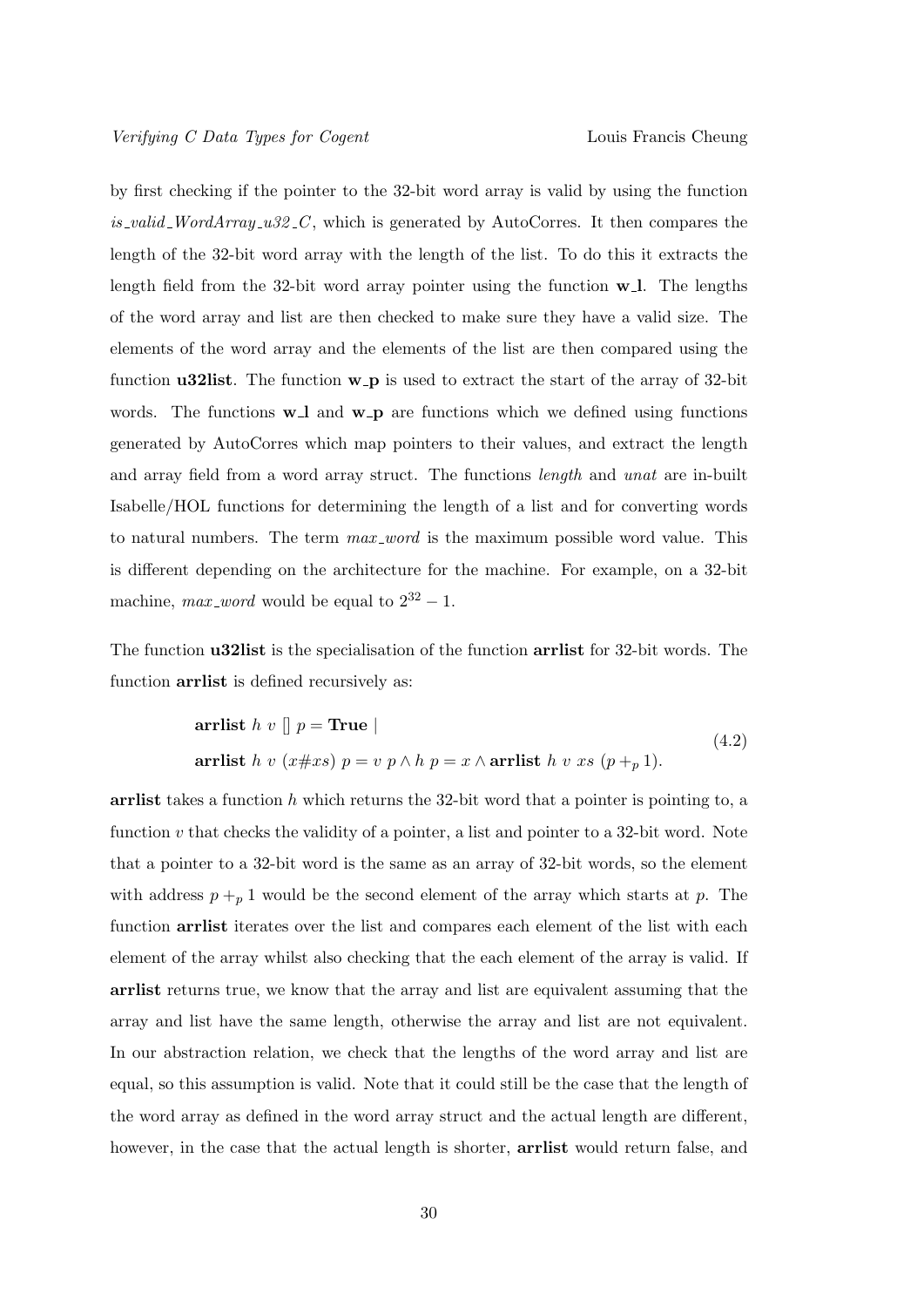in the case where the actual length is longer, the word array functions prevent access to the elements beyond the defined length so it is as if they do not exists.

### 4.2 Word Array Functional Correctness Specification

As described in [subsection 3.1.2,](#page-28-0) the functional correctness specifications for the word array functions are defined using their list counterparts with  $\mathbf{w}\_\mathbf{length}, \mathbf{w}\_\mathbf{get}, \mathbf{w}\_\mathbf{put}$ and w\_fold being the specifications for wordarray\_length, wordarray\_get, wordarray put2 and wordarray fold no break respectively. In Isabelle/HOL they defined as follows:

```
w length w = length ww get w i = (if length w \leq i then 0 else w ! i)w_put w i v = w[i := v]w_fold w frm to f acc obsv =(if frm \leq to then acc
   else fold (\lambda x y. f x y \text{ obs}v) (take (to - frm) (drop frm w)) acc)
```
Note that a program can be proven correct even if it does not do what it is intended to do. This occurs when the specification is incorrect. The intended behaviour for the word array functions that we are verifying is that they should behave the same as their list counterparts, excluding in the case of error handling. Our specification is defined using their list counterparts so we believe our specification is correct with a high degree of certainty.

### 4.3 Refinement and Frame Constraint Satisfiability Proofs

For all the refinement and frame constraint satisfiability proofs, we applied the weakest precondition tactic wp defined by AutoCorres. As the name suggests, the wp tactic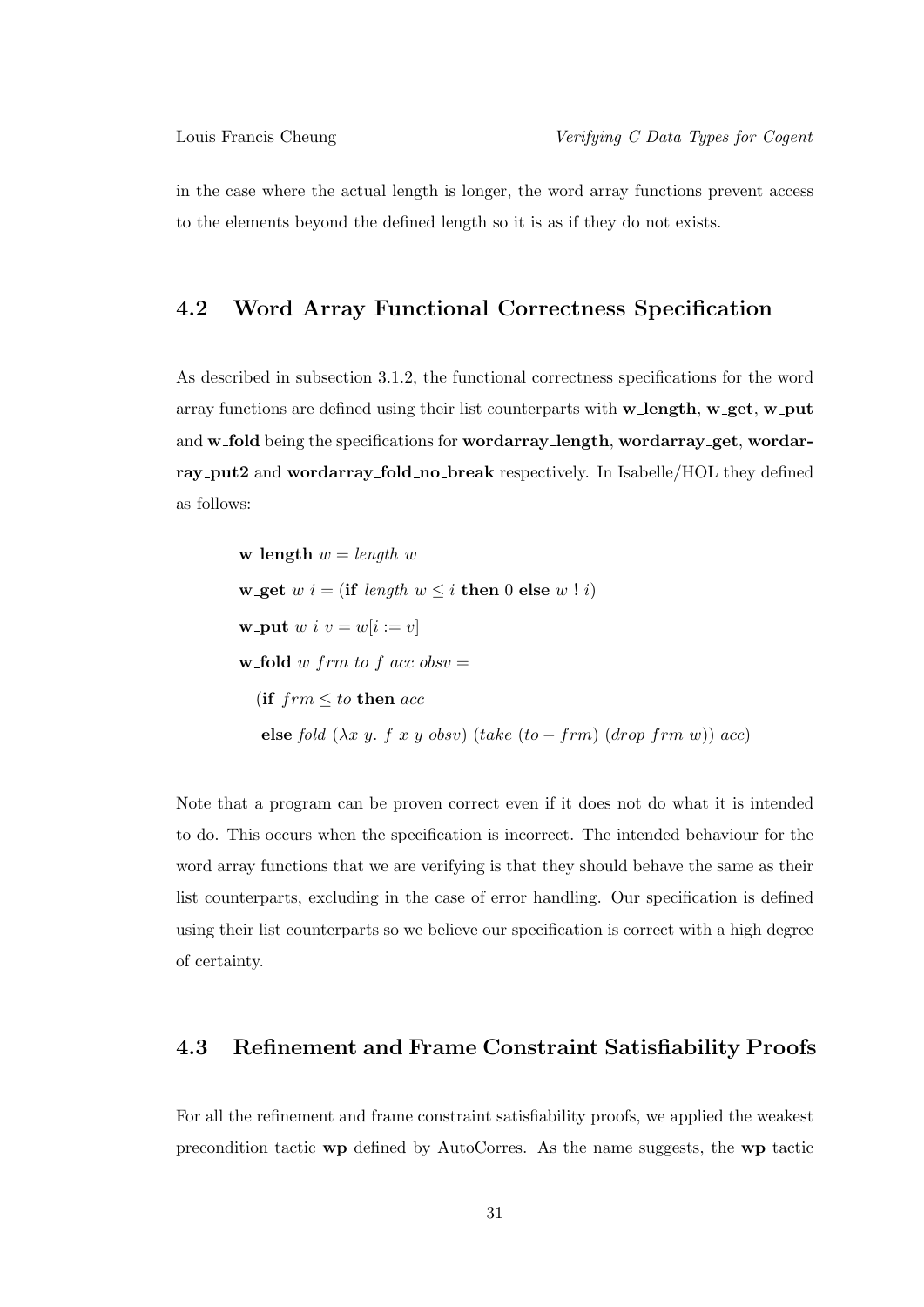generates the weakest precondition which, if true, then implies that the postcondition is true for that given Hoare triple. Once this tactic was applied and loops were annotated with invariants and measures, the proofs followed from the definitions of the abstraction relation  $\alpha$  and the frame constraints with addition lemmas derived from these and a few conversions between words, natural numbers and integers.

### <span id="page-37-0"></span>4.3.1 Addition Lemmas

The majority of the proof effort went into proving addition lemmas used in the refinement and frame constraint satisfiability proofs. All of the addition lemmas which were needed in order to prove functional correctness and frame constraint satisfiability were derived from the abstraction relation  $\alpha$  and the frame constraints Some of these were quite trivial to derive such as abs\_length\_eq and frame\_triv\_w32. The lemma abs\_length\_eq, which is defined as:

$$
\begin{aligned}\n\text{abs_length_eq:} \\
\alpha \ s \ xs \ w &\Longrightarrow unat \ (\mathbf{w} \mathbf{\_} s \ w) = \text{length} \ xs,\n\end{aligned} \tag{4.3}
$$

states that if a word array and list are equivalent then their lengths are equal. The lemma  $frame\_triv_w32$ , which is defined as:

$$
\begin{aligned} \textbf{frame\_triv\_w32:} \\ \textit{frame\_word32\_ptr} \ s \ W \ s' \ W, \end{aligned} \tag{4.4}
$$

states that the frame constraint holds if both the state and writeable pointer sets remain unchanged. Note for each typed heap, similar lemma was defined and all these were combined into the lemma frame\_triv. There were also a few lemmas which required more effort to prove and these were the key lemmas necessary to prove functional correctness and frame constraint satisfiability.

The majority of the lemmas that required more effort to prove were related to validity of pointers to elements in a word array and the equivalence of between elements in a word array and list. This group of lemmas was the most important because most of the refinement and frame constraint satisfiability proofs were about word array functions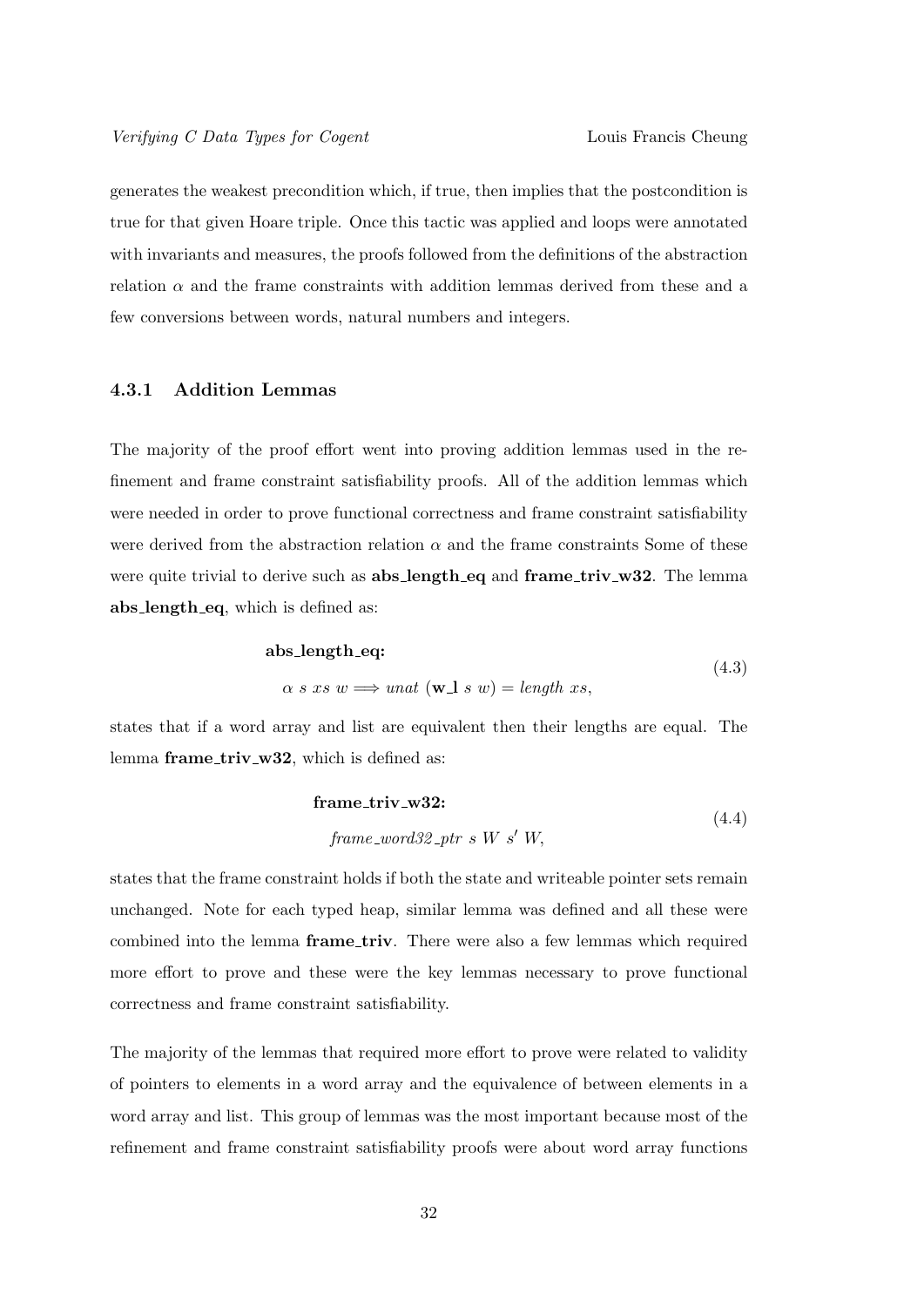which involved accessing or modifying an element in the word array. The main lemmas were the following:

arrlist\_nth\_valid:

$$
\text{arrlist } h \ v \ xs \ p \land i < length \ xs \Longrightarrow v \ (p +_p i) \tag{4.5}
$$

arrlist\_nth\_value:

$$
\text{arrlist } h \ v \ xs \ p \land i < length \ xs \Longrightarrow h \ (p +_p i) = xs \ ! \ i \tag{4.6}
$$

to arrlist:

 $(\forall k < length\ xs.\ v\ (p +_{p} \ int\ k) \land h\ (p +_{p} \ int\ k) \Longrightarrow$  arrlist  $h\ v\ xs\ p$  (4.7)

arrlist nth valid states that if a list xs and array starting at p are found to be equivalent by arrist, then a pointer  $p + p \, i$  that points to the *i*th element in the array and  $i$  is a valid index, then the pointer is a valid pointer. Before accessing/modifying an element in the word array, it is necessary to show that the location in memory of the element which is about to be accessed/modified is actually valid, so **arrlist\_nth\_valid** is used to discharge this proof obligation.

arrlist nth value states that if a list  $xs$  and array starting at  $p$  are found to be equivalent by arrlist, then the element of the array which is pointed to by the pointer  $p + p i$  is equal to the *i*th element of the list xs if i is a valid index. In our proofs, showing that the ith element of a word array and the ith element of a list was proof obligation that appeared quite often. **arrlist\_nth\_value** was used to discharge these proof obligation.

to arrist states that if a list xs and array starting at pointer  $p$  are equivalent, then arrlist will also find that the list  $xs$  and the array starting at  $p$  to be equivalent. This alternate definition of equivalence and validity was more convenient to use when the word array and list were modified. to arrlist was used to switch between the two definitions.

The lemmas arrlist\_nth\_valid, arrlist\_nth\_value and to\_arrlist were all proven using structural induction on the list  $xs$ . In our refinement and frame constraint satis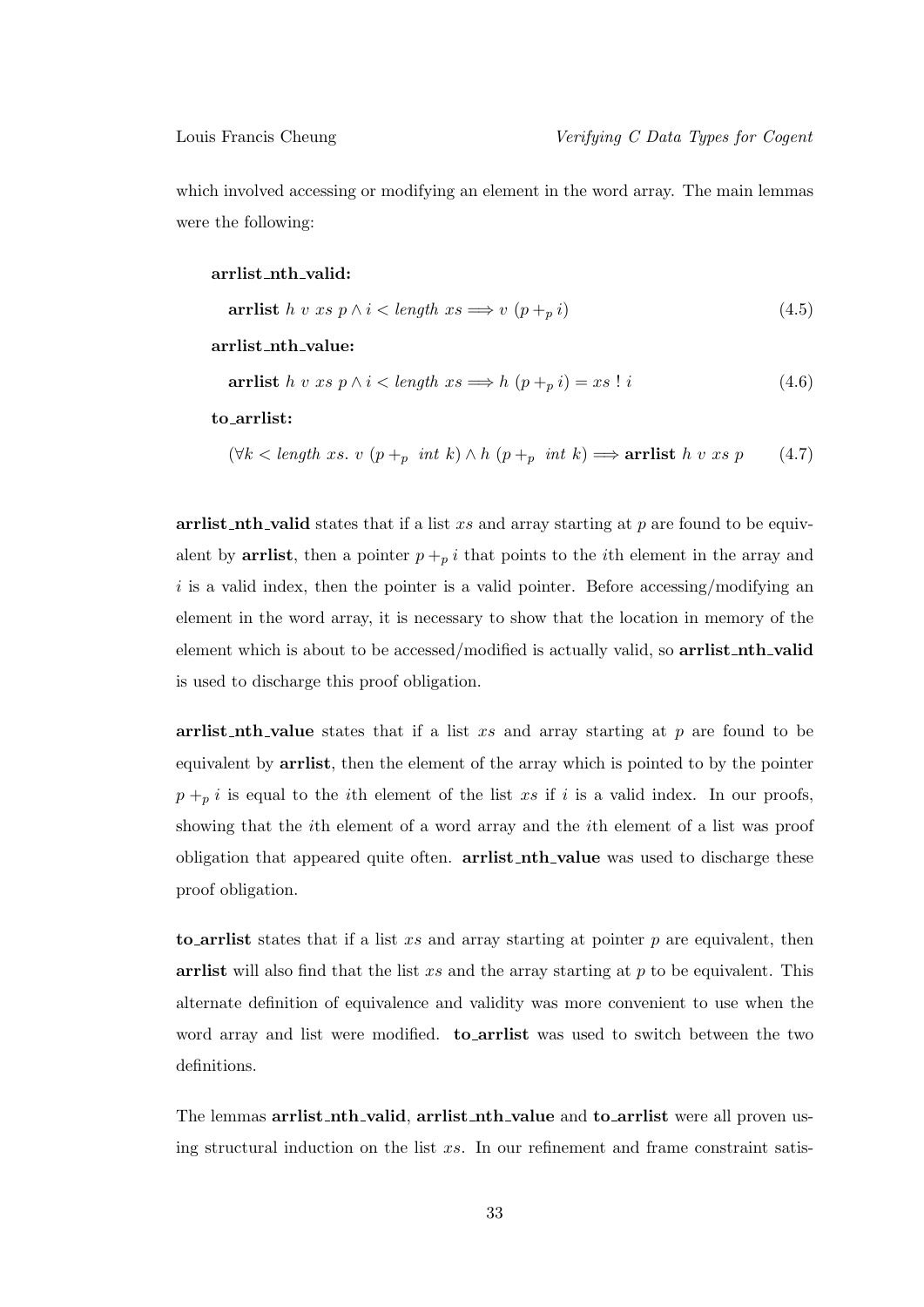fiability proofs, we never explicitly see the function arrlist in our assumptions or in our proof obligations. This is because it is hidden in the definition of our abstraction relation. In our proofs, we could have unfolded the definitions until arrlist appeared, however, this would have made our proofs more cluttered, so we decided to abstract these lemmas. To do this, we first combined **arrlist\_nth\_valid, arrlist\_nth\_value** into a single lemma arrlist\_nth. We also combined arrlist\_nth\_valid, arrlist\_nth\_value and to arrlist into the lemma arrlist all nth which states that each element of an array is valid and equal to an element in a list if and only if arrlist states that the array is valid and equal to the list, assuming that the array and list have the same length.

The lemmas **arrlist\_nth** and **arrlist\_all\_nth** were then specialised for arrays of 32-bit words and lists of 32-bit words in the lemmas **u32list\_nth** and **u32list\_all\_nth** by replacing arrlist with u32list. u32list nth was further transformed into the lemma  $\alpha$  nth so that it uses the abstraction relation  $\alpha$  rather than the definition u32list. This form made it easier to use because it reduced the number of times we needed to unfold the definition of the abstraction relation  $\alpha$  which in turn reduced the size of the assumption set in our proofs. Although we did apply a similar process **u32list all nth**, we never used this lemma in our proofs because the abstraction relation  $\alpha$  contains more information than **u32list** so it was hard to unify with the assumptions and proof obligation. In the proofs of refinement and frame constraint satisfiability, only  $\alpha$  nth and **u32list\_all\_nth** were used as these unified best with the assumptions and proof obligations.

Other lemmas which were quite important were the lemmas that relate to the equality of pointer addresses of elements in an array. These lemmas where necessary because in some proofs, we had to prove the following:

<span id="page-39-0"></span>
$$
p +_{p} k = p +_{p} i \longrightarrow v = xs[i := v] ! k.
$$
\n
$$
(4.8)
$$

This proof obligation is true if  $k = i$ , however, from  $p +_p k = p +_p i$ , we cannot infer that  $k = i$  unless additional facts were known. The necessary facts that was required was that either there was no overflow in the pointer arithmetic or that the overflow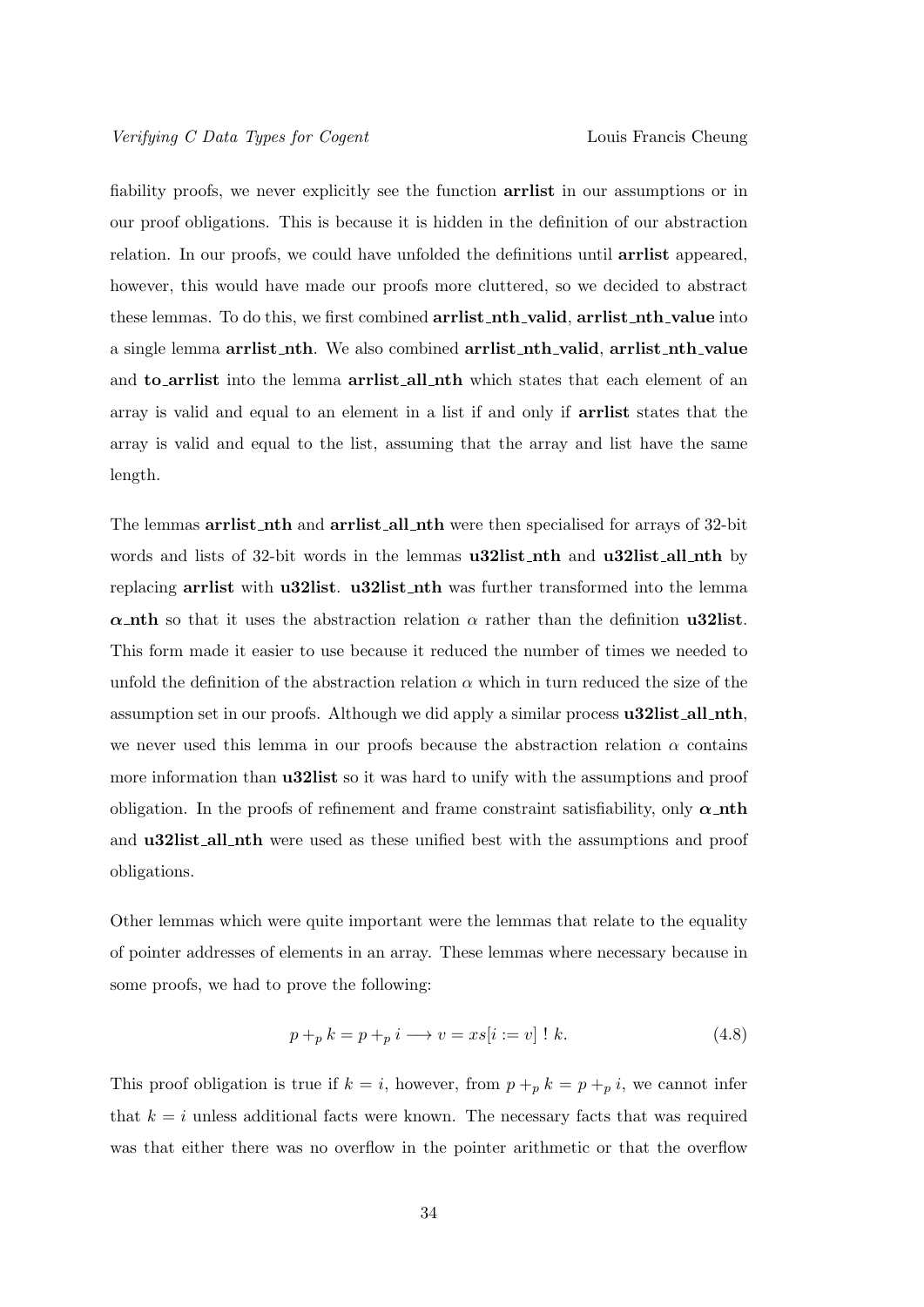occurred in a certain way. Pointer arithmetic differs from real number arithmetic in two ways. Firstly, pointers have a finite size, so any arithmetic operation can cause an overflow or an underflow. Secondly, pointer arithmetic only includes adding a word to a pointer or subtracting a word from a pointer. For pointer addition, the term  $p + p i$  is equivalent to  $p + i \times s$ , where s is the size of the type that p points to and i is a word. For example, if p points to a 32-bit word, then s would be equal to 4 since a 32-bit word is 4 bytes long. Pointer subtraction is defined similarly. Since pointer addition is defined as  $p + i \times s$ , overflow can occur in either the addition or the multiplication operation. The only allowable overflow is the overflow in the addition operation.

In the proof obligation [4.8,](#page-39-0) if the overflow occurs in the multiplication operation and  $p + p i = p + p j$ , then there are cases where  $i \neq j$ . Using a small example to illustrate this, suppose that pointers are 3-bit words, which means that the word arithmetic is modulo 8. Let the pointer  $p = 0$  and let the size of the objects that pointers point to be 2 bytes long. Then the proof obligation [4.8](#page-39-0) would simplify to the following:

$$
i \times 2 = j \times 2 \longrightarrow i = j. \tag{4.9}
$$

If  $i = 2$  and  $j = 6$ , then  $2 \times 2 \equiv 4 \mod 8$  and  $6 \times 2 \equiv 4 \mod 8$ . Clearly  $2 \neq 6$  even though  $2 \times 2 \equiv 6 \times 2 \mod 8$ , so this proof obligation [4.8](#page-39-0) would be false. Clearly, we need to have that in pointer arithmetic, no overflow occurs in the multiplication operation.

In the proof obligation [4.8,](#page-39-0) if the overflow only occurs in the addition operation, then we can infer  $k = i$ . This is because  $p + p i = p + p j$  can be rewritten as  $p + i \times s = p + j \times s$ . From this, we can subtract p from both sides by the cancellation law for addition. Since we know that  $i \times s = j \times s$ , and there is no overflow in the multiplication, then  $i = j$  from the cancellation law for multiplication. Note that the cancellation law for multiplication is only true if there is no overflow in the multiplication. This was one of the lemmas we had to prove. We defined it as follows:

### word\_mult\_cancel\_right:

$$
a \ge 0 \land b \ge 0 \land c \ge 0 \land \text{uint } a \times \text{uint } c \le \text{uint } \max\text{-word } \land \tag{4.10}
$$
\n
$$
\text{uint } b \times \text{uint } c \le \text{uint } \max\text{-word} \implies a \times c = b \times c \longleftrightarrow c = 0 \lor a = b
$$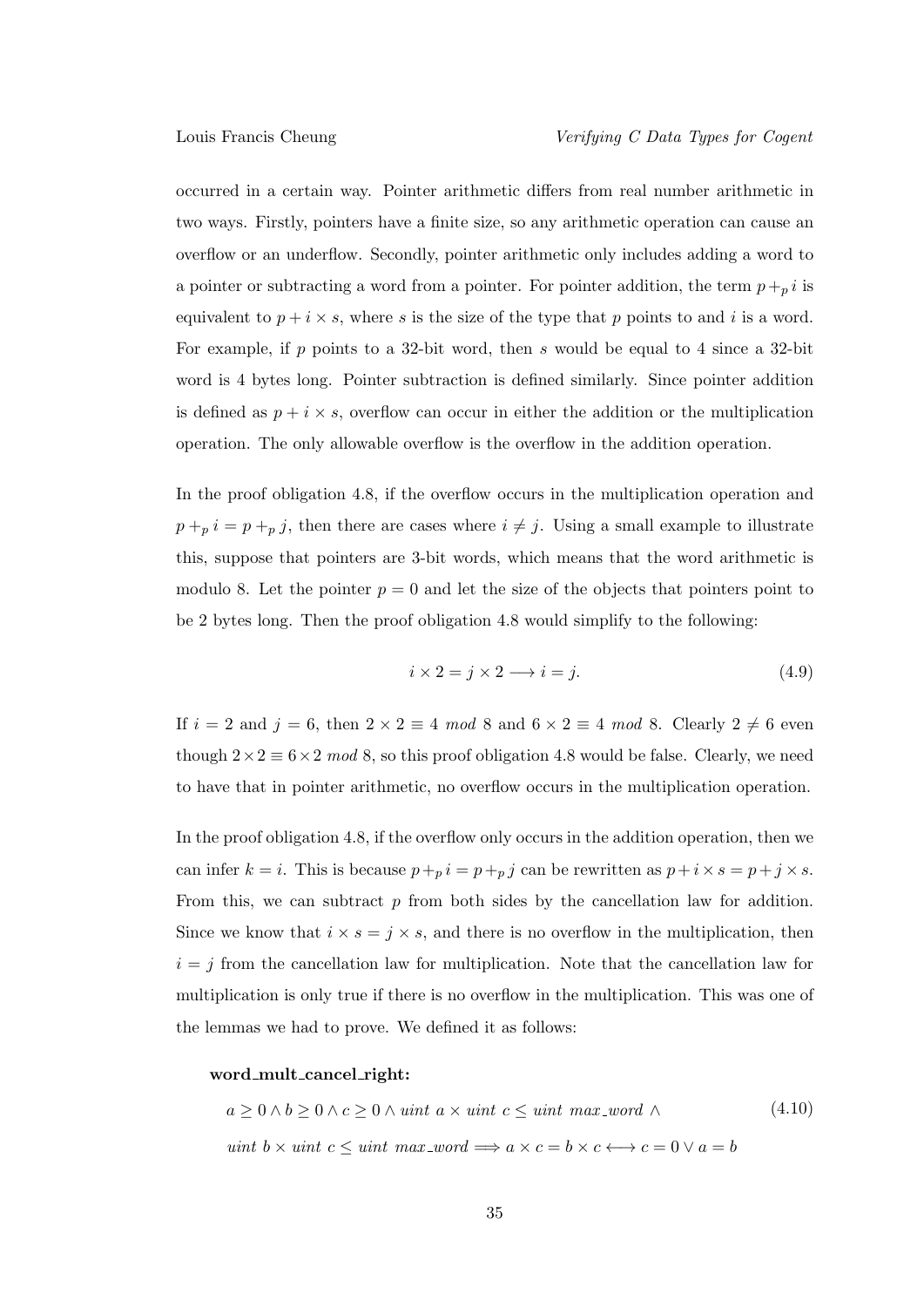The proof of this followed from the representation of words and from the definition of word arithmetic. We chose to define no overflow by casting words to integers and then comparing the result of the multiplication with the maximum word value. With this definition of no overflow, it made it easier to derive from our abstraction relation, that the pointers in word array do not overflow in the multiplication operation. In our abstraction relation, we had that the lengths of the word array and list were less than or equal to a quarter of the maximum word value. Note that a 32-bit word is 4 bytes long, so any valid index multiplied by 4 would be less than the maximum word size. Therefore, our abstraction relation guarantees that pointers do not overflow in the multiplication of the pointer addition, and hence the word array does not wrap over itself. Initially, our abstraction relation did not put restrictions on the size of the word arrays and lists. It was only after we faced this issue and realised that it was due to pointer overflow that we included length constraint in the abstraction relation. We actually attempted alternate ways to show that no overflow occurs, such as modifying the **arrlist** function to have that  $p < p+p$  1, however the length constraint was the easiest and most successful way that we discovered to define no overflow. The constraint that the lengths of word arrays and lists can only have a maximum length at most a quarter of the maximum word value is actually rather intuitive. Since the size of memory on a machine is at most maximum word value, then for a 32-bit word array which has elements of size 4 bytes, it is impossible for a 32-bit word array, which does not wrap over itself, to have a length more than a quarter of the maximum word value.

To avoid having to unfold the definition of pointer arithmetic in the proofs, we proved the lemma ordered indices which is defined as:

### ordered indices:

size\_of (TYPE ('a)) > 0 
$$
\wedge
$$
 m  $\times$  size\_of (TYPE ('a))  $\leq$  unat max-word  $\wedge$   
\nn  $\times$  size\_of (TYPE ('a))  $\leq$  unat max-word  $\wedge$  n  $<$ m  $\Rightarrow$  p +<sub>p</sub> int n  $\neq$  p +<sub>p</sub> int m

where 'a is the type that the pointer p points to and  $size\_of(TYPE('a))$  returns the size of the type  $a$ . The proof of this followed from the definition of pointer arithmetic and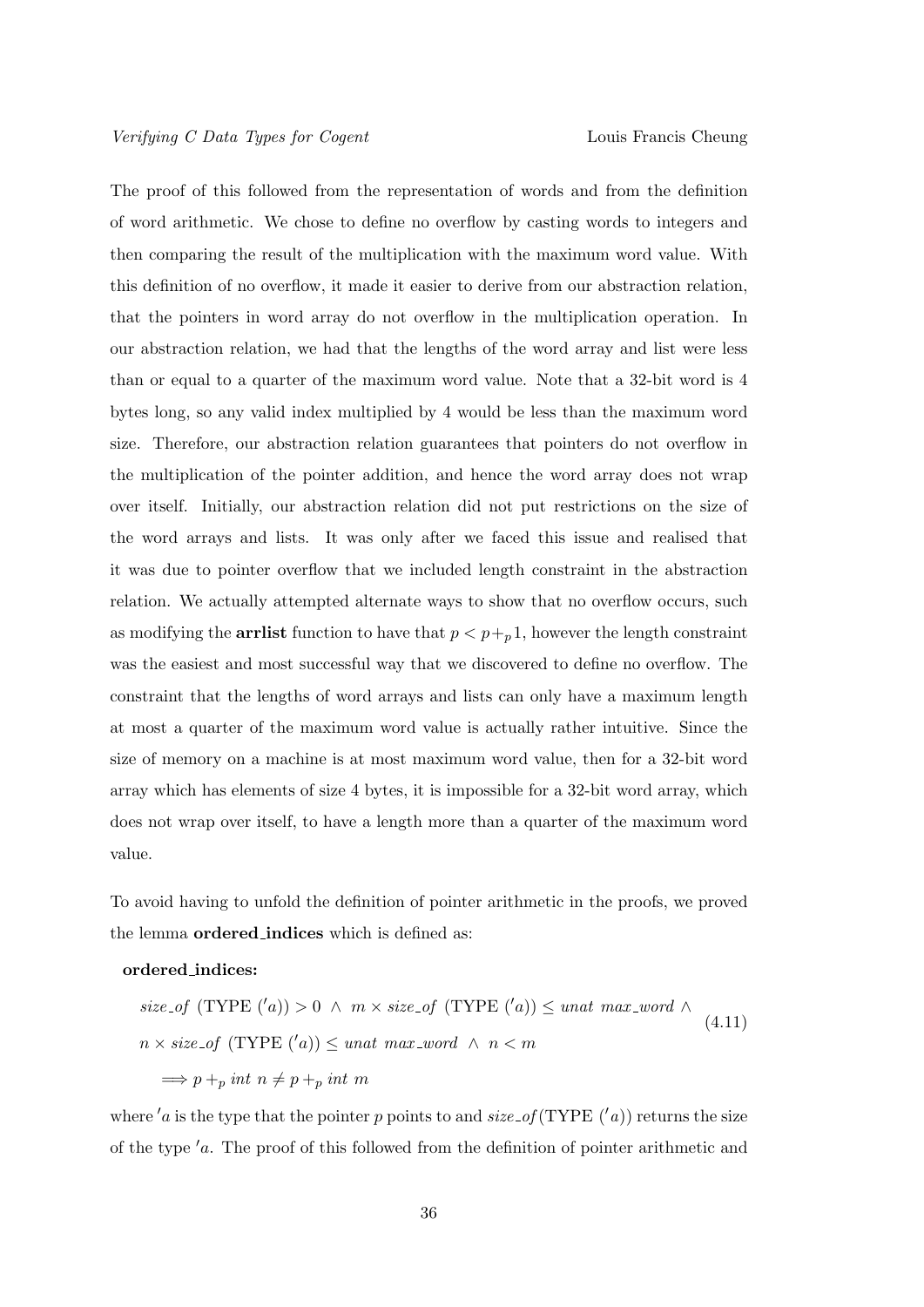other word facts. We then derived the lemma distinct indices which was almost the same as **ordered indices** except that the assumption  $n < m$  was changed to  $n \neq m$ . We then defined wordarray\_same\_address, which we proved using distinct\_indices. This lemma is defined as:

#### wordarray same address:

$$
\alpha s \, xs \, w \land n < length \, xs \land m < length \, xs \tag{4.12}
$$
\n
$$
\implies (\mathbf{w} \cdot \mathbf{p} \, s \, w) +_{p} int \, n = (\mathbf{w} \cdot \mathbf{p} \, s \, w) +_{p} int \, m \longrightarrow n = m
$$

where  $w_p$  extracts the start of the array from a pointer to a word array. Only wordarray same address is used directly in the refinement proofs as this lemma was easiest to unify with the assumptions and proof obligations.

### <span id="page-42-0"></span>4.3.2 wordarray fold no break

The refinement and frame constraint satisfiability proofs for **wordarray\_fold\_no\_break** required the addition of a loop invariants and measures for termination. At each iteration, we needed to show that invariant still holds and that the measure decreases. These are proved in fold loop inv and fold loop frame inv.

The maximum number of iterations that occurs in **wordarray\_fold\_no\_break** is the following:

$$
\min(to, length xs) - frm,
$$
\n(4.13)

assuming that  $f_{rm} \leq \min(to, length xs)$ . When this is not the case, there will be 0 iterations. From this, a simple measure for termination can be defined as follows:

$$
\lambda i. \min unat \ to, \ length \ xs) - unat \ i,
$$
\n
$$
(4.14)
$$

where  $i$  is the current index that **wordarray\_fold\_no\_break** is operating on. In our proofs we show that this measure decreases at each iteration and terminates once this measure reaches 0.

The loop invariants for the refinement and frame constraint satisfiability proofs both contained that the abstraction relation holds and the current index i is greater than or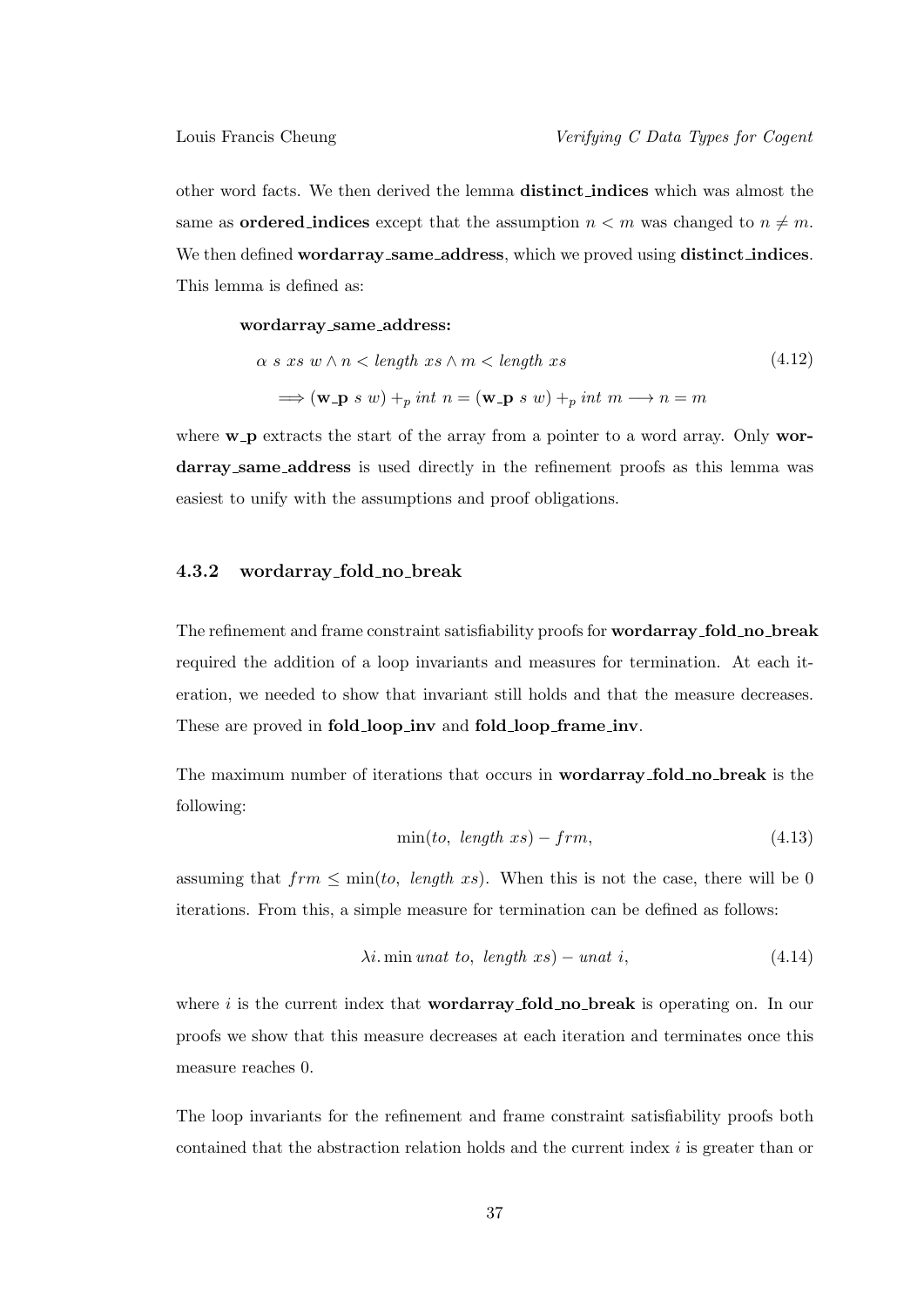equal to the starting index  $f$ *rm*. Since **wordarray fold no break** does not modify the word array, the abstraction relation should hold throughout the operation. The current index i should always be greater than or equal to the starting index  $f$ rm because it is initialised to be equal to  $f$ rm and it is incremented after each iteration. Also included in the invariants was what the stopping index was equal to which was  $min(to, w_l s w)$ , where  $w_l$  extracts the length from a pointer to a word array. This was only included so that the wp tactic would not remove this from the assumptions. For the refinement proof, our postcondition was the result from the wordarray fold no break is the same as the result from our specification **w\_fold**, so we decided to include the following in our invariant:

**w\_fold** *xs frm to f acc obsv* = **w\_fold** *xs i to f acc<sub>i</sub> *obsv*, 
$$
(4.15)
$$*

where  $acc_i$  is the value of the accumulator when at the index i and it is returned by wordarray fold no break when  $i = to$  or when it reaches the end of the word array. By adding this to the invariant, we guarantee that by the end of the loop, we have the following:

**w-fold** *xs frm to f acc obsv* = *acc<sub>i</sub>* 
$$
(4.16)
$$

which is what we need to prove show refinement. This is because initially  $i = frm$ and  $acc_i = acc$ . After the loop has finished executing,  $i = \min(to, length xs)$ , so **w** fold xs i to f acc<sub>i</sub> obsv simplifies to acc<sub>i</sub>. For the frame constraint satisfiability proof, our postcondition is that the frame constraints hold after applying wordarray fold no break. So in our invariant, we have that the frame constraints hold throughout the loop for each change of state, i.e. frame s  $W_i$  s<sub>i</sub>  $W_o$  I holds at each iteration, where  $s_i$  is the state at when the current index is i. From this, it easy to show that the frame constraints hold because if the invariant holds, then  $s_i$  becomes the state after wordarray fold no break after is executed, so the frame constraints hold after wordsarray\_fold\_no\_break is executed. To show that the invariant is true, we also need to show that it hold before the loop. Since the input and output writeable pointer sets were the same in all of our proofs, showing that the frame constraints held initially was trivial by applying the lemma **frame\_triv**. Once we defined the invariants, the proofs that the invariants were preserved followed from the definitions of the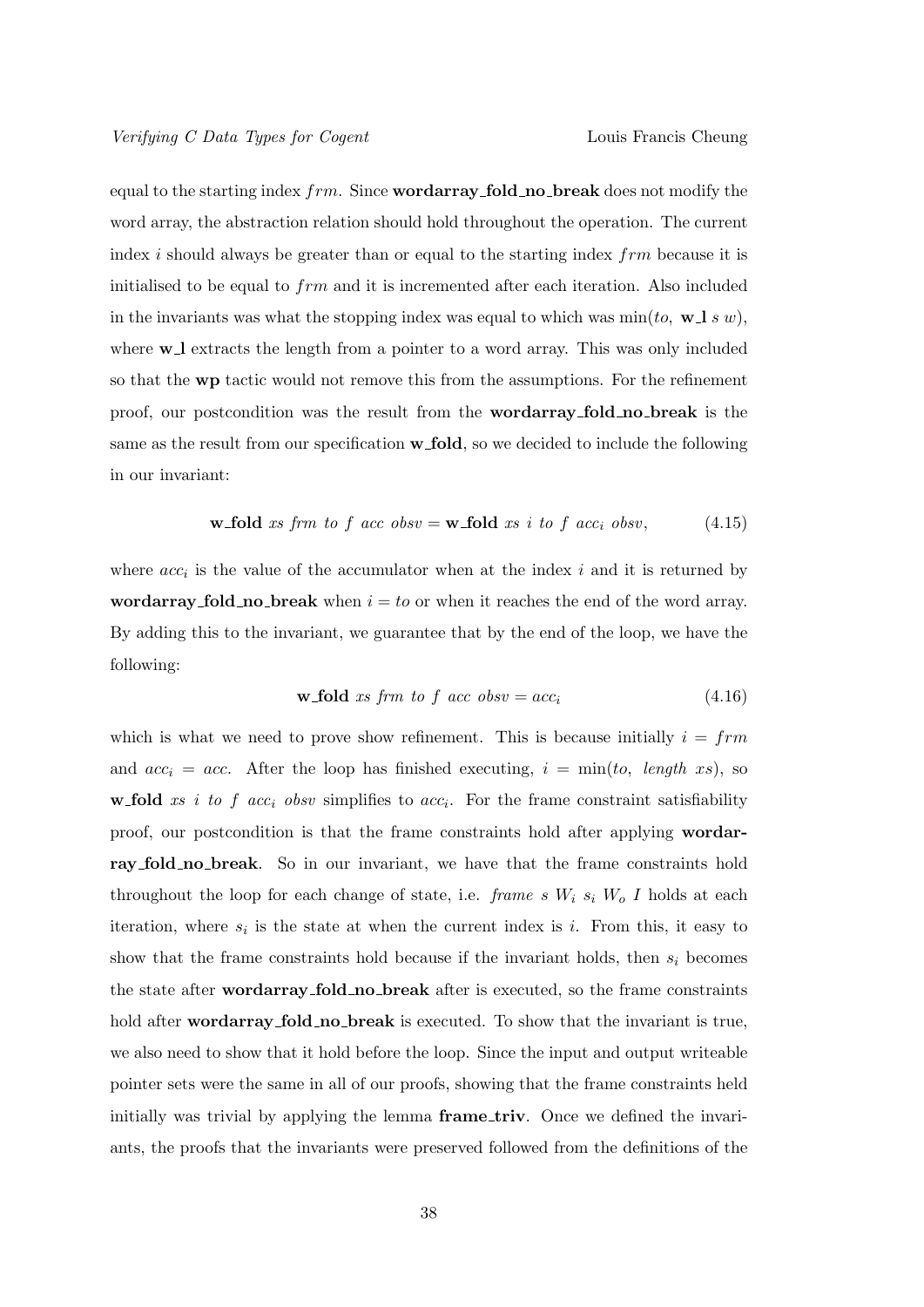abstraction relation, specification, frame constraints, and the dispatch function, as well the additional lemmas as described in [subsection 4.3.1.](#page-37-0)

In our frame constraint satisfiability proofs, the writeable pointer sets were empty. In most cases, the writeable pointer sets will be empty because we are applying a fold operation onto an array of words and most likely, the type of the accumulator will also be a word. However, in some cases the accumulator argument may contain pointers. In our current proof, these pointers would be included in the ignore set, however, this means that we do no prove frame constraint satisfiability for these pointers. To solve this, we would need to set the writeable pointer sets to contain the relevant pointers and remove these from the ignore sets in our proof. Slight modification would need to be made to the proof, however, for the most part, the same proof tactics would apply.

In our proofs about invariant preservation and loop termination, we needed to unfold the definitions for the C and Isabelle/HOL dispatch functions and all the functions that can be called by the C dispatch function. In the case that additional C functions are made available or made unavailable to the C dispatch function, our Isabelle/HOL dispatch function equivalent would need to be modified to reflect these changes and the lemmas fold loop inv and fold loop frame inv would need to be modified to also unfold the definitions of the additional C functions and to remove references to the definitions of the C functions which are no longer present in the C dispatch function. In our frame constraint satisfiability proof, the sets of writeable pointers would also need to changed accordingly. The proofs for the frame constraint satisfiability would also need to change slightly however the proofs should follow from the definitions of the frame constraints.

Since the accumulator and the observer argument can be of any type, multiple wordarray fold no break would be generated for each of the different types. For each of these, we would need to show refinement and frame constraint satisfiability. However, each of these proofs will be almost exactly the same. The only location that would differ, besides the names of types and function, is when we are proving that the invariant holds and the loop terminates. This difference is only due to the dispatch function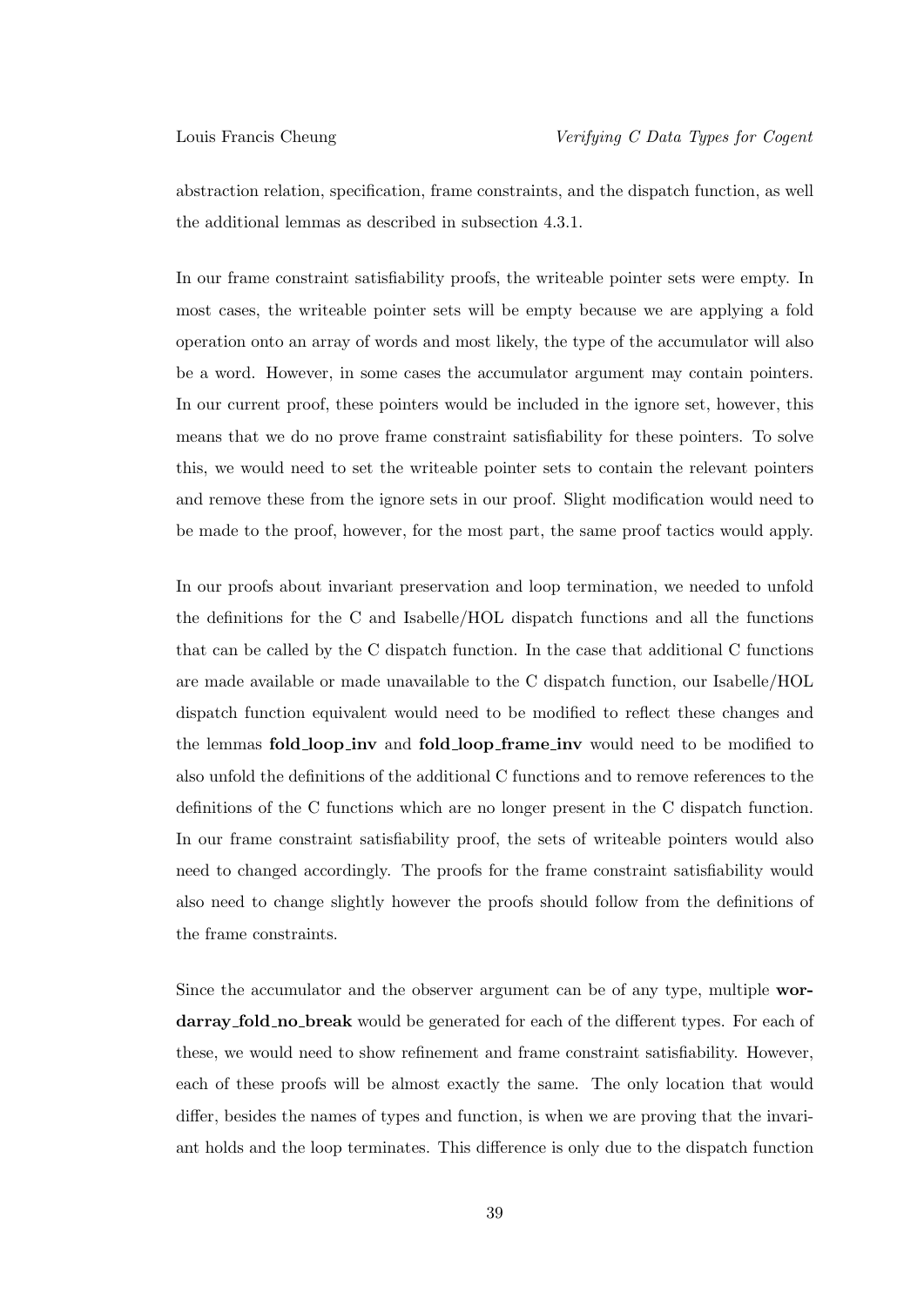having a different set of available functions. This can be solved in the same way as when additional functions are made available and when functions are made unavailable to the dispatch function as described previously.

### 4.4 Bug Discovery

Initially, the structure for a word array was defined in C as:

```
struct WordArray_u32 {
    int len;
    u32 *values;
} ;
```
Notice that the length is define as a signed value. From this definition, it is possible to define a word array of negative length by either initially defining a negatively sized word array or by causing an overflow in the length value. In the word array functions that we verified, this was not an issue because the length was always used in expressions which used unsigned values. In C, a signed value will be implicitly cast to an unsigned value if it is used in an expression with an unsigned value. Even though no issues arose, it does not make sense to have the length of a word array represented with a signed value. In addition, in other functions that we did not verify, this may be an issue. So, changing the length representation to an unsigned value removes all potential bugs that could arise from having a negative length value.

### <span id="page-45-0"></span>4.5 Observations on Frame Constraint Satisfiability

From a Cogent program, it is easy to see which pointers are writeable and which ones are read-only. From C, this is not obvious as all of this type information is lost. In our frame constraint satisfiability proofs, we manually compared the Cogent program to the C program to determine the writeable pointer sets in C. This is possible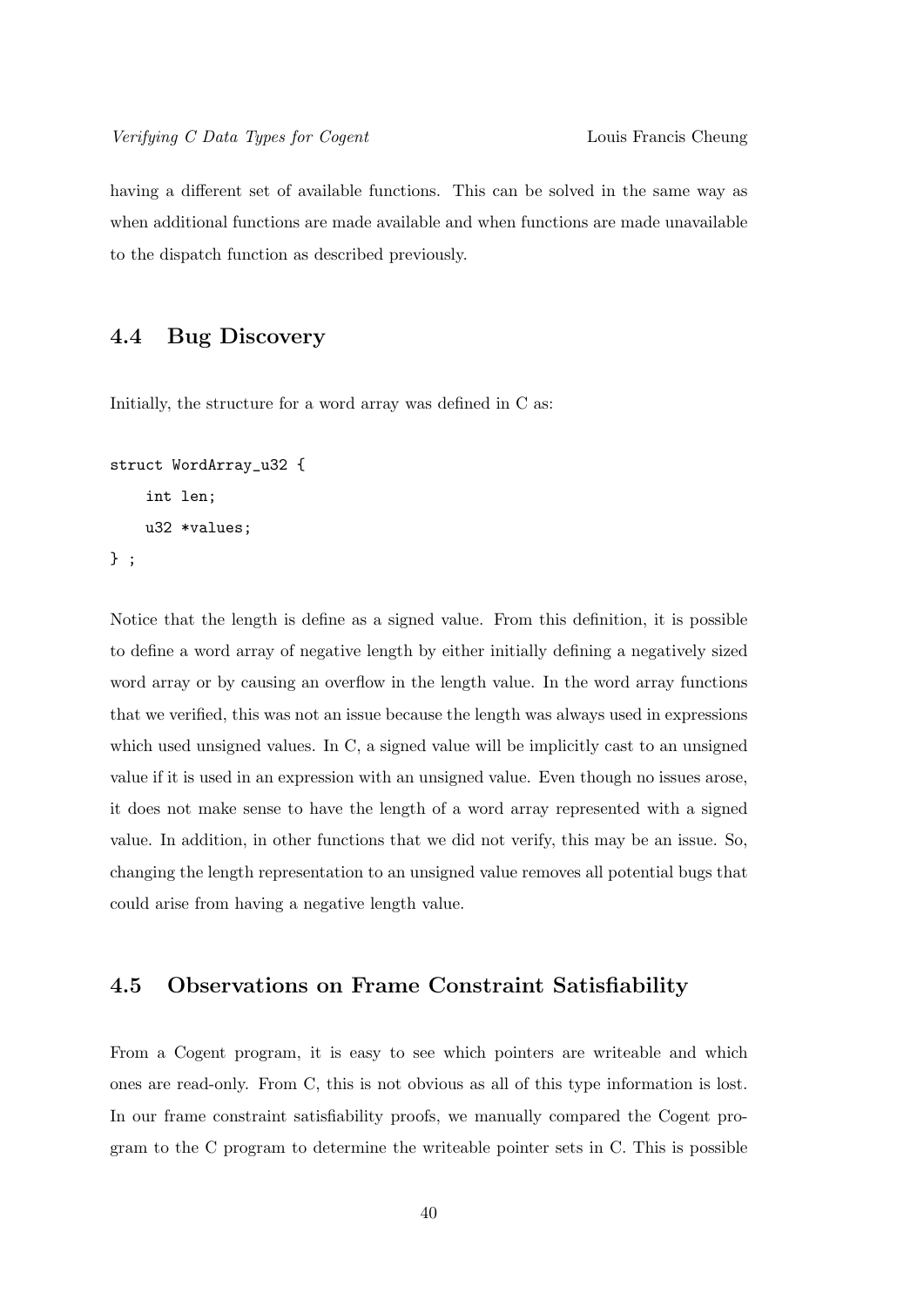to do because we can discern the input writeable pointer set from the types of the arguments and the output writeable set from the type of the return value. For wordarray get, wordarray length and wordarray put2 this is sufficient because the writeable pointer sets do not change. However, this approach relies on the proof engineer to correctly define the writeable sets. An automatic tactic to generate the input and output writeable sets would be more suitable. This does not solve the problem of guaranteeing that the correct input and output writeable sets are defined, however, if any errors occurred, they would be systematic and more easily traceable. In addition for wordarray fold no break, the writeable pointer sets depend on the function that is passed to it. So an automatic tactic would be very helpful here.

Frame constraints need to be defined for each type used in a program and they need to be added to the postconditions for all the frame constraint satisfiability proofs. In our proofs we do this manually. This was possible because the Cogent program we used was very small. If a larger Cogent program was used, this would have become quite tedious. An automatic tactic would be suitable for this.

The frame constraint satisfiability proof for **wordarray\_put2** is actually stronger than what is required. This is because the whole word array is treated as being writeable, however, in our proofs we chose to only have the element that is updated be part of the writeable pointer sets. This choice was made simply because it was easier to define the writeable pointer set this way. Is it easy to prove that if the frame constraint holds for input and output writeable sets which are equal, where the set is equal to some  $W$ , then the frame constraint holds for input and output writeable sets which are equal, where the set is equal to  $W'$  and  $W \subseteq W'$ .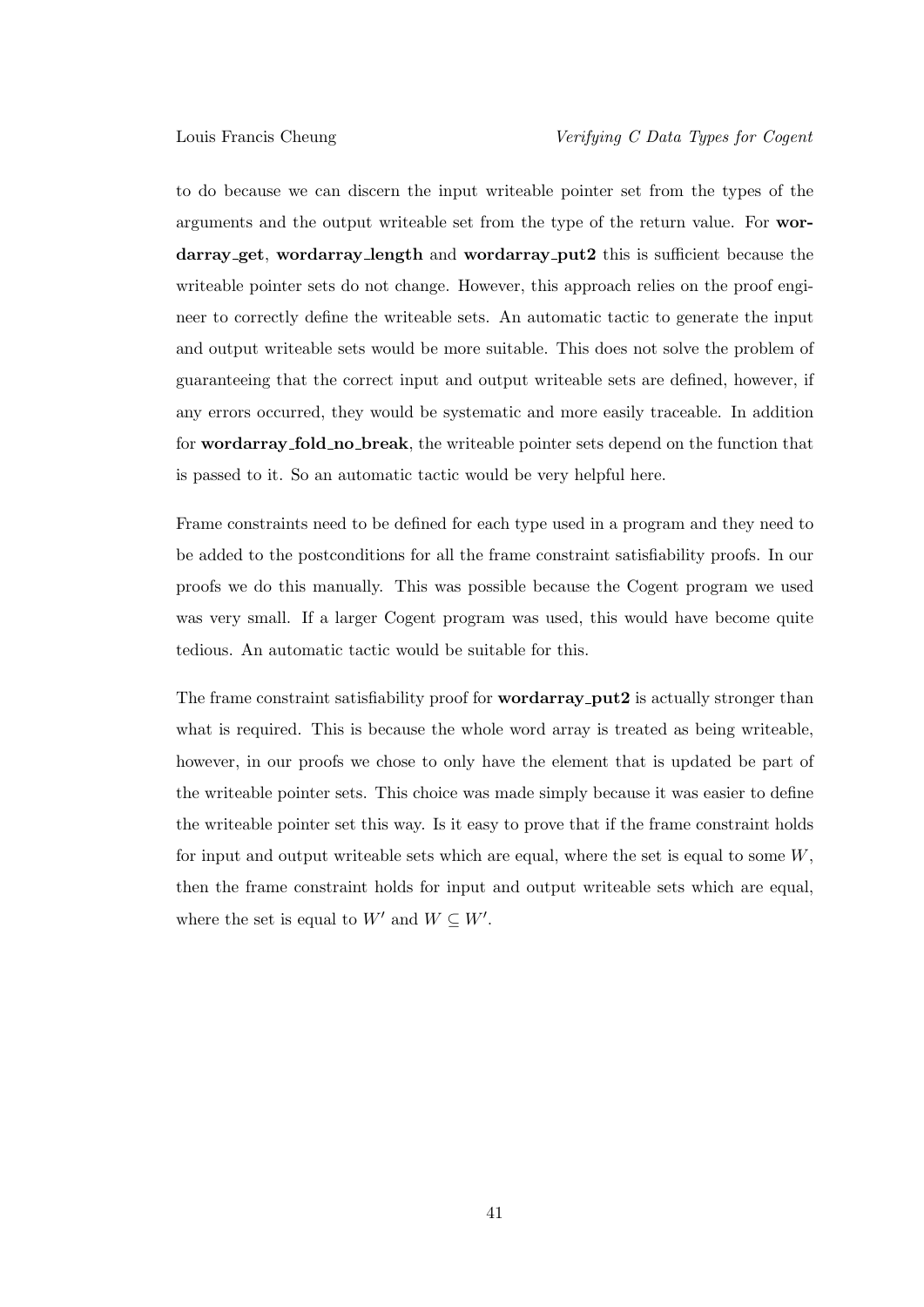## Chapter 5

## Future Work

Earlier, we mentioned that there are other word array functions which we chose not to verify since they are only variants of the functions which we did verify and they can be implemented, albeit inefficiently, with the functions we verified. These functions are wordarray fold, wordarray map no break and wordarray map. Note that wordarray map and wordarray map no break are not the same as Isabelle/HOL's list map function. In fact, their intended behaviour is similar to Haskell's mapAccum function. All of these functions can be implemented using **wordarray\_fold\_no\_break** and **wordarray\_put2** so that they return the same results, however, the current implementations for wordarray fold, wordarray map no break and wordarray map would perform better. Since our goal is to build verifiable systems code which is efficient and has good performance, verifying these functions would enable us to build more efficient systems which have good performance and yet still verifiable. Currently, we have defined a function correctness specification for these functions in Isabelle/HOL. We have also proved several high level properties about their functional correctness specification. In addition we have verified functional correctness of **wordarray map no break** for a simple Cogent program. The specifications and proofs are provided in [A.4](#page-70-0) and [sec](#page-79-0)[tion A.5](#page-79-0) of the appendix.

In our work, we verified the functional correctness and frame constraint satisfiability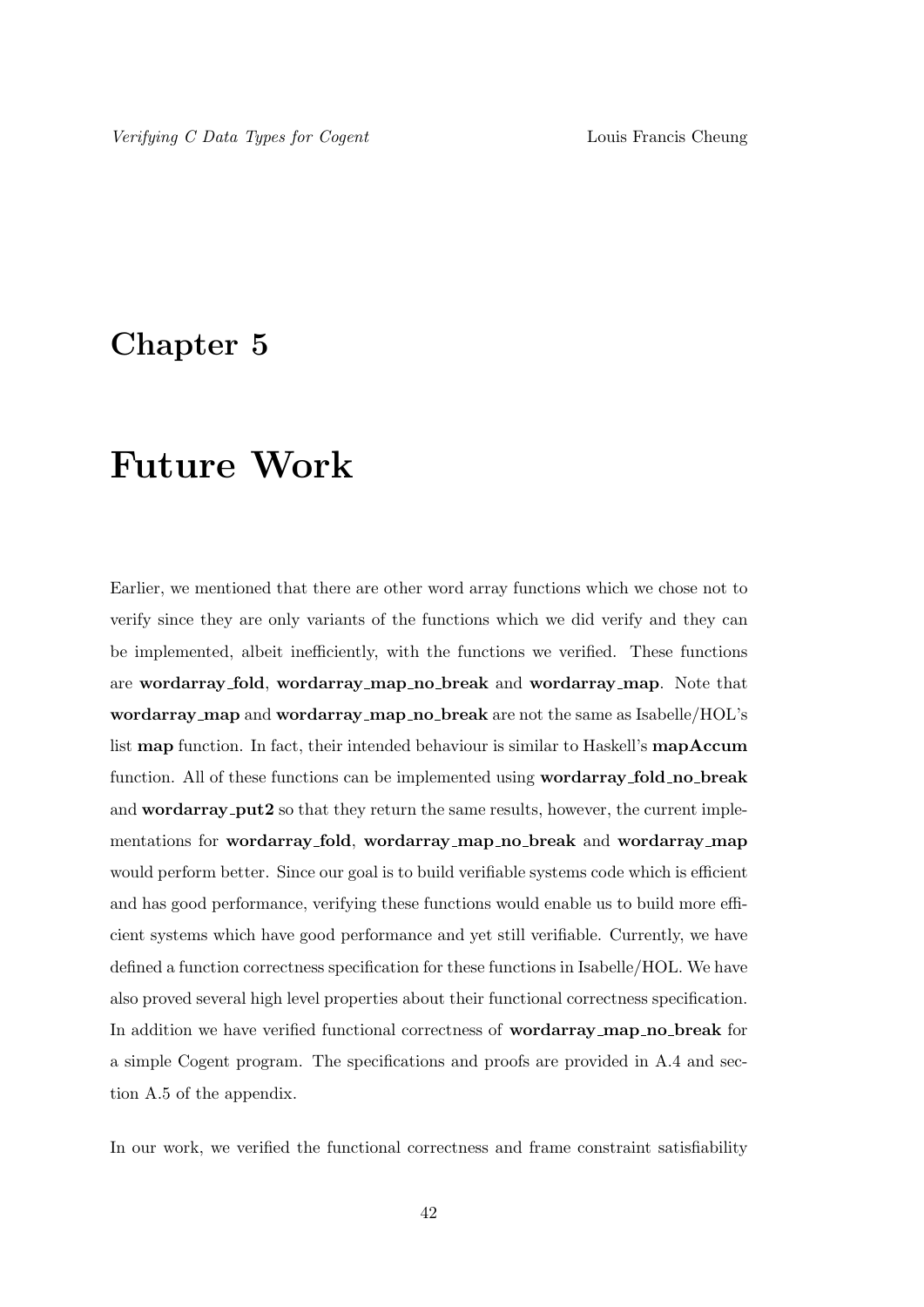for 32-bit word arrays for a specific Cogent program, since the C implementations only exist once a Cogent program is compiled. We want to have functional correctness and frame constraint satisfiability for 32-bit word arrays in all Cogent programs. For all the word array functions besides wordarray fold no break, functional correctness can be shown by re-applying our functional correctness proofs and frame constraint satisfiability proofs. Note that there may be some alpha conversions required because the compiler may change the name of the C types, which then means that the names of some functions which are generated by AutoCorres will also have different names. For wordsarray fold no break, slight changes would need to be made to the proofs as described in [subsection 4.3.2.](#page-42-0) For frame constraint satisfiability, an automatic tactic would be required to generate all the frame constraints for each type and extract the writeable pointer sets from the function types. Slight modifications to the frame constraint satisfiability proofs would need to be made as described in [section 4.5.](#page-45-0) In addition, we would like to extend this result to all word arrays with standard word sizes. This would also require an automatic tactic to do, however, this tactic would only need to alter the current proofs for 32-bit word arrays as described in [section 3.4.](#page-33-0)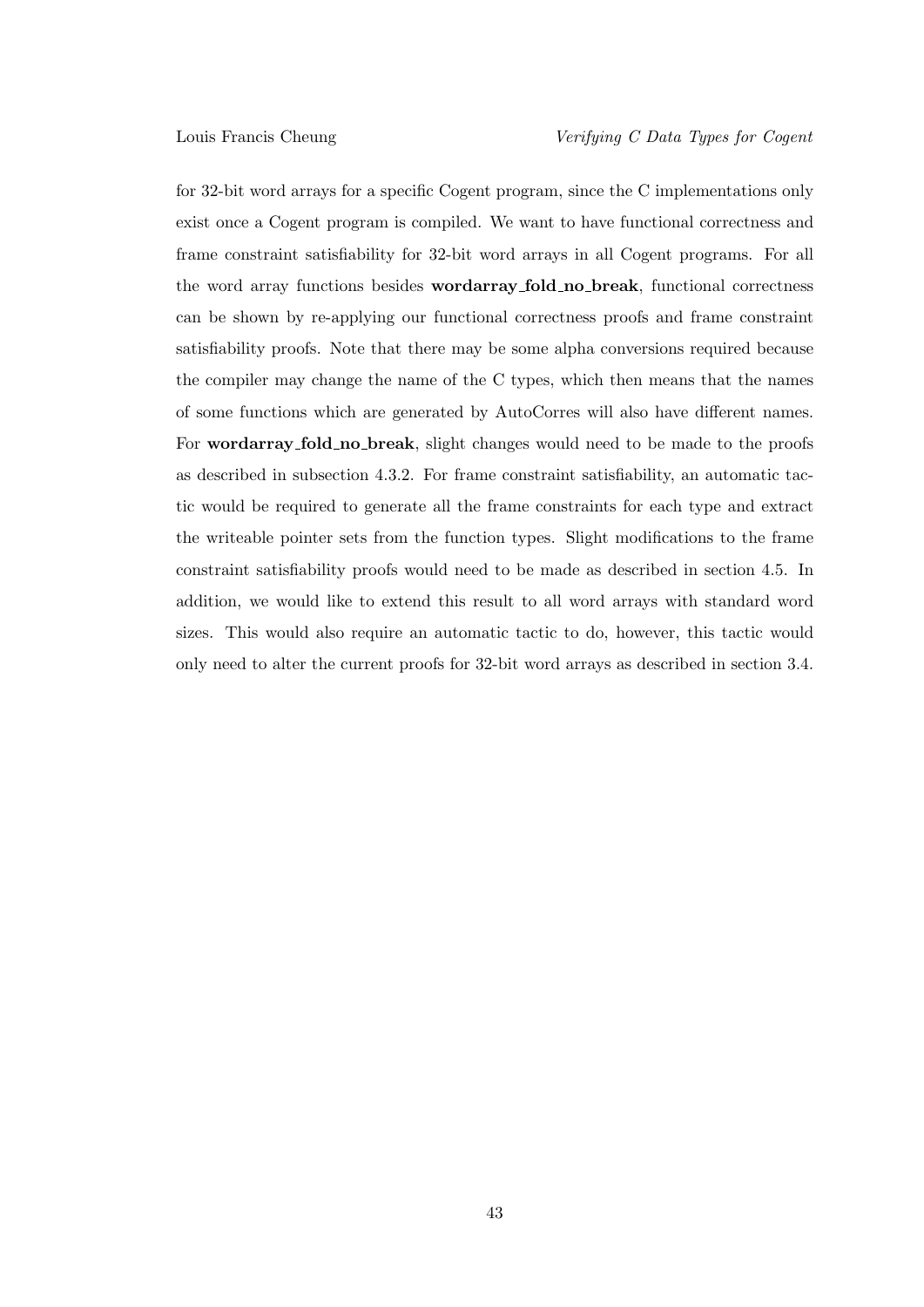## Chapter 6

# Conclusion

In our proposed work, we have defined a functional correctness specification for 32-bit word arrays, verified functional correctness of several core word array functions, and we have proved that these functions satisfy Cogent's frame constraints. Our specification and proofs can also be easily extended so that they apply to word arrays with standard word sizes and arbitrary Cogent programs.

Our functional correctness specification shallowly embeds all of the intended behaviours of the key word array functions in Isabelle/HOL without mutable state. This makes it easier to use in other functional correctness proofs for Cogent programs. In addition, the intended behaviours of the word array functions are defined using standard list functions, so many of the available lemmas about lists can be used in conjunction with our specification.

Although we proved functional correctness and frame constraint satisfiability for a specific Cogent program, the majority of our functional correctness proofs are designed so that they hold regardless of the Cogent program with minor alpha conversions due to Cogent's compiler which can change the names of types and functions. For the other proofs, these should only require slight modifications. We have investigated where such changes might occur and what changes would need to be made.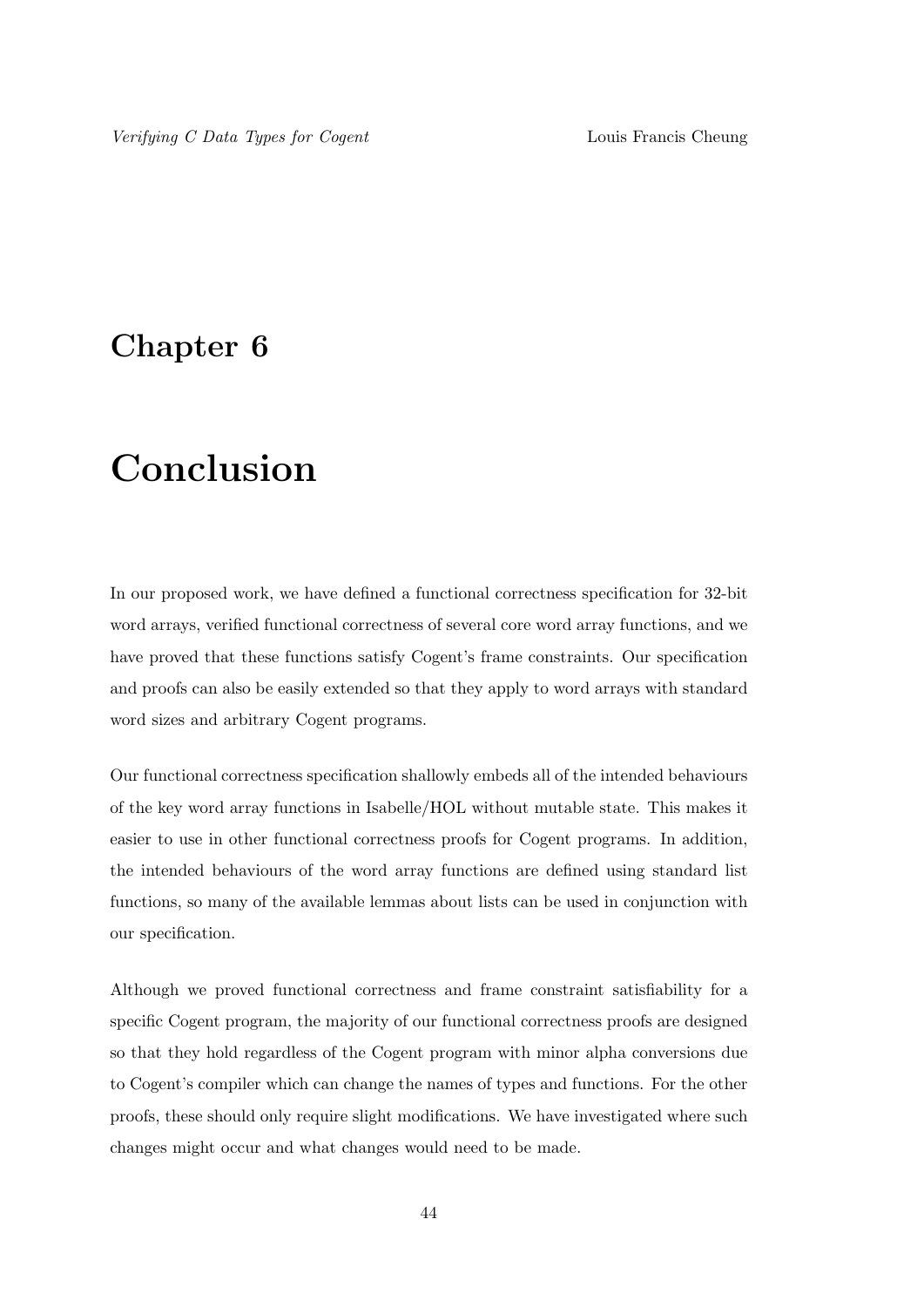Our work has set the foundations for future work in verifying functional correctness and frame constraint satisfiability for other C data types. Specifically, our work on frame constraint satisfiability would apply to all C data types, and our functional correctness specification and proofs can be used as inspiration for other C data types which have similar intended behaviours, such as standard arrays. Our work is the first step in our quest for attaining a fully verified library of ADTs which cannot be implemented in Cogent natively. A fully verified library of ADTs would greatly reduce the cost of formal verification of Cogent programs and all the ADTs they rely on.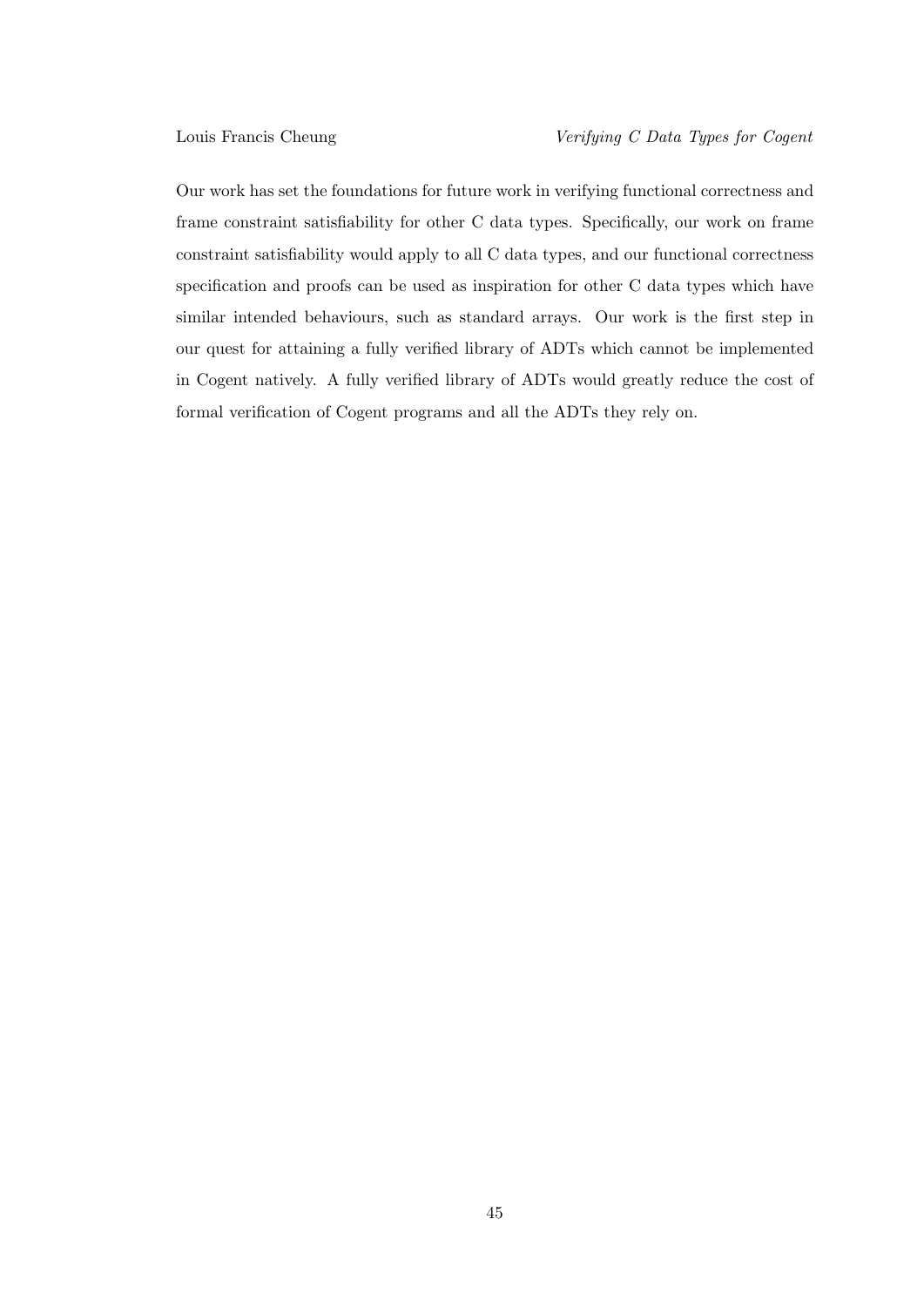# Bibliography

- [1] Sidney Amani. A Methodology for Trustworthy File Systems. PhD thesis, UNSW, 2016. URL [https://ts.data61.csiro.au/publications/](https://ts.data61.csiro.au/publications/nicta{_}full{_}text/9502.pdf) [nicta{\\_}full{\\_}text/9502.pdf](https://ts.data61.csiro.au/publications/nicta{_}full{_}text/9502.pdf).
- [2] Sidney Amani, Alex Hixon, Zilin Chen, Christine Rizkallah, Peter Chubb, Liam O Connor, Joel Beeren, Yutaka Nagashima, Japheth Lim, Thomas Sewell, Joseph Tuong, Gabriele Keller, Toby Murray, Gerwin Klein, and Gernot Heiser. CO-GENT: Verifying High-Assurance File System Implementations. In ASPLOS '16Proceedings Twenty-First Int. Conf. Archit. Support Program. Lang. Oper. Syst., volume 61, pages 175–188, 2016. ISBN 9781450340915. doi: 10.1145/ 2872362.2872404.
- [3] Andrew W Appel. Efficient Verified Red-Black Trees. Library (Lond)., pages 1–15, 2011.
- [4] Andrew W. Appel, Lennart Beringer, Adam Chlipala, Benjamin C. Pierce, Zhong Shao, Stephanie Weirich, and Steve Zdancewic. Position paper: the science of deep specification. Philos. Trans. R. Soc. A Math. Phys. Eng. Sci., 375(2104), 2017. ISSN 1364503X. doi: 10.1098/rsta.2016.0331.
- [5] Thomas Ball, Ella Bounimova, R. Kumar, and Vladimir Levin. SLAM2: Static driver verification with under 4% false alarms. Form. Methods Comput. Aided Des., pages 35 –42, 2010. URL [http://ieeexplore.ieee.org/stamp/stamp.jsp?tp=](http://ieeexplore.ieee.org/stamp/stamp.jsp?tp={&}arnumber=5770931) [{&}arnumber=5770931](http://ieeexplore.ieee.org/stamp/stamp.jsp?tp={&}arnumber=5770931).
- [6] Yves Bertot and Pierre Castéran. Interactive Theorem Proving and Program Development. Coq'Art: The Calculus of Inductive Constructions. Texts in Theoretical Computer Science An EATCS Series. Springer Berlin Heidelberg, Berlin, Heidelberg, 2004. ISBN 978-3-642-05880-6. doi: 10.1007/978-3-662-07964-5. URL <http://link.springer.com/10.1007/978-3-662-07964-5>.
- [7] Per Bjesse, Tim Leonard, and Abdel Mokkedem. Finding bugs in an alpha microprocessor using satisfiability solvers. In G´erard Berry, Hubert Comon, and Alain Finkel, editors, Computer Aided Verification, pages 454–464, Berlin, Heidelberg, 2001. Springer Berlin Heidelberg. ISBN 978-3-540-44585-2.
- [8] Joachim Breitner, Antal Spector-Zabusky, Yao Li, Christine Rizkallah, John Wiegley, and Stephanie Weirich. Ready, Set, Verify! Applying Hs-to-coq to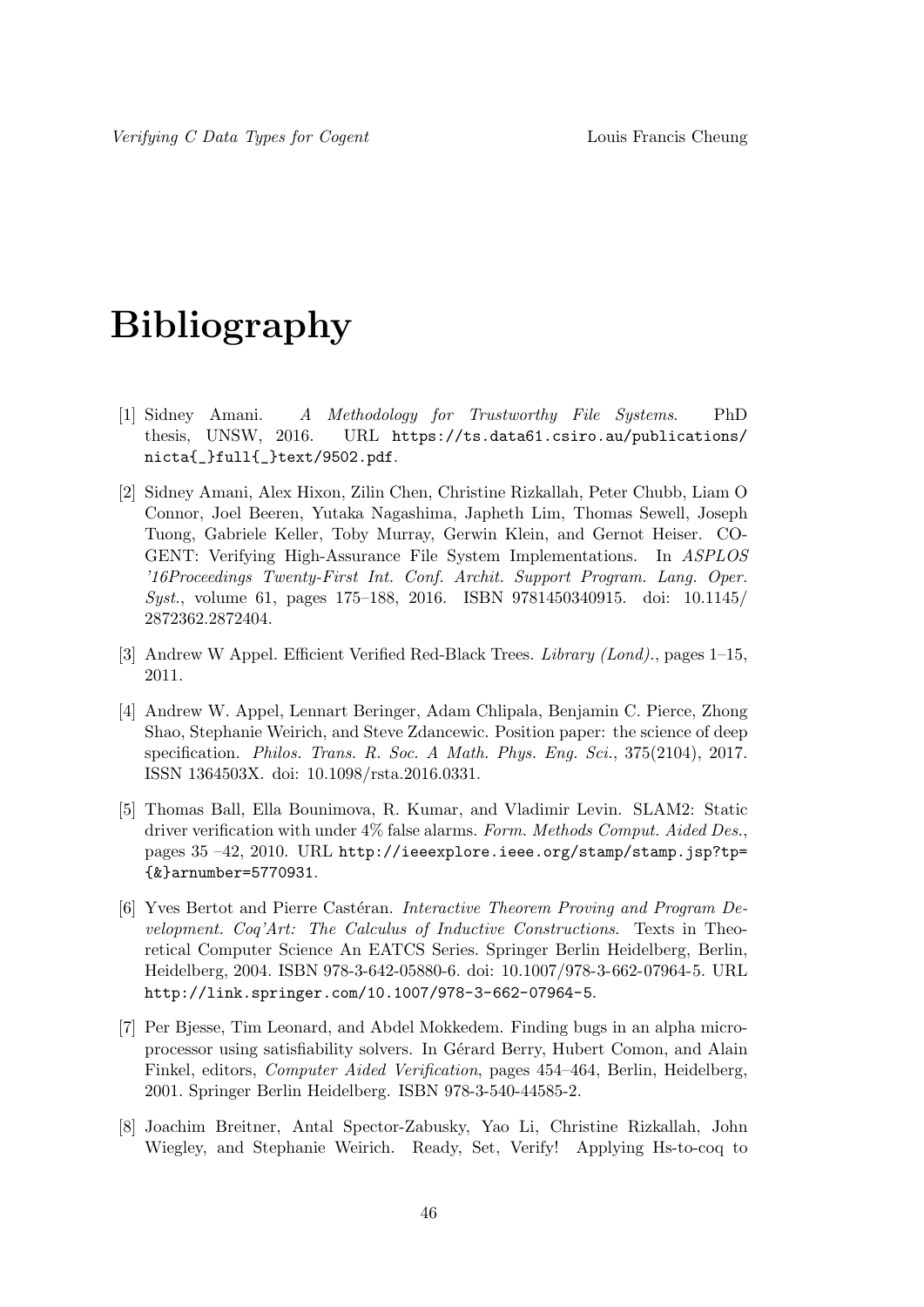Real-world Haskell Code (Experience Report). Proc. ACM Program. Lang., 2 (ICFP):89:1—-89:16, jul 2018. ISSN 2475-1421. doi: 10.1145/3236784. URL <http://doi.acm.org/10.1145/3236784>.

- [9] Cheunglo. Cheunglo/verifed word arrays: Verified word arrays, January 2020. URL <https://doi.org/10.5281/zenodo.3594554>.
- [10] David Cock, Gerwin Klein, and Thomas Sewell. Secure microkernels, state monads and scalable refinement. In Lect. Notes Comput. Sci. (including Subser. Lect. Notes Artif. Intell. Lect. Notes Bioinformatics), volume 5170 LNCS, pages 167–182, 2008. ISBN 3540710655. doi: 10. 1007/978-3-540-71067-7-16. URL [http://citeseerx.ist.psu.edu/viewdoc/](http://citeseerx.ist.psu.edu/viewdoc/download?doi=10.1.1.436.4858{&}rep=rep1{&}type=pdf) [download?doi=10.1.1.436.4858{&}rep=rep1{&}type=pdf](http://citeseerx.ist.psu.edu/viewdoc/download?doi=10.1.1.436.4858{&}rep=rep1{&}type=pdf).
- [11] Ernie Cohen, Markus Dahlweid, Mark Hillebrand, Dirk Leinenbach, Thomas Moskal Michałand Santen, Wolfram Schulte, and Stephan Tobies. VCC: A Practical System for Verifying Concurrent C. In Stefan Berghofer, Tobias Nipkow, Christian Urban, and Makarius Wenzel, editors, Theorem Proving High. Order Logics, pages 23–42, Berlin, Heidelberg, 2009. Springer Berlin Heidelberg. ISBN 978-3-642-03359-9.
- [12] Robert W. Floyd. Assigning Meanings to Programs, pages 65–81. Springer Netherlands, Dordrecht, 1993. ISBN 978-94-011-1793-7. doi: 10.1007/978-94-011-1793-7 4. URL [https://doi.org/10.1007/978-94-011-1793-7\\_4](https://doi.org/10.1007/978-94-011-1793-7_4).
- [13] Michael J. Gordon, Arthur J. Milner, and Christopher P. Wadsworth. Edinburgh LCF, volume 78 of Lecture Notes in Computer Science. Springer Berlin Heidelberg, Berlin, Heidelberg, 1979. ISBN 978-3-540-09724-2. doi: 10.1007/3-540-09724-4. URL <http://link.springer.com/10.1007/3-540-09724-4>.
- [14] David Greenaway. Automated proof-producing abstraction of C code. phdthesis, University of New South Wales, 2014. URL [https://ts.](https://ts.data61.csiro.au/publications/nicta{_}full{_}text/8758.pdf http://handle.unsw.edu.au/1959.4/54260) [data61.csiro.au/publications/nicta{\\_}full{\\_}text/8758.pdfhttp:](https://ts.data61.csiro.au/publications/nicta{_}full{_}text/8758.pdf http://handle.unsw.edu.au/1959.4/54260) [//handle.unsw.edu.au/1959.4/54260](https://ts.data61.csiro.au/publications/nicta{_}full{_}text/8758.pdf http://handle.unsw.edu.au/1959.4/54260).
- [15] David Greenaway, June Andronick, and Gerwin Klein. Bridging the gap: Automatic verified abstraction of C. Lect. Notes Comput. Sci. (including Subser. Lect. Notes Artif. Intell. Lect. Notes Bioinformatics), 7406 LNCS:99–115, 2012. ISSN 03029743. doi: 10.1007/978-3-642-32347-8<sub>-</sub>8.
- [16] David Greenaway, Japheth Lim, June Andronick, and Gerwin Klein. Don't Sweat the Small Stuff: Formal Verification of C Code Without the Pain. SIGPLAN Not., 49(6):429–439, jun 2014. ISSN 0362-1340. doi: 10.1145/2666356.2594296. URL <http://doi.acm.org/10.1145/2666356.2594296>.
- [17] C. A. R. Hoare. An axiomatic basis for computer programming. Commun. ACM, 12(10):576–580, October 1969. ISSN 0001-0782. doi: 10.1145/363235.363259. URL <http://doi.acm.org/10.1145/363235.363259>.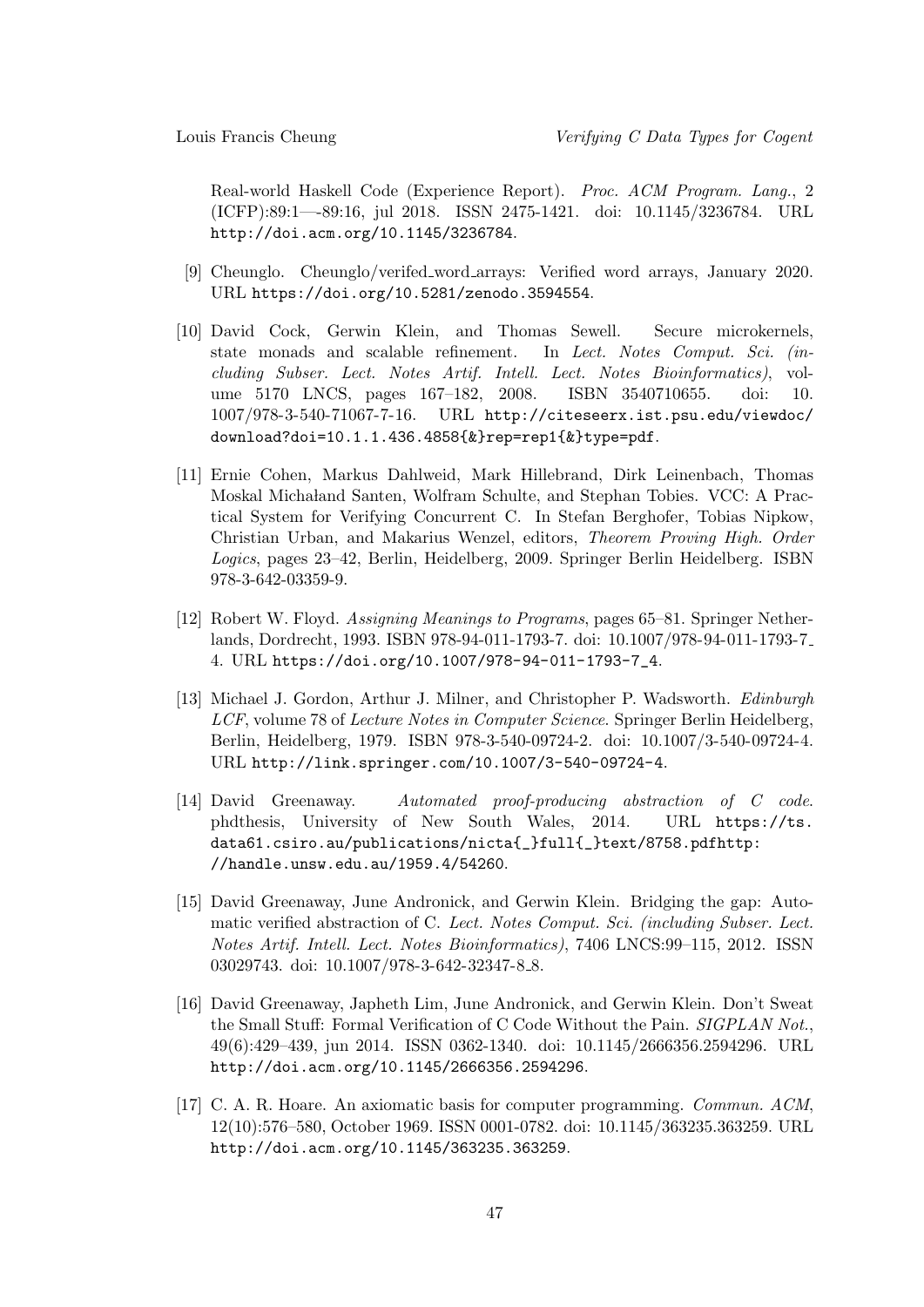- [18] Martin Hofmann. A Type System for Bounded Space and Functional In-Place Update–Extended Abstract. In Proc. 9th Eur. Symp. Program. Lang. Syst., ESOP '00, pages 165–179, London, UK, UK, 2000. Springer-Verlag. ISBN 3-540-67262- 1. doi: 10.1007/3-540-46425-5 11. URL [http://dl.acm.org/citation.cfm?id=](http://dl.acm.org/citation.cfm?id=645394.651913) [645394.651913](http://dl.acm.org/citation.cfm?id=645394.651913).
- [19] Gerwin Klein. Operating system verification an overview.  $S\bar{a}dhan\bar{a}$ , 34(1): 27–69, February 2009.
- [20] Gerwin Klein, Michael Norrish, Thomas Sewell, Harvey Tuch, Simon Winwood, Kevin Elphinstone, Gernot Heiser, June Andronick, David Cock, Philip Derrin, Dhammika Elkaduwe, Kai Engelhardt, and Rafal Kolanski. seL4: Formal Verification of an OS Kernel. In Proc. ACM SIGOPS 22nd Symp. Oper. Syst. Princ. - SOSP '09, page 207, New York, New York, USA, 2009. ACM Press. ISBN 9781605587523. doi: 10.1145/1629575.1629596. URL [http://portal.acm.org/](http://portal.acm.org/citation.cfm?doid=1629575.1629596) [citation.cfm?doid=1629575.1629596](http://portal.acm.org/citation.cfm?doid=1629575.1629596).
- [21] Ramana Kumar, Magnus O. Myreen, Michael Norrish, and Scott Owens. CakeML: A verified implementation of ML. In Principles of Programming Languages (POPL), pages 179–191. ACM Press, January 2014. doi: 10.1145/2535838. 2535841. URL <https://cakeml.org/popl14.pdf>.
- [22] Peter Lammich and Andreas Lochbihler. The isabelle collections framework. In Matt Kaufmann and Lawrence C. Paulson, editors, Interactive Theorem Proving, pages 339–354, Berlin, Heidelberg, 2010. Springer Berlin Heidelberg. ISBN 978-3- 642-14052-5.
- [23] Xavier Leroy. A formally verified compiler back-end. J. Autom. Reason., 43(4): 363–446, 2009. ISSN 01687433. doi: 10.1007/s10817-009-9155-4. URL [https:](https://xavierleroy.org/publi/compcert-backend.pdf) [//xavierleroy.org/publi/compcert-backend.pdf](https://xavierleroy.org/publi/compcert-backend.pdf).
- [24] Magnus O. Myreen. Functional programs: Conversions between deep and shallow embeddings. In Lect. Notes Comput. Sci. (including Subser. Lect. Notes Artif. Intell. Lect. Notes Bioinformatics), volume 7406 LNCS, pages 412–417. Springer, Berlin, Heidelberg, 2012. ISBN 9783642323461. doi: 10.1007/978-3-642-32347-8 29. URL [http://link.springer.com/10.1007/978-3-642-32347-8{\\_}29](http://link.springer.com/10.1007/978-3-642-32347-8{_}29).
- [25] Tobias Nipkow, Lawrence C Paulson, and Markus Wenzel. Isabelle/HOL A Proof Assistant for Higher-Order Logic, volume 2283 of Lecture Notes in Computer Science. Springer Berlin Heidelberg, Berlin, Heidelberg, 2002. ISBN 978-3- 540-43376-7. doi: 10.1007/3-540-45949-9. URL [http://link.springer.com/10.](http://link.springer.com/10.1007/3-540-45949-9) [1007/3-540-45949-9](http://link.springer.com/10.1007/3-540-45949-9).
- [26] Michael Norrish. C formalised in hol. Technical report, University of Cambridge, Computer Laboratory, 1998.
- [27] Liam O'Connor. Type Systems for Systems Types. phdthesis, University of New South Wales, 2019. URL <http://handle.unsw.edu.au/1959.4/64238>.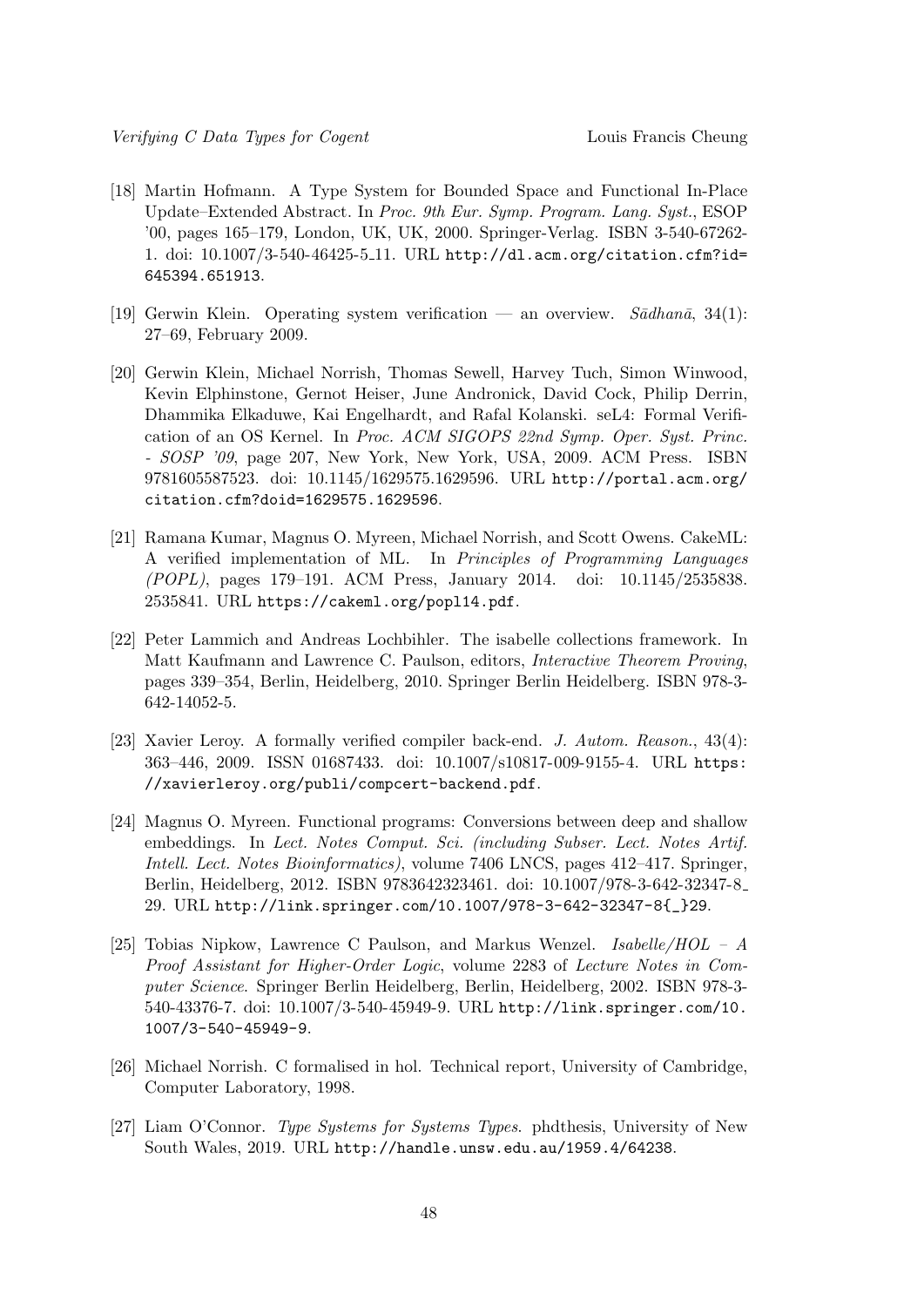- [28] Liam O'Connor, Zilin Chen, Christine Rizkallah, Sidney Amani, Japheth Lim, Toby Murray, Yutaka Nagashima, Thomas Sewell, and Gerwin Klein. Refinement through restraint: bringing down the cost of verification. ACM SIGPLAN Not., 2016. doi: 10.1145/3022670.2951940.
- [29] Liam O'Connor-Davis, Gabriele Keller, Sidney Amani, Toby Murray, Gerwin Klein, Zilin Chen, and Christine Rizkallah. CDSL Version 1 Simplifying Verification with Linear Types. Technical report, NICTA, Sydney, Australia, oct 2014.
- [30] Amir Pnueli, Michael Siegel, and Eli Singerman. Translation Validation. In Proc. 4th Int. Conf. Tools Algorithms Constr. Anal. Syst., number Ep 20897 in TACAS '98, pages 151–166, Berlin, Heidelberg, 1998. Springer-Verlag. ISBN 3-540-64356-7. doi: 10.1007/bfb0054170. URL [http://dl.acm.org/citation.cfm?id=646482.](http://dl.acm.org/citation.cfm?id=646482.691453) [691453](http://dl.acm.org/citation.cfm?id=646482.691453).
- [31] Norbert Schirmer. Verification of sequential imperative programs in Isabelle/HOL. PhD thesis, Technische Universität München, 2006. URL [http://citeseerx.ist.psu.edu/viewdoc/download?doi=10.1.1.128.](http://citeseerx.ist.psu.edu/viewdoc/download?doi=10.1.1.128.388{&}rep=rep1{&}type=pdf http://www-wjp.cs.uni-saarland.de/leute/private{_}homepages/nschirmer/pub/schirmer{_}phd.pdf) [388{&}rep=rep1{&}type=pdfhttp://www-wjp.cs.uni-saarland.de/leute/](http://citeseerx.ist.psu.edu/viewdoc/download?doi=10.1.1.128.388{&}rep=rep1{&}type=pdf http://www-wjp.cs.uni-saarland.de/leute/private{_}homepages/nschirmer/pub/schirmer{_}phd.pdf) [private{\\_}homepages/nschirmer/pub/schirmer{\\_}phd.pdf](http://citeseerx.ist.psu.edu/viewdoc/download?doi=10.1.1.128.388{&}rep=rep1{&}type=pdf http://www-wjp.cs.uni-saarland.de/leute/private{_}homepages/nschirmer/pub/schirmer{_}phd.pdf).
- [32] Thomas Arthur Leck Sewell, Magnus O. Myreen, and Gerwin Klein. Translation validation for a verified OS kernel. ACM SIGPLAN Not., 48(6):471, 2013. ISSN 03621340. doi: 10.1145/2499370.2462183.
- [33] Harvey Tuch, Gerwin Klein, and Michael Norrish. Types, Bytes, and Separation Logic. In Martin Hofmann and Matthias Felleisen, editor, ACM SIGPLAN-SIGACT Symp. Princ. Program. Lang., pages 97–108, Nice, France, jan 2007. ACM. ISBN 1-59593-575-4.
- [34] Martin Wildmoser and Tobias Nipkow. Certifying Machine Code Safety: Shallow Versus Deep Embedding. In Konrad Slind, , Annette Bunker, , and Ganesh Gopalakrishnan, editors, Theorem Proving High. Order Logics, pages 305–320. Springer Berlin Heidelberg, Berlin, Heidelberg, 2004. ISBN 978-3-540-30142-4. doi: 10.1007/978-3-540-30142-4 22. URL [http://isabelle.in.tum.de/{~}nipkow/pubs/tphols04.pdfhttp:](http://isabelle.in.tum.de/{~}nipkow/pubs/tphols04.pdf http://link.springer.com/10.1007/978-3-540-30142-4{_}22) [//link.springer.com/10.1007/978-3-540-30142-4{\\_}22](http://isabelle.in.tum.de/{~}nipkow/pubs/tphols04.pdf http://link.springer.com/10.1007/978-3-540-30142-4{_}22).
- [35] Karen Zee, Viktor Kuncak, and Martin Rinard. Full functional verification of linked data structures. ACM SIGPLAN Not., 43(6):349, 2008. ISSN 03621340. doi: 10.1145/1379022.1375624.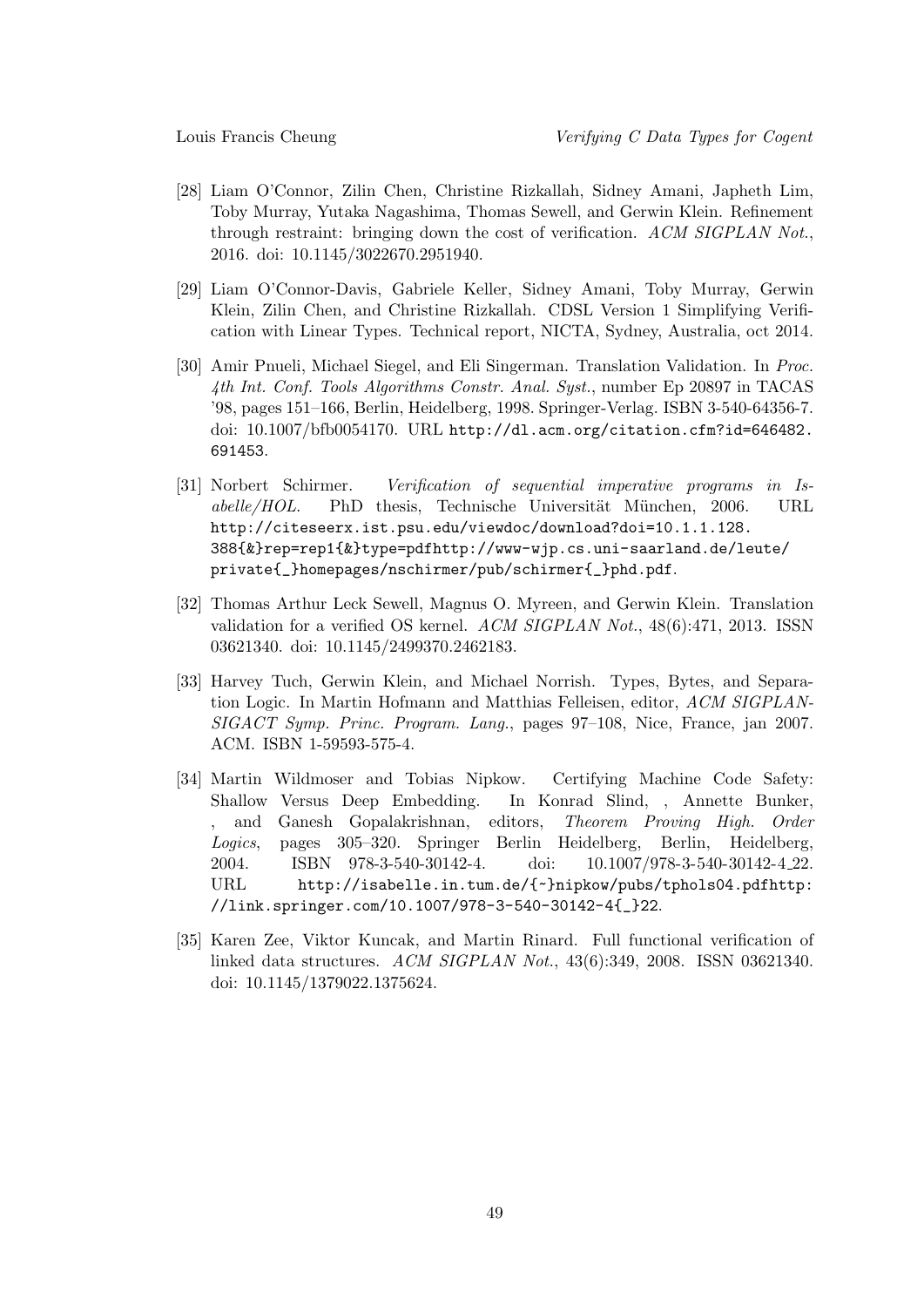# Appendix

### A.1 Antiquoted C Implementation for Word Arrays

This section contains the antiquoted C implementation for Word Arrays.

```
/∗
∗ Copy righ t 2 0 1 6 , NICTA
 ∗
 * This software may be distributed and modified according to
    the terms of
 * the GNU General Public License version 2. Note that NO
   WARRANTY is provided.
 ∗ See "LICENSE GPLv2 . t x t " f o r d e t a i l s .
 ∗
 ∗ @TAG(NICTA GPL)
 ∗/
struct \sid : (WordArray \ a) \ \{unsigned int len;
        $ty : a∗ v al u e s ;
\};
try pedef struct fi: (WordArray a) fi: (WordArray a);
/∗
 ∗ Copy righ t 2 0 1 8 , Data61
 ∗ Commonwealth S c i e n t i f i c and I n d u s t r i a l Re sea rch
    Organisation (CSIRO)
 ∗ ABN 41 687 119 2 3 0.
 ∗
 ∗ This software may be distributed and modified according to
    the terms of
 * the GNU General Public License version 2. Note that NO
    WARRANTY is provided.
 * See "LICENSE_GPLv2.txt" for details.
```
∗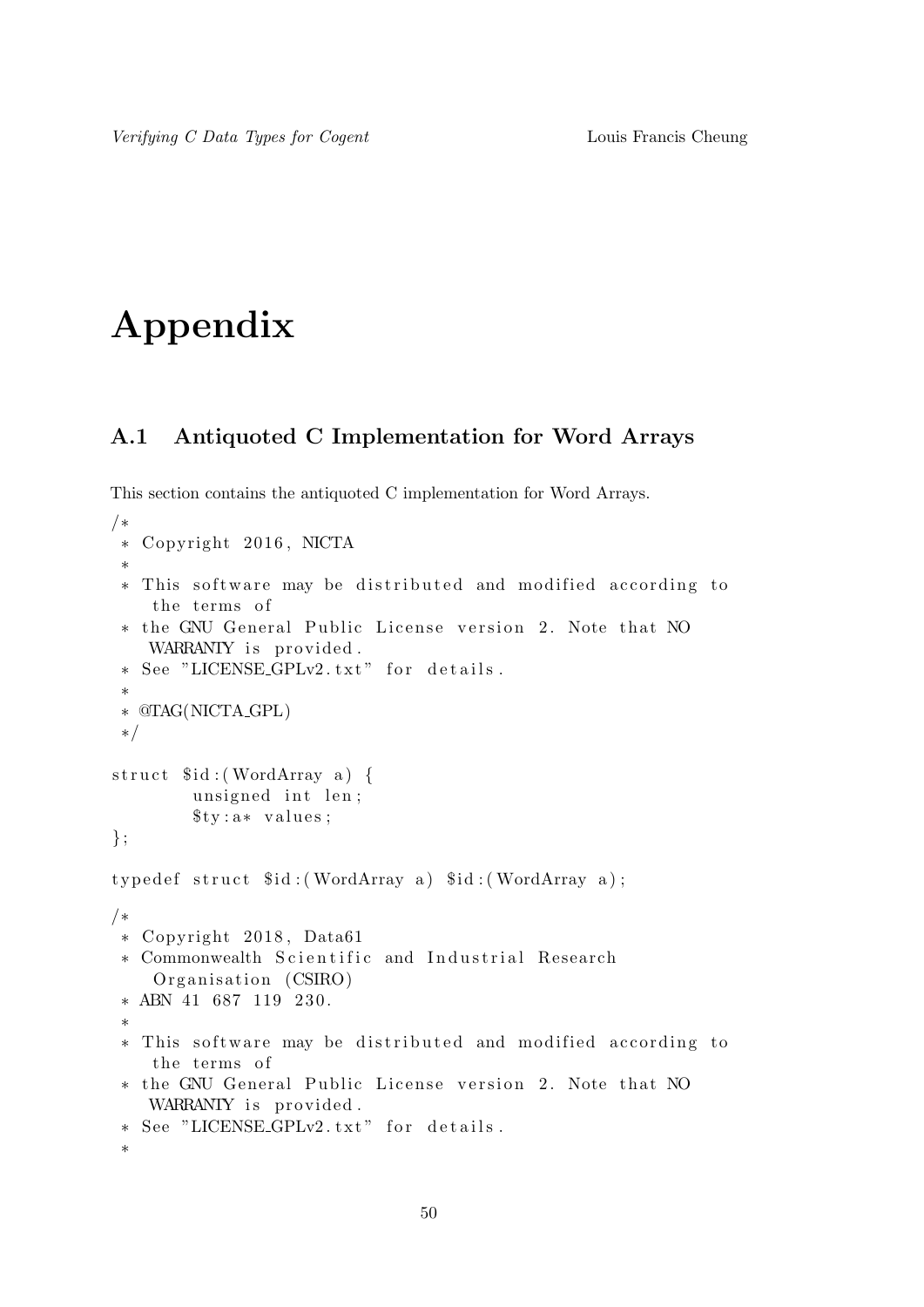```
∗ @TAG(DATA61 GPL)
 ∗/
$ty: a $id: wordarray.get({$ty:((WordArray a)!, WordArrayIndex))}a r g s )
{
          if (\arg s \cdot p2 \geq (\arg s \cdot p1) \rightarrow \text{len}) {
                    return 0:
          }
          return (args.p1) \rightarrowvalues [args.p2];}
u32 \text{sid}: word array_length (\text{fty}: ((\text{WordArray } a)!) array)
{
          return array→len;
}
f(y: ((WordArray a, acc)) \id:wordarray_map_no_break(f(y: ((gamma a, acc)))WordArrayMapNoBreakP a acc obsv) args)
{
          f(y: ((WordArray a, acc)) ret;f(y:(ElemAO \text{ a } acc \text{ obs } v) fargs;
          $ty: ((a, acc)) fret;
          u32 to = args.to > args.arr\rightarrowlen ? args.arr\rightarrowlen :
              args.to;
          u32 i ;
          fargs \cdot acc = args \cdot acc;
          fargs. obsv = args. obsv;for (i = args.frm; i < to; i++) {
                    fargs. elem = args. arr \rightarrow values[i];fret = (($spec: (WordArrayMapNoBreakF a acc
                        obsv)) args. f) (fargs);args. arr \rightarrow values[i] = fret.p1;fargs \cdot acc = fret \cdot p2;}
          ret. pl = args. arr;ret. p2 = fargs. acc;return ret;
}
\text{fty}: (WordArrayMapRE a acc rbrk) \text{fid}: wordarray_map (\text{fty}: (
   WordArrayMapP a acc obsv rbrk) args){
```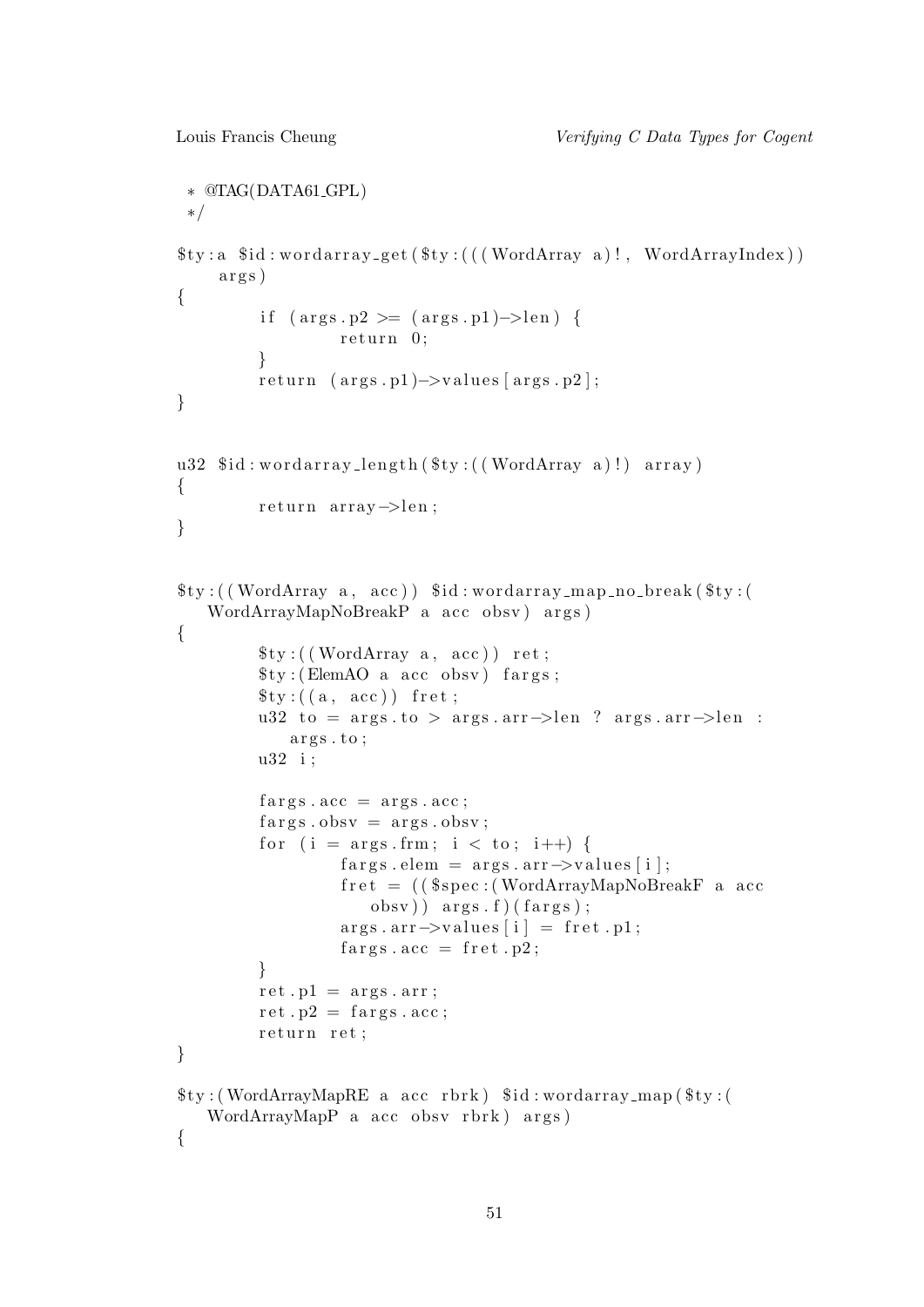}

 $\{$ 

```
\text{sty}: (<i>Iterate</i>) | <i>Break</i> <i>rbrk</i>) defined <math>\text{default\_variant} = \{.</math>tag = TAG_ENUM_Iterate ;
          \text{fty}: ((\text{WordArray a}, \text{acc})) \text{init_ret } = \{ .p1 = \text{args.array} \}.
             p2 = \arg s \cdot \arcc };
          %ty: (WordArrayMapRE a acc rbrk) ret = {.p1 = init_ret,
               .p2 = default\_variant ;
          /* setup in case we don't ever loop at all */
          ret.p2.tag = TAG_ENUM_Iterate;\text{sty}: (ElemAO a acc obsv) \text{ fargs} = \{ \text{.obsv} = \text{args} . \text{obsv} \};u32 i ;
          for (i = \arg s. frm; i < \arg s. to && i < \arg s. arr ->len; i
             ++) {
                    fargs. elem = args. arr \rightarrow values[i];fargs \cdot acc = ret \cdot p1 \cdot p2;
                    %ty: (LRR (a.acc) rbrk) fret = ((%spec: (
                        WordArrayMapF a acc obsv rbrk)) args.f)(
                        fargs);args. arr \rightarrow values[i] = fret.p1.p1; // <b>T</b>ret. pl. p2 = fret. pl. p2; // accret.p2 = fret.p2;if (f ret . p2 . tag = TAG_ENUM_Break) {
                              break ;
                    }
          }
          return ret;
$ty:(LoopResult acc rbrk) $id:wordarray_fold ($t y:(WordArrayFoldP a acc obsv rbrk) args)$ty:(ElemAO a acc obsv) fargs;f(y:(LoopResult \tacc \trbrk) fret;
          u32 to = args to > args . arr ->len ? args . arr ->len :
             args. to;u32 i ;
          fargs. obsv = args. obsv;fargs \cdot acc = args \cdot acc;
          fret . tag = TAG_FNUM_Iterate;
```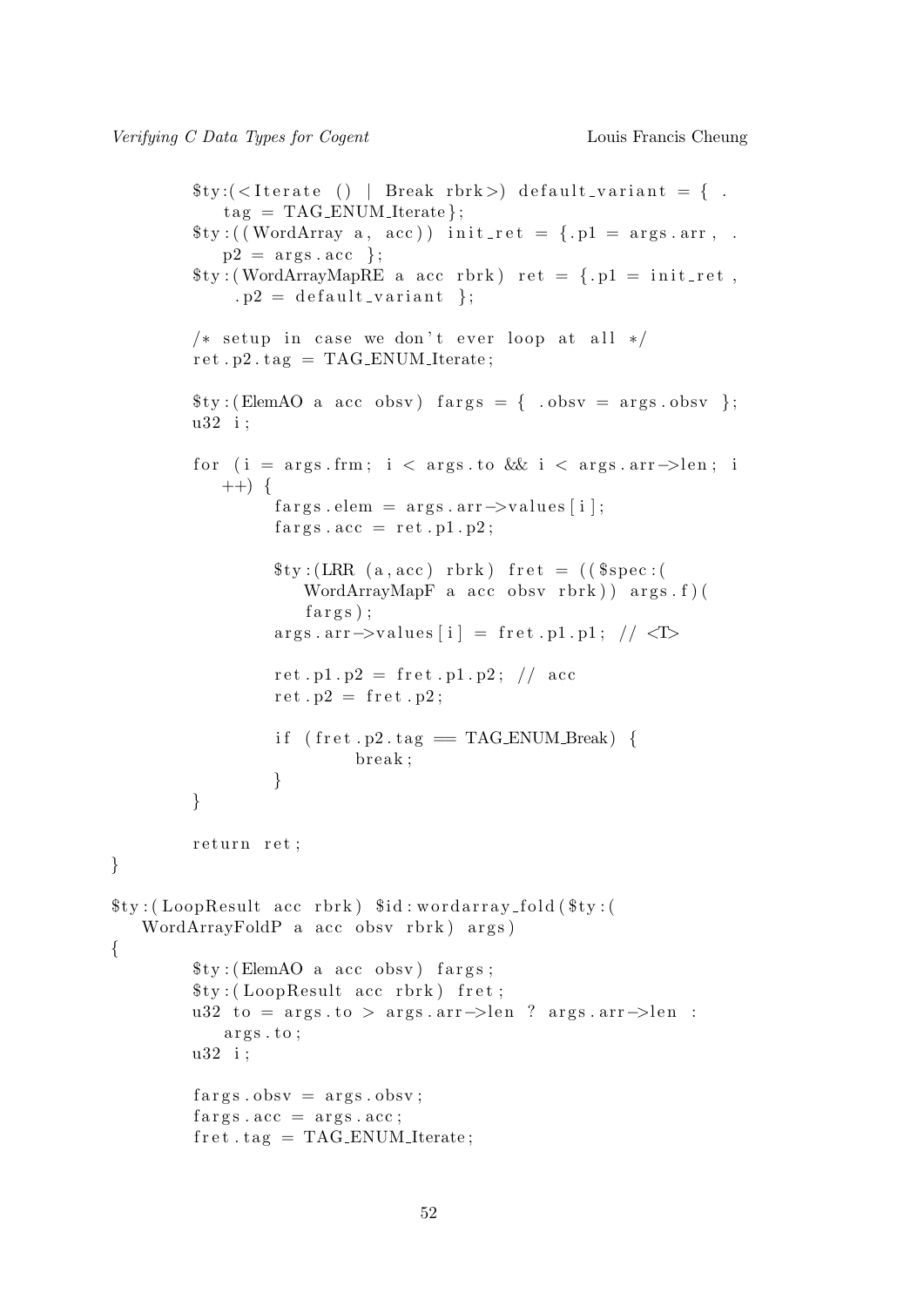```
fret. Iterate = args. acc;
           for (i = \arg s. frm; i < \infty; i++) {
                    fargs. elem = args. arr \rightarrow values[i];fret = (($spec: (WordArrayFoldF a acc obsv rbrk)
                        ) args.f) (fargs);if (\text{fret.tag} = \text{TAG} \text{ENUM} \cdot \text{Break})return fret;
                    fargs \cdot acc = fret \cdot Iterate ;}
           return fret;
}
$ty:(acc) $id:wordarray-fold-no-breaking ($ty:(WordArrayFoldNoBreakP a acc obsv) args)
{
           fty:(ElemAO a acc obsv) fargs;u32 to = args.to > args.array-\n= 2 \text{ erg } s \cdot arr \rightarrow len ? args.array-\n= 2 \text{ erg } s \cdot 2 \cdot 2args.to:u32 i ;
           fargs. obsv = args. obsv;fargs \cdot acc = args \cdot acc ;for (i = \arg s. frm; i < \infty; i++) {
                    fargs. elem = args. arr \rightarrow values[i];fargs \cdot acc = (($spec:(WordArrayFoldNoBreakF aacc \; obsv) ) args \; . \; f) \; (fargs);
           }
           return fargs.acc;
}
%ty : (WordArray a) %id : wordarray_put2 (%ty : (WordArrayPutP a)
    arg s){
           if (likely (\arg s \cdot \text{idx} < (\arg s \cdot \text{arr}) \rightarrow \text{len})) {
                      args. arr \rightarrow values [args. idx] = args. val;}
           return args.arr;
}
```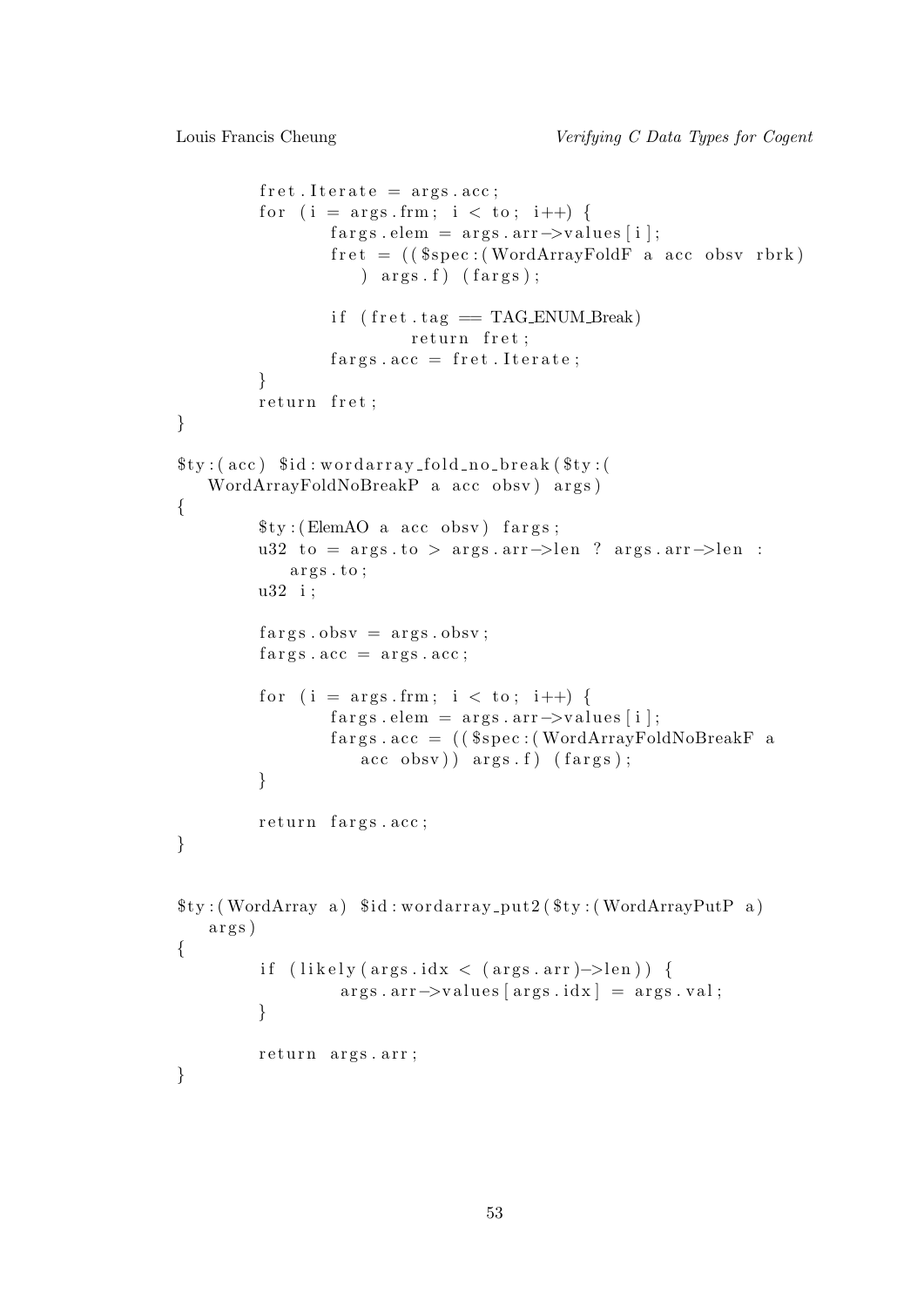### A.2 Trivial Cogent Program

This section contains our trivial Cogent program which causes the Cogent compiler to produce the C implementation for 32-bit word arrays.

 $include \textless\textless\, (quantum/common/wordarray.cogent>$ 

−− Standard ADT methods which are not higher order functions wordarray\_get\_u32 :  $((WordArray U32)!, WordArrayIndex) \rightarrow U32$ wordarray\_get\_u32  $x = wordarray.get x$ wordarray\_length\_u32 : (WordArray U32)!  $\rightarrow$  U32 wordarray\_length\_u32  $x = wordarray.length [U32] x$ w o rd a r r a y pu t 2 u 3 2 : WordArrayPutP U32 −> WordArray U32 wordarray\_put $2_u32_x = wordarray_put2_x$ −−−− ADT methods which are higher order functions −−  $\text{wordarray_map\_no\_break\_u32} \; : \; \; \text{all}\; (\text{a}, \text{b}) \,. \; \; \text{WordArrayMapNoBreakP}$ U32 a b  $\rightarrow$  (WordArray U32, a) wordarray\_map\_no\_break\_u32  $x = wordarray_m$ ap\_no\_break x wordarray\_fold\_no\_break\_u32 : all(a). WordArrayFoldNoBreakP U32 a ( $) \rightarrow a$ wordarray\_fold\_no\_break\_u32  $x = wordarray_fold.no_break x$ −−−− Function bodies used to modify elements or in higher order functions −− inc : ElemAO U32 ( ) ( )  $\rightarrow$  (U32, ( ) ) inc #{elem,  $acc$ ,  $obsv$ } = ( $elem + 1$ ,  $acc$ ) sum\_bod : ElemAO U32 U32 () -> U32 sum\_bod  $#{elem}$ ,  $acc$ ,  $obsv$ } = elem + acc mul bod : ElemAO U32 U32 ( ) −> U32 mul\_bod  $#{elem}$ ,  $acc$ ,  $obsv$ } = elem  $*$  acc −−− Tests to make higher order functions exist −− −−−− For map no break −−  $\texttt{inc\_arr}$  : WordArray U32 −> (WordArray U32, ())  $inc_arr$  wa = let end = wordarray\_length wa ! wa and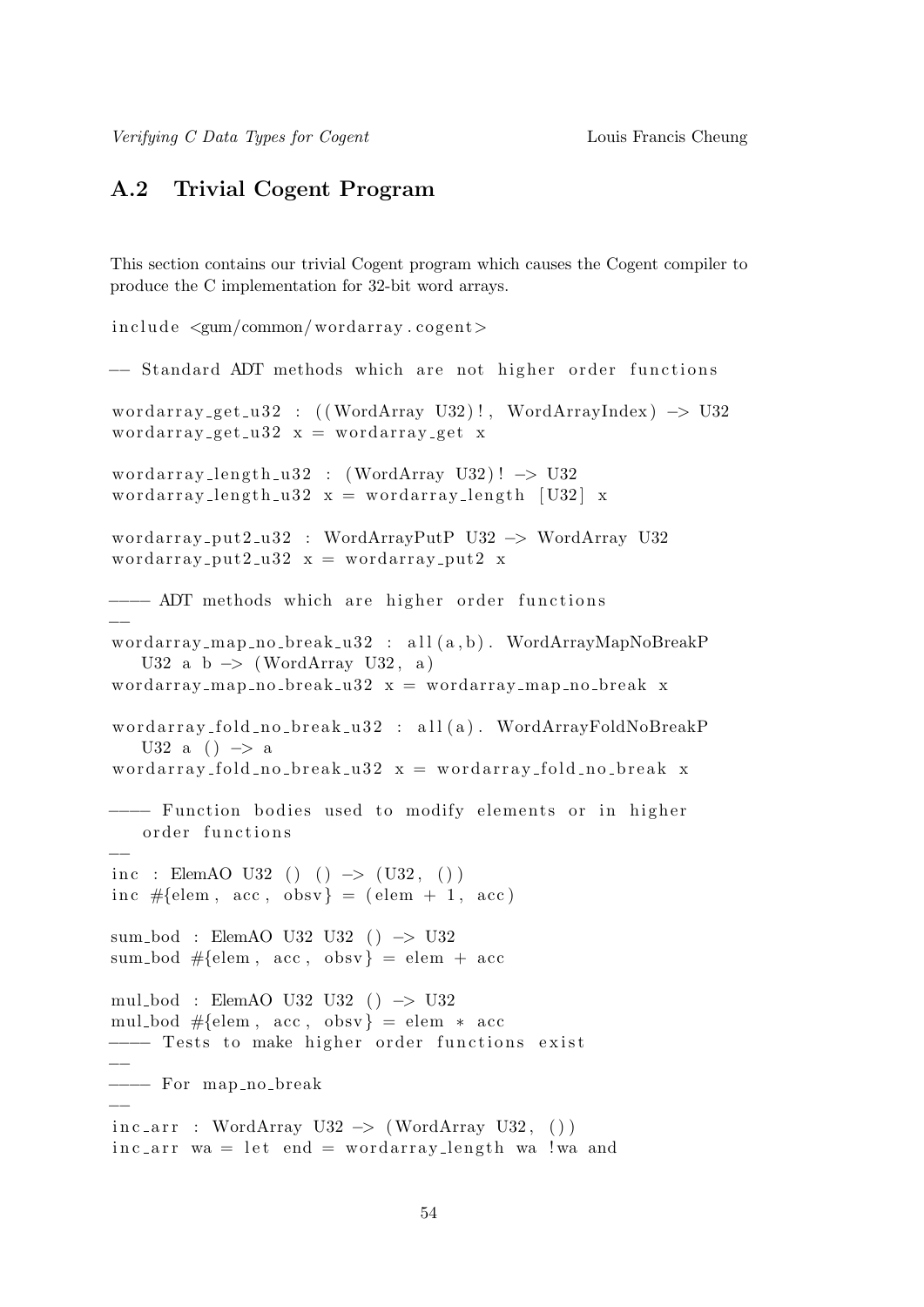$\arg = \#\{arr = wa, \text{ fm} = 0, \text{ to } = end, \text{ f} = \text{inc}, \text{ }$  $\text{acc} = ()$ ,  $\text{obsv} = ()$ in wordarray\_map\_no\_break\_u32 arg −−−− For f o l d n o b r e a k sum : (WordArray U32)! -> U32 sum wa = let  $e = wordarray.length_132$  wa and  $\arg = \#\{arr = wa, \text{ fm } = 0, \text{ to } = e, \text{ f } = \text{sum\_bod}, \text{ }$  $\text{acc} = 0, \text{ obsv} = ()$ in wordarray\_fold\_no\_break arg mul : (WordArray U32)!  $\rightarrow$  U32 mul wa = let  $e$  = wordarray\_length\_u32 wa and  $\arg = \#\{arr = wa, \text{ fm } = 0, \text{ to } = e, \text{ f } = mul\_bod,$  $\sec = 0$ ,  $\cosh y = ()$ in wordarray\_fold\_no\_break arg

## A.3 Generated C Program From the Trivial Cogent Program

This section contains the generated C program from our trivial Cogent program. The C implementations for the 32-bit word arrays are:

- wordarray  $length_0$
- wordarray\_get\_0
- wordarray\_put $2_0$
- wordarray\_fold\_no\_break\_0
- wordarray\_map\_no\_break\_0

```
/∗
This file is generated by Cogent
∗/
typedef void ∗SysState;
typedef unsigned char u8;
typedef unsigned short u16;
typedef unsigned int u32;
typedef unsigned long long u64;
try pedef struct unit_t {
            int dummy;
```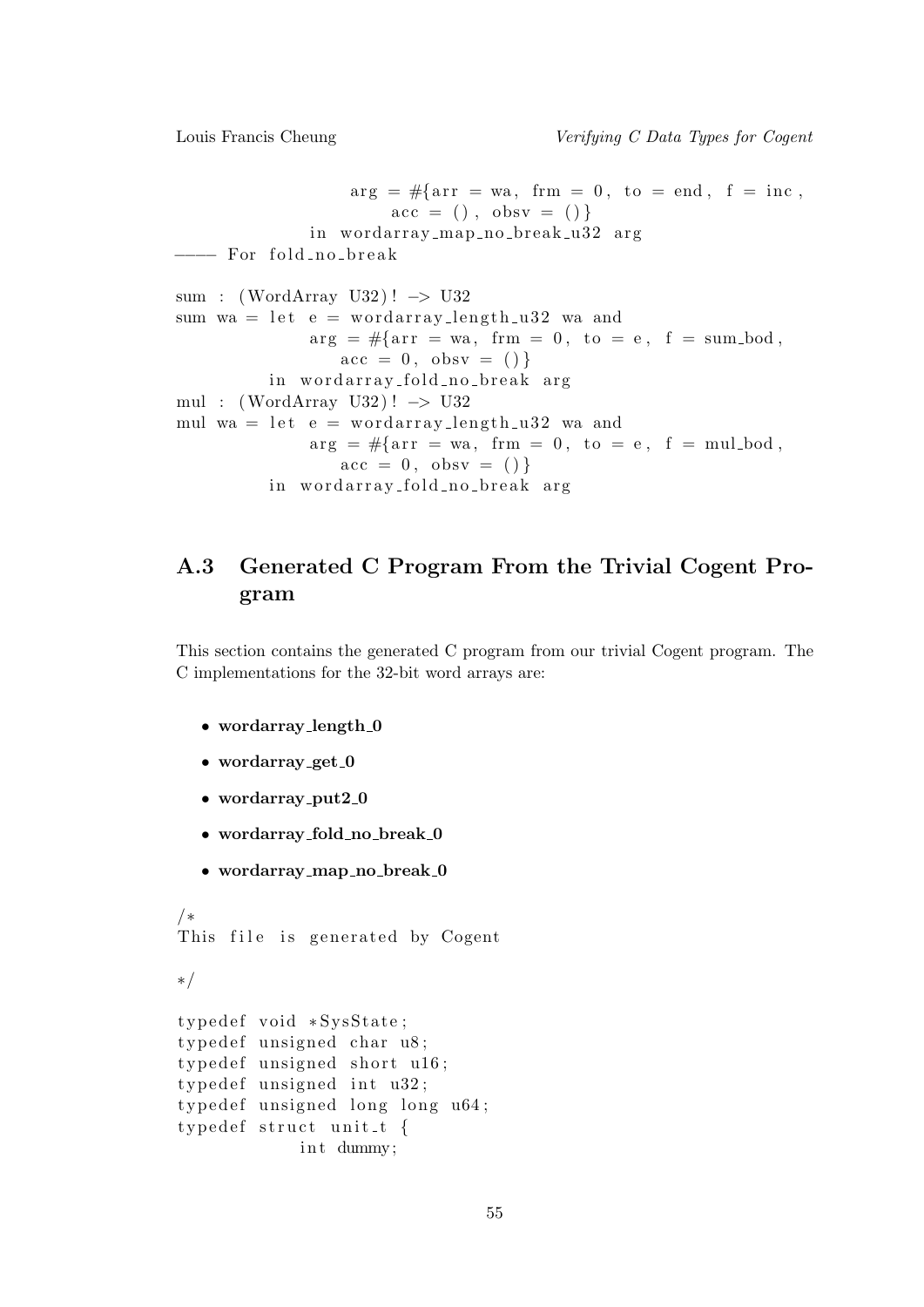```
\} unit_t;
typedef struct bool_t {
            u8 boolean;
        \} bool_t;
enum {
    LET_TRUE = 1,} ;
enum {
    LETBANG TRUE = 1,
} ;
enum untyped func enum {
    FUN_ENUM_inc,
    FUN_ENUM_inc_arr,
    FUN ENUM mul,
    FUN_ENUM_mul_bod,
    FUN ENUM sum,
    FUN_ENUM_sum_bod,
    FUN_ENUM_wordarray_fold_no_break_0,
    FUN_ENUM_wordarray_set_0.
    FUN_ENUM_wordarray_get_u32,
    FUN_ENUM_wordarray_length_0,
    FUN_ENUM_wordarray_length_u32,
    FUN_ENUM_wordarray_map_no_break_0,
    FUN_ENUM_wordarray_map_no_break_u32_0,
    FUN_ENUM_wordarray_put2_0,
    FUN_ENUM_wordarray_put2_u32,
} ;
typedef enum untyped_func_enum untyped_func_enum;
try pedef untyped_func_enum t11;
try pedef untyped_func_enum t12;
typedef untyped_func_enum t13;
try pedef untyped_func_enum t14;
try pedef untyped_func_enum t4;
typedef untyped_func_enum t15;
typedef untyped_func_enum t8;
try pedef untyped_func_enum t16;
struct WordArray_u32 \{unsigned int len;
    u32 ∗values;
} ;
typedef struct WordArray_u32 WordArray_u32;
struct t1 \{WordArray u32 ∗p1 ;
    u32 p2 ;
} ;
try pedef struct t1 t1;
```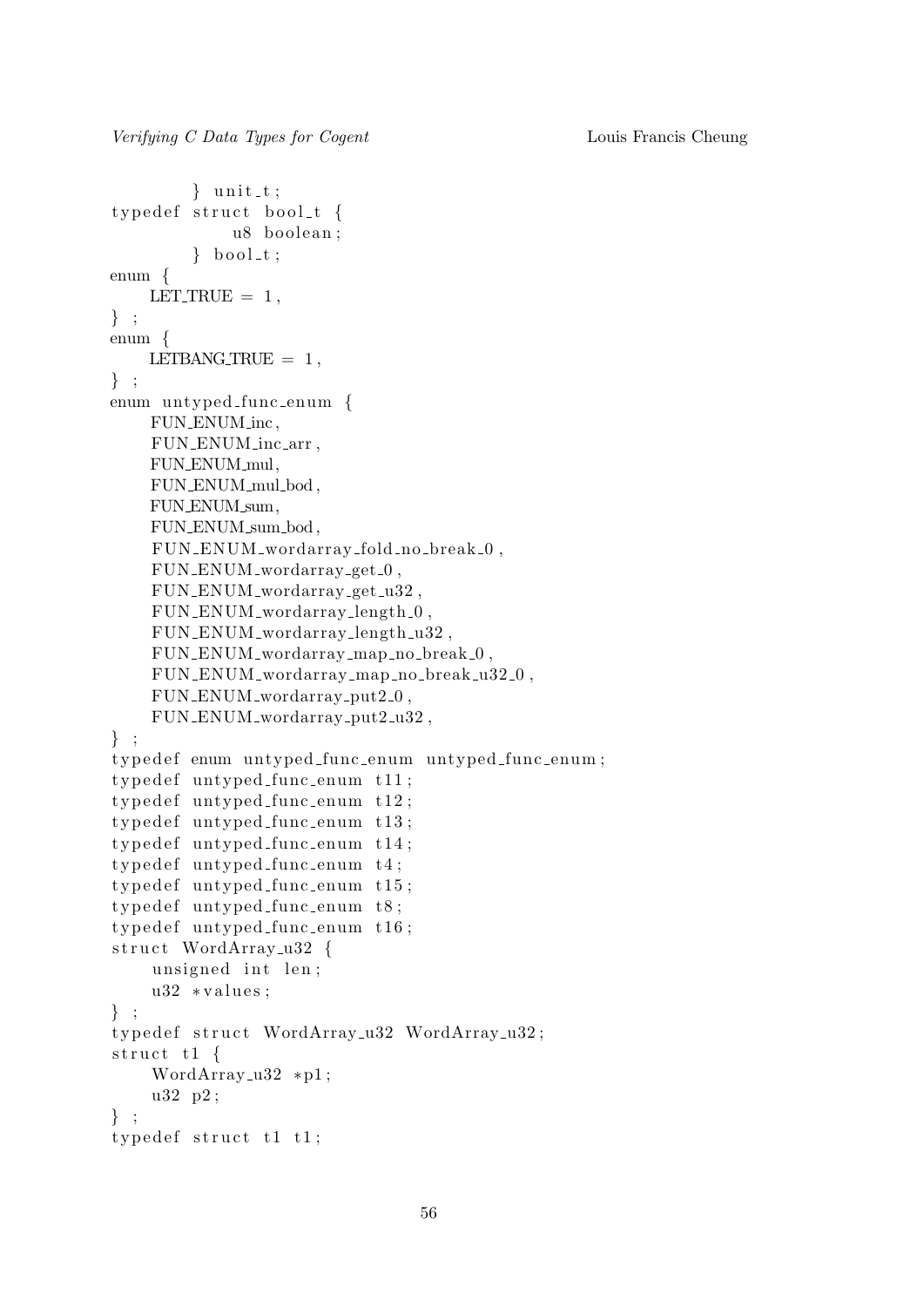Louis Francis Cheung Verifying C Data Types for Cogent

```
struct t2 {
    WordArray_u32 ∗arr;
    u32 idx;
    u32 v al ;
} ;
\tt type def struct t2 t2;struct t3 \{u32 acc ;
    u32 elem ;
    unit_t obsv;
} ;
typedef struct t3 t3;
struct t5 \{u32 acc ;
    WordArray_u32 ∗arr;
    t4 \text{ f};
    u32 frm ;
    unit_t obsv;
    u32 to:
} ;
typedef struct t5 t5;
struct t6 {
    unit_t acc;
    u32 elem ;
    unit_t obsv;
} ;
try pedef struct t6 t6;
struct t7 {
    u32 p1 ;
    unit_t p2;
} ;
try pedef struct t7 t7;
struct t9 \{unit_t acc;
    WordArray<sub>-</sub>u32 ∗arr;
    t8 \text{ f};
    u32 frm ;
    unit_t obsv;
    u32 to;
} ;
typedef struct t9 t9;
struct t10 \{WordArray u32 ∗p1 ;
    unit_t p2;
} ;
try pedef struct t10 t10;
```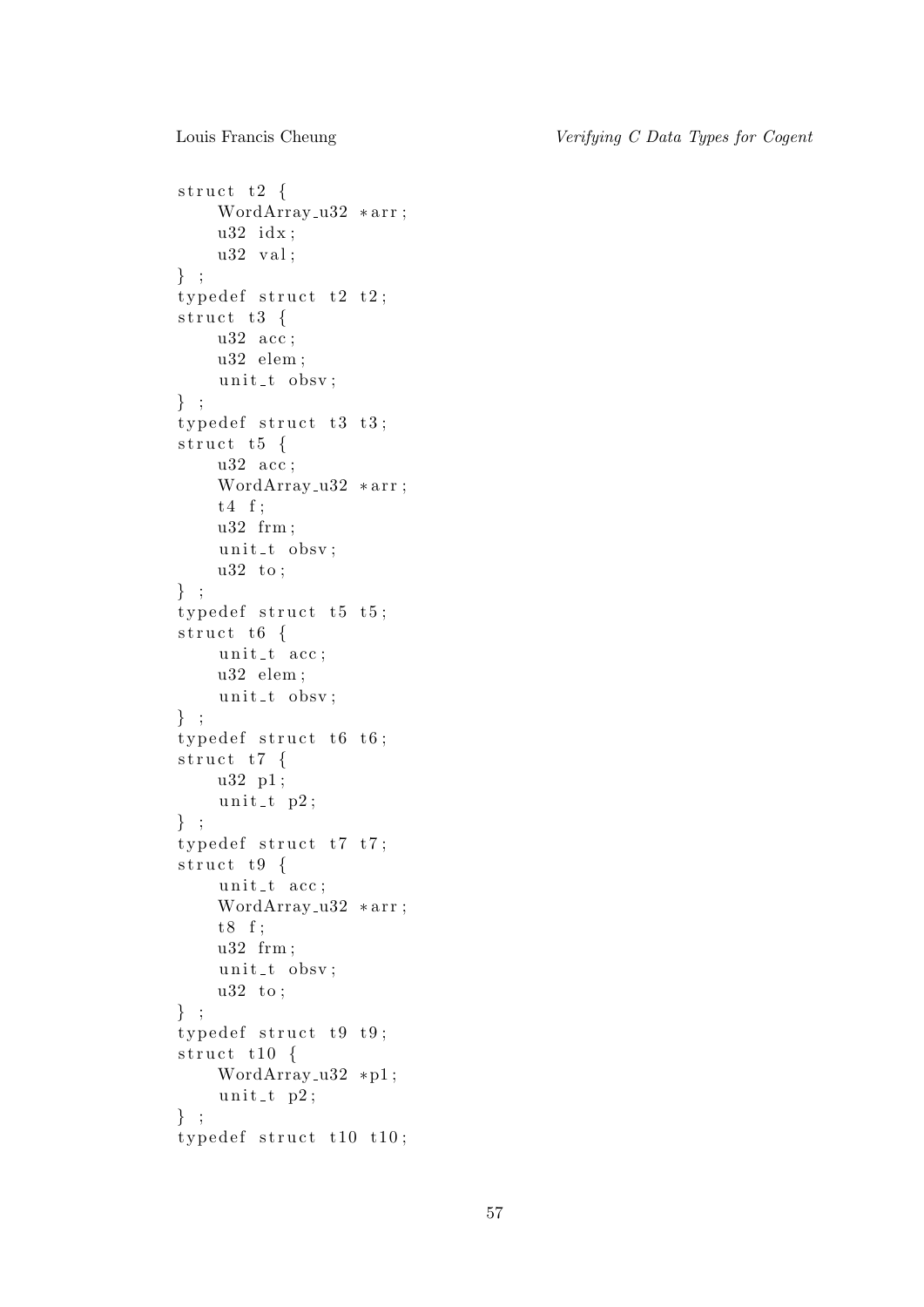```
static in line u32 wordarray_get_0(t1);static in line u32 wordarray_length_0 (WordArray_u32 *);
static inline WordArray_u32 *wordarray_put2_0(t2);
static in line u32 wordarray_fold_no_break_0(t5);
static in line t 10 word array map no break 0(t9);
static inline \text{1} \text{1} \text{1} \text{1} \text{1} \text{1} \text{1} \text{1} \text{1} \text{1} \text{1} \text{1} \text{1} \text{1} \text{1} \text{1} \text{1} \text{1} \text{1} \text{1} \text{1} \text{1} \text{1} \text{1} \text{1} \text{1}static in line \text{-} attribute\text{-} ((pure)) u32 word array-length \text{-}u32(
     WordArray_u32 * ;
static in line WordArray_u32 *wordarray_put2_-u32(t2);
static inline t10 wordarray_map_no_break_u32_0(t9);
static inline \text{1} \text{1} \text{1} \text{1} \text{1} \text{1} \text{1} \text{1} \text{1} \text{1} \text{1} \text{1} \text{1} \text{1} \text{1} \text{1} \text{1} \text{1} \text{1} \text{1} \text{1} \text{1} \text{1} \text{1} \text{1} \text{1}static in line t10 inc_arr (WordArray_u32 *);
static inline \text{...}attribute\text{...}((\text{const})) u32 mul\text{!}bod(\text{t3});
static in line \text{I} -attribute\text{I} ((pure)) u32 mul (WordArray_u32 *);
static in line \text{1} \text{1} \text{1} \text{1} \text{1} \text{1} \text{1} \text{1} \text{1} \text{1} \text{1} \text{1} \text{1} \text{1} \text{1} \text{1} \text{1} \text{1} \text{1} \text{1} \text{1} \text{1} \text{1} \text{1} \text{1} \text{1}static inline \text{\_} attribute \text{\_}((pure)) u32 sum (WordArray \text{\_}32 *);
static in line t10 dispatch_t11(untyped_func_enum a2,
     WordArray_u32 *a3)
{
      return inc_arr(a3);
}
static inline u32 dispatch_t12(untyped_func_enum a2,
    WordArray_u32 *a3)
{
      switch (a2) {
         case FUN_ENUM_mul:
            return \text{mul}(a3);case FUN ENUM sum:
            return sum(a3);case FUN_ENUM_wordarray_length_0:
            return wordarray_length_0(a3);
         default:
            return wordarray_length_u32(a3);
      }
}
static in line u32 dispatch_t13 (untyped_func_enum a2, t1 a3)
{
      switch (a2) {
         case FUN_ENUM_wordarray_get_0:
            return wordarray.get_0(a3);
```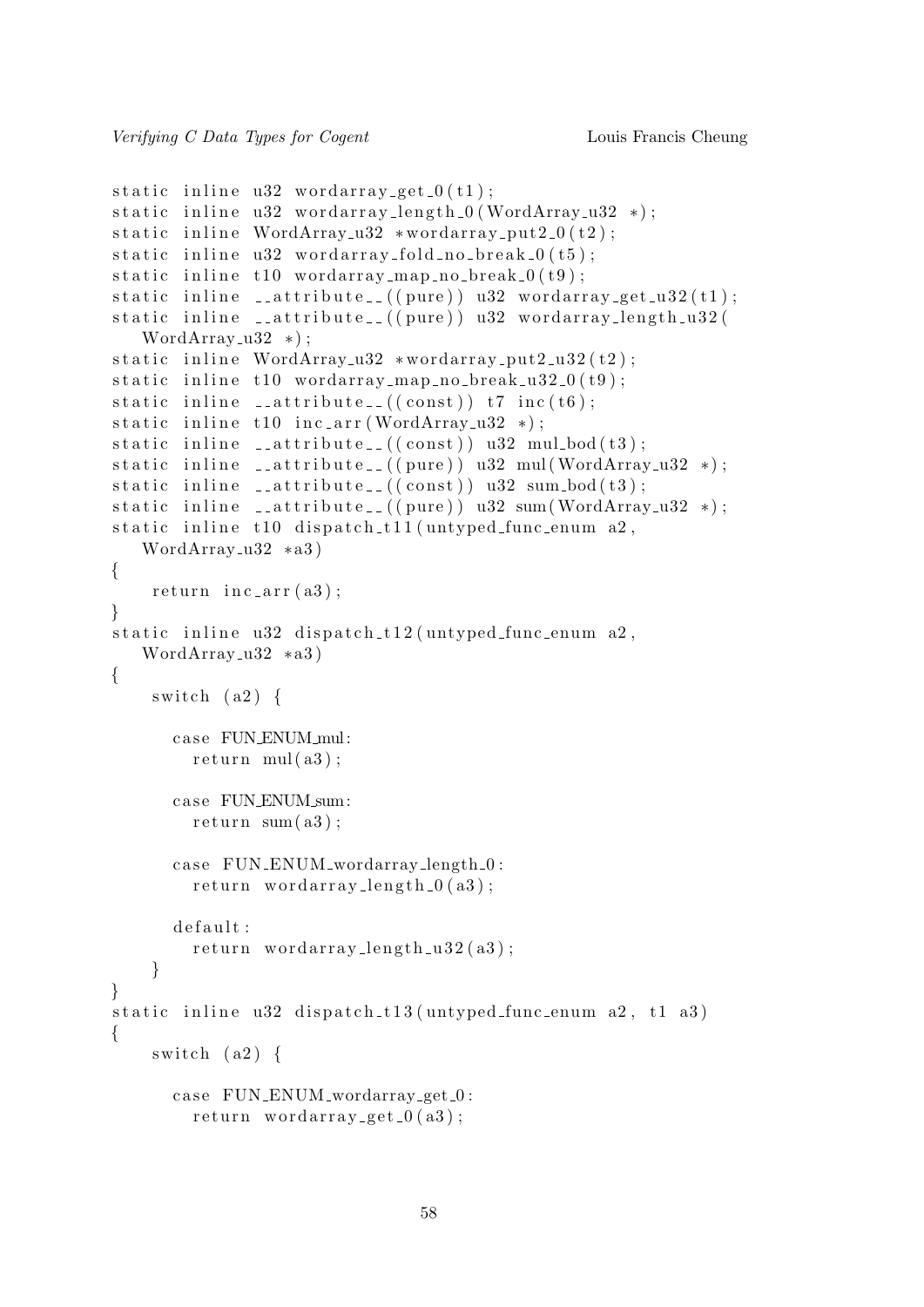```
default:return wordarray_get_u32(a3);
    }
}
static inline WordArray_u32 *dispatch_t14(untyped_func_enum a2
   , t2 a3){
    switch (a2) {
      case FUN_ENUM_wordarray_put2_0:
        return wordarray_put2_0(a3);
      default:
        return wordarray\_put2\_u32(a3);}
}
static in line u32 dispatch_t4 (untyped_func_enum a2, t3 a3)
{
    switch (a2) {
      case FUN_ENUM_mul_bod:
        return \text{mul-body}(a3);default:
        return sum\_bod(a3);}
}
static in line u32 dispatch_t15 (untyped_func_enum a2, t5 a3)
{
    return wordarray_fold_no_break_0(a3);
}
static in line t7 dispatch_t8 (untyped_func_enum a2, t6 a3)
\{return inc(a3);
}
static in line t10 dispatch_t16 (untyped_func_enum a2, t9 a3)
\{switch (a2) {
      case FUN_ENUM_wordarray_map_no_break_0:
        return wordarray_map_no_break_0(a3);
      default:
        return wordarray_map_no_break_u32_0(a3);
    }
}
```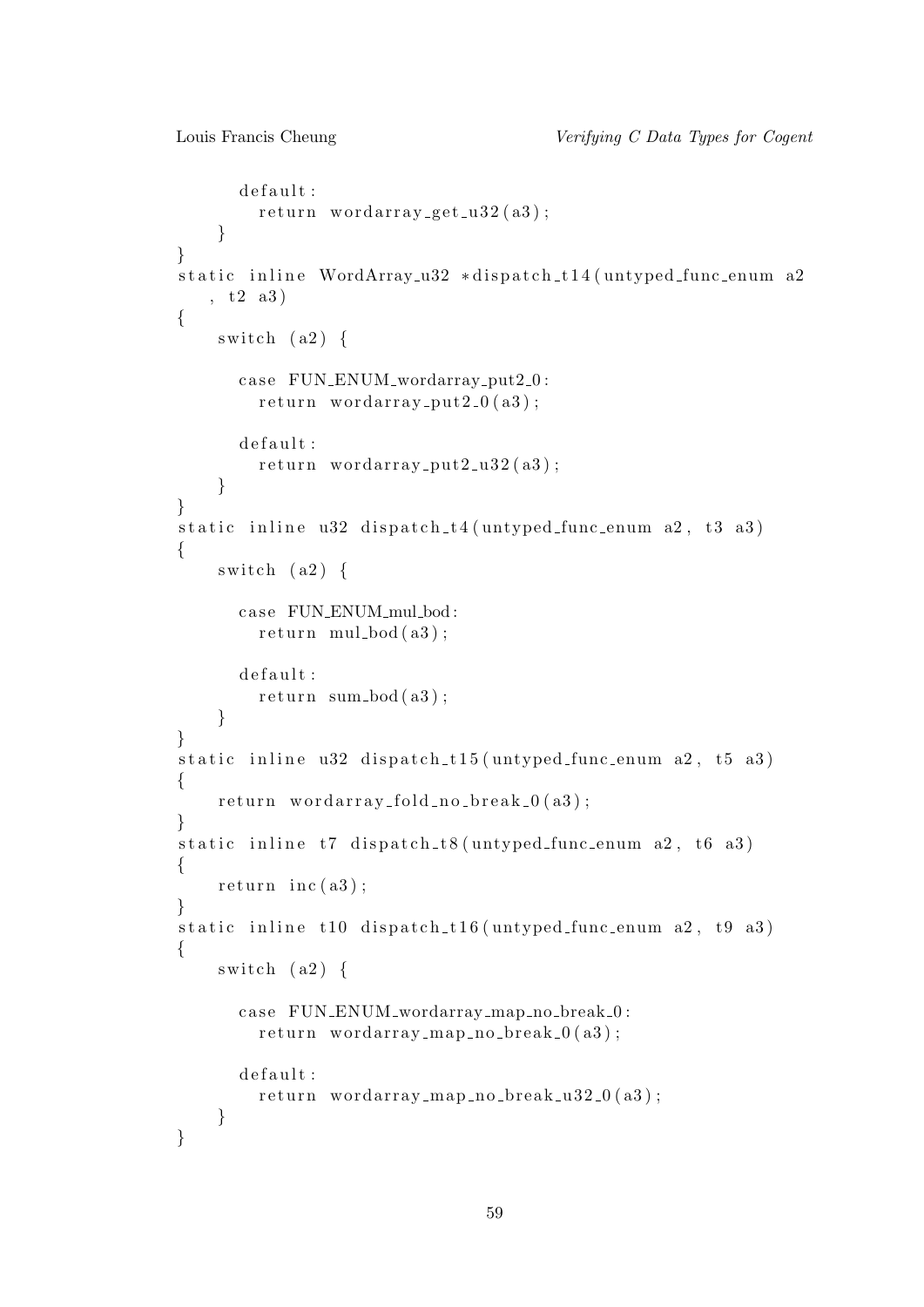```
tvpedef u32 ErrCode;
typedef u32 WordArrayIndex;
try pedef  t6 inc_arg ;type def WordArray_u32 *inc_arr_arg;
\tt type def t10 inc.array_ret;\tt type def t7 inc_ret;t v p e d e f WordArray_u32 ∗ mul_arg :
try pedef t3 mul_bod_arg;
try pedef u32 mul_bod_ret;
typedef u32 mul_ret;
typedef WordArray_u32 ∗sum_arg;
try pedef t3 sum-body_arg;type def u32 sum bod_ret;
typedef u32 sum_ret;
typedef t5 wordarray_fold_no_break_0_arg;
typedef u32 wordarray_fold_no_break_0_ret;
try pedef t1 word array.get_0_arg;trypedef u32 word array.get_0_ret;t v p e d e f t1 w ordarray get_u32_ arg :
try pedef u32 wordarray_get_u32_ret;
try pedef WordArray_u32 * wordarray.length_0_arg;typedef u32 wordarray_length_0_ret;
try pedef WordArray_u32 *wordarray_length_u32_arg;try pedef u32 word array_length_u32_ret;typedef t9 wordarray_map_no_break_0_arg;
try pedef t10 word array_map-no_break_0_ret;try pedef_1 9 word array_map.no_break_u32_0_arg;typedef t10 wordarray_map_no_break_u32_0_ret;
try pedef t2 word array.put2_0_arg;typedef WordArray_u32 *wordarray_put2_0_ret;
type def t2 wordarray.put2_u32_args;typedef WordArray_u32 *wordarray_put2_u32_ret;
static in line \text{-}-attribute\text{-} ((pure)) u32 w ord array get \text{-}u32(t1)
   a1 )
{
    t1 r2 = a1;u32 r3 = wordarray.get_0(r2);return r3;}
static in line \text{I} -attribute\text{I} ( pure ) ) u32 word array length \text{I} u32 (
   WordArray \mu32 ∗a1)
{
    WordArray_u32 *r2 = a1;
    u32 r3 = wordarray.length_0(r2);
```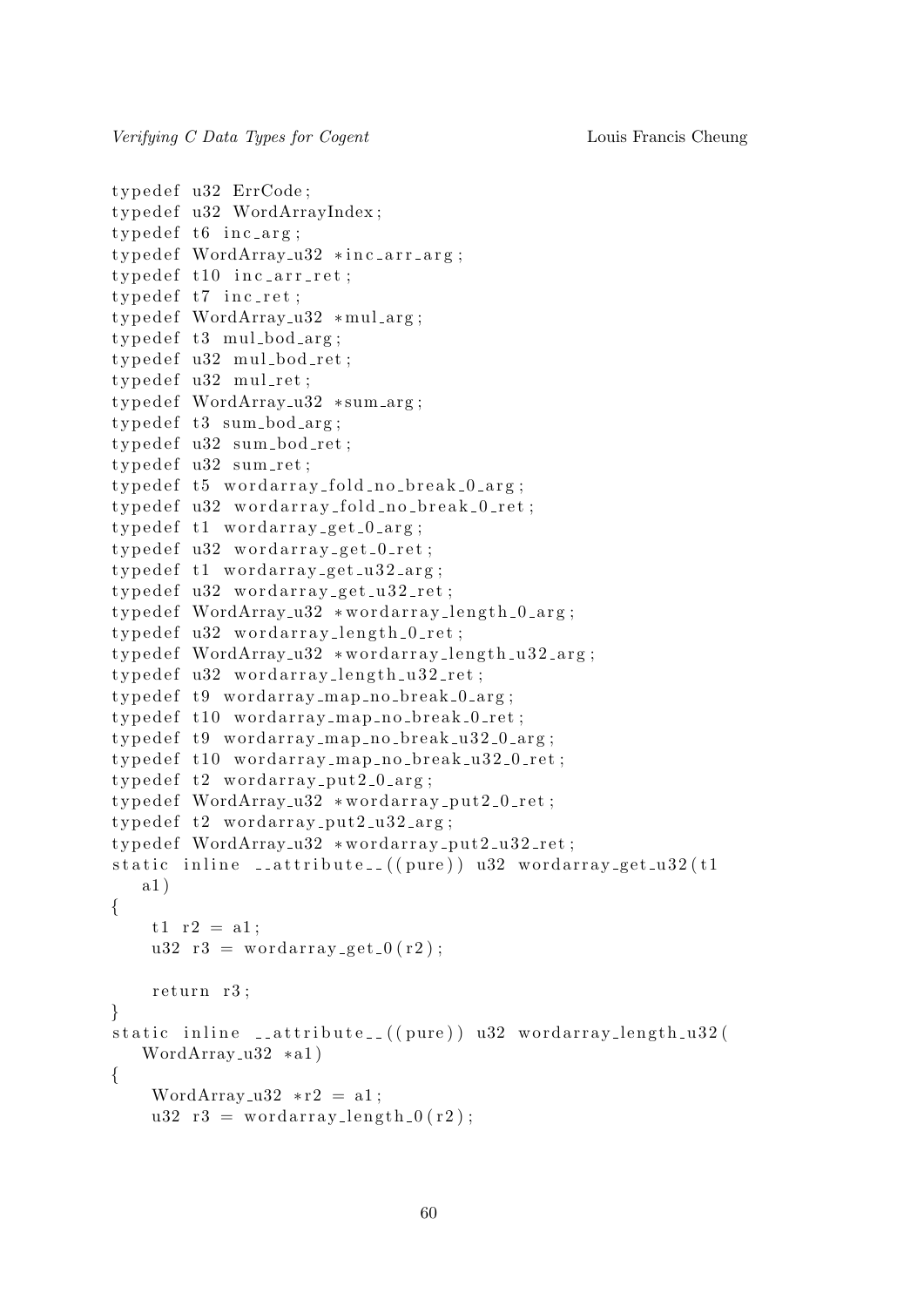```
return r3;
}
static in line WordArray_u32 *wordarray_put2_-u32(t2-a1){
    t2 r2 = a1:
    WordArray_u32 *r3 = wordarray\_put2_0(r2);return r3;}
static inline t10 wordarray_map_no_break_u32_0(t9 a1)
\{t9 r2 = a1;t10 r3 = wordarray-map.no为real_0(r2);return r3;
}
static inline \text{...}attribute\text{...}((\text{const})) t7 inc(\text{t6 a1})\{u32 r2 = a1. elem :
    unit_t r3 = a1. acc;
    unit_t r4 = a1.obsv;
    u32 r5 = 1U;
    u32 r 6 = r 2 + r 5;
    t7 \t r7 = (t7) \{ .p1 = r6, .p2 = r3 \};return r7;
}
static inline t10 inc_arr (WordArray_u32 *a1)
{
    WordArray_u32 *r2 = a1;u32 r3;
    i f (LETBANG TRUE)
        r3 = wordarray_length_0(r2);e l s e
         ;
    u32 r4 = 0U;
    t8 r 5 = FUN_ENUM_inc;
    unit_t r6 = (unit_t) {.dummy = 0};
    unit_t r7 = (unit_t) \{ .dummy = 0 \};t9 r8 = (t9) {.arr = r2, .frm = r4, .to = r3, .f = r5, .
        \mathrm{acc} = \mathrm{r6}, . \mathrm{obsv} =r7 };
    t10 r9 = wordarray_map.no_break_u32_0(r8);
```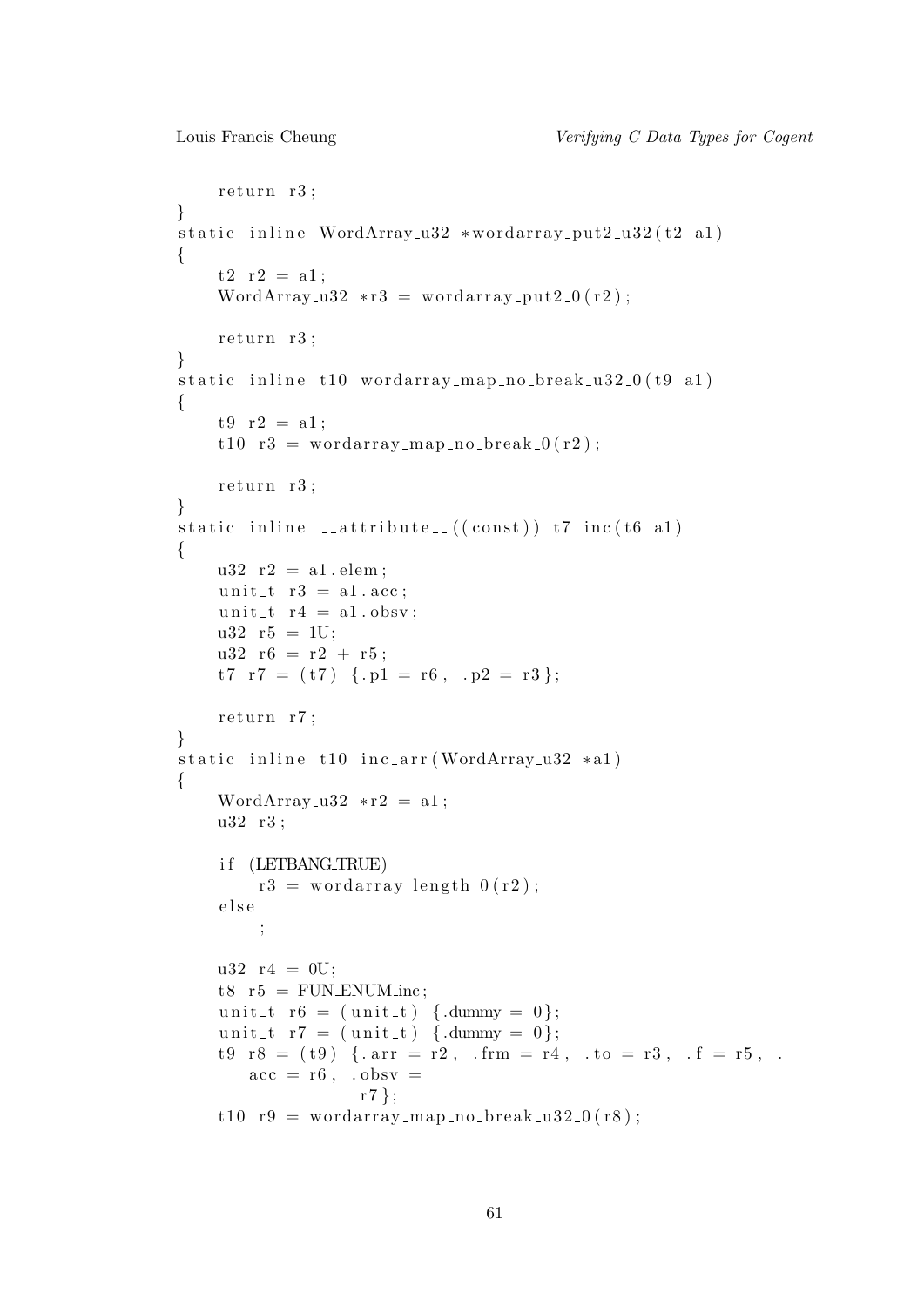```
return r9;
}
static in line \text{1} \text{1} \text{1} \text{1} \text{1} \text{1} \text{1} \text{1} \text{1} \text{1} \text{1} \text{1} \text{1} \text{1} \text{1} \text{1} \text{1} \text{1} \text{1} \text{1} \text{1} \text{1} \text{1} \text{1} \text{1} \text{1}{
       u32 r2 = a1. elem;
       u32 r3 = a1 \cdot acc;unit_t r4 = a1.obsv:
       u32 r5 = r2 * r3:
       return r5;
}
static in line \text{-}-attribute\text{-} ((pure)) u32 mul (WordArray u32 *a1)
{
       WordArray_u32 *r2 = a1;
       u32 r3 = wordarray.length_ u32(r2);u32 r 4 = 0U;
       t4 r 5 = FUN_ENUM_mul_bod;
       u32 r6 = 0U;
       unit_t r7 = (unit_t) \{ .dummy = 0 \};t5 \text{ r8} = (t5) \{.\text{arr} = r2, .\text{ frm} = r4, .\text{to} = r3, .\text{f} = r5, .\mathrm{acc} = \mathrm{r6}, . \mathrm{obsv} =r 7 };
       u32 r9 = wordarray-fold-no-breaking(68);return r9;}
static in line \text{1} \text{1} \text{1} \text{1} \text{1} \text{1} \text{1} \text{1} \text{1} \text{1} \text{1} \text{1} \text{1} \text{1} \text{1} \text{1} \text{1} \text{1} \text{1} \text{1} \text{1} \text{1} \text{1} \text{1} \text{1} \text{1}{
       u32 r2 = a1. elem;
       u32 r3 = a1 \cdot acc;unit_t r4 = a1.obsv;
       u32 r5 = r2 + r3;
       return r5;
}
static in line \text{I} attribute\text{I} ((pure)) u32 sum (WordArray_u32 *a1)
\{WordArray_u32 *r2 = a1;
       u32 r3 = wordarray_length_u32(r2);u32 r4 = 0U;
       t4 r 5 = FUN ENUM sum bod;
       u32 r6 = 0U;
       unit_t r7 = (unit_t) \{ .dummy = 0 \};t5 \text{ r8} = (t5) \text{ } \{.\text{arr } = \text{r2}, \text{ } .\text{frm } = \text{r4}, \text{ } .\text{to } = \text{r3}, \text{ } .\text{f } = \text{r5}, \text{ } .\mathrm{acc} = \mathrm{r6}, . \mathrm{obsv} =r 7 };
```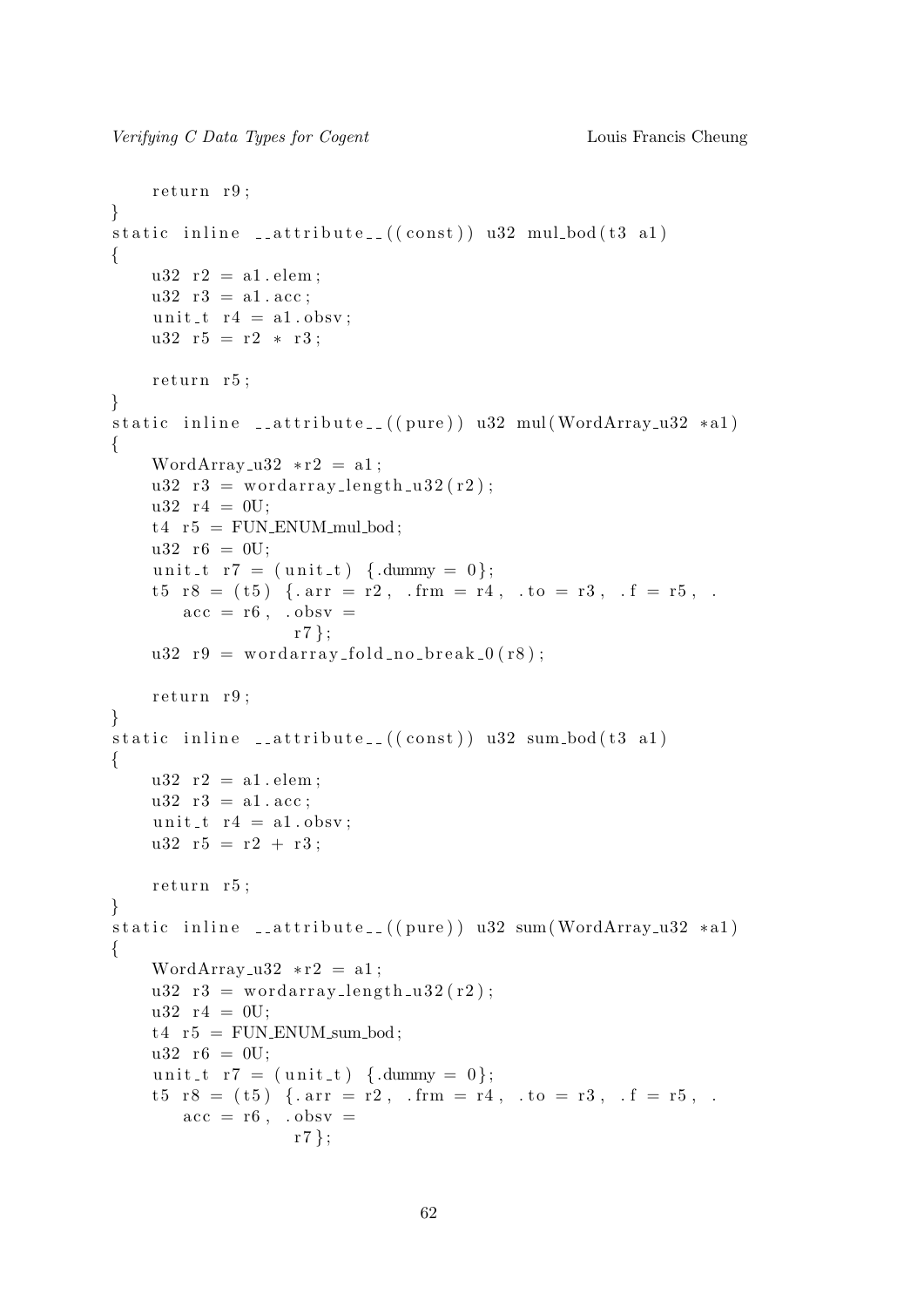```
u32 r9 = wordarray-fold-no-breaking(68);return r9;}
u16 u8_t0_u16(u8 x){
    return (u16) x;}
u32 u8_to_u32(u8 x)
{
    return (u32) x;}
u64 u8_to_u64(u8 x)
\{return (u64) x;}
u8 u16_t to_u8 (u16 x)\{return (u8) x;}
u32 u16_to_u32(u16 x)
{
    return (u32) x;}
u8 u32_to_us( u32 x){
    return (u8) x;}
u16 u32_to_u16(u32 x)
\left\{ \right.return (u16) x;}
u64 u32_t0_u64( u32 x)\{return (u64) x;}
u32 u64_to_u32(u64 x)
\{return (u32) x;}
u8 u64_to_u8(u64 x)
\left\{ \right.return (u8) x;}
u16 u64_to_u16(u64 x)
{
```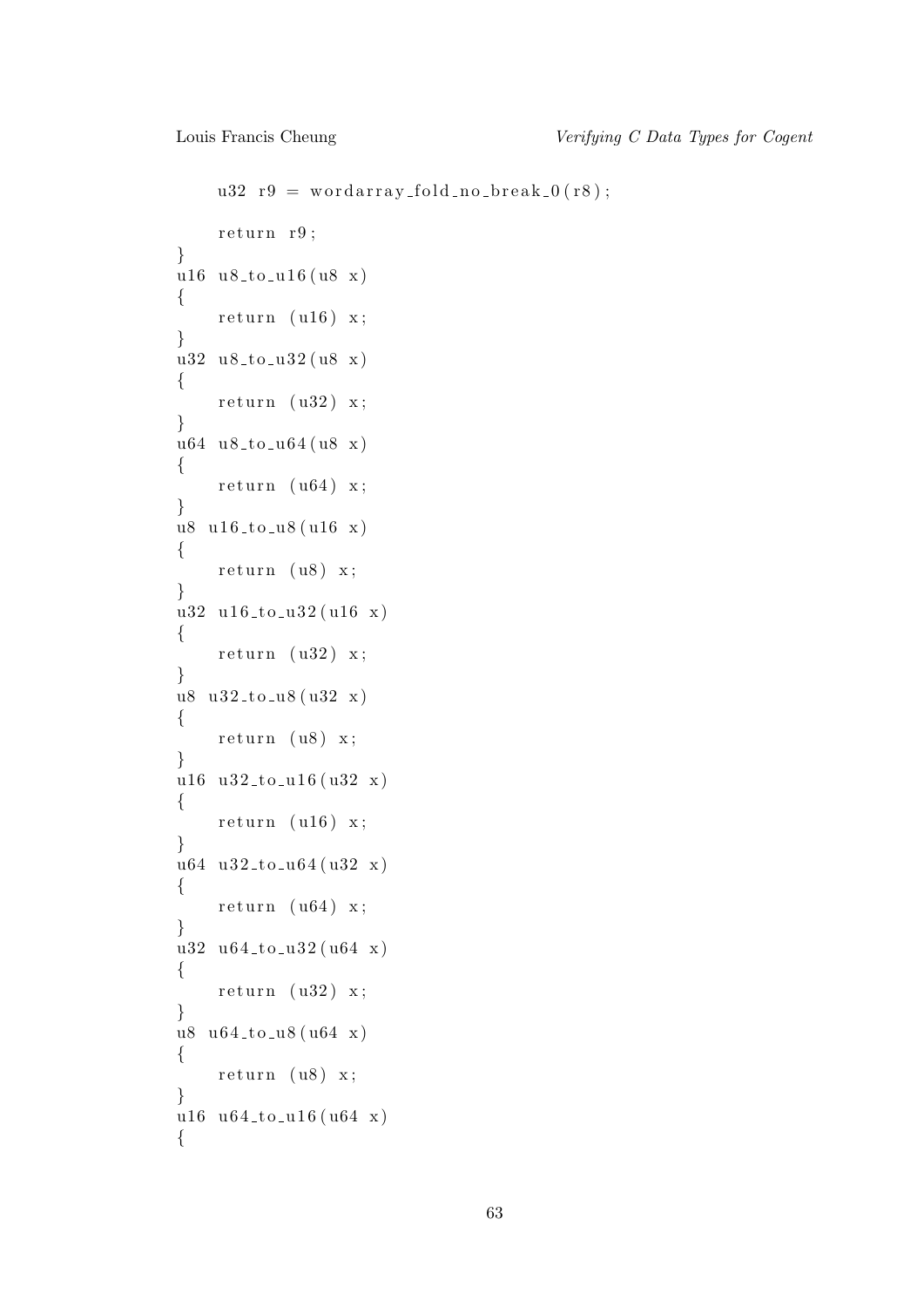```
return (u16) x;}
u32 wordarray\_get\_0 (t1 args)
{
     if (\arg s \cdot p2 \geq \arg s \cdot p1 \rightarrow \text{len})return 0;return args.p1 \rightarrow values [args.p2];}
u32 wordarray_length_0 (WordArray_u32 ∗array)
{
    return array->len;
}
t10 wordarray_map_no_break_0(t9 args)
{
    t10 ret;
    t6 fargs;
     t7 fret;
     u32 to = args.to > args.arr ->len ? args.arr ->len : args.to
         ;
    u32 i ;
     fargs. acc = args. acc;fargs. obsv = args. obsv;for (i = args.frm; i < to; i++)fargs. elem = args. arr \rightarrow values[i];fret = dispatch_t8(args.f, fargs);args. arr \rightarrow values[i] = fret. pl;fargs \cdot acc = fret \cdot p2;}
     ret. p1 = args. arr;ret.p2 = fargs.acc;return ret;
}
u32 wordarray_fold_no_break_0(t5 args)
{
     t3 fargs;
     u32 to = args.to > args.arr ->len ? args.arr ->len : args.to
        ;
     u32 i ;
     fargs. obsv = args. obsv;fargs \cdot acc = args \cdot acc;
     for (i = args.frm; i < to; i++) {
         fargs. elem = args. arr \rightarrow values[i];fargs \cdot acc = dispatch_t4(args.f, fargs);}
```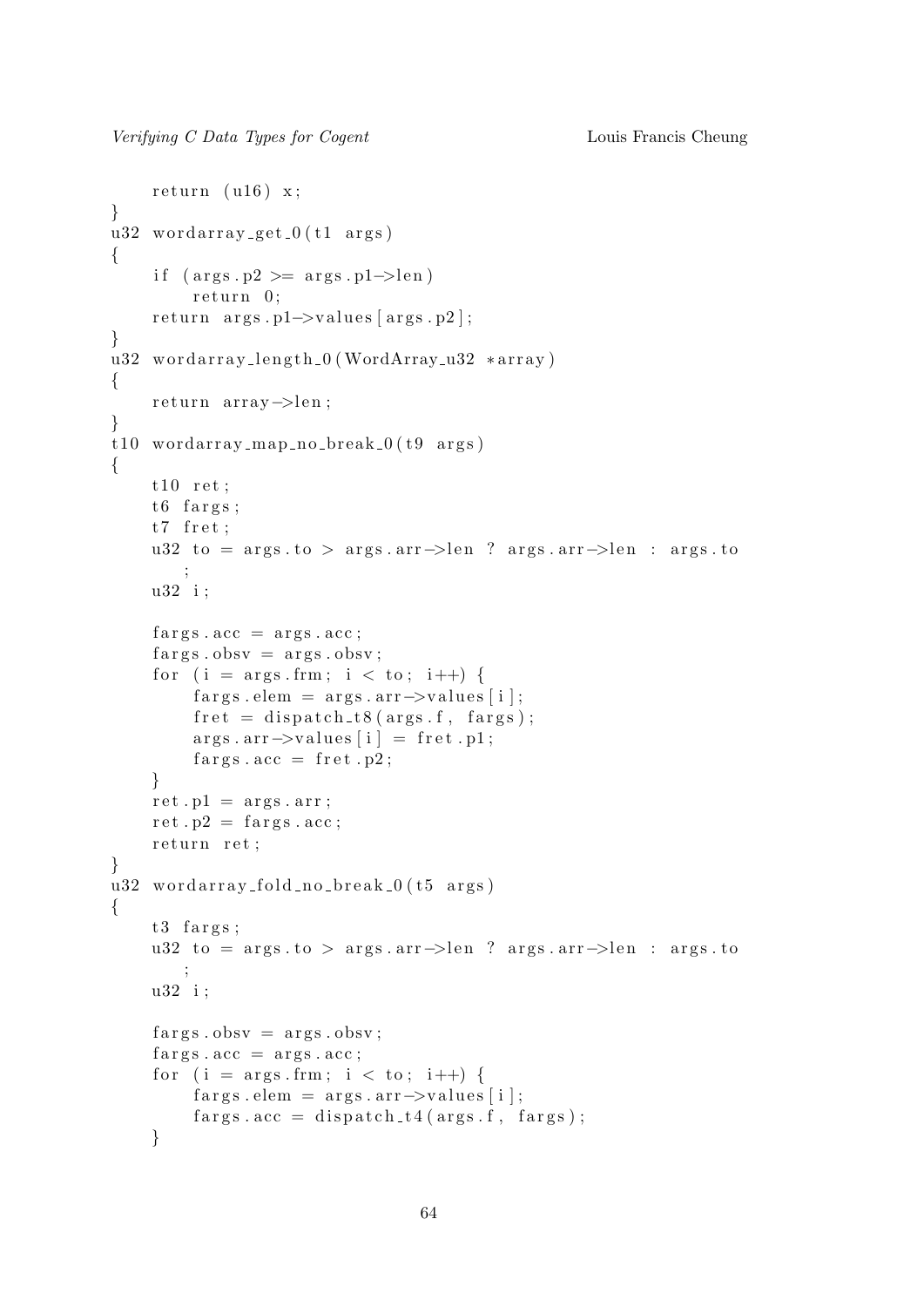```
return fargs.acc;
}
WordArray_u32 *wordarray_put2_0(t2 arg){
    if (--builtin expect (!! (args.idx < args.arr ->len), 1))
         args. arr \rightarrow values [args. idx] = args. val;return args.arr;
}
```
## <span id="page-70-0"></span>A.4 32-bit Word Array Functional Correctness Specification

This section contains the functional correctness specifications for 32-bit word arrays. The word array functions that are specified are the following:

- wordarray length
- wordarray get
- wordarray\_put2
- wordarray\_fold\_no\_break
- wordarray fold
- wordarray\_map\_no\_break
- $\bullet$  wordarray\_map

There are validation proofs for the following:

- wordarray length
- wordarray\_get
- $\bullet$  wordarray\_put2
- wordarray\_fold\_no\_break
- wordarray\_map\_no\_break

In addition, we proved several high level properties for **wordarray\_fold\_no\_break** and wordarray\_map\_no\_break.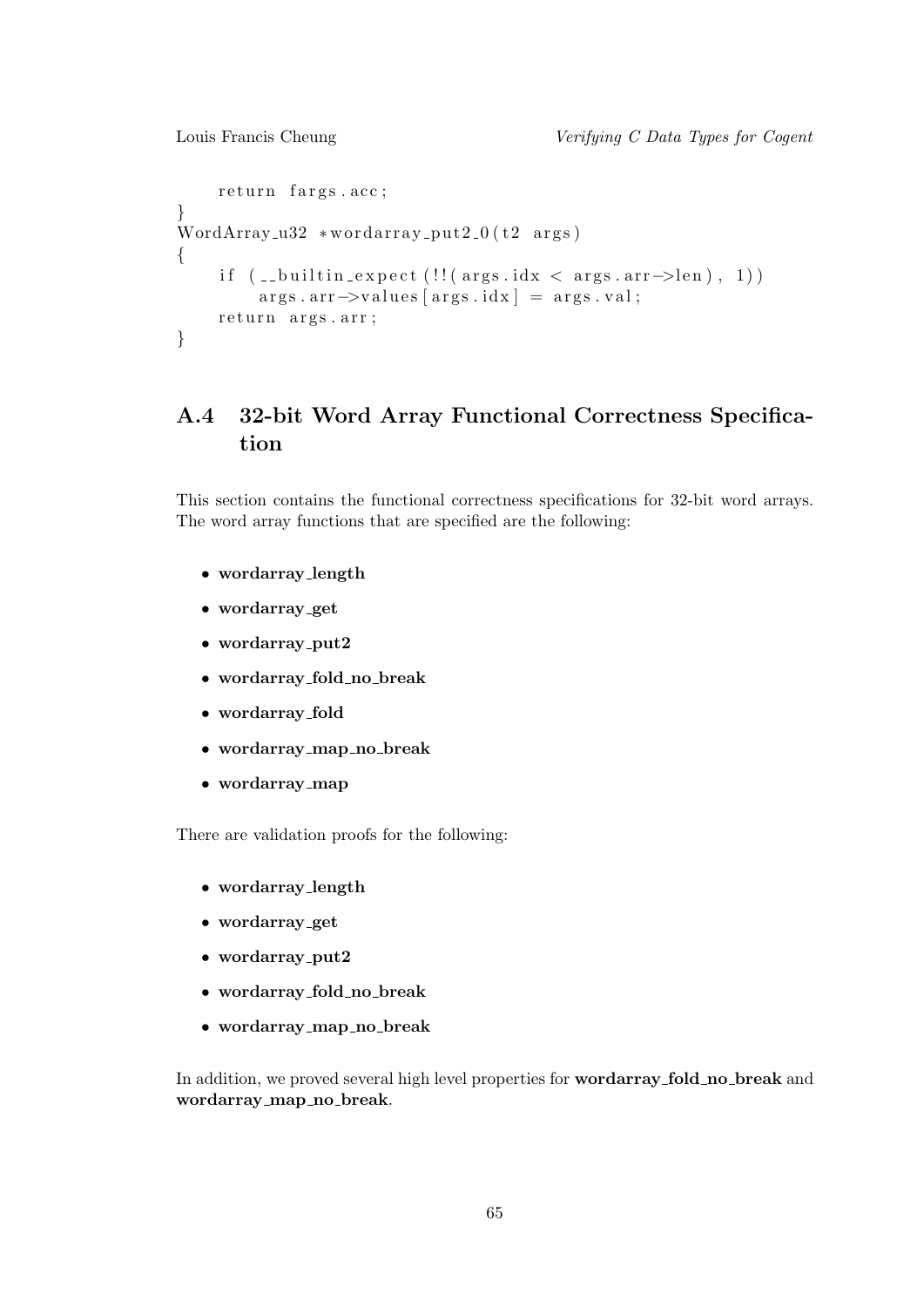theory WordArraySpec imports HOL−Word.Word Word-Lib.HOL-Lemmas begin

type-synonym  $u32 = 32$  word

datatype  $(a, b)$  LoopResult = Iterate 'a | Break 'b

### 1 List helper lemmas

lemma take-1-drop:  $i < length\ xs \implies take\ (Suc\ 0)\ (drop\ i\ xs) = [xs\ !\ i]$ apply (*induct xs arbitrary: i*) apply (simp add: take-Suc-conv-app-nth) by (simp add: drop-Suc-nth)

lemma take-drop-Suc:  $i < l \wedge i <$  length  $xs \implies$ take  $(l - i)$   $(drop \, i \, xs) = (xs \, ! \, i) \#$  take  $(l - Succ \, i)$   $(drop \, (Suc \, i) \, xs)$ apply clarsimp by (metis Cons-nth-drop-Suc Suc-diff-Suc take-Suc-Cons)

### 2 wordarray length specification

definition w-length :: u32 list  $\Rightarrow$  nat where w-length  $w = length w$ 

### 2.1 Correctness

lemma w-length-length-eq: w-length  $xs = length\ xs$ by (simp add: w-length-def )

## 3 wordarray get specification

definition w-get :: u32 list  $\Rightarrow$  nat  $\Rightarrow$  u32 where w-get w  $i = (if length w \leq i then 0 else w ! i)$ 

### 3.1 Correctness

lemma w-get-get-eq:  $i < length\ xs \implies w\text{-}get\ xs\ i = xs\ !\ i$ by  $(simp \ add: w\text{-}get\text{-}def)$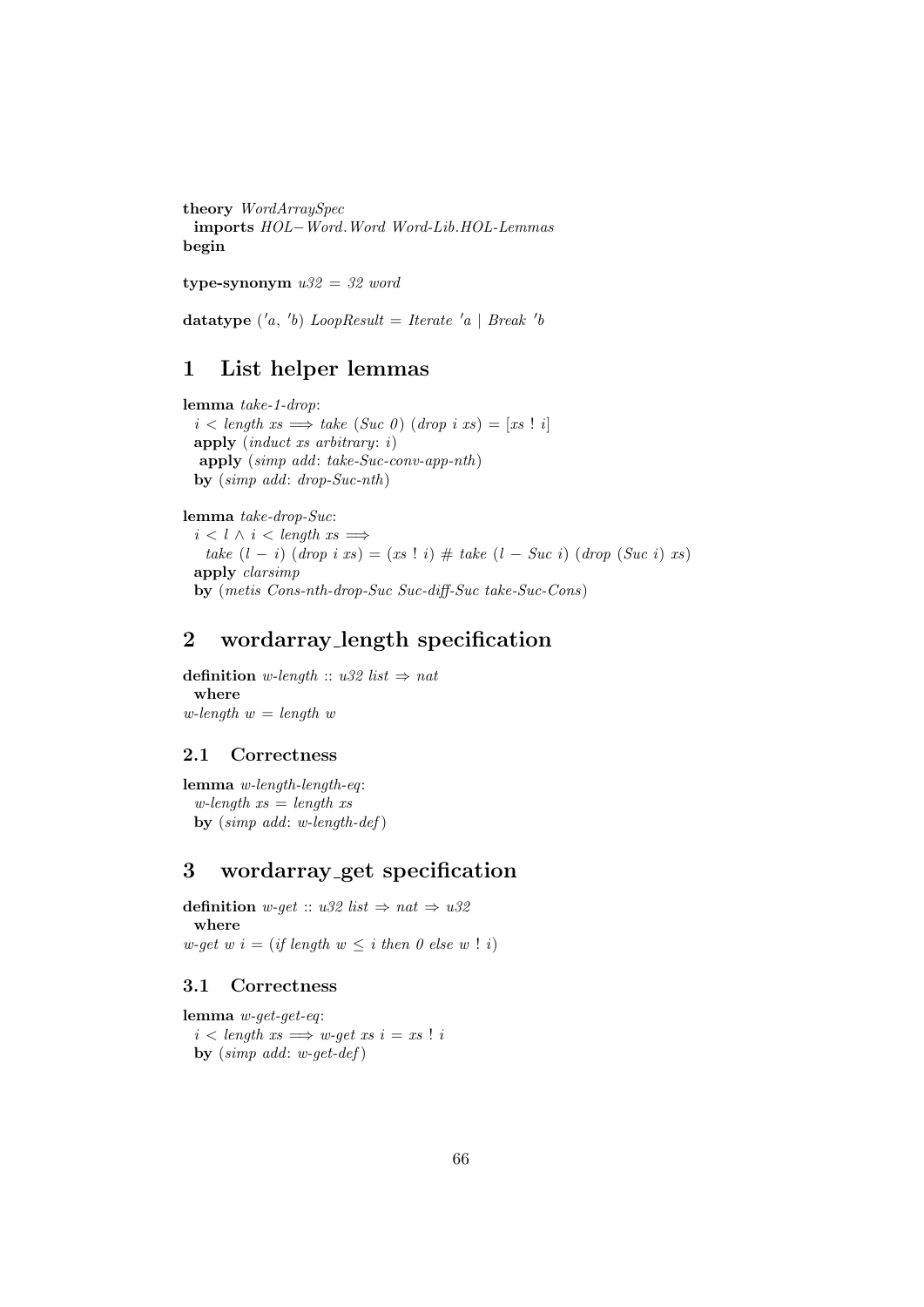## 4 wordarray put2 specification

definition w-put :: u32 list  $\Rightarrow$  nat  $\Rightarrow$ 

 $u32 \Rightarrow u32$  list

where w-put w i  $v = w[i := v]$ 

### 4.1 Correctness

```
lemma w-put-listupdate-eq:
 w-put xs i v = xs[i := v]by (simp \ add: w-put\text{-}def)
```
## 5 wordarray fold no break specification

definition w-fold :: u32 list  $\Rightarrow$  nat  $\Rightarrow$  nat  $\Rightarrow$   $(u32 \Rightarrow 'a \Rightarrow 'b \Rightarrow 'a) \Rightarrow$  $a \Rightarrow b \Rightarrow a$ where w-fold w frm to f acc obs  $=$ (*if to*  $\leq fm$ then acc else fold  $(\lambda x y. f x y \text{ obs})$ (take  $(to - frm)$   $(drop frm w)$ ) acc)

## 5.1 w fold helper lemmas

lemma w-fold-step:  $\llbracket \text{frm} < \text{length} \text{xs}; \text{frm} < \text{to} \rrbracket \implies$ w-fold xs frm to f acc obsv = w-fold xs (Suc frm) to f (f (xs! frm) acc obsv) obsv by (simp add: w-fold-def take-drop-Suc)

```
lemma w-fold-preserve:
```
 $[$ frm  $\leq i$ ;  $i < min$  (length xs) to; w-fold xs frm to f acc obsv = w-fold xs i to f nacc obsv $\mathbb{R} \Longrightarrow$ w-fold xs frm to f acc obsv = w-fold xs (Suc i) to f (f (xs! i) nacc obsv) obsv apply  $(simp \ add: w-fold-def)$ apply safe apply (simp add: take-drop-Suc) apply (simp add: take-drop-Suc) done

lemma w-fold-end:

 $[$ frm  $\leq i; i \geq min$  (length xs) to; w-fold xs frm to f acc obsv = w-fold xs i to f nacc obsv $\mathbb{I}$  ⇒ w-fold xs frm to f acc obsv  $= nacc$ apply  $(simp \ add: w-fold-def)$ done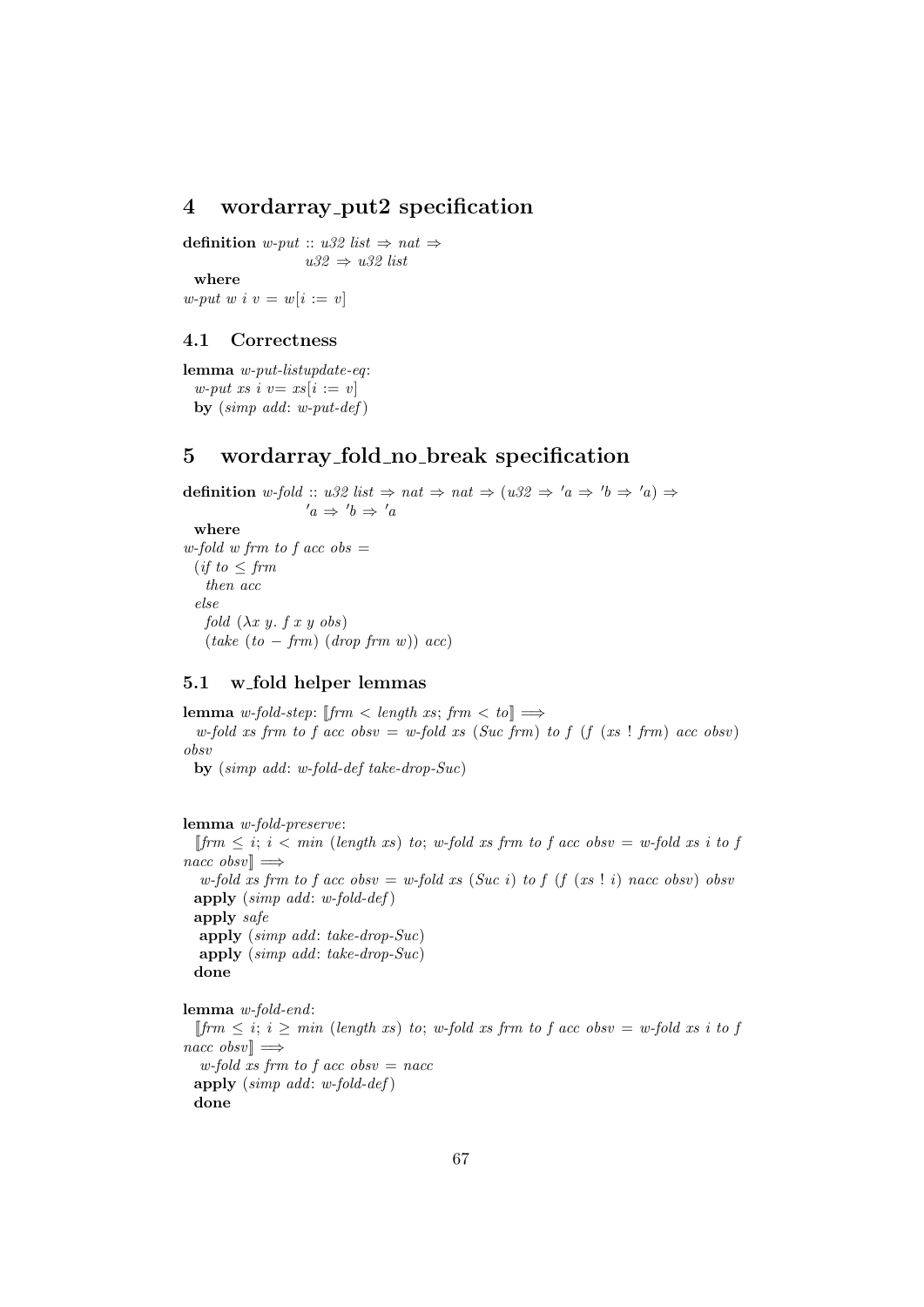### 5.2 w fold test

primrec summer ::  $u32 \Rightarrow u32 \Rightarrow unit \Rightarrow u32$  where summer elem  $acc$  () = elem +  $acc$ 

value w-fold  $[0, 1, 2, 3, 4, 5]$  1 1 summer 0  $()$ 

#### 5.3 Correctness

```
lemma w-fold-fold-eq-whole:
 w-fold xs 0 (length xs) f acc obsv = fold (\lambda a b. f a b \text{ obs} v) xs acc
 apply (simp \ add: w-fold-def)done
```

```
lemma w-fold-fold-eq-slice:
 w-fold xs frm to f acc obsv = fold (\lambda a b. f a b b s v) (take (to - frm) (drop frm
xs)) acc
 apply (simp \ add: w-fold-def)done
```
# 6 wordarray fold specification

definition w-fold-break :: u32 list  $\Rightarrow$  nat  $\Rightarrow$  nat  $\Rightarrow$  $( u32 \Rightarrow 'a \Rightarrow 'b \Rightarrow ('a, 'c) LoopResult ) \Rightarrow$  $a \Rightarrow b \Rightarrow (a, 'c) \; LoopResult$ where

w-fold-break w frm to f acc obs  $=$  $(if to < frm$ then (Iterate acc) else fold  $(\lambda x, y)$ . (case y of Iterate  $acc \Rightarrow fx \; acc \; obs$  $Break \;acc \Rightarrow \; Break \; acc)$  $(take (to - frm) (drop frm w)) (Iterate acc))$ 

## 7 wordarray map no break specification

definition w-map :: u32 list  $\Rightarrow$  nat  $\Rightarrow$  nat  $\Rightarrow$   $(u32 \Rightarrow 'a \Rightarrow 'b \Rightarrow u32 \times 'a) \Rightarrow$  $a \Rightarrow b \Rightarrow u32$  list  $\times a$ where w-map w frm to f acc obs  $=$ (*if to*  $\leq$  *frm* then (w, acc) else let (ys, vacc)  $=$ fold  $(\lambda x \ (xs, \ vac').$ let  $(y, vac'') = f x vac'$  obs in  $(xs \mathbin{@} [y], vacc'')$ (take  $(to - frm)$  (drop frm w)) ([], acc)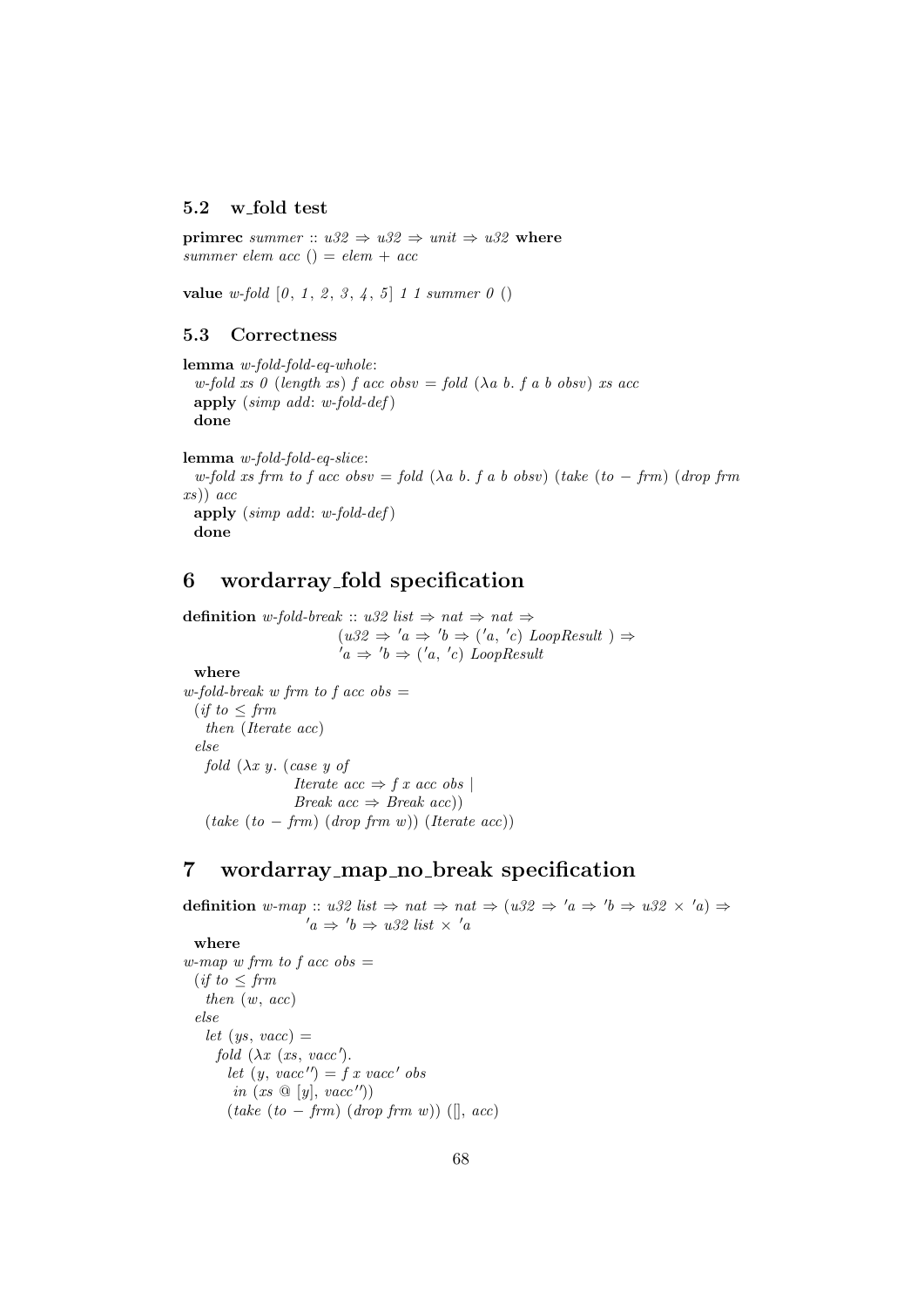in ((take frm w)  $\mathcal Q$  ys  $\mathcal Q$  (drop to w), vacc))

#### 7.1 w\_map helper lemmas

lemma w-map-bounds:  $to \geq$  length  $xs \implies w$ -map xs frm to f acc obsv = w-map xs frm (length xs) f acc obsv apply  $(simp \ add: w-map-def)$ done lemma w-map-internal: length (fst (fold  $(\lambda x \ p.$  (fst  $p \ @$  [fst  $(f x \ (snd \ p) \ obs v)$ ], snd  $(f x \ (snd \ p) \ obs v))$ )  $xs (ls, acc))$  $=$  length  $ls + length xs$ apply (induct rule: rev-induct) apply simp apply  $(simp \ add: split-def)$ done lemma w-map-length: length (fst (w-map xs frm to f acc obsv)) = length xs apply (induct rule: rev-induct) apply  $(simp \ add: w-map-def)$ apply (clarsimp simp add: w-map-def) apply (case-tac frm  $>$  length xs) apply simp apply (case-tac frm = length xs) thm split-def apply (simp add: split-def) apply simp apply (case-tac to  $\langle$  length xs) apply simp apply  $(simp \ add: split-def)$ apply (case-tac to  $=$  length xs) apply simp apply (simp add: split-def) apply simp apply (simp add: split-def) done lemma w-map-length-same: length  $xs = length ys \implies length (fst (w-map xs from to face obsv))$  $=$  length (fst (w-map ys frm' to' f' acc' obsv')) apply (induct xs arbitrary: ys rule: rev-induct) apply simp apply  $(simp \ add: w-map-def)$ by (simp add: w-map-length) lemma w-map-length-Cons: length (fst (w-map  $(x \# xs)$  frm to f acc obsv))  $= Suc \ (length \ (fst \ (w-map \ xs \ firm' \ to' f' \ acc' \ obsv')) )$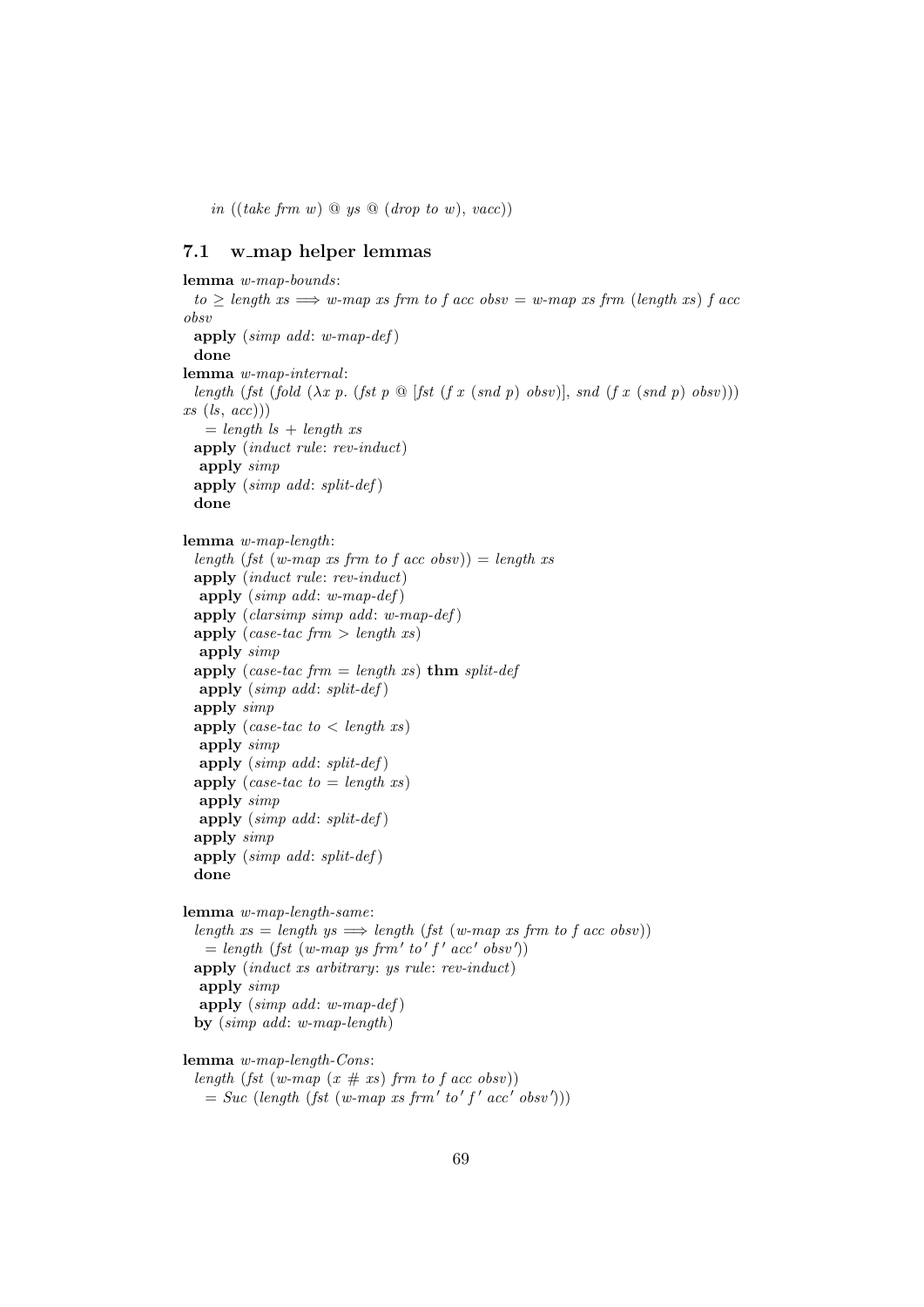```
apply (induct xs)
apply (subst w-map-length)
apply (subst w-map-length)
apply simp
apply (subst w-map-length)
apply (subst w-map-length)
apply simp
done
```

```
lemma w-map-length-append:
 length (fst (w-map (xs \t\& [x]) frm to f acc obsv))
   = Suc \ (length \ (fst \ (w-map \ xs \ firm' \ to' f' \ acc' \ obsv')) )apply (induct xs)
  apply (subst w-map-length)apply (subst w-map-length)
  apply simp
 apply (subst w-map-length)
 apply (subst w-map-length)
 apply simp
```

```
done
```
lemma w-map-append-list:

 $to \langle \text{length} x \text{ s} \implies$ fst (w-map (xs  $\circledcirc$  ys) frm to f acc obsv) = fst (w-map xs frm to f acc obsv)  $\circledcirc$ ys apply  $(simp \ add: w-map-def)$ apply clarsimp apply  $(simp \ add: split-def)$ done

```
lemma w-map-append-acc:
 to \leq length \, xs \impliessnd (w-map (xs \& vs) from to f acc obsv) = snd (w-map xs from to f acc obsv)apply (simp \ add: w-map-def)apply (simp \ add: split-def)done
```
lemmas  $w$ -map-append = w-map-append-list w-map-append-acc

lemma w-map-step-list:  $frm \leq to \Longrightarrow \textit{fst}$  (w-map xs frm (Suc to) f acc obsv) = (fst (w-map xs frm to f acc obsv))[to  $:=$  fst (f (xs ! to) (snd (w-map xs frm to f acc obsv)) obsv)] apply (induct xs rule: rev-induct) apply  $(simp \ add: w-map-def)$ apply (case-tac to  $\geq$  length xs) apply (case-tac to  $\geq$  length (xs  $\circledcirc$  [x])) apply (subst (asm) w-map-length where  $\lim_{m \to \infty} f$  and  $\lim_{m \to \infty} f$  and  $f = f$ and  $acc = acc$  and  $obsv = obsv, symmetric$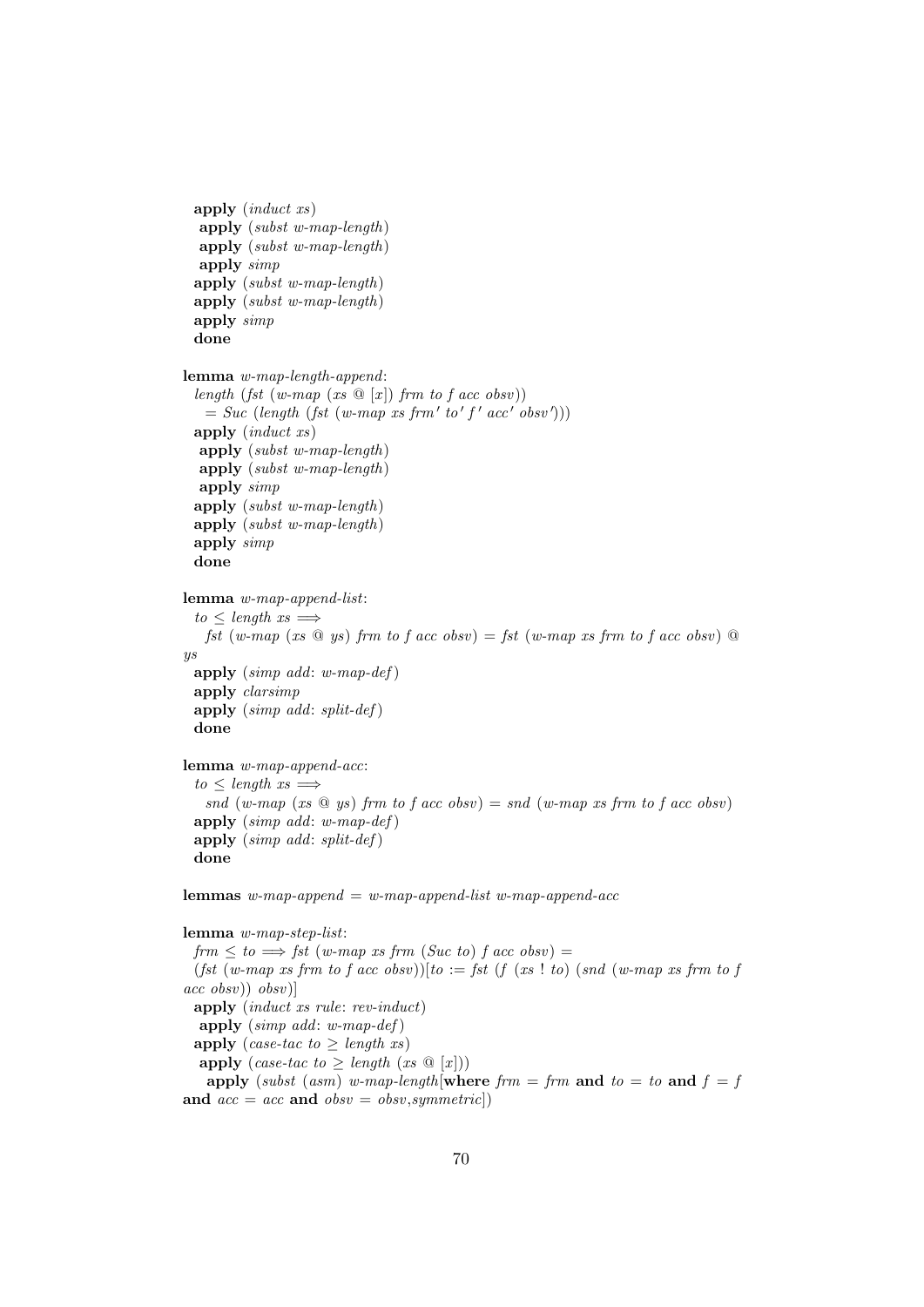```
apply simp
   apply (subgoal-tac length (fst (w-map (xs \mathcal{Q} [x]) frm to f acc obsv)) = Suc
(length xs))
   apply simp
   apply (subst w-map-def)apply (subst w-map-def)apply simp
   apply (simp add: w-map-length)
  apply (subgoal-tac to = length xs)
 defer
   apply simp
  defer
  apply simp
  apply (simp (no-asm) add: w-map-def)apply (rule conjI)
   apply clarsimp
   apply (simp \ add: split-def)apply clarsimp
  apply (simp \ add: split-def)apply (subst upd-conv-take-nth-drop)
   apply simp
   apply (subst w-map-internal)
   apply simp
  apply simp
  apply (subgoal-tac length (fst (fold (\lambda x \ p. (fst p \ Q [fst (f x (snd p) obsv)], snd
(f x (snd p) obsv))) (drop from xs) ([], acc))) = length xs - frm)apply simp
  apply (subst w-map-internal)
  apply simp
 apply simp
 apply (subgoal-tac snd (w-map (xs \mathcal{Q} [x]) frm to f acc obsv) = snd (w-map xs
frm to f acc obsv))
  apply simp
  apply (subgoal-tac (xs \mathbin@ [x]) ! to = xs ! to)
   apply simp
   apply (subst w-map-append)
   apply linarith
   apply (subst w-map-append)
   apply simp
   apply clarsimp
   apply (subst list-update-append1 )
   apply (simp add: w-map-length)
   apply simp
  apply (simp add: nth-append)
 apply (simp add: w-map-append)
 done
```
lemma w-map-step-acc:  $[$ *frm*  $\leq$  *to*; *Suc to*  $\leq$  *length xs* $]$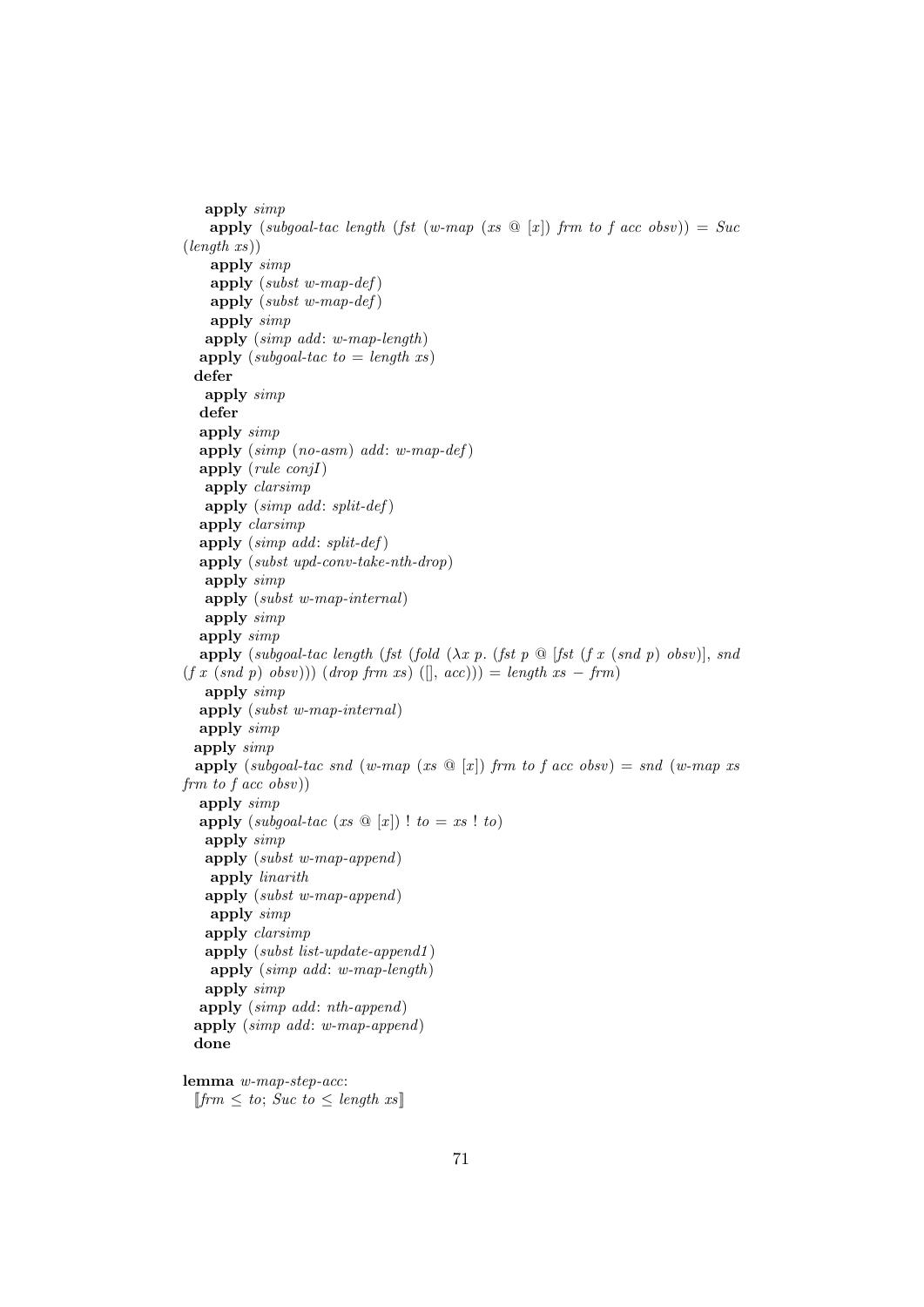```
\implies snd (w-map xs frm (Suc to) f acc obsv)
   = snd (f (xs!to) (snd (w-map xs frm to f acc obsv)) obsv)
apply (induct xs rule: rev-induct)
apply (clarsimp simp add: w-map-def)
apply clarsimp
apply (case-tac Suc to \leq length xs)
apply (simp add: w-map-append)
apply (simp add: nth-append)
apply (simp add: nth-append)
apply (simp \ add: w-map-def)apply (simp add: split-def)
done
```
lemmas  $w$ -map-step =  $w$ -map-step-list w-map-step-acc

lemma w-map-endpoint:

```
to < length xs \implies \text{fst} (w-map xs frm to f acc obsv) ! to = xs ! to
apply (induct xs rule: rev-induct)
apply (simp \ add: w-map-def)apply clarsimp
apply (simp add: w-map-append)
apply (case-tac to = length xs)
apply simp
apply (metis w-map-length nth-append-length)
apply (subgoal-tac to \langle length xs)
apply simp
apply (simp add: w-map-length nth-append)
apply arith
done
```
#### 7.2 Correctness

```
lemma no-update-acc:
  [\forall x \space ob \space a \ldots \space snd \space (f \space x \space a \space ob) = a; \space xs \neq [\cdot]]\Rightarrow snd (fold (\lambda x \ p. (fst p \ @ [fst (f x \ (snd \ p) \ obs v)], snd p)) xs ([], acc)) = acc
  apply (induct xs rule: rev-induct)
   apply simp
  apply simp
  apply (case-tac xs = [])
   apply simp
  apply simp
  done
```
lemma w-map-map-eq-whole:

```
[\forall x \space ob \space a \space and \space (f \space x \space a \space ob) = a \; ]\Rightarrow fst (w-map xs 0 (length xs) f acc obsv) = map (\lambda x. fst (f x acc obsv)) xs
apply (induct xs rule: rev-induct)
apply (simp \ add: w-map-def)apply simp
```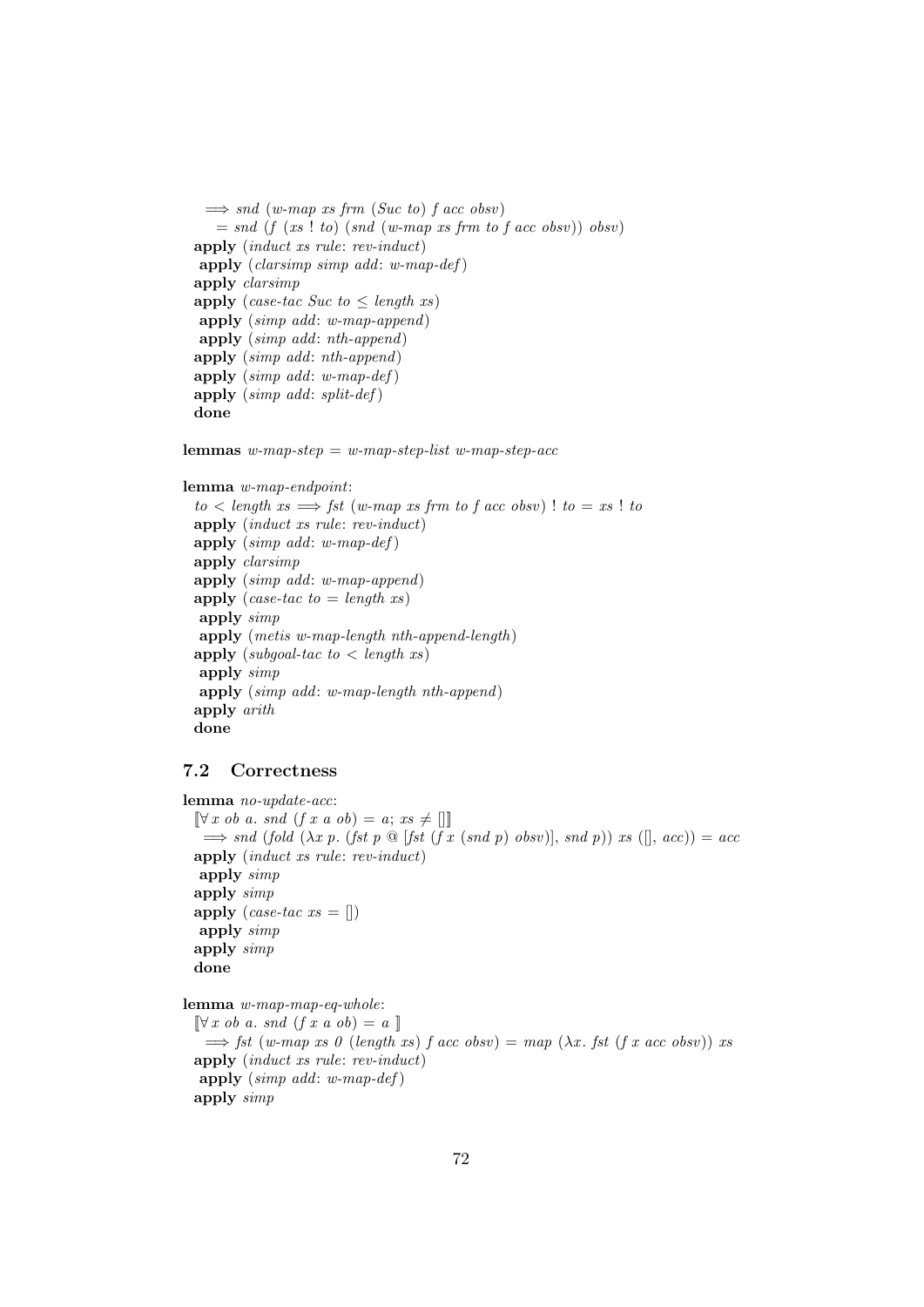```
apply (subst w-map-step)
  apply simp
 apply (subst w-map-append)
  apply simp
 apply (subst list-update-append)
 apply (subst w-map-length)
 apply simp
 apply (subst w-map-append)
  apply simp
 apply (simp (no-asm) add: w-map-def)apply (simp add: split-def)
 apply clarsimp
 apply (subgoal-tac snd (fold (\lambda x \ p. (fst p \ @ [fst (f x (snd p) obsv)], snd p)) xs
(|, acc) = acc)apply simp
 apply (rule no-update-acc)
  apply simp
 apply simp
 done
```
## 8 wordarray map specification

definition w-map-break :: u32 list  $\Rightarrow$  nat  $\Rightarrow$  nat  $\Rightarrow$  $( u32 \Rightarrow 'a \Rightarrow 'b \Rightarrow (u32 \times 'a, 'c) \text{ LoopResult}) \Rightarrow$  $a \Rightarrow b \Rightarrow (u32 \text{ list } \times 'a, 'c) \text{ LoopResult}$ where  $w$ -map-break w frm to f acc obs  $=$ (*if to*  $\leq$  *frm* then Iterate (w, acc) else  $let ret = fold$  $(\lambda x r)$ . case r of Iterate (xs, vacc)  $\Rightarrow$ let  $r' = f x$  vacc obs in (case  $r'$  of Iterate  $(x', vac) \Rightarrow$  Iterate  $(xs \tQ [x'], vac')$ Break  $v \Rightarrow$  Break v) | Break  $v \Rightarrow$  Break v) (take  $(to - frm)$  (drop frm w)) (Iterate ([], acc)) in case ret of Iterate  $(ys, acc') \Rightarrow$  Iterate  $((take\; from\; w) \; @\; ys \; @\; (drop\; to\; w), acc')$ Break  $v \Rightarrow$  Break v) end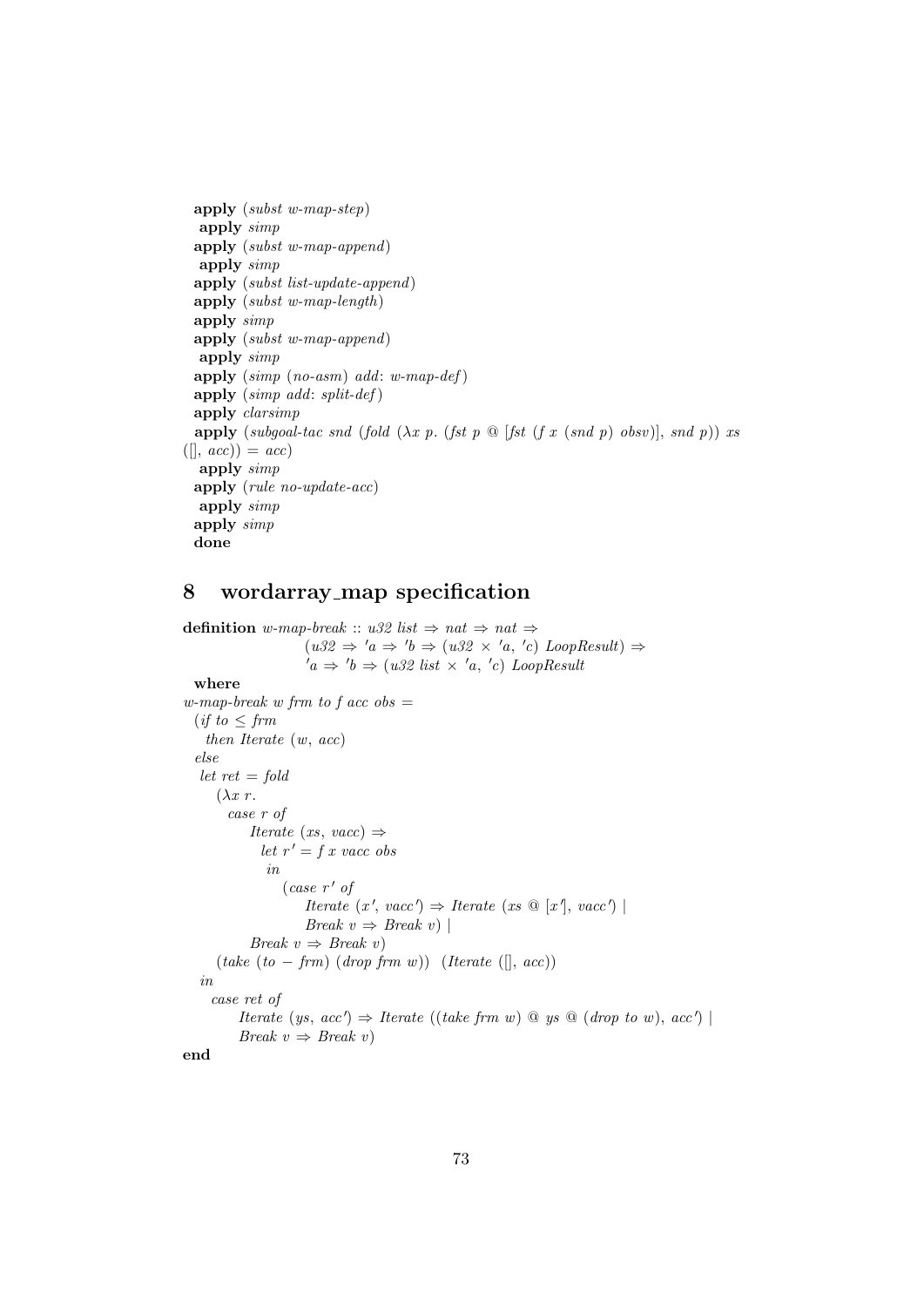# A.5 32-bit Word Array Refinement and Frame Constraint Satisfiability Proofs

This section contains the refinement proofs and frame constraint satisfiability proofs for 32-bit word arrays. We have refinement proofs for the following word array functions:

- wordarray length
- wordarray get
- $\bullet$  wordarray\_put2
- wordarray\_fold\_no\_break
- wordarray\_map\_no\_break

We have frame constraint satisfiability proofs for the following:

- wordarray length
- wordarray\_get
- wordarray\_put2
- wordarray\_fold\_no\_break

In addition, we proved several key lemmas about our abstraction relation, frame constraints, and pointers.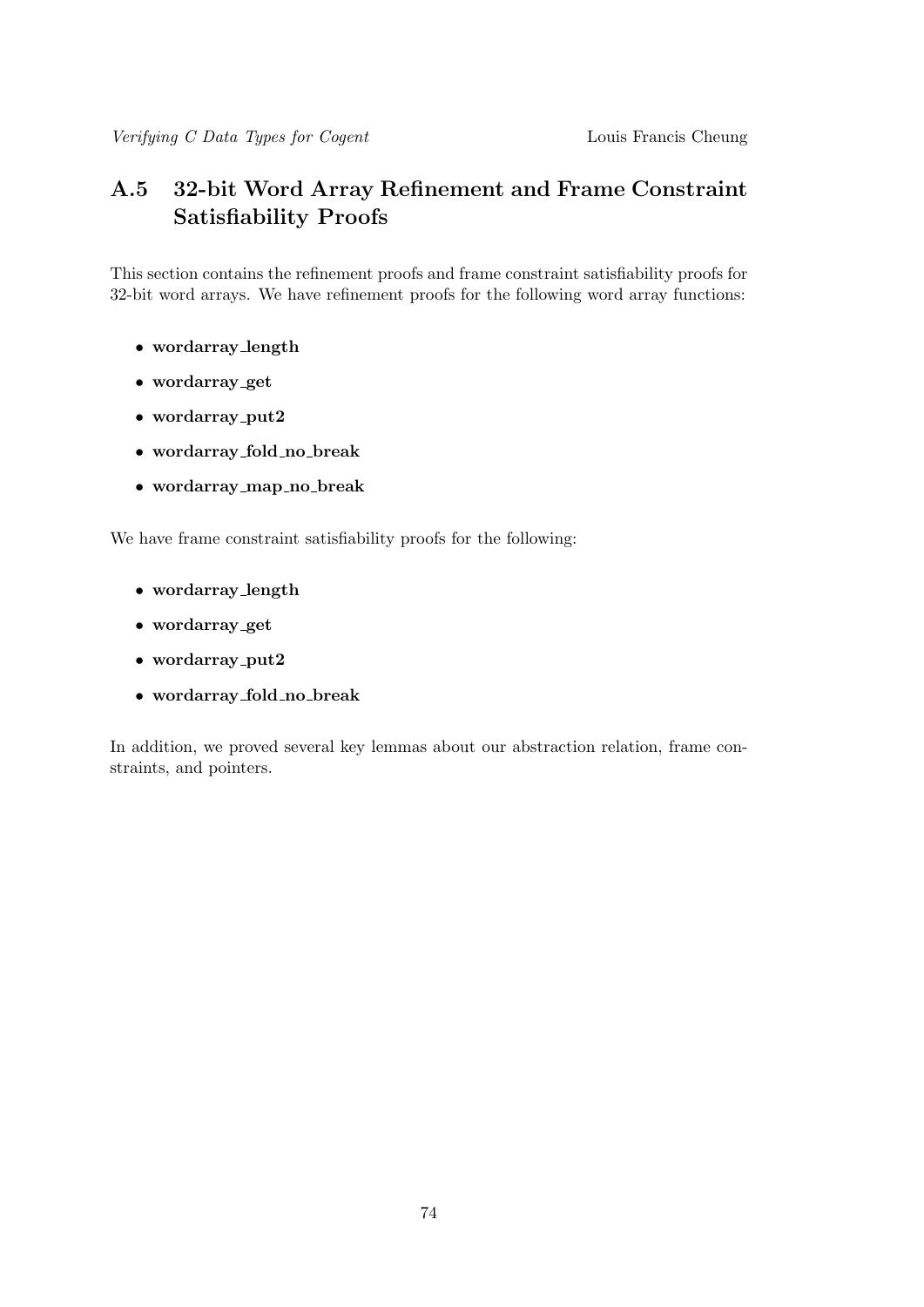theory WordArrayT imports AutoCorres.AutoCorres WordArraySpec begin

install-C-file main-pp-inferred.c autocorres  $[ts-rules = nondet]$  main-pp-inferred.c

context main-pp-inferred begin

type-synonym  $u32 = 32$  word

## 1 Frame Constraints

definition frame-word32-ptr :: lifted-globals  $\Rightarrow$  (word32 ptr) set  $\Rightarrow$  lifted-globals  $\Rightarrow$  (word32 ptr) set  $\Rightarrow$  (word32 ptr) set  $\Rightarrow$  bool

where

 $\emph{frame-word32-ptr} \emph{s } \emph{p}_i \emph{s }' \emph{p}_o \emph{ ign } \equiv \forall \emph{p }::word32 \emph{ptr}.$ 

 $(p \in p_i \land p \notin p_o \land p \notin ign \rightarrow \neg \ is\text{-}valid\text{-}w32 \ s' p)$  — leak

freedom

 $\wedge$  (p  $\notin p_i \wedge p \in p_o \wedge p \notin ign \longrightarrow \neg$  is-valid-w32 s p) — fresh

allocation

 $\wedge$  ( $p \notin p_i \wedge p \notin p_o \wedge p \notin ign \longrightarrow$  $(is-valid-w32 s p = is-valid-w32 s' p) \wedge is-valid-w32 s p$ 

−→

heap-w32 s  $p = heap-w32 s' p$ ) — inertia

definition frame-WordArray-u32-C-ptr :: lifted-globals  $\Rightarrow$  (WordArray-u32-C ptr)  $set \Rightarrow lifted-globals \Rightarrow (WordArray- u32-Cptr) set \Rightarrow (WordArray- u32-Cptr) set$  $\Rightarrow$  bool

where

frame-WordArray-u32-C-ptr s  $p_i$  s'  $p_o$  ign  $\equiv \forall p :: WordArray$ -u32-C ptr.  $(p \in p_i \land p \notin p_o \land p \notin ign \rightarrow \neg \ is\text{-}valid\text{-}WordArray\text{-}u32\text{-}Cs'$  $p$ ) — leak freedom  $∧ (p \notin p_i ∧ p \in p_o ∧ p \notin ign \rightarrow \neg$  is-valid-WordArray-u32-C  $(s \, p)$  — fresh allocation  $\wedge$   $(p \notin p_i \wedge p \notin p_o \wedge p \notin ign \longrightarrow$  $(is-valid-WordArray-u32-Cs p = is-valid-WordArray-u32-C)$  $s'p) \wedge$  $(is-valid-WordArray-u32-C \, s \, p \rightarrow$ heap-WordArray-u32-C s  $p = heap-WordArray-u32-C s'$ 

 $p)$ ) — inertia

lemmas frame-def = frame-WordArray-u32-C-ptr-def frame-word32-ptr-def

lemma frame-triv-w32-ptr : frame-WordArray-u32-C-ptr state P state P ign using frame-WordArray-u32-C-ptr-def by blast

lemma frame-triv-w32 : frame-word32-ptr state P state P ign using frame-word32-ptr-def by blast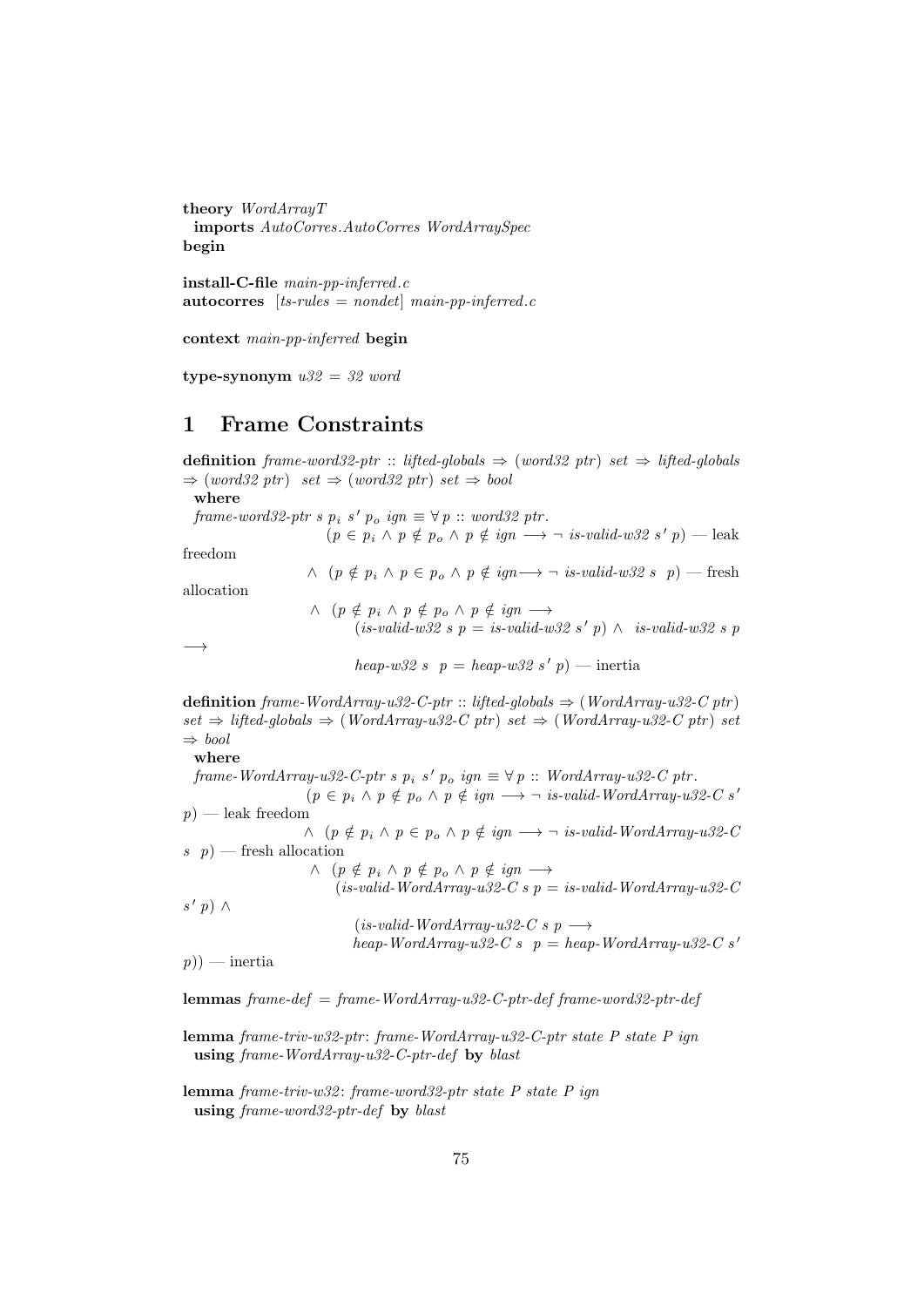lemmas  $frame-triv = frame-triv-w32$ -ptr frame-triv-w32

lemma frame-weaken-w32 :

 $\llbracket A \subseteq A';$  frame-word32-ptr s A s' A I $\rrbracket \implies$  frame-word32-ptr s A' s' A' i  $apply$  (clarsimp simp add: frame-word 32-ptr-def) by blast

lemma frame-combine-w32 :

 $[frame-word32-ptr s A s' A' I<sub>A</sub>; frame-word32-ptr s B s' B' I<sub>B</sub>;$  $I_A \cap A = \{\}; I_A \cap A' = \{\}; I_B \cap B = \{\}; I_B \cap B' = \{\}; I = (I_A \cup I_B)$  $(A \cup A' \cup B \cup B')$  $\implies$  frame-word32-ptr s (A ∪ B) s' (A' ∪ B') 1 apply (clarsimp simp add: frame-word32-ptr-def ) apply (rule conjI) apply clarsimp apply (erule-tac  $x = p$  in allE)+ apply clarsimp apply (erule disjE; clarsimp; blast) apply  $(\text{rule }conj])$ apply clarsimp apply (erule-tac  $x = p$  in allE)+ apply clarsimp apply (erule disjE; clarsimp; blast) apply clarsimp done

lemma frame-weaken-w32-ptr :

 $\llbracket A \subseteq A';$  frame-WordArray-u32-C-ptr s A s' A I $\rrbracket \Longrightarrow$  frame-WordArray-u32-C-ptr  $s A' s' A' I$ apply (clarsimp simp add: frame-WordArray-u32-C-ptr-def ) by blast

#### lemma frame-combine-w32-ptr :

 $[frame-WordArray- u32-C-ptr\ s\ A\ s'\ A'\ I_A; frame-WordArray- u32-C-ptr\ s\ B\ s'$  $B' I_B;$  $I_A \cap A = \{\}; I_A \cap A' = \{\}; I_B \cap B = \{\}; I_B \cap B' = \{\}; I = (I_A \cup I_B)$  $(A \cup A' \cup B \cup B')$  $\implies$  frame-WordArray-u32-C-ptr s (A ∪ B) s' (A' ∪ B') 1 apply (clarsimp simp add: frame-WordArray-u32-C-ptr-def ) apply (rule conjI) apply clarsimp apply (erule-tac  $x = p$  in allE)+ apply clarsimp apply (erule disjE; clarsimp; blast) apply  $(\text{rule } \text{conj})$ apply *clarsimp* apply (erule-tac  $x = p$  in all E)+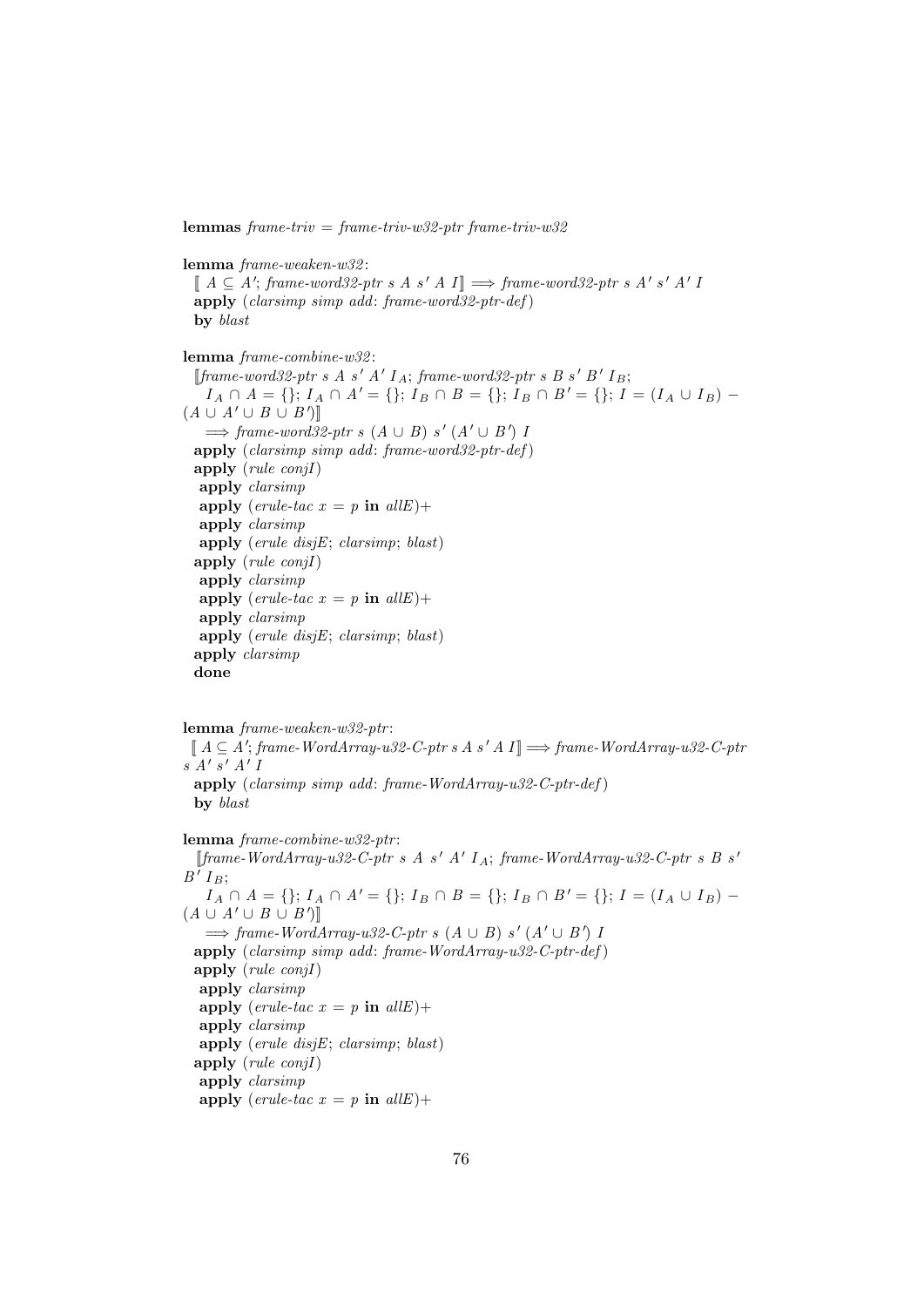```
apply clarsimp
apply (erule disjE; clarsimp; blast)
apply clarsimp
done
```
lemmas  $frame\text{-}weaken = frame\text{-}weaken\text{-}w32$  frame-weaken-w32-ptr

lemmas frame-combine = frame-combine-w32 frame-combine-w32-ptr

## 2 Helper Lemmas

### 2.1 Miscellaneous Pointer Lemmas

lemma cptr-add-add[simp]:

 $p +_p m +_p n = p +_p (m + n)$ by (cases p) (simp add: algebra-simps CTypesDefs.ptr-add-def )

## 2.2 Helper Word Lemmas

lemma word-mult-cancel-right: fixes a b  $c::('a::len) word$ assumes  $0 \le a \le b \le c$ assumes uint  $a * u$ int  $c \leq u$ int (max-word :: ('a::len) word) assumes uint  $b * u$ int  $c \leq u$ int (max-word :: ('a::len) word) shows  $a * c = b * c \longleftrightarrow c = 0 \vee a = b$ apply  $(\text{rule if}I)$ using assms apply (unfold word-mult-def word-of-int-def ) apply (clarsimp simp:Abs-word-inject max-word-def uint-word-of-int m1mod2k  $uint-0-iff)$ apply fastforce done lemmas words-mult-cancel-right  $=$ word-mult-cancel-right [where  $'a=8$  ] word-mult-cancel-right [where  $'a=16$  ] word-mult-cancel-right [where  $a=32$ ] word-mult-cancel-right where  $a=64$ lemma order-indices: fixes  $ptr$  :: ('a::c-type) ptr  $\textbf{assumes}\; n * size-of\; (TYPE('a)) \leq unat\; (max-word:: 32\; word)$  $\textbf{assumes} \ m \ * \ size\text{-}of \ (TYPE('a)) \leq unat \ (max-word :: 32 \ word)$ assumes  $n < m$ **assumes** size-of  $(TYPE('a)) > 0$ shows ptr  $+_p$  int  $n \neq ptr +_p int m$ apply  $(simp \ add:ptr-add\text{-}def)$ apply (rule notI) using assms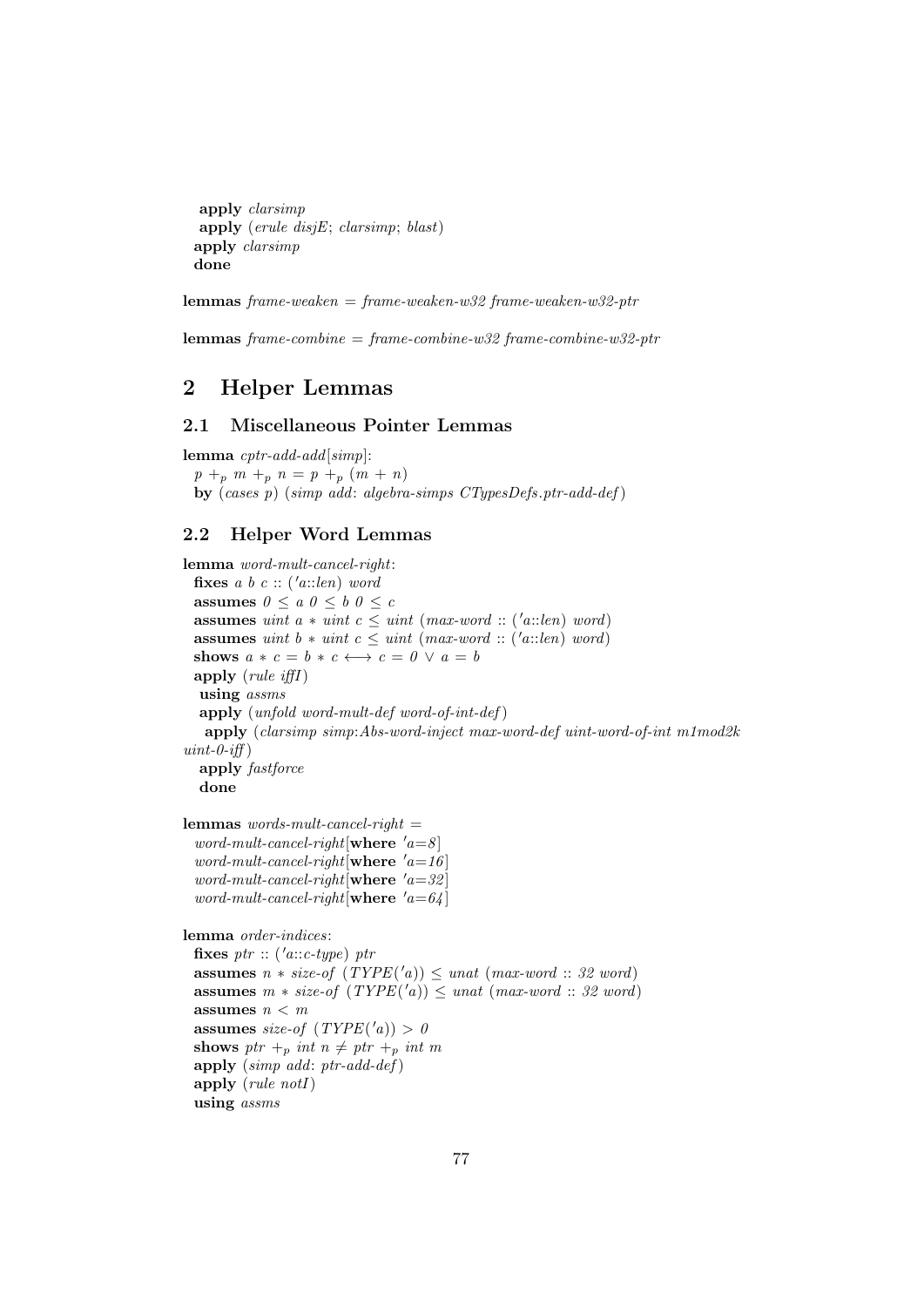apply (subst (asm) word-mult-cancel-right; simp add: uint-nat) apply (subst le-unat-uoi[where  $z = max$ -word:: 32 word]) apply (metis le-def multi-lessD nat-less-le neq0-conv) apply (subst le-unat-uoi[where  $z = max$ -word:: 32 word]) apply (metis le-def multi-lessD nat-less-le neq $0$ -conv) apply (metis  $assms(1)$  int-ops(7) of-nat-mono) apply (subst le-unat-uoi[where  $z = max$ -word:: 32 word]) apply (metis le-def multi-lessD nat-less-le neq0-conv) apply (subst le-unat-uoi[where  $z = max$ -word:: 32 word]) apply (metis le-def multi-lessD nat-less-le neq $0$ -conv) apply (metis int-ops(7) of-nat-mono) apply (erule  $disjE$ ) using *le-unat-uoi* apply *fastforce* by (metis (mono-tags, hide-lams) le-unat-uoi less-irrefl-nat mult-cancel2 of-nat-mult)

#### lemma distinct-indices:

fixes ptr ::  $({'a::c-type})$  ptr  $\textbf{assumes}\; n * size-of\; (TYPE('a)) \leq unat\; (max-word:: 32\; word)$ assumes  $m * size-of (TYPE('a)) \leq unat (max-word :: 32 word)$ assumes  $n \neq m$ **assumes** size-of  $(TYPE('a)) > 0$ shows ptr +<sub>p</sub> int  $n \neq ptr$  +<sub>p</sub> int m using assms apply (case-tac  $n < m$ ) apply (erule order-indices; clarsimp) by (metis linorder-neqE-nat order-indices)

### 2.3 arrlist

fun arrlist :: ('a :: c-type ptr  $\Rightarrow$  'b)  $\Rightarrow$  ('a :: c-type ptr  $\Rightarrow$  bool)  $\Rightarrow$  'b list  $\Rightarrow$  'a ptr  $\Rightarrow$  bool where arrlist h v  $\parallel p = True \parallel$ arrlist h v  $(x \# xs)$   $p = (v p \land h p = x \land arrlist h v xs (p + p 1))$ 

#### lemma arrlist-nth-value:

```
assumes arrlist h v xs p i \lt length xs
 shows h (p + p i) = xs \cdot iusing assms
proof (induct i arbitrary: p xs)
 case \thetathen show ?case
   apply(cases xs)by(auto)next
 case (Suc i)then have i < length (tl xs) by (cases xs) autohave h (p + p 1 + p int i) = tl xs! i
   apply(\text{rule} Suc)
```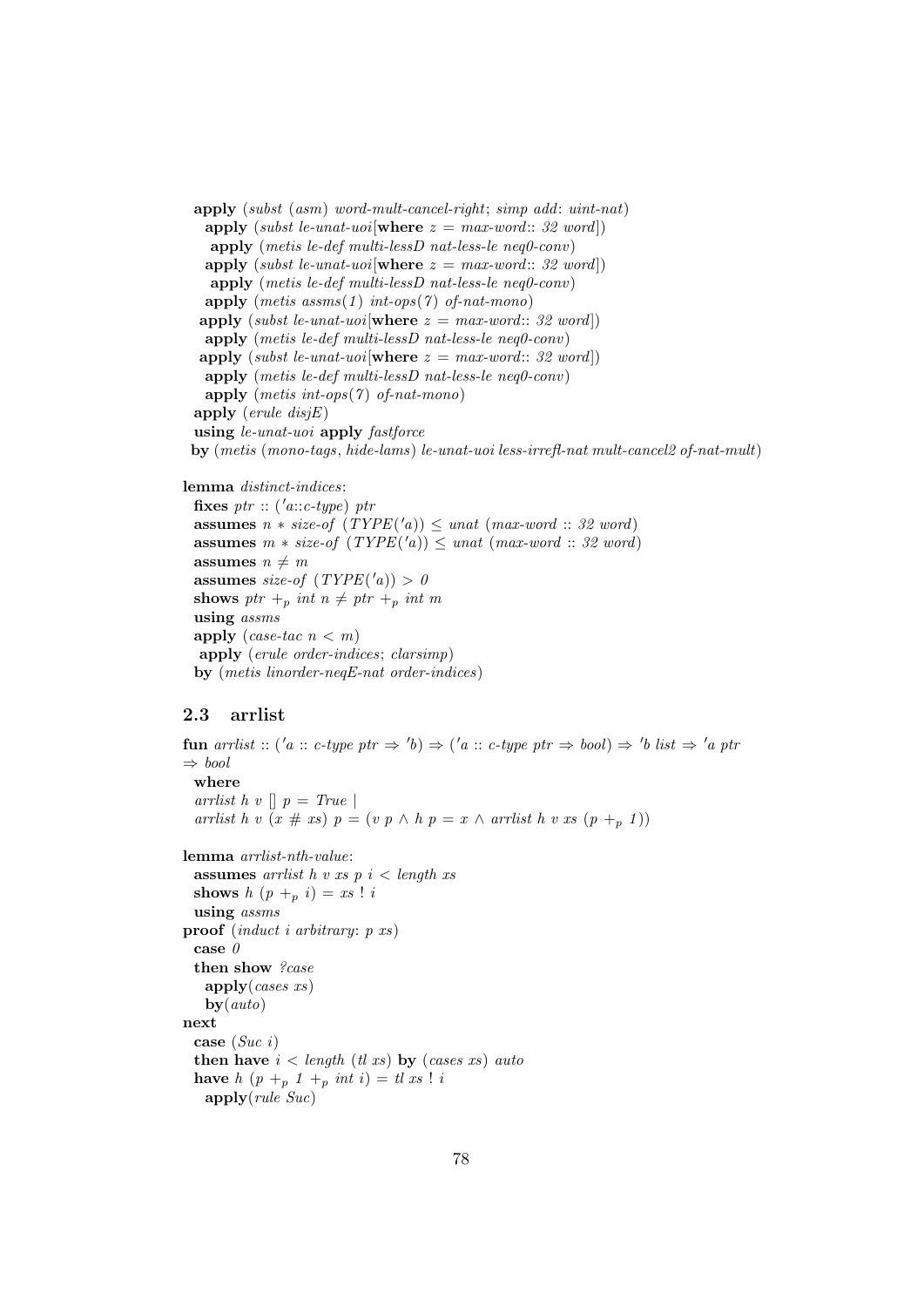```
apply(case-tac [!] xs)using Suc by auto
 then show ?case using Suc by (auto simp: nth-tl)
qed
```

```
lemma arrlist-nth-valid:
 assumes arrlist h v xs p \, i < length xs
 shows v (p + p i)using assms
proof (induct i arbitrary: p xs)
 case \theta then show ?case by (cases xs) auto
next
 case (Suc i)then have i < length (tl xs) by (cases xs) auto
 have v((p +_p 1) +_p int i)apply (rule Suc.hyps[where xs=tl xs])
    apply (case-tac [!] xs)using Suc by auto
 then show ?case by simp
qed
```
lemmas  $\text{arrli}st\text{-}nth = \text{arrli}st\text{-}nth\text{-}value \text{ }artlist\text{-}nth\text{-}valid$ 

```
lemma case-Suc:
 \forall i \leq \textit{Suc~} n. \ \ P \ i \Longrightarrow (\forall i \leq n \ \ P \ (\textit{Suc~} i)) \land P \ 0by simp
lemma to-arrlist:
 assumes val-heap: ∀ k < length xs. v (p + p int k) ∧ h (p + p int k) = xs ! k
 shows arrlist h v xs p
 using assms
 apply (induct\; xs\; arbitrary: \; p)apply simp
 apply simp
 apply (rule conjI)
  apply (erule-tac x = 0 in allE)
  apply clarsimp
 apply (\text{rule }conjI)apply (erule-tac x = 0 in allE)
  apply clarsimp
 apply (drule-tac x = p + p 1 in meta-spec, simp)
 apply (case-tac xs, simp)
 apply (drule case-Suc, simp)
 done
```

```
lemma arrlist-all-nth:
  arrlist h v xs p \leftrightarrow
```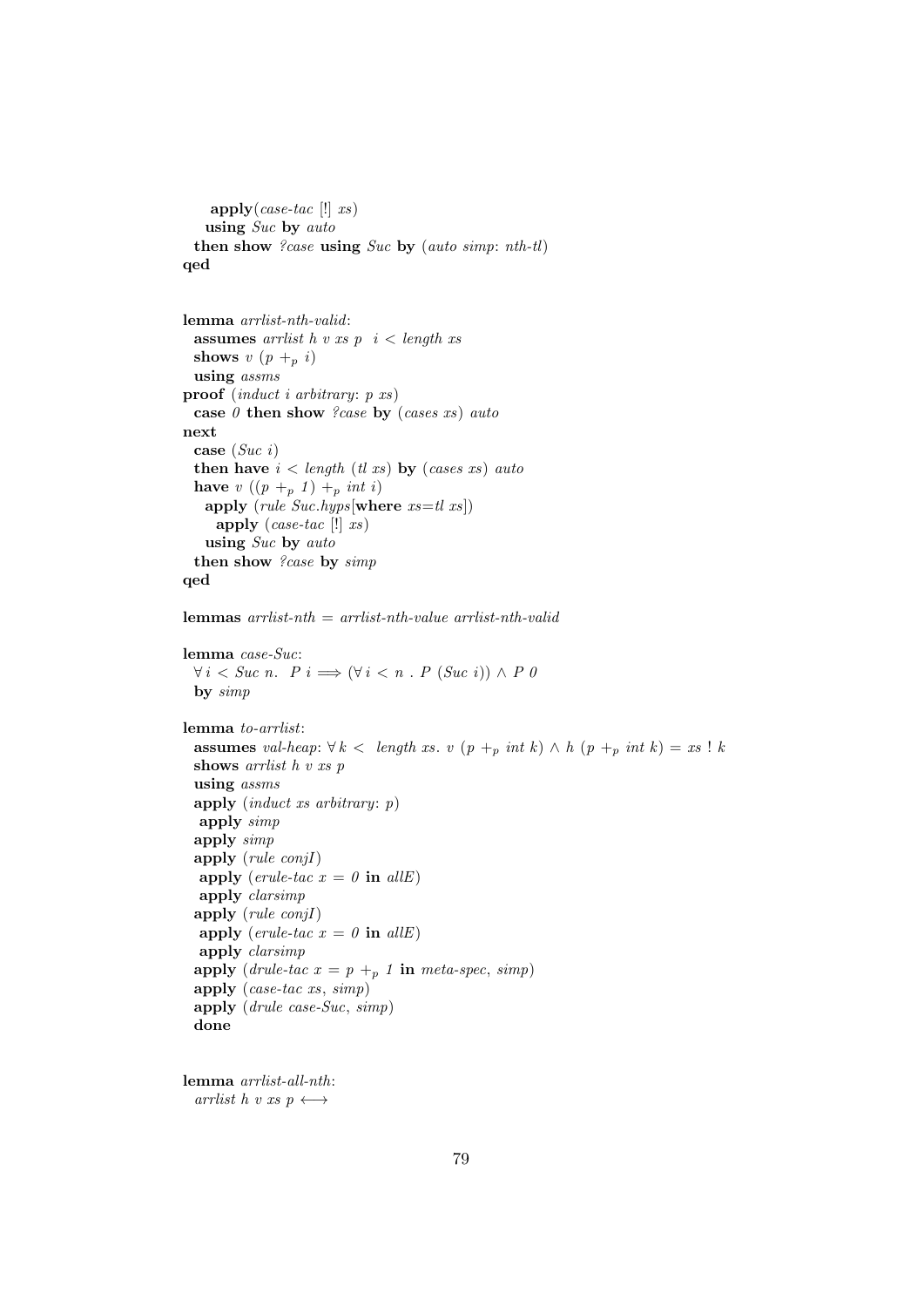$(\forall k < length \; xs. \; v \; (p + p \; int \; k) \land h \; (p + p \; int \; k) = xs \; ! \; k)$ apply (intro iffI conjI allI impI) apply (clarsimp simp: arrlist-nth-valid) apply (clarsimp simp: arrlist-nth-value) apply (erule to-arrlist) done

## 3 Word Array Abstraction

definition u32list :: lifted-globals  $\Rightarrow u32$  list  $\Rightarrow u32$  ptr  $\Rightarrow$  bool where u32list s xs  $p \equiv$  arrlist (heap-w32 s) (is-valid-w32 s) xs p lemmas  $u32list-nth =$ arrlist-nth [where  $h=heap-w32$  s and  $v=is-valid-w32$  (s :: lifted-globals) for s, simplified u32list-def [symmetric]] lemmas  $u32list-all-nth =$ arrlist-all-nth [where  $h=heap-w32$  s and  $v=is-valid-w32$  (s :: lifted-globals) for s, simplified u32list-def [symmetric]] abbreviation w-val h  $w \equiv$  values-C (h w) abbreviation w-len h  $w \equiv len - C$  (h w) abbreviation w-p s  $w \equiv w$ -val (heap-WordArray-u32-C s) w abbreviation w-l s  $w \equiv w$ -len (heap-WordArray-u32-C s) w definition  $\alpha$  :: lifted-globals  $\Rightarrow u32$  list  $\Rightarrow WordArray- u32-C$  ptr  $\Rightarrow bool$ where  $\alpha$  s xs  $w \equiv$ u32list s xs  $(w-p \ s \ w)$  $\wedge$  (unat (w-l s w)) = length xs  $\wedge$  is-valid-WordArray-u32-C s w  $\land$  4  $*$  length  $xs \le$  unat (max-word:: 32 word) lemma abs-length-eq:  $\alpha$  s xs w  $\implies$  unat (w-len (heap-WordArray-u32-C s) w) = length xs by (clarsimp simp add:  $\alpha$ -def) lemma  $α$ -nth: fixes  $i :: int$ assumes  $\alpha$  s xs  $w$  $0 \leq i \leq length \, xs$  $i = int n$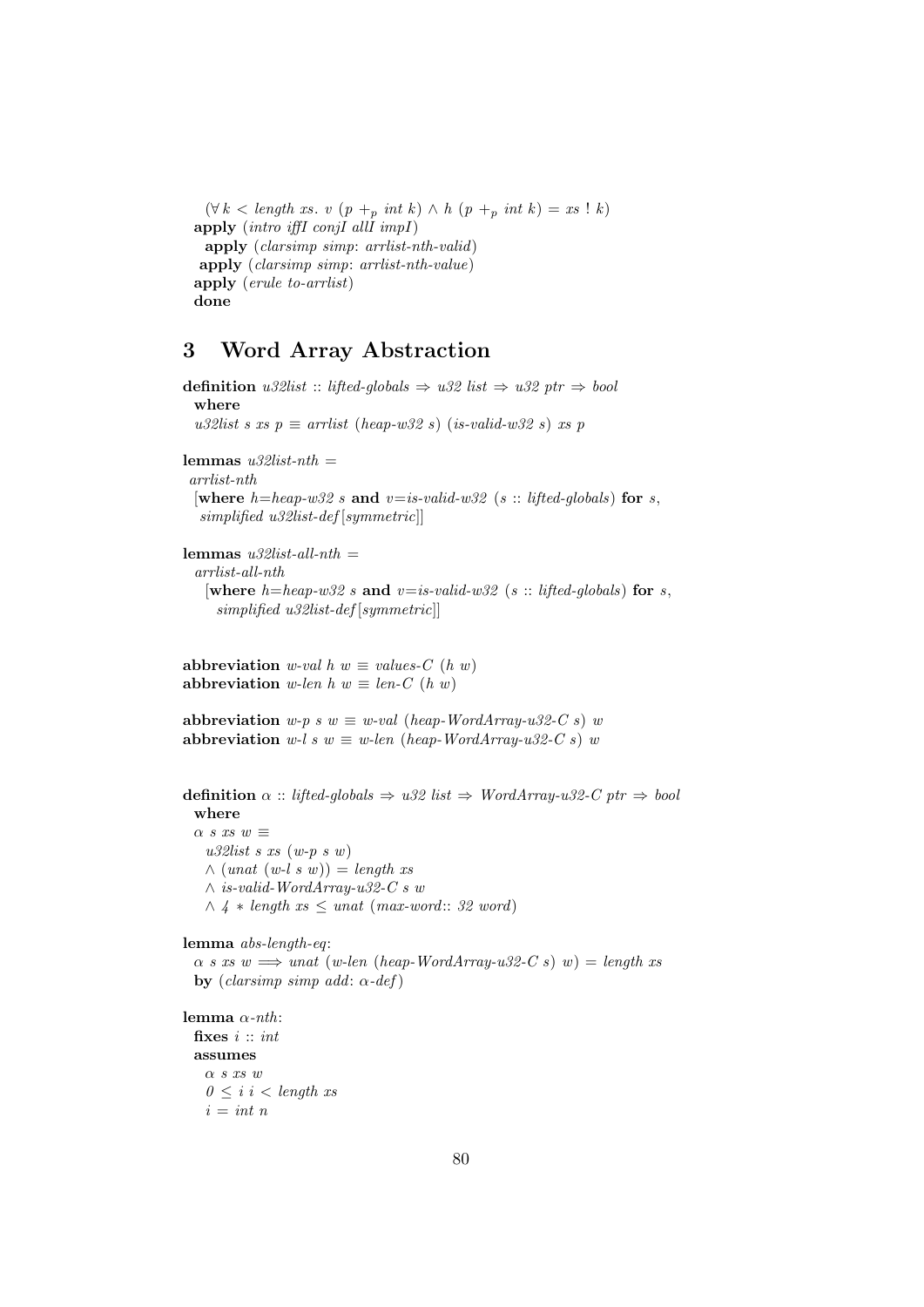shows heap-w32 s ((w-val (heap-WordArray-u32-C s) w) + pi) = xs ! n and is-valid-w32 s ((w-val (heap-WordArray-u32-C s) w) + pi) using u32list-nth assms unfolding  $\alpha$ -def by *auto* 

lemma  $\alpha$ -all-nth:

 $\alpha$  s xs w  $\longleftrightarrow$  (unat (w-l s w)) = length xs ∧ is-valid-WordArray-u32-C s w  $\land$  4  $*$  length  $xs \le$  unat (max-word:: 32 word)  $\wedge$  (∀ k<length xs. is-valid-w32 s ((w-p s w) +p int k)  $\wedge$  heap-w32 s ((w-p s w)  $+_p$  int k) = xs ! k) apply (rule iffI) apply (clarsimp simp:  $\alpha$ -def u32list-all-nth) apply (clarsimp simp:  $\alpha$ -def u32list-all-nth) done

## 4 Refinement and Frame Proofs

#### 4.1 wordarray get

```
lemma wordarray-get-refinement:
  \{\lambda s. \alpha s \text{ is } w\}wordarray.get-0' (t1-C w i)\{\lambda r \ s. \ \alpha \ s \ xs \ w \ \wedge \ r = \ w\text{-}get \ xs \ (unat \ i) \ \}!apply (unfold wordarray-get-0'-def)
 apply clarsimp
 apply wp
 apply (clarsimp simp: w\text{-}get\text{-}def)
 apply (safe; clarsimp simp: uint-nat word-le-nat-alt \alpha-nth abs-length-eq)
 apply (simp-all add: \alpha-def)
 done
lemma wordarray-get-frame:
  \{\lambda s. \; state = s \wedge \alpha \; s \; xs \; w \;\}
```

```
wordarray.get-0' (t1-C w i){\{\lambda r s. frame-WordArray-u32-C-ptr state \{\}} s {\{\}} {\{\}} \wedgeframe-word 32-ptr state \{\}\ s \{\}\ \{\}\!
\mathbf{apply}(\text{unfold}~wordarray\text{-}get\text{-}0'\text{-}def)apply(clarsimp)
apply(wp)apply (safe; clarsimp simp: uint-nat word-le-nat-alt frame-triv \alpha-nth abs-length-eq)
apply (simp add: \alpha-def)
done
```
### 4.2 wordarray length

```
lemma wordarray-length-refinement:
  \{\lambda s. \alpha s \; xs \; w\}
```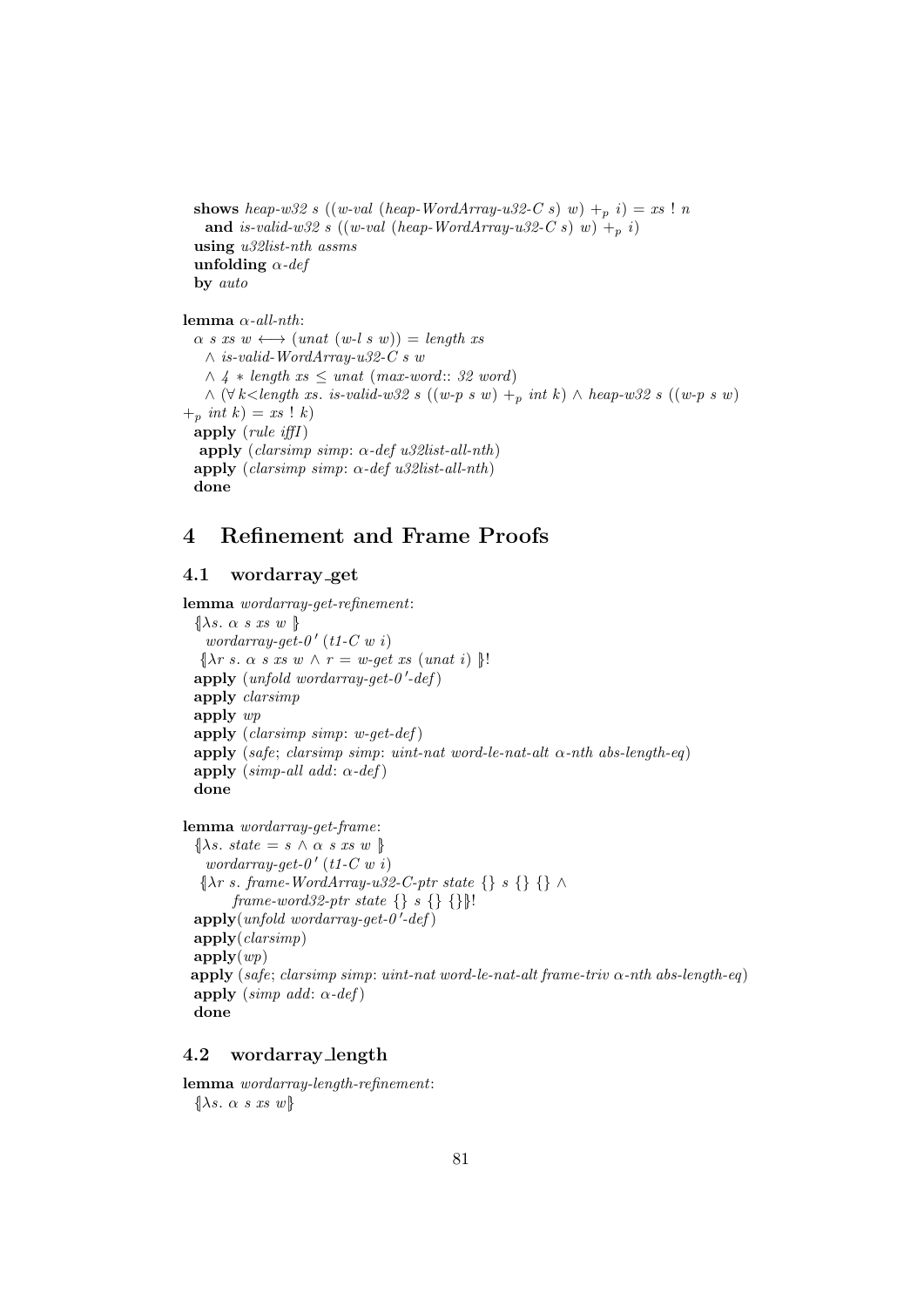```
wordarray-length-0' w
 \{\lambda r \ s. \ \alpha \ s \ xs \ w \ \wedge (unat \ r) = w\-\text{length} \ xs\}!\mathbf{apply}(\text{unfold wordarray-length-0'-def})apply(unfold w-length-def)apply(clarsimp)apply(wp)by (clarsimp simp: \alpha-def)
```

```
lemma wordarray-length-frame:
  \{\lambda s. \; state = s \wedge \alpha \; s \; xs \; w \;\}wordarray-length-0' w
   {\text{Var } s. \; frame\text{-}WordArray- u32-C-ptr \; state \; {\}} s {\text{}} {\text{}} \; {\text{}}frame-word 32-ptr state \{\}\ s \{\}\ \{\}\!
  \mathbf{apply}(\text{unfold wordarray-length-0'-def})apply(clarsimp)apply(wp)apply (clarsimp simp: frame-triv \alpha-def)
  done
```
## 4.3 wordarray put2

lemma wordarray-same-address:  $[\alpha \ s \ xs \ w; \ n \lt length \ xs; \ m \lt length \ xs] \Longrightarrow$  $((w\text{-}val (heap-WordArray- u32-C s) w) + p int n = (w\text{-}val (heap-WordArray- u32-C s))$ s) w)  $+_p$  int m)  $= (n = m)$ apply (simp add:  $\alpha$ -def) using *distinct-indices* apply force done lemma wordarray-distinct-address:  $[\alpha \, s \, xs \, w; \, n < \, length \, xs; \, m < \, length \, xs] \Longrightarrow$  $(w\text{-}val$  (heap-WordArray-u32-C s) w)  $+_p$  int  $n \neq (w\text{-}val$  (heap-WordArray-u32-C s) w)  $+_p$  int m  $\longrightarrow n \neq m$ apply (intro allI impI) apply clarsimp done lemma wordarray-put2-frame:  $\{\lambda s. \; state = s \land \alpha \; s \; xs \; w \;\}$  $wordarray-put2-0'$  (t2-C w i v)  $\{\lambda r \ s. \ frame\ WordArray- u32-C-ptr state \ {\} s \ {\} \ {\} \ \wedge \$ 

|}!

 $\mathbf{apply}$  (unfold wordarray-put2-0'-def) apply clarsimp

frame-word32-ptr state {  $(w-p \, s \, w) + p \, uint \, i$  }  $s \, \{ (w-p \, s \, w) + p \, uint \, i \, \}$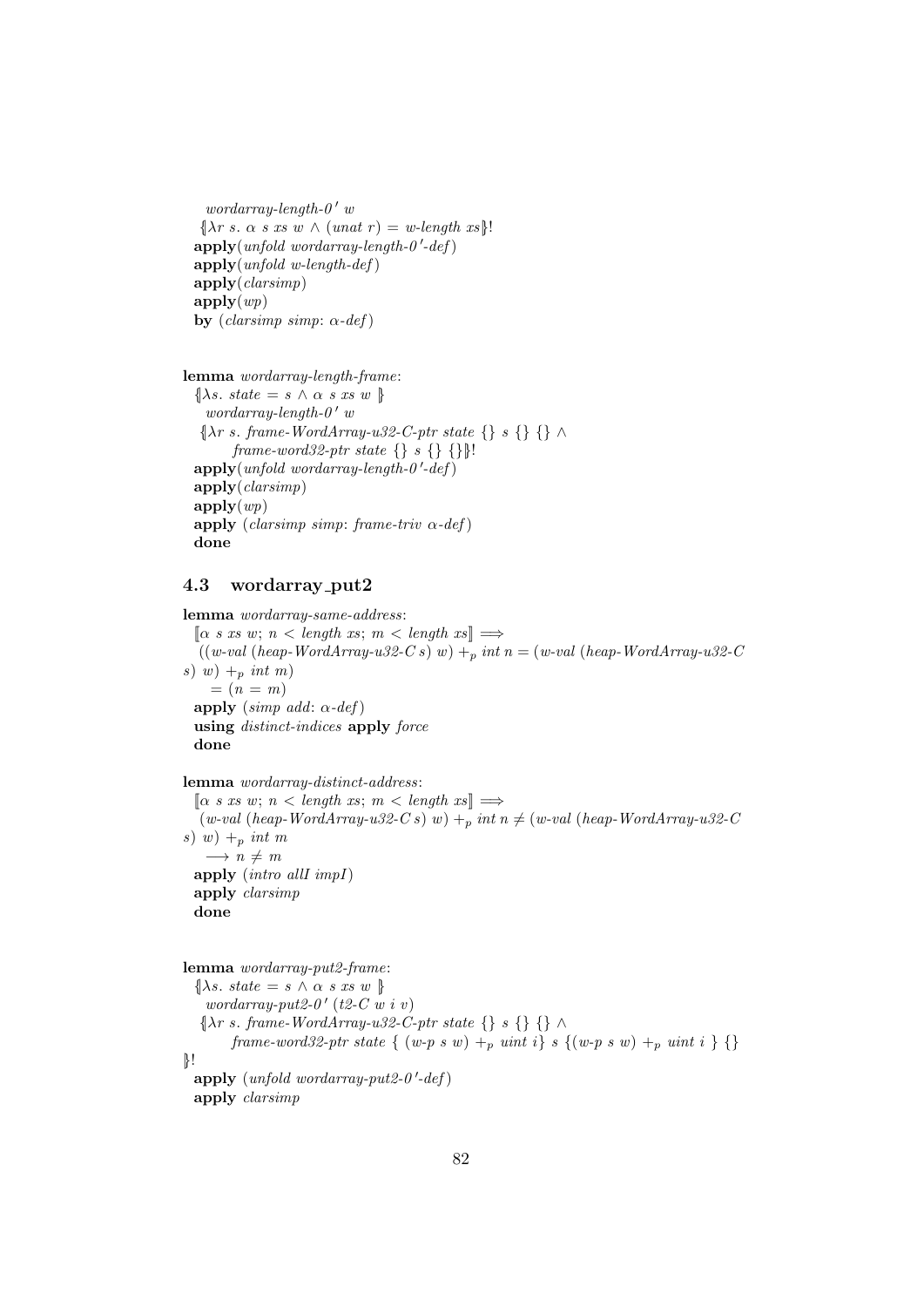apply wp apply clarsimp apply (rule conjI; clarsimp simp: uint-nat word-less-def abs-length-eq  $\alpha$ -nth) apply (simp add: frame-WordArray-u32-C-ptr-def frame-word32-ptr-def  $\alpha$ -def) apply (simp add: frame-triv  $\alpha$ -def) done

lemma wordarray-put2-refinement:

 $\{\lambda s. \alpha s \text{ is } w\}$  $wordarray-put2-0'$  (t2-C w i v)  $\{\lambda r \ s. \ \alpha \ s \ (w\text{-}put\ xs\ (unat\ i)\ v)\ r\}!$  $\mathbf{apply}$  (unfold wordarray-put2-0'-def w-put-def) apply clarsimp apply wp apply (clarsimp simp: uint-nat) apply  $(\text{rule } \text{conj})$ apply (clarsimp simp: word-less-nat-alt abs-length-eq) apply (rule conjI) apply  $(simp (no-asm) add: \alpha-def u32list-all-nth)$ apply (rule conjI) apply clarsimp apply (rule  $conjI)$ apply (clarsimp simp: wordarray-same-address  $\alpha$ -nth) apply (clarsimp simp: wordarray-distinct-address  $\alpha$ -nth) apply (simp add:  $\alpha$ -def) apply (clarsimp simp:  $\alpha$ -nth  $\alpha$ -def) apply (clarsimp simp: not-less word-le-nat-alt  $\alpha$ -def) done

lemma wordarray-put-no-fail:

 $\alpha$  s xs  $w \implies \neg$  snd (wordarray-put2-0' (t2-C w i v) s)  $\mathbf{apply}$  (monad-eq simp: wordarray-put2-0'-def) apply safe apply (simp add:  $\alpha$ -def) apply clarsimp apply (frule abs-length-eq) apply (subgoal-tac unat  $i <$  length xs) apply (metis (full-types)  $\alpha$ -def int-unat u32list-all-nth w-length-def) by (simp add: word-less-nat-alt)

### 4.4 wordarray fold no break

fun fold-dispatch :: int  $\Rightarrow$  t3-C  $\Rightarrow$  word32 where fold-dispatch n args  $=$  (if  $n =$  sint FUN-ENUM-mul-bod then  $t3$ -C .elem-C args  $*$  t3-C .acc-C args else t3-C .elem-C args + t3-C .acc-C args)

definition  $f-n$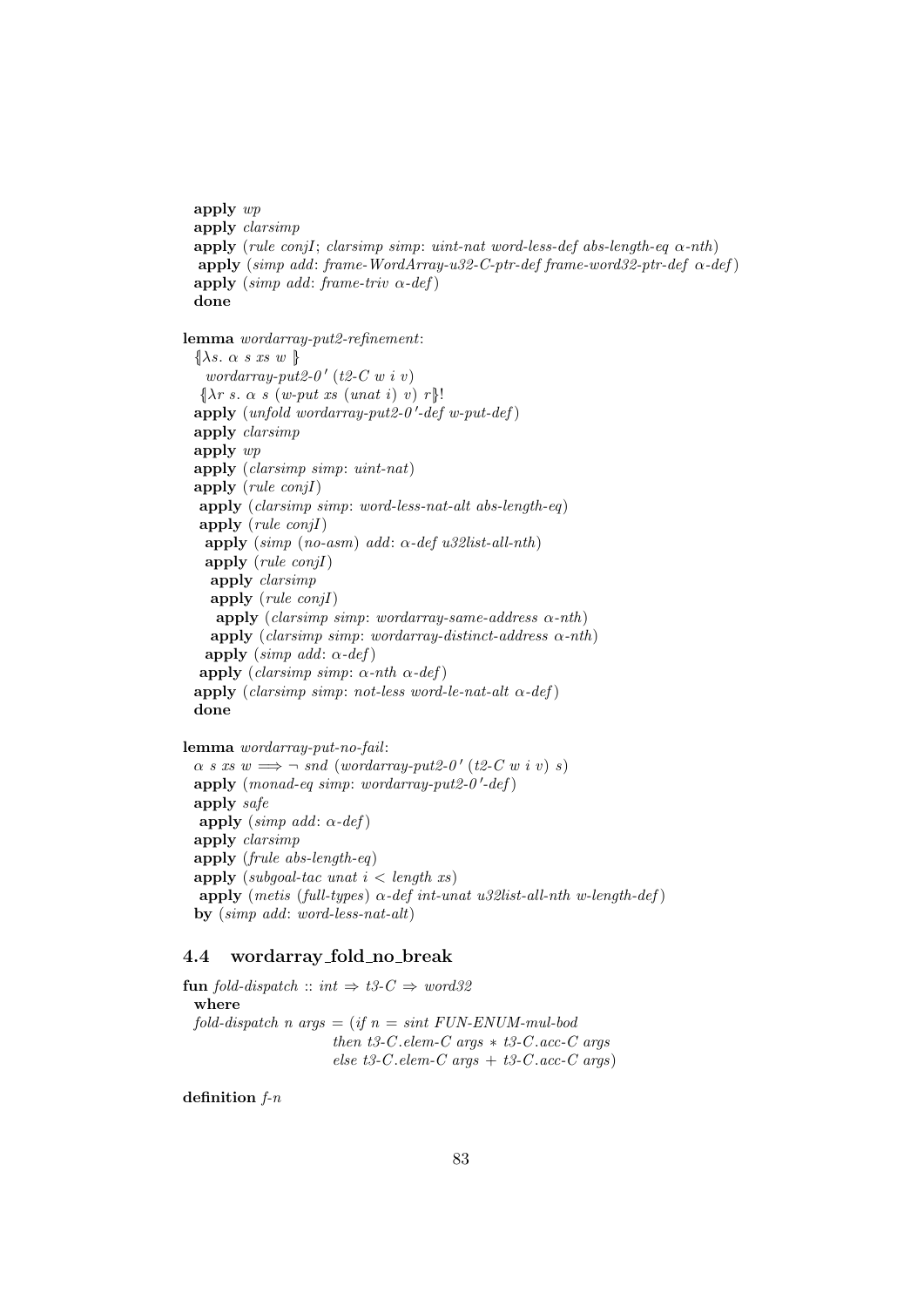#### where

 $f-n \equiv (\lambda n \ a1 \ a2 \ a3 \text{. fold-dispatch} \ (sint \ n) \ (t3-C \ a2 \ a1 \ a3))$ 

lemma unat-min: unat  $(min\ a\ b) = min\ (unat\ a)\ (unat\ b)$  $\mathbf{b}$ y (simp add: min-of-mono' word-le-nat-alt)

#### lemma fold-loop-inv:

 $\{\lambda s. \alpha s \text{ is } w \wedge r = (xa, y) \wedge y < ret \wedge ret = min to (w-l s w) \wedge frm \leq y \wedge r$  $xd = t3-C$ .elem-C-update (λa. heap-w32 s ((w-p s w) +<sub>p</sub> uint y)) xa  $\wedge$ w-fold xs (unat frm) (unat to) (f-n f-num) acc obsv = w-fold xs (unat y) (unat to)  $(f-n f\text{-} num)$   $(t3-C \text{.} acc-C \text{.} x)$  obsv  $dispatch-t/$  (sint f-num) xd  $\{\lambda x \in a \cdot \alpha \text{ a } x \in w \land \text{ ret } = \min \text{ to } (\text{len-}C \text{ (heap-WordArray-}u32-C a w)) \land \text{ frm}\}$  $\leq y + 1 \wedge$ w-fold xs (unat frm) (unat to) (f-n f-num) acc obsv = w-fold xs (unat  $(y + 1)$ ) (unat to) (f-n f-num) xe obsv ∧ min (unat to) (length xs) – unat  $(y + 1)$ (case r of (fargs, i)  $\Rightarrow$   $\lambda$ s. min (unat to) (length xs) – unat i) s||:  $\textbf{unfolding}$  dispatch-t4'-def mul-bod'-def sum-bod'-dej apply wp apply (clarsimp simp: word-less-nat-alt unatSuc2 less-is-non-zero-p1 word-le-nat-alt) apply (clarsimp simp: unat-min abs-length-eq) apply (simp add: diff-less-mono2) apply (case-tac unat  $f_{rm}$  < length xs) apply (case-tac unat  $\text{frm} <$  unat to) apply (simp add:  $\alpha$ -nth uint-nat) apply  $(simp (no-asm) add: f-n-def)$ apply (clarsimp simp: w-fold-step) apply simp-all done

lemma wordarray-fold-refinement:

 $\{\lambda s. \alpha s \text{ is } w\}$ 

 $wordarray-fold-no-breaking-O'(t5-C acc w f-num from obsv to)$  $\{\lambda r \ s. \ \alpha \ s \ xs \ w \ \wedge \ r = w\$ fold  $xs \ (unat \ from) \ (unat \ to) \ (f\text{-}n \ f\text{-}num) \ acc \ obsv \$ unfolding wordarray-fold-no-break- $0'$ -dej apply wp

apply(subst while Loop-add-inv [where  $I = \lambda(fargs, i)$  s.  $\alpha$  s xs w  $\wedge$  ret = min to  $(w-l s w) \wedge$ 

> $frm \leq i \wedge$ w-fold xs (unat frm) (unat to) (f-n f-num) acc obsv = w-fold xs (unat i) (unat to)  $(f-n f\text{-} num)$  (t3-C.acc-C

 $faras)$   $obsv$ 

#### and

 $M = \lambda((\text{fargs}, i), s)$ . (min (unat to) (length xs)) –

unat  $i$ )

apply wp apply simp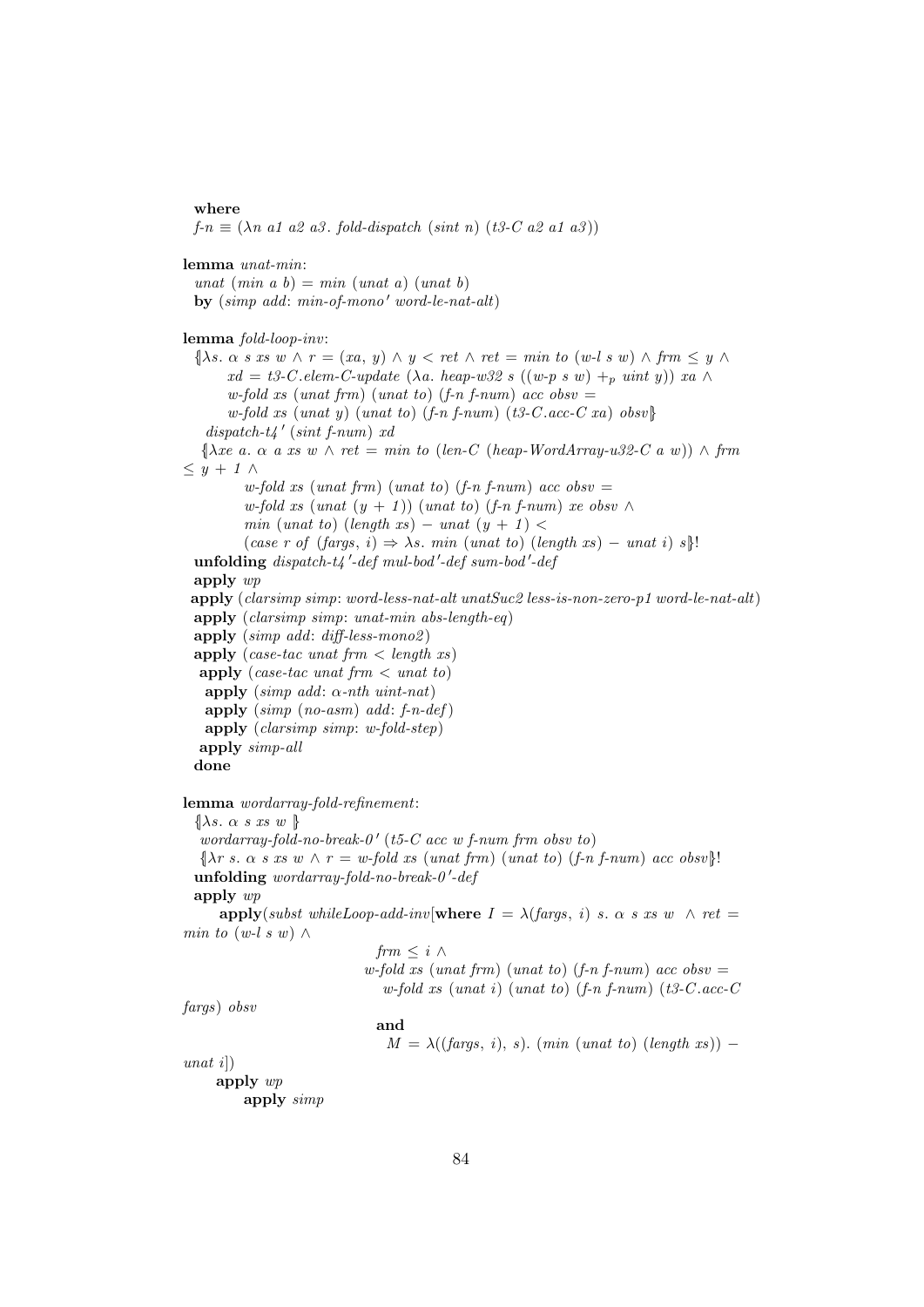```
apply (rule fold-loop-inv)
      apply wp
     apply wp
    apply wp
  apply (clarsimp simp: word-less-nat-alt uint-nat \alpha-nth abs-length-eq unat-min)
    apply (rule conjI, simp)+
    apply (simp add: \alpha-def)
 apply (safe; clarsimp simp add: not-less word-le-nat-alt w-fold-def abs-length-eq)
  apply wp
 apply wp
apply wp
apply clarsimp
apply safe
 apply (simp add: min.commute min.strict-order-iff )
using min.strict-order-iff apply fastforce
apply (simp add: \alpha-def)
done
```
lemma fold-loop-frame-inv :

 $\{\lambda s. \alpha s \text{ is } w \wedge r = (xa, y) \wedge y < ret \wedge ret = min to (w-l s w) \wedge frm \leq y \wedge r$  $xd = t3-C$ .elem-C-update (λa. heap-w32 s ((w-p s w) + p uint y)) xa  $\wedge$ frame-WordArray-u32-C-ptr state  $\{\}\$  s  $\{\}\$  A  $\land$  frame-word32-ptr state  $\{\}\$  s  $\{\}$  B  $dispatch-t4'$  (sint f) xd  $\{\lambda x \in a, \alpha \text{ a } x \in w \land \text{ ret } = \min \text{ to } (\text{len-}C \text{ } (\text{heap-}WordArray- u32-C \text{ } a \text{ } w)) \land \text{ frm}\}$  $\leq y + 1 \wedge$ frame-WordArray-u32-C-ptr state  $\{\}$  a  $\{\}$  A  $\wedge$  frame-word32-ptr state  $\{\}$ a {} B ∧ min (unat to) (length xs) – unat  $(y + 1)$ (case r of (fargs, i)  $\Rightarrow$   $\lambda s$ . min (unat to) (length xs) – unat i) s.  $\textbf{unfolding}$  dispatch-t4'-def sum-bod'-def mul-bod'-dej apply wp apply (clarsimp simp: word-le-nat-alt unatSuc2 less-is-non-zero-p1 word-less-nat-alt) by (simp add: diff-less-mono2 abs-length-eq unat-min) lemma wordarray-fold-frame:  $\{\lambda s. \ \alpha \ s \ xs \ w \wedge state = s \wedge w \notin A \wedge (\forall i < length \ xs. \ p + p \ i \notin B)\}$  $wordarray-fold-no-breaking-O' (t5-C acc w f from obsv to)$  ${\text{Var } s.$  frame-WordArray-u32-C-ptr state  ${\text{Var } s \in \mathbb{R}^d}$ frame-word32-ptr state  $\{\}\ s\ \{\}\ B\ \}\$ ! unfolding wordarray-fold-no-break- $0'$ -dej apply wp

 $\text{apply}(subset with the Loop-add-inv[\textbf{where } I = \lambda \text{ (fargs, } i) \text{ s. } \alpha \text{ s as } w \wedge ret = min$ to  $(w-l s w) \wedge$ 

 $f_{rm} < i \wedge frame\text{-}WordArray\text{-}u32\text{-}C\text{-}ptr state \{ \}$ 

s {} A ∧

frame-word32-ptr state  $\{ \} s \{ \} B$  and  $M = \lambda((\text{fargs}, i), s)$ . (min (unat to) (length xs)) –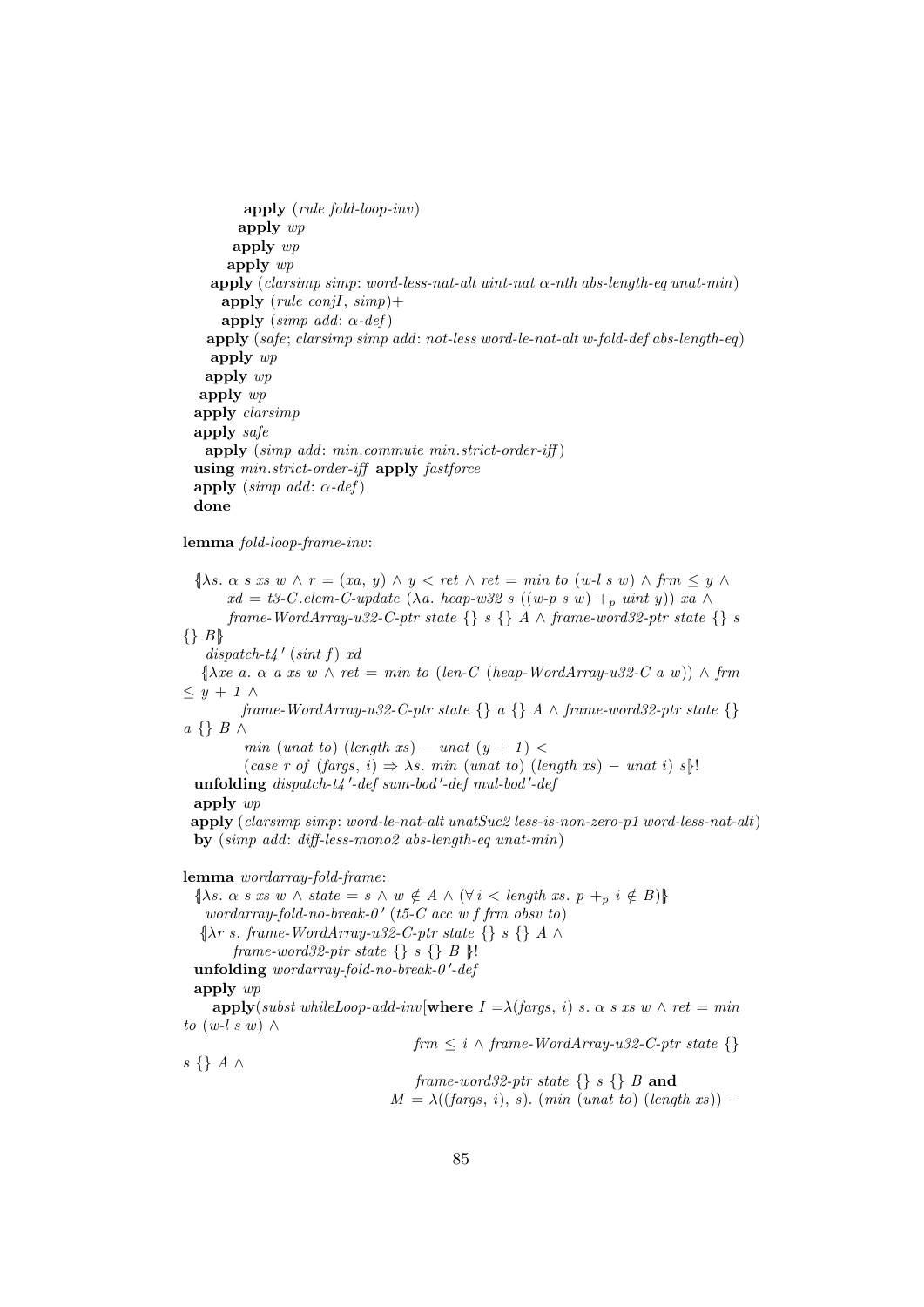```
unat i.
    apply wp
        apply simp
        apply (rule fold-loop-frame-inv )
        apply wp
       apply wp
      apply wp
    apply (clarsimp simp: word-less-nat-alt uint-nat \alpha-nth abs-length-eq unat-min)
     apply (rule conjI, simp)+
     apply (simp add: \alpha-def)
    apply clarsimp
   apply wp
   apply wp
  apply wp
 apply (clarsimp simp: frame-triv frame-def )
 apply safe
   apply (simp add: min.commute min.strict-order-iff )
  apply (metis min.idem min.strict-order-iff negE)
 apply (simp add: \alpha-def)
 done
```
### 4.5 wordarray map no break

fun map-dispatch :: int  $\Rightarrow$  t6-C  $\Rightarrow$  word32  $\times$  unit-t-C where map-dispatch n args = (if n = sint FUN-ENUM-inc then  $((t6-C. elem-C \, args +$ 1),  $(t6-C \cdot acc-C \cdot args))$ else  $((\text{t6-C.} elem-C\; args + 1), (\text{t6-C.} acc-C\; args)))$ 

### definition m-n

#### where

 $m-n = (\lambda n \text{ a}1 \text{ a}2 \text{ a}3 \text{ .} \text{ map-dispatch } (\text{sin}t \text{ n}) (\text{t6-C a}2 \text{ a}1 \text{ a}3))$ 

#### lemma map-loop:

 $\{\lambda s. \, b = y \wedge y \leq ret \wedge ret = min to (w-l s w) \wedge (frm \leq ret \longrightarrow y \leq ret) \wedge$  $(\text{ret} < \text{frm} \longrightarrow \text{frm} = y) \land \text{frm} \leq y \land$  $\alpha$  s (fst (w-map xs (unat frm) (unat y) (m-n m-num) acc obsv)) w  $\wedge$  $xd = t6$ -C .elem-C-update ( $\lambda a$ . heap-w32 s ((w-p s w) +<sub>p</sub> uint y)) xa  $\wedge$ 

 $(t6-C \tacc-C \txd) = \tand \tw-map \txs \t(unat \tfm) \t(unat \ty) \t(m-n \tnum) \tacc \tobsv)$ |}

 $dispatch-t8' (sint n-num) xa$  $\{\lambda x e s.$ 

 $\alpha$  (heap-w32-update ( $\lambda a$  b. if  $b = \text{values-}C$  (heap-WordArray-u32-C s w)  $+_p$ uint y then  $t\text{7-}C.p1-C$  xe else a b) s)

(fst (w-map xs (unat frm) (unat  $(y + 1)$ ) (m-n m-num) acc obsv)) w  $\wedge$ 

 $t^{\gamma}$ -C .p2-C xe = snd (w-map xs (unat frm) (unat  $(y + 1)$ ) (m-n m-num) acc obsv) ∧

 $ret = min to (len-C (heap-WordArray- u32-C s w)) \wedge$ 

 $(frm \leq ret \rightarrow y + 1 \leq ret) \wedge (ret < frm \rightarrow frm = y + 1) \wedge frm \leq y + 1$ ∧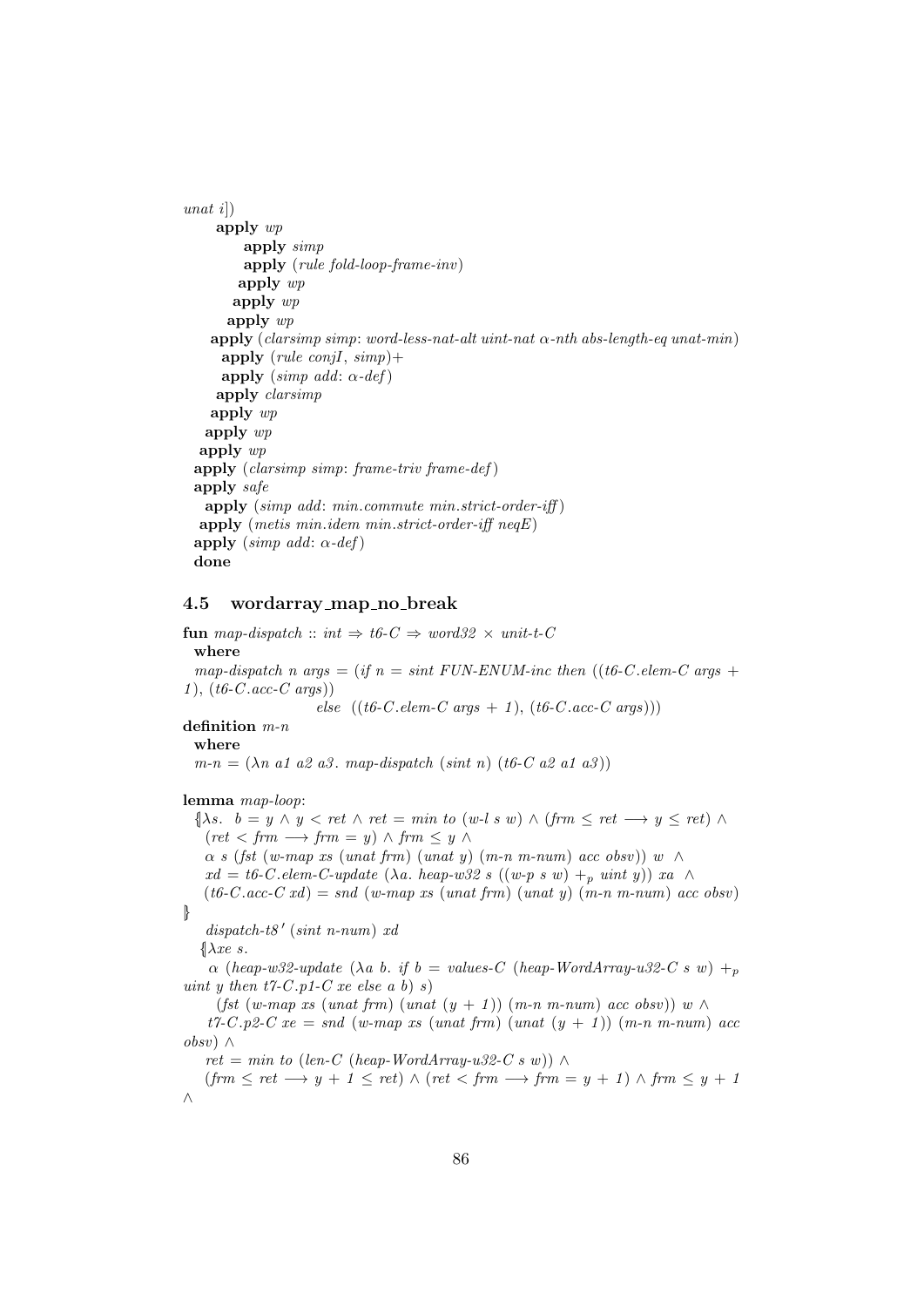```
min (unat to) (length xs) – unat (y + 1) < min (unat to) (length xs) – unat
b \wedgeis-valid-w32 s (values-C (heap-WordArray-u32-C s w) + p uint y) \wedge is-valid-WordArray-u32-C
s \, w | !
 apply (unfold dispatch-t8'-def inc'-def)
 apply wp
 apply clarsimp
 apply (\text{rule }conj])apply (subst unatSuc2)
 using less-is-non-zero-p1 apply fastforce
  apply (simp (no-asm) add: \alpha-def)apply (clarsimp simp add: u32list-all-nth)
  apply (rule conjI)
   apply clarsimp
   apply (rule conjI)
    apply clarsimp
    apply (rule conj)
    apply (simp add: \alpha-def)
    apply (metis u32list-all-nth w-map-length)
    apply (subgoal-tac uint y = int k)
    apply (subst w-map-step)
 using word-le-nat-alt apply blast
    apply (subgoal-tac k =unat y)
     apply simp
     apply (subst nth-list-update-eq)
      apply (simp \ add: w-map-length)apply (simp \ add: m-n-def)apply (simp add: \alpha-nth(1) w-map-endpoint w-map-length)
     apply (metis int-unat nat-int.Rep-eqD)
   apply (clarsimp simp add: uint-nat word-less-nat-alt abs-length-eq w-map-length[symmetric])
    apply (metis wordarray-same-address w-map-length-same)
   apply clarsimp
   apply (rule conjI)
   apply (simp add: \alpha-def u32list-all-nth w-map-length)
   apply (subst w-map-step)
 using word-le-nat-alt apply blast
   apply (subgoal-tac k \neq unat \ y)
   apply (simp add: \alpha-nth(1) w-map-length)
   apply (metis int-unat)
  apply (rule conjI)
   apply (simp \ add: \ \alpha-def u32list-all-nth w-map-length)
  apply (simp \ add: \ \alpha\text{-}def \ u32list-all-nth \ w-map-length)apply (\text{rule }conj])apply (subst unatSuc2)
 using less-is-non-zero-p1 apply fastforce
  apply (subst w-map-step)
 using word-le-nat-alt apply blast
   apply (metis Suc-le-eq abs-length-eq w-map-length unat-mono)
  apply (simp \ add: m-n-def)
```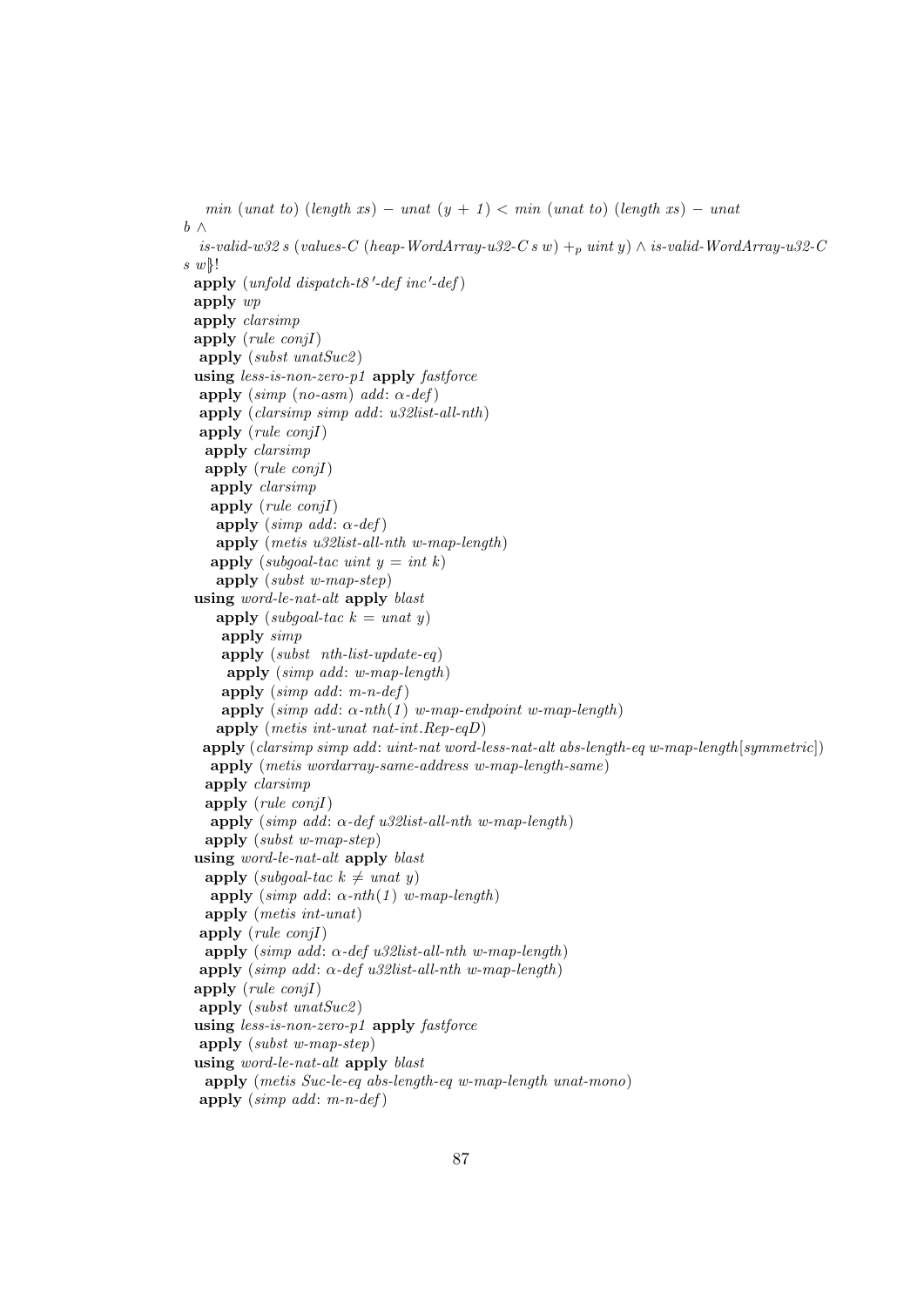```
apply (\text{rule }conj])apply clarsimp
 using inc-le apply blast
 apply (\text{rule }conj])apply clarsimp
  apply (meson min-less-iff-conj not-less-iff-gr-or-eq)
 apply (\text{rule }conj])apply (metis (mono-tags, hide-lams) add.commute less-is-non-zero-p1 min.strict-coboundedI2
min-def word-le-less-eq word-overflow)
 apply (\text{rule } \text{conj})apply (subgoal-tac length xs > unat y)
   apply (subgoal-tac unat to > unat y)
   apply (meson diff-less-mono2 less-is-non-zero-p1 min-less-iff-conj word-less-nat-alt
word-overflow)
 using unat-mono apply blast
  apply (simp add: abs-length-eq w-map-length word-less-nat-alt)
 apply (\text{rule }conj])apply (subgoal-tac unat y < length xs)
   apply (simp \ add: \ \alpha\text{-}nth(2) \ \ w\text{-}map\text{-}length \ unit\text{-}nat)apply (simp add: abs-length-eq w-map-length word-less-nat-alt)
 apply (simp add: \alpha-def)
 done
lemma wordarray-map-refinement:
  \{\lambda s. \alpha s \text{ is } w\}wordarray-map-no-break-0' (t9-C acc w n-num frm obsv to)
  {\{\lambda r s. \alpha s (fst (w-map xs (unat frm) (unat to) (m-n m-num) acc obsv)) w \wedge(t10-C, p2-C r ) = snd (w-map xs (unat frm) (unat to) (m-n m-num) acc obsv)||!
  unfolding wordarray-map-no-break-0'-def
 apply wp
       apply(subst while Loop-add-inv[where I = \lambda(fargs, i) s.\alpha s (fst (w-map xs (unat frm) (unat i) (m-n m-num) acc
\mathit{obsv})) w \wedge(t6-C \tcdot acc-C \t{fargs}) = \t{snd} (w \t{-}map \t{xs} (unat \t{fm}) (unat \t{i})(m-n-m-num) acc obsv) ∧
```

```
ret = min to (w-l s w) \wedge (frm \le ret \rightarrow i \le ret) \wedge (frm> ret \longrightarrow frm = i) \wedge frm \leq iand
                          M = \lambda((\text{fargs}, i), s). (min (unat to) (length xs)) – unat i])
      apply wp
           apply clarsimp
           apply (wp map-loop)
          apply wp
         apply wp
        apply wp
       apply clarsimp
       apply (\text{rule } \text{conj})apply simp
```
apply (metis (full-types)  $\alpha$ -def int-unat u32list-all-nth w-length-def word-less-nat-alt)